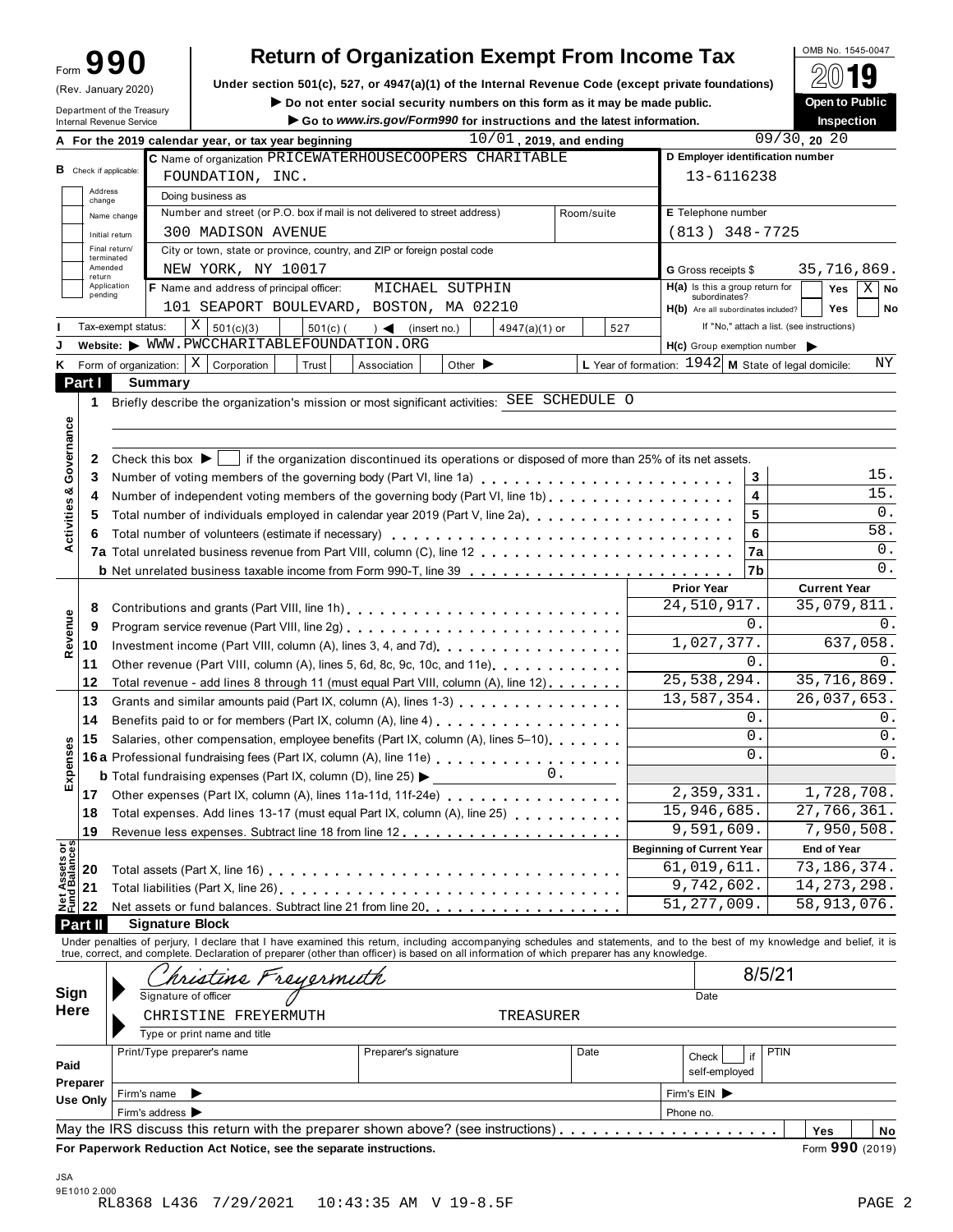| PRICEWATERHOUSECOOPERS CHARITABLE | 13-6116238 |
|-----------------------------------|------------|
|                                   |            |

| 13-6116238<br>PRICEWATERHOUSECOOPERS CHARITABLE<br>Form 990 (2019)                                                                   | Page 2       |
|--------------------------------------------------------------------------------------------------------------------------------------|--------------|
| Part III<br><b>Statement of Program Service Accomplishments</b>                                                                      |              |
| 1 Briefly describe the organization's mission:                                                                                       | $\mathbf X$  |
| ATTACHMENT 1                                                                                                                         |              |
|                                                                                                                                      |              |
|                                                                                                                                      |              |
| 2 Did the organization undertake any significant program services during the year which were not listed on the                       |              |
| <b>Yes</b>                                                                                                                           | $X \mid N$ o |
| If "Yes," describe these new services on Schedule O.                                                                                 |              |
| 3 Did the organization cease conducting, or make significant changes in how it conducts, any program<br>Yes                          | $x \mid N$ o |
| If "Yes," describe these changes on Schedule O.                                                                                      |              |
| 4 Describe the organization's program service accomplishments for each of its three largest program services, as measured by         |              |
| expenses. Section $501(c)(3)$ and $501(c)(4)$ organizations are required to report the amount of grants and allocations to others,   |              |
| the total expenses, and revenue, if any, for each program service reported.                                                          |              |
| 4a (Code:<br>) (Expenses \$<br>16, 302, 138. including grants of \$14, 733, 388. (Revenue \$                                         |              |
| GRANTS AND EXPENDITURES TO SUPPORT EDUCATIONAL PROGRAMS AND                                                                          |              |
| SERVICES SUCH AS SKILLS ADVANCEMENT AND COMMUNITY INVOLVEMENT.                                                                       |              |
| INCLUDES 203 GRANTS MADE PRIMARILY TO PUBLIC CHARITIES AND OTHER<br>PROGRAM RELATED EXPENDITURES INCURRED FOR DEVELOPMENT AND        |              |
| PRODUCTION OF PRINTED AND ONLINE EDUCATION RELATED MATERIALS AND                                                                     |              |
| TO ADDRESS EDUCATIONAL NEEDS OF THOSE WHO HAVE BEEN AFFECTED BY                                                                      |              |
| $COVID-19.$                                                                                                                          |              |
|                                                                                                                                      |              |
|                                                                                                                                      |              |
|                                                                                                                                      |              |
|                                                                                                                                      |              |
| 4b (Code:<br>) (Expenses \$<br>11, 304, 265. including grants of \$<br>11, 304, 265. (Revenue \$                                     |              |
|                                                                                                                                      |              |
| 182 GRANTS MADE TO PUBLIC CHARITIES AND INDIVIDUALS TO ASSIST                                                                        |              |
| VICTIMS OF NATURAL DISASTERS OR EMERGENCY FINANCIAL HARDSHIPS; TO<br>PROVIDE ASSISTANCE TO HEALTH AND WELFARE PROGRAMS AND TO PEOPLE |              |
| SUFFERING FROM FOOD INSECURITY, DISASTERS, AND EXCLUSION; AND TO                                                                     |              |
| ADDRESS CRISES AROUND RACIAL INJUSTICE.                                                                                              |              |
|                                                                                                                                      |              |
|                                                                                                                                      |              |
|                                                                                                                                      |              |
|                                                                                                                                      |              |
|                                                                                                                                      |              |
|                                                                                                                                      |              |
| including grants of \$<br>) (Expenses \$<br>) (Revenue \$<br>4c (Code:                                                               |              |
|                                                                                                                                      |              |
|                                                                                                                                      |              |
|                                                                                                                                      |              |
|                                                                                                                                      |              |
|                                                                                                                                      |              |
|                                                                                                                                      |              |
|                                                                                                                                      |              |
|                                                                                                                                      |              |
|                                                                                                                                      |              |
| 4d Other program services (Describe on Schedule O.)                                                                                  |              |
| (Expenses \$<br>including grants of \$<br>) (Revenue \$<br>27,606,403.<br>4e Total program service expenses >                        |              |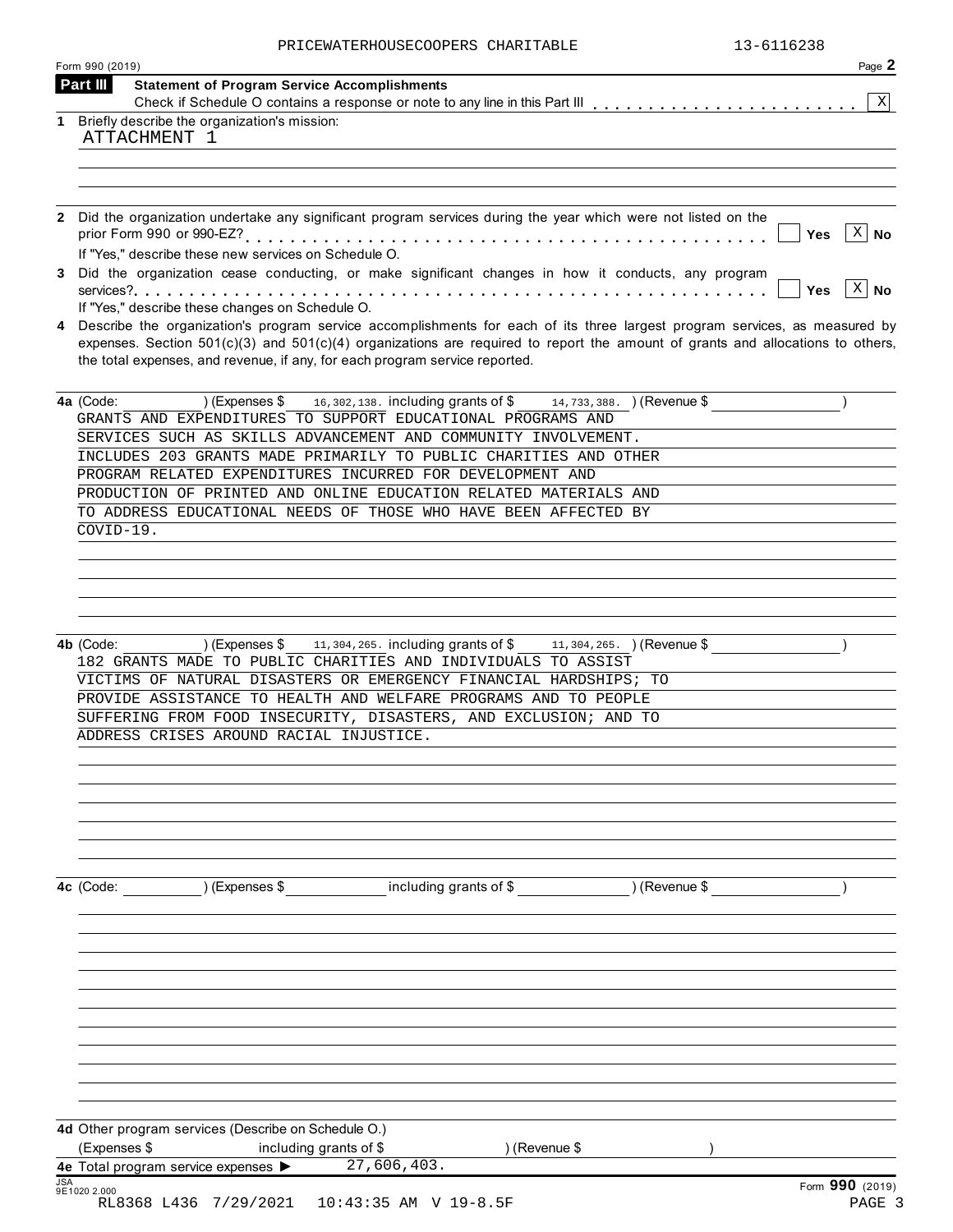|              | Form 990 (2019)                                                                                                                                                                                                                                                                                                                          |                 |     | Page 3      |
|--------------|------------------------------------------------------------------------------------------------------------------------------------------------------------------------------------------------------------------------------------------------------------------------------------------------------------------------------------------|-----------------|-----|-------------|
|              | <b>Checklist of Required Schedules</b><br>Part IV                                                                                                                                                                                                                                                                                        |                 | Yes | No          |
| 1            | Is the organization described in section $501(c)(3)$ or $4947(a)(1)$ (other than a private foundation)? If "Yes,"                                                                                                                                                                                                                        | 1               | Χ   |             |
| $\mathbf{2}$ | Is the organization required to complete Schedule B, Schedule of Contributors (see instructions)?                                                                                                                                                                                                                                        | $\mathbf{2}$    |     | X           |
| 3            | Did the organization engage in direct or indirect political campaign activities on behalf of or in opposition to<br>candidates for public office? If "Yes," complete Schedule C, Part I                                                                                                                                                  | 3               |     | Χ           |
| 4            | Section 501(c)(3) organizations. Did the organization engage in lobbying activities, or have a section 501(h)                                                                                                                                                                                                                            | 4               |     | Χ           |
| 5.           | Is the organization a section $501(c)(4)$ , $501(c)(5)$ , or $501(c)(6)$ organization that receives membership dues,                                                                                                                                                                                                                     |                 |     | X           |
| 6            | assessments, or similar amounts as defined in Revenue Procedure 98-19? If "Yes," complete Schedule C, Part III<br>Did the organization maintain any donor advised funds or any similar funds or accounts for which donors<br>have the right to provide advice on the distribution or investment of amounts in such funds or accounts? If | 5               |     |             |
| 7            | Did the organization receive or hold a conservation easement, including easements to preserve open space,                                                                                                                                                                                                                                | 6               |     | Χ           |
| 8            | the environment, historic land areas, or historic structures? If "Yes," complete Schedule D, Part II.<br>Did the organization maintain collections of works of art, historical treasures, or other similar assets? If "Yes,"                                                                                                             | $\overline{7}$  |     | Χ           |
| 9            | Did the organization report an amount in Part X, line 21, for escrow or custodial account liability, serve as a                                                                                                                                                                                                                          | 8               |     | Χ           |
|              | custodian for amounts not listed in Part X; or provide credit counseling, debt management, credit repair, or                                                                                                                                                                                                                             | 9               |     | Χ           |
| 10           | Did the organization, directly or through a related organization, hold assets in donor-restricted endowments                                                                                                                                                                                                                             | 10              |     | Χ           |
| 11           | If the organization's answer to any of the following questions is "Yes," then complete Schedule D, Parts VI,<br>VII, VIII, IX, or X as applicable.                                                                                                                                                                                       |                 |     |             |
|              | a Did the organization report an amount for land, buildings, and equipment in Part X, line 10? If "Yes,"                                                                                                                                                                                                                                 | 11a             |     | Χ           |
|              | <b>b</b> Did the organization report an amount for investments-other securities in Part X, line 12 that is 5% or more<br>of its total assets reported in Part X, line 16? If "Yes," complete Schedule D, Part VII                                                                                                                        | 11 <sub>b</sub> |     | Χ           |
|              | c Did the organization report an amount for investments-program related in Part X, line 13 that is 5% or more<br>of its total assets reported in Part X, line 16? If "Yes," complete Schedule D, Part VIII                                                                                                                               | 11c             |     | Χ           |
|              | d Did the organization report an amount for other assets in Part X, line 15, that is 5% or more of its total assets                                                                                                                                                                                                                      | 11d             |     | Χ           |
|              | e Did the organization report an amount for other liabilities in Part X, line 25? If "Yes," complete Schedule D, Part X                                                                                                                                                                                                                  | 11e             |     | $\mathbf X$ |
|              | f Did the organization's separate or consolidated financial statements for the tax year include a footnote that addresses<br>the organization's liability for uncertain tax positions under FIN 48 (ASC 740)? If "Yes," complete Schedule D, Part X                                                                                      | 11f             |     | Χ           |
|              | 12a Did the organization obtain separate, independent audited financial statements for the tax year? If "Yes," complete                                                                                                                                                                                                                  | 12a             | Χ   |             |
|              | <b>b</b> Was the organization included in consolidated, independent audited financial statements for the tax year? If<br>"Yes," and if the organization answered "No" to line 12a, then completing Schedule D, Parts XI and XII is optional                                                                                              | 12 <sub>b</sub> |     | Χ           |
| 13           | Is the organization a school described in section $170(b)(1)(A)(ii)?$ If "Yes," complete Schedule E.                                                                                                                                                                                                                                     | 13              |     | Χ           |
|              | 14a Did the organization maintain an office, employees, or agents outside of the United States?                                                                                                                                                                                                                                          | 14a             |     | Χ           |
|              | <b>b</b> Did the organization have aggregate revenues or expenses of more than \$10,000 from grantmaking,<br>fundraising, business, investment, and program service activities outside the United States, or aggregate                                                                                                                   |                 |     |             |
| 15           | foreign investments valued at \$100,000 or more? If "Yes," complete Schedule F, Parts I and IV<br>Did the organization report on Part IX, column (A), line 3, more than \$5,000 of grants or other assistance to or                                                                                                                      | 14b             | Χ   |             |
| 16           | Did the organization report on Part IX, column (A), line 3, more than \$5,000 of aggregate grants or other                                                                                                                                                                                                                               | 15              | Χ   |             |
| 17           | assistance to or for foreign individuals? If "Yes," complete Schedule F, Parts III and IV<br>Did the organization report a total of more than \$15,000 of expenses for professional fundraising services on                                                                                                                              | 16              | Χ   |             |
| 18           | Part IX, column (A), lines 6 and 11e? If "Yes," complete Schedule G, Part I (see instructions).<br>Did the organization report more than \$15,000 total of fundraising event gross income and contributions on                                                                                                                           | 17              |     | Χ           |
| 19           | Did the organization report more than \$15,000 of gross income from gaming activities on Part VIII, line 9a?                                                                                                                                                                                                                             | 18              |     | Χ           |
|              |                                                                                                                                                                                                                                                                                                                                          | 19              |     | Χ           |
|              | 20a Did the organization operate one or more hospital facilities? If "Yes," complete Schedule H                                                                                                                                                                                                                                          | 20a             |     | Χ           |
| 21           | <b>b</b> If "Yes" to line 20a, did the organization attach a copy of its audited financial statements to this return?<br>Did the organization report more than \$5,000 of grants or other assistance to any domestic organization or                                                                                                     | 20 <sub>b</sub> |     |             |
|              | domestic government on Part IX, column (A), line 1? If "Yes," complete Schedule I, Parts I and II                                                                                                                                                                                                                                        | 21              | Χ   |             |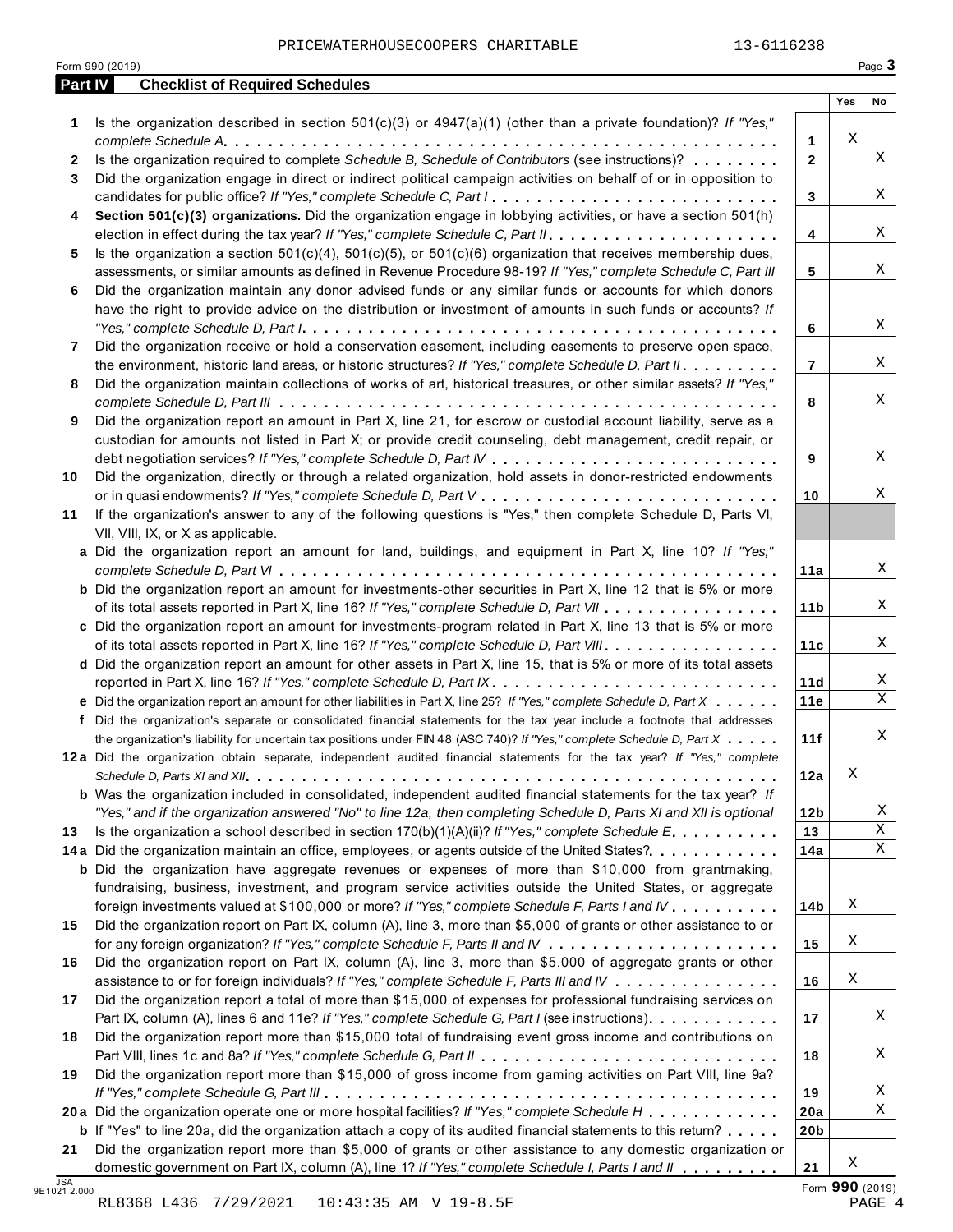|                | 13-6116238<br>PRICEWATERHOUSECOOPERS CHARITABLE                                                                                                                               |                 |                 |        |
|----------------|-------------------------------------------------------------------------------------------------------------------------------------------------------------------------------|-----------------|-----------------|--------|
| <b>Part IV</b> | Form 990 (2019)<br><b>Checklist of Required Schedules (continued)</b>                                                                                                         |                 |                 | Page 4 |
|                |                                                                                                                                                                               |                 | Yes             | No     |
| 22             | Did the organization report more than \$5,000 of grants or other assistance to or for domestic individuals on                                                                 |                 |                 |        |
|                | Part IX, column (A), line 2? If "Yes," complete Schedule I, Parts I and III                                                                                                   | 22              | Χ               |        |
| 23             | Did the organization answer "Yes" to Part VII, Section A, line 3, 4, or 5 about compensation of the                                                                           |                 |                 |        |
|                | organization's current and former officers, directors, trustees, key employees, and highest compensated                                                                       |                 |                 |        |
|                |                                                                                                                                                                               | 23              |                 | Χ      |
|                | 24a Did the organization have a tax-exempt bond issue with an outstanding principal amount of more than                                                                       |                 |                 |        |
|                | \$100,000 as of the last day of the year, that was issued after December 31, 2002? If "Yes," answer lines 24b<br>through 24d and complete Schedule K. If "No," go to line 25a | 24a             |                 | Χ      |
|                | <b>b</b> Did the organization invest any proceeds of tax-exempt bonds beyond a temporary period exception?                                                                    | 24b             |                 |        |
|                | c Did the organization maintain an escrow account other than a refunding escrow at any time during the year                                                                   |                 |                 |        |
|                |                                                                                                                                                                               | 24c             |                 |        |
|                | d Did the organization act as an "on behalf of" issuer for bonds outstanding at any time during the year?                                                                     | 24d             |                 |        |
|                | 25a Section 501(c)(3), 501(c)(4), and 501(c)(29) organizations. Did the organization engage in an excess benefit                                                              |                 |                 |        |
|                | transaction with a disqualified person during the year? If "Yes," complete Schedule L, Part I                                                                                 | 25a             |                 | X      |
|                | <b>b</b> Is the organization aware that it engaged in an excess benefit transaction with a disqualified person in a prior                                                     |                 |                 |        |
|                | year, and that the transaction has not been reported on any of the organization's prior Forms 990 or 990-EZ?                                                                  |                 |                 |        |
|                |                                                                                                                                                                               | 25 <sub>b</sub> |                 | Χ      |
| 26             | Did the organization report any amount on Part X, line 5 or 22, for receivables from or payables to any current                                                               |                 |                 |        |
|                | or former officer, director, trustee, key employee, creator or founder, substantial contributor, or 35%                                                                       |                 |                 |        |
|                | controlled entity or family member of any of these persons? If "Yes," complete Schedule L, Part II.                                                                           | 26              |                 | Χ      |
| 27             | Did the organization provide a grant or other assistance to any current or former officer, director, trustee, key                                                             |                 |                 |        |
|                | employee, creator or founder, substantial contributor or employee thereof, a grant selection committee                                                                        |                 |                 |        |
|                | member, or to a 35% controlled entity (including an employee thereof) or family member of any of these                                                                        |                 |                 |        |
|                |                                                                                                                                                                               | 27              |                 | Χ      |
| 28             | Was the organization a party to a business transaction with one of the following parties (see Schedule L,                                                                     |                 |                 |        |
|                | Part IV instructions, for applicable filing thresholds, conditions, and exceptions):                                                                                          |                 |                 |        |
|                | a A current or former officer, director, trustee, key employee, creator or founder, or substantial contributor? If                                                            |                 |                 |        |
|                |                                                                                                                                                                               | 28a             |                 | Χ<br>X |
|                | <b>b</b> A family member of any individual described in line 28a? If "Yes," complete Schedule L, Part IV.                                                                     | 28b             |                 |        |
|                | c A 35% controlled entity of one or more individuals and/or organizations described in lines 28a or 28b? If                                                                   |                 |                 | Χ      |
|                |                                                                                                                                                                               | 28c             |                 | X      |
| 29             | Did the organization receive more than \$25,000 in non-cash contributions? If "Yes," complete Schedule M                                                                      | 29              |                 |        |
| 30             | Did the organization receive contributions of art, historical treasures, or other similar assets, or qualified                                                                | 30              |                 | Χ      |
| 31             | Did the organization liquidate, terminate, or dissolve and cease operations? If "Yes," complete Schedule N, Part I                                                            | 31              |                 | Χ      |
| 32             | Did the organization sell, exchange, dispose of, or transfer more than 25% of its net assets? If "Yes,"                                                                       |                 |                 |        |
|                |                                                                                                                                                                               | 32              |                 | X      |
| 33             | Did the organization own 100% of an entity disregarded as separate from the organization under Regulations                                                                    |                 |                 |        |
|                |                                                                                                                                                                               | 33              |                 | Χ      |
| 34             | Was the organization related to any tax-exempt or taxable entity? If "Yes," complete Schedule R, Part II, III,                                                                |                 |                 |        |
|                |                                                                                                                                                                               | 34              | Χ               |        |
|                | 35a Did the organization have a controlled entity within the meaning of section 512(b)(13)?                                                                                   | 35a             |                 | X      |
|                | <b>b</b> If "Yes" to line 35a, did the organization receive any payment from or engage in any transaction with a                                                              |                 |                 |        |
|                | controlled entity within the meaning of section 512(b)(13)? If "Yes," complete Schedule R, Part V, line 2                                                                     | 35 <sub>b</sub> |                 |        |
| 36             | Section 501(c)(3) organizations. Did the organization make any transfers to an exempt non-charitable                                                                          |                 |                 |        |
|                |                                                                                                                                                                               | 36              |                 | Χ      |
| 37             | Did the organization conduct more than 5% of its activities through an entity that is not a related organization                                                              |                 |                 |        |
|                | and that is treated as a partnership for federal income tax purposes? If "Yes," complete Schedule R, Part VI                                                                  | 37              |                 | Χ      |
| 38             | Did the organization complete Schedule O and provide explanations in Schedule O for Part VI, lines 11b and                                                                    |                 |                 |        |
|                | 19? Note: All Form 990 filers are required to complete Schedule O.                                                                                                            | 38              | Χ               |        |
| <b>Part V</b>  | <b>Statements Regarding Other IRS Filings and Tax Compliance</b>                                                                                                              |                 |                 |        |
|                | Check if Schedule O contains a response or note to any line in this Part V                                                                                                    |                 |                 |        |
|                |                                                                                                                                                                               |                 | <b>Yes</b>      | No     |
|                | 2<br>1a Enter the number reported in Box 3 of Form 1096. Enter -0- if not applicable<br>1a<br>0.                                                                              |                 |                 |        |
|                | <b>b</b> Enter the number of Forms W-2G included in line 1a. Enter -0- if not applicable $\ldots \ldots \ldots$<br>1b                                                         |                 |                 |        |
|                | c Did the organization comply with backup withholding rules for reportable payments to vendors and                                                                            |                 |                 |        |
| <b>JSA</b>     |                                                                                                                                                                               | 1c              | Form 990 (2019) |        |
| 9E1030 2.000   | $10.42.2E$ AM $U$ 10 0 E $E$                                                                                                                                                  |                 |                 | na cir |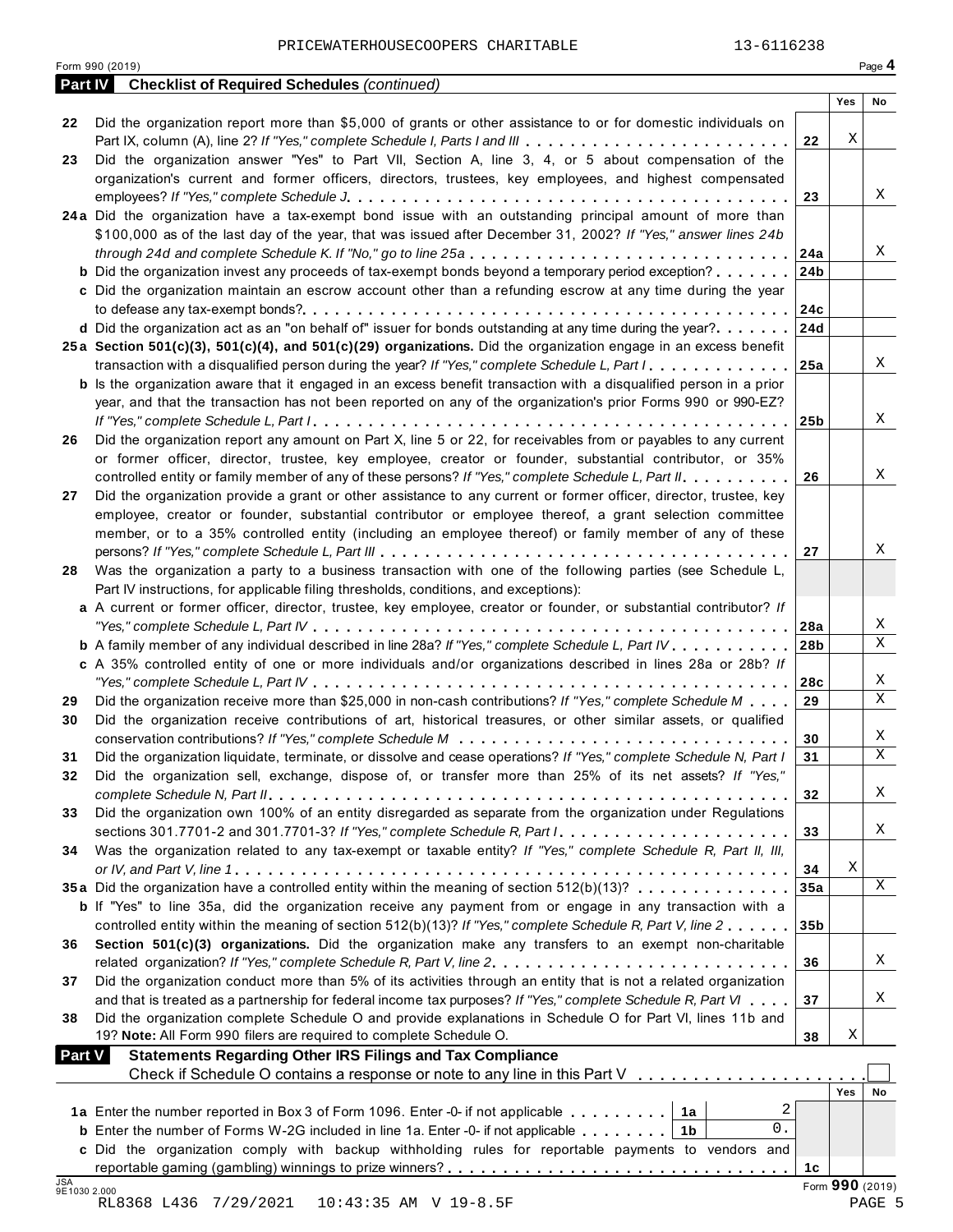|               | 13-6116238<br>PRICEWATERHOUSECOOPERS CHARITABLE<br>Form 990 (2019)                                                                                                                                                                   |                |     | Page $5$ |
|---------------|--------------------------------------------------------------------------------------------------------------------------------------------------------------------------------------------------------------------------------------|----------------|-----|----------|
| <b>Part V</b> | Statements Regarding Other IRS Filings and Tax Compliance (continued)                                                                                                                                                                |                |     |          |
|               |                                                                                                                                                                                                                                      |                | Yes | No       |
|               | 2a Enter the number of employees reported on Form W-3, Transmittal of Wage and Tax<br>0.<br>Statements, filed for the calendar year ending with or within the year covered by this return. 2a                                        |                |     |          |
|               | <b>b</b> If at least one is reported on line 2a, did the organization file all required federal employment tax returns?<br>Note: If the sum of lines 1a and 2a is greater than 250, you may be required to e-file (see instructions) | 2 <sub>b</sub> |     |          |
|               | 3a Did the organization have unrelated business gross income of \$1,000 or more during the year?                                                                                                                                     | 3a             |     | Χ        |
|               | <b>b</b> If "Yes," has it filed a Form 990-T for this year? If "No" to line 3b, provide an explanation on Schedule O                                                                                                                 | 3b             |     |          |
|               | 4a At any time during the calendar year, did the organization have an interest in, or a signature or other authority over,                                                                                                           |                |     |          |
|               | a financial account in a foreign country (such as a bank account, securities account, or other financial account)?                                                                                                                   | 4a             |     | Χ        |
|               | <b>b</b> If "Yes," enter the name of the foreign country $\blacktriangleright$                                                                                                                                                       |                |     |          |
|               | See instructions for filing requirements for FinCEN Form 114, Report of Foreign Bank and Financial Accounts (FBAR).                                                                                                                  |                |     | Χ        |
|               | 5a Was the organization a party to a prohibited tax shelter transaction at any time during the tax year?                                                                                                                             | 5a             |     | X        |
|               | <b>b</b> Did any taxable party notify the organization that it was or is a party to a prohibited tax shelter transaction?                                                                                                            | 5b             |     |          |
|               |                                                                                                                                                                                                                                      | 5c             |     |          |
|               | 6a Does the organization have annual gross receipts that are normally greater than \$100,000, and did the                                                                                                                            |                |     |          |
|               | organization solicit any contributions that were not tax deductible as charitable contributions?                                                                                                                                     | 6a             |     | Χ        |
|               | <b>b</b> If "Yes," did the organization include with every solicitation an express statement that such contributions or                                                                                                              |                |     |          |
|               |                                                                                                                                                                                                                                      | 6b             |     |          |
| 7             | Organizations that may receive deductible contributions under section 170(c).                                                                                                                                                        |                |     |          |
|               | a Did the organization receive a payment in excess of \$75 made partly as a contribution and partly for goods                                                                                                                        | 7а             |     | Χ        |
|               | <b>b</b> If "Yes," did the organization notify the donor of the value of the goods or services provided?                                                                                                                             | 7b             |     |          |
|               | c Did the organization sell, exchange, or otherwise dispose of tangible personal property for which it was                                                                                                                           |                |     |          |
|               |                                                                                                                                                                                                                                      | 7c             |     | Χ        |
|               |                                                                                                                                                                                                                                      |                |     | Χ        |
|               | e Did the organization receive any funds, directly or indirectly, to pay premiums on a personal benefit contract?                                                                                                                    | 7е<br>7f       |     | Χ        |
|               | f Did the organization, during the year, pay premiums, directly or indirectly, on a personal benefit contract?                                                                                                                       |                |     |          |
|               | If the organization received a contribution of qualified intellectual property, did the organization file Form 8899 as required?                                                                                                     | 7g<br>7h       |     |          |
|               | h If the organization received a contribution of cars, boats, airplanes, or other vehicles, did the organization file a Form 1098-C?. .                                                                                              |                |     |          |
| 8             | Sponsoring organizations maintaining donor advised funds. Did a donor advised fund maintained by the<br>sponsoring organization have excess business holdings at any time during the year?                                           | 8              |     |          |
| 9             | Sponsoring organizations maintaining donor advised funds.                                                                                                                                                                            |                |     |          |
|               | a Did the sponsoring organization make any taxable distributions under section 4966?                                                                                                                                                 | 9a             |     |          |
|               | <b>b</b> Did the sponsoring organization make a distribution to a donor, donor advisor, or related person?                                                                                                                           | 9b             |     |          |
| 10            | Section 501(c)(7) organizations. Enter:                                                                                                                                                                                              |                |     |          |
|               | 10a<br>a Initiation fees and capital contributions included on Part VIII, line 12                                                                                                                                                    |                |     |          |
|               | <b>b</b> Gross receipts, included on Form 990, Part VIII, line 12, for public use of club facilities $\ldots$ 10b                                                                                                                    |                |     |          |
| 11            | Section 501(c)(12) organizations. Enter:                                                                                                                                                                                             |                |     |          |
|               | 11a                                                                                                                                                                                                                                  |                |     |          |
|               | <b>b</b> Gross income from other sources (Do not net amounts due or paid to other sources                                                                                                                                            |                |     |          |
|               | 11b                                                                                                                                                                                                                                  |                |     |          |
|               | 12a Section 4947(a)(1) non-exempt charitable trusts. Is the organization filing Form 990 in lieu of Form 1041?                                                                                                                       | 12a            |     |          |
|               | <b>b</b> If "Yes," enter the amount of tax-exempt interest received or accrued during the year 12b                                                                                                                                   |                |     |          |
| 13            | Section 501(c)(29) qualified nonprofit health insurance issuers.                                                                                                                                                                     |                |     |          |
|               | a Is the organization licensed to issue qualified health plans in more than one state?                                                                                                                                               | 13a            |     |          |
|               | Note: See the instructions for additional information the organization must report on Schedule O.                                                                                                                                    |                |     |          |
|               | <b>b</b> Enter the amount of reserves the organization is required to maintain by the states in which                                                                                                                                |                |     |          |
|               | 13b <br>the organization is licensed to issue qualified health plans                                                                                                                                                                 |                |     |          |
|               | 13с                                                                                                                                                                                                                                  |                |     |          |
|               | 14a Did the organization receive any payments for indoor tanning services during the tax year?                                                                                                                                       | 14a            |     | Χ        |
|               | <b>b</b> If "Yes," has it filed a Form 720 to report these payments? If "No," provide an explanation on Schedule $0 \cdot \cdot \cdot \cdot$                                                                                         | 14b            |     |          |
| 15            | Is the organization subject to the section 4960 tax on payment(s) of more than \$1,000,000 in remuneration or                                                                                                                        | 15             |     | Χ        |
|               | If "Yes," see instructions and file Form 4720, Schedule N.                                                                                                                                                                           |                |     |          |
| 16            | Is the organization an educational institution subject to the section 4968 excise tax on net investment income?<br>If "Yes," complete Form 4720, Schedule O.                                                                         | 16             |     | Χ        |
|               |                                                                                                                                                                                                                                      |                |     |          |

Form **990** (2019)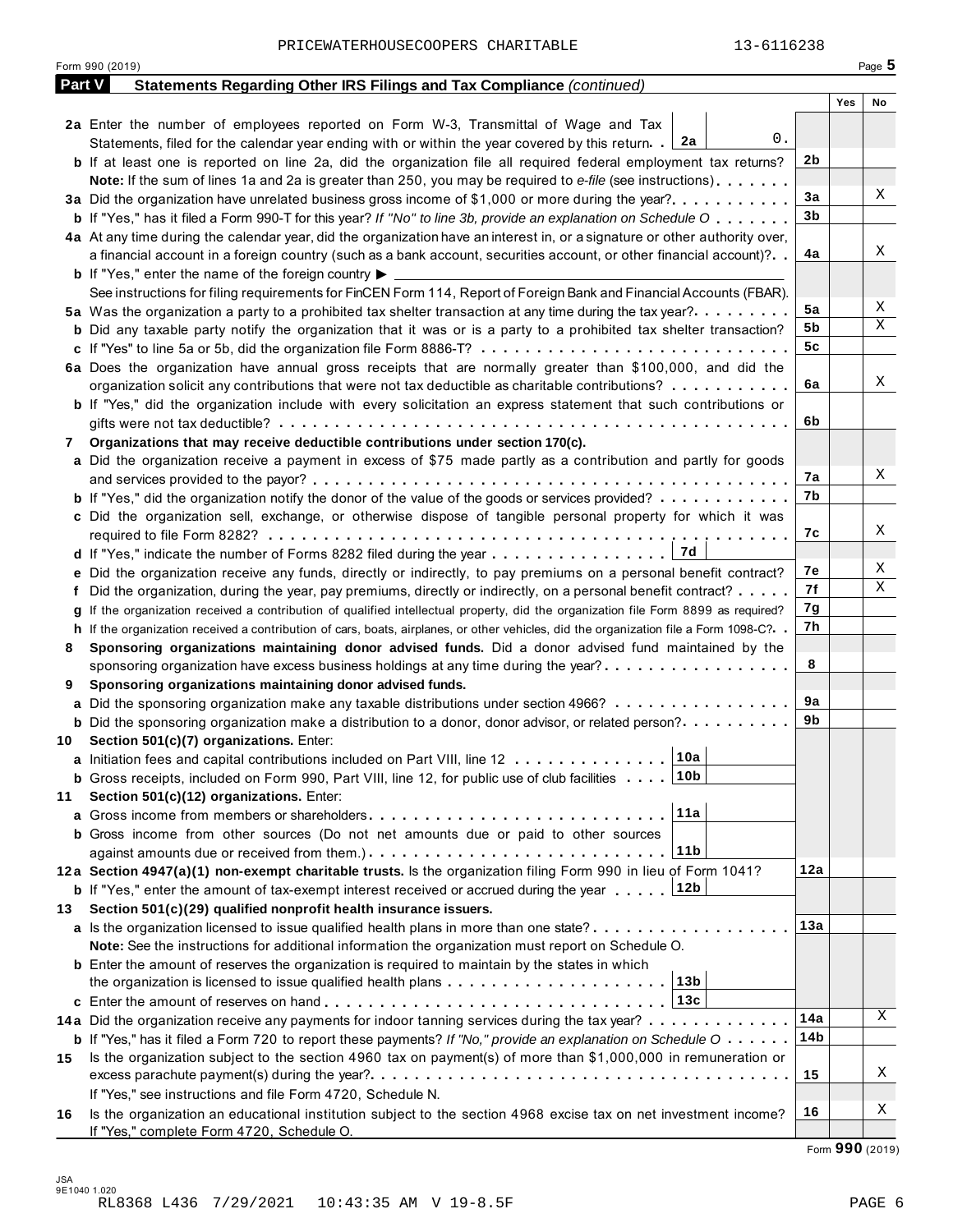|                | 13-6116238<br>PRICEWATERHOUSECOOPERS CHARITABLE<br>Form 990 (2019)                                                                                                                                                                      |                 |            | Page 6 |
|----------------|-----------------------------------------------------------------------------------------------------------------------------------------------------------------------------------------------------------------------------------------|-----------------|------------|--------|
| <b>Part VI</b> | Governance, Management, and Disclosure For each "Yes" response to lines 2 through 7b below, and for a "No"<br>response to line 8a, 8b, or 10b below, describe the circumstances, processes, or changes on Schedule O. See instructions. |                 |            |        |
|                |                                                                                                                                                                                                                                         |                 |            | X      |
|                | <b>Section A. Governing Body and Management</b>                                                                                                                                                                                         |                 |            |        |
|                |                                                                                                                                                                                                                                         |                 | <b>Yes</b> | No     |
|                | 15<br>1a<br>1a Enter the number of voting members of the governing body at the end of the tax year                                                                                                                                      |                 |            |        |
|                | If there are material differences in voting rights among members of the governing body, or                                                                                                                                              |                 |            |        |
|                | if the governing body delegated broad authority to an executive committee or similar<br>committée, explain on Schedule O.                                                                                                               |                 |            |        |
| b              | 15<br>1b<br>Enter the number of voting members included on line 1a, above, who are independent                                                                                                                                          |                 |            |        |
| 2              | Did any officer, director, trustee, or key employee have a family relationship or a business relationship with                                                                                                                          |                 |            |        |
|                |                                                                                                                                                                                                                                         | 2               |            | Χ      |
| 3              | Did the organization delegate control over management duties customarily performed by or under the direct                                                                                                                               |                 |            |        |
|                | supervision of officers, directors, trustees, or key employees to a management company or other person?                                                                                                                                 | 3               |            | Χ      |
| 4              | Did the organization make any significant changes to its governing documents since the prior Form 990 was filed?                                                                                                                        | 4               |            | X      |
| 5              | Did the organization become aware during the year of a significant diversion of the organization's assets?                                                                                                                              | 5               |            | Χ      |
| 6              |                                                                                                                                                                                                                                         | 6               |            | X      |
| 7a             | Did the organization have members, stockholders, or other persons who had the power to elect or appoint                                                                                                                                 |                 |            |        |
|                |                                                                                                                                                                                                                                         | 7a              |            | Χ      |
| b              | Are any governance decisions of the organization reserved to (or subject to approval by) members,                                                                                                                                       |                 |            | Χ      |
|                | stockholders, or persons other than the governing body? $\dots \dots \dots \dots \dots \dots \dots \dots \dots \dots \dots \dots$                                                                                                       | 7b              |            |        |
| 8              | Did the organization contemporaneously document the meetings held or written actions undertaken during                                                                                                                                  |                 |            |        |
|                | the year by the following:                                                                                                                                                                                                              |                 | X          |        |
|                |                                                                                                                                                                                                                                         | 8a<br>8b        | Χ          |        |
| b              | Each committee with authority to act on behalf of the governing body?                                                                                                                                                                   |                 |            |        |
| 9              | Is there any officer, director, trustee, or key employee listed in Part VII, Section A, who cannot be reached at<br>the organization's mailing address? If "Yes," provide the names and addresses on Schedule O.                        | 9               |            | Χ      |
|                | Section B. Policies (This Section B requests information about policies not required by the Internal Revenue Code.)                                                                                                                     |                 |            |        |
|                |                                                                                                                                                                                                                                         |                 | Yes        | No     |
|                | 10a Did the organization have local chapters, branches, or affiliates?                                                                                                                                                                  | 10a             |            | Χ      |
|                | <b>b</b> If "Yes," did the organization have written policies and procedures governing the activities of such chapters,                                                                                                                 |                 |            |        |
|                | affiliates, and branches to ensure their operations are consistent with the organization's exempt purposes?                                                                                                                             | 10 <sub>b</sub> |            |        |
|                | 11a Has the organization provided a complete copy of this Form 990 to all members of its governing body before filing the form?                                                                                                         | 11a             | X          |        |
|                | <b>b</b> Describe in Schedule O the process, if any, used by the organization to review this Form 990.                                                                                                                                  |                 |            |        |
|                | 12a Did the organization have a written conflict of interest policy? If "No," go to line 13                                                                                                                                             | 12a             | X          |        |
|                | <b>b</b> Were officers, directors, or trustees, and key employees required to disclose annually interests that could give                                                                                                               |                 |            |        |
|                |                                                                                                                                                                                                                                         | 12 <sub>b</sub> | Х          |        |
| c              | Did the organization regularly and consistently monitor and enforce compliance with the policy? If "Yes,"                                                                                                                               |                 |            |        |
|                |                                                                                                                                                                                                                                         | 12c             | X          |        |
| 13             | Did the organization have a written whistleblower policy?                                                                                                                                                                               | 13              | Χ          |        |
| 14             | Did the organization have a written document retention and destruction policy?                                                                                                                                                          | 14              | Χ          |        |
| 15             | Did the process for determining compensation of the following persons include a review and approval by                                                                                                                                  |                 |            |        |
|                | independent persons, comparability data, and contemporaneous substantiation of the deliberation and decision?                                                                                                                           |                 |            |        |
|                |                                                                                                                                                                                                                                         | 15a             |            | Χ<br>X |
| b              |                                                                                                                                                                                                                                         | 15b             |            |        |
|                | If "Yes" to line 15a or 15b, describe the process in Schedule O (see instructions).                                                                                                                                                     |                 |            |        |
| 16а            | Did the organization invest in, contribute assets to, or participate in a joint venture or similar arrangement                                                                                                                          |                 |            | Χ      |
|                |                                                                                                                                                                                                                                         | 16a             |            |        |
| b              | If "Yes," did the organization follow a written policy or procedure requiring the organization to evaluate its<br>participation in joint venture arrangements under applicable federal tax law, and take steps to safeguard the         |                 |            |        |
|                | organization's exempt status with respect to such arrangements?                                                                                                                                                                         | 16b             |            |        |
|                | <b>Section C. Disclosure</b>                                                                                                                                                                                                            |                 |            |        |
|                | List the states with which a copy of this Form 990 is required to be filed $\blacktriangleright$ $\frac{\text{ATTACHMENT}}{\text{2}}$                                                                                                   |                 |            |        |
| 17<br>18       | Section 6104 requires an organization to make its Forms 1023 (1024 or 1024-A, if applicable), 990, and 990-T (Section 501(c)                                                                                                            |                 |            |        |
|                | (3)s only) available for public inspection. Indicate how you made these available. Check all that apply.                                                                                                                                |                 |            |        |
|                | Own website<br>Another's website<br>$X$ Upon request<br>Other (explain on Schedule O)                                                                                                                                                   |                 |            |        |
|                |                                                                                                                                                                                                                                         |                 |            |        |
|                |                                                                                                                                                                                                                                         |                 |            |        |
| 19             | Describe on Schedule O whether (and if so, how) the organization made its governing documents, conflict of interest policy,<br>and financial statements available to the public during the tax year.                                    |                 |            |        |

9E1042 2.000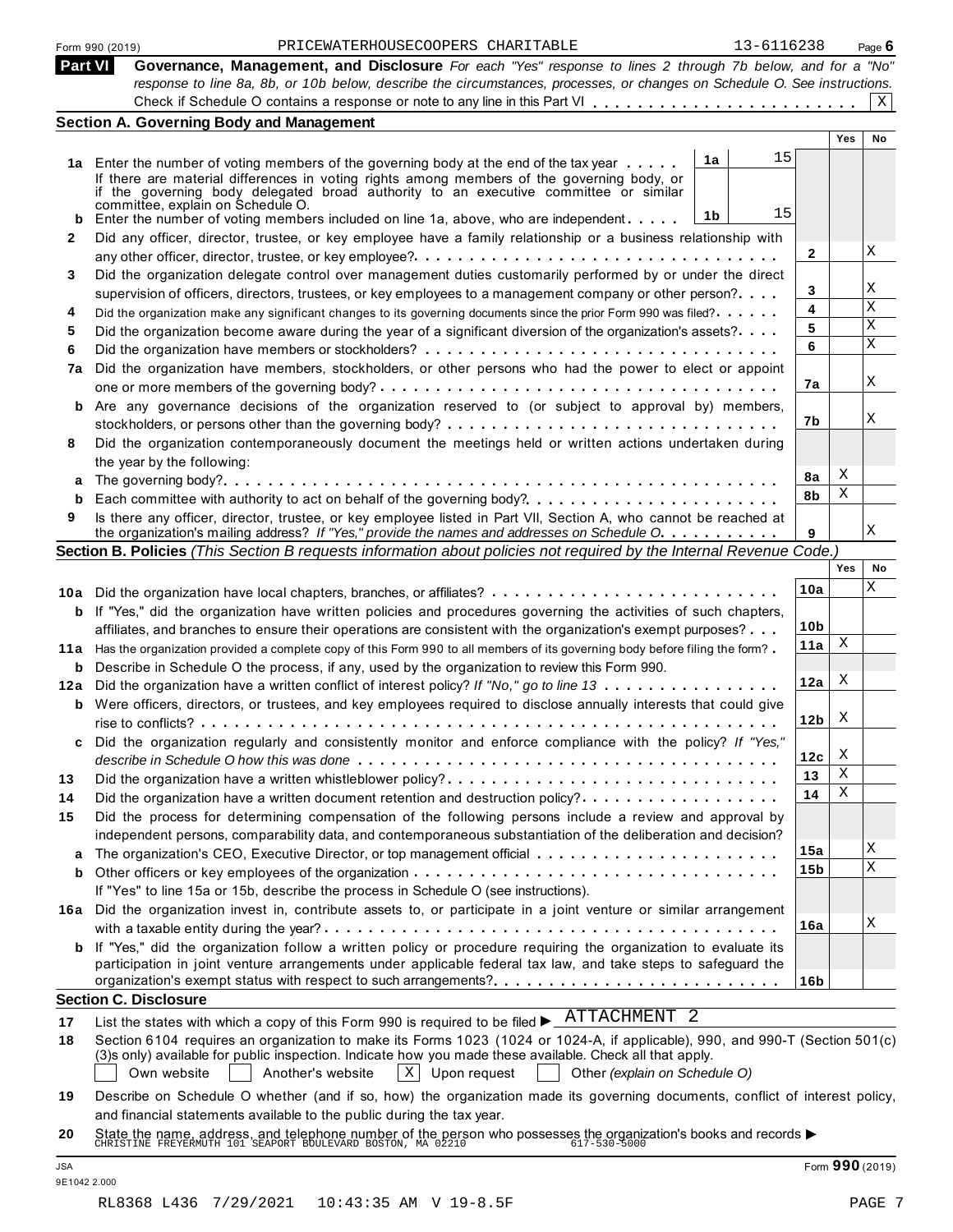| Form 990 (2019) |                                                                                                                                             |  | PRICEWATERHOUSECOOPERS CHARITABLE |  |  | 13-6116238 | Page 7 |
|-----------------|---------------------------------------------------------------------------------------------------------------------------------------------|--|-----------------------------------|--|--|------------|--------|
|                 | Part VII Compensation of Officers, Directors, Trustees, Key Employees, Highest Compensated Employees, and<br><b>Independent Contractors</b> |  |                                   |  |  |            |        |
|                 |                                                                                                                                             |  |                                   |  |  |            |        |
|                 | Section A. Officers, Directors, Trustees, Key Employees, and Highest Compensated Employees                                                  |  |                                   |  |  |            |        |
|                 | da Osmaliki khir kalifa fan all manisima mandmal ka har Hikad. Damank sammaniske fan klausten salande omaling middelme klau                 |  |                                   |  |  |            |        |

**1a** Complete this table for all persons required to be listed. Report compensation for the calendar year ending with or within the organization's tax year.

anization's lax year.<br>● List all of the organization's **current** officers, directors, trustees (whether individuals or organizations), regardless of amount of<br>nnensation Enter -0- in columns (D) (E) and (E) if no compensa compensation. Enter -0- in columns (D), (E), and (F) if no compensation was paid.

**■** List all of the organization's **current** key employees, if any. See instructions for definition of "key employee."<br>■ List the experimetiscle five evenent birbed expressed explores (other than an efficer director t

**Example in the organization's current** key employees, if any, see instructions for definition of key employee.<br>• List the organization's five **current** highest compensated employees (other than an officer, director, trust who received reportable compensation (Box 5 of Form W-2 and/or Box 7 of Form 1099-MISC) of more than \$100,000 from the

organization and any related organizations.<br>● List all of the organization's **former** officers, key employees, and highest compensated employees who received more than<br>\$1,00,000 of reportable componention from the erganiz \$100,000 of reportable compensation from the organization and any related organizations.

% List all of the organization's **former directors or trustees** that received, in the capacity as a former director or trustee of the organization, more than \$10,000 of reportable compensation from the organization and any related organizations. See instructions for the order in which to list the persons above.

Check this box if neither the organization nor any related organization compensated any current officer, director, or trustee.

| (A)<br>Name and title        | (B)<br>Average<br>hours<br>per week<br>(list any<br>hours for<br>related<br>organizations<br>below<br>dotted line) | Individual trustee<br>or director | Institutional trustee | Position<br>Officer | (C)<br>Key employee | (do not check more than one<br>box, unless person is both an<br>officer and a director/trustee)<br>Highest compensated<br>employee | Former | (D)<br>Reportable<br>compensation<br>from the<br>organization<br>(W-2/1099-MISC) | (E)<br>Reportable<br>compensation<br>from related<br>organizations<br>(W-2/1099-MISC) | (F)<br><b>Estimated amount</b><br>of other<br>compensation<br>from the<br>organization and<br>related organizations |
|------------------------------|--------------------------------------------------------------------------------------------------------------------|-----------------------------------|-----------------------|---------------------|---------------------|------------------------------------------------------------------------------------------------------------------------------------|--------|----------------------------------------------------------------------------------|---------------------------------------------------------------------------------------|---------------------------------------------------------------------------------------------------------------------|
| (1) YOLANDA SEALS-COFFIELD   | 5.00                                                                                                               |                                   |                       |                     |                     |                                                                                                                                    |        |                                                                                  |                                                                                       |                                                                                                                     |
| TRUSTEE/PRESIDENT            | 0.                                                                                                                 | Χ                                 |                       | Χ                   |                     |                                                                                                                                    |        | 0                                                                                | $\mathsf{0}$ .                                                                        | $0$ .                                                                                                               |
| (2) MICHAEL SUTPHIN          | 5.00                                                                                                               |                                   |                       |                     |                     |                                                                                                                                    |        |                                                                                  |                                                                                       |                                                                                                                     |
| TRUSTEE/TREASURER            | 0.                                                                                                                 | X                                 |                       | X                   |                     |                                                                                                                                    |        | $\overline{0}$                                                                   | 0                                                                                     | 0.                                                                                                                  |
| (3) RONALD D. HAAS, JR.      | 5.00                                                                                                               |                                   |                       |                     |                     |                                                                                                                                    |        |                                                                                  |                                                                                       |                                                                                                                     |
| TRUSTEE/SEC. (AS OF 10/8/19) | 0.                                                                                                                 | X                                 |                       | X                   |                     |                                                                                                                                    |        | $\overline{0}$                                                                   | 0                                                                                     | 0.                                                                                                                  |
| (4) STEVE BARR               | 1.00                                                                                                               |                                   |                       |                     |                     |                                                                                                                                    |        |                                                                                  |                                                                                       |                                                                                                                     |
| TRUSTEE                      | 0.                                                                                                                 | X                                 |                       |                     |                     |                                                                                                                                    |        | $\mathsf{O}$ .                                                                   | 0                                                                                     | $0$ .                                                                                                               |
| (5) RAKESH BHATIA            | 1.00                                                                                                               |                                   |                       |                     |                     |                                                                                                                                    |        |                                                                                  |                                                                                       |                                                                                                                     |
| TRUSTEE                      | 0.                                                                                                                 | X.                                |                       |                     |                     |                                                                                                                                    |        | $\mathbf{0}$                                                                     | 0                                                                                     | $0$ .                                                                                                               |
| (6) ELIZABETH DIEP           | 1.00                                                                                                               |                                   |                       |                     |                     |                                                                                                                                    |        |                                                                                  |                                                                                       |                                                                                                                     |
| TRUSTEE                      | 0.                                                                                                                 | Χ                                 |                       |                     |                     |                                                                                                                                    |        | $\mathsf{O}$ .                                                                   | $\mathsf{O}$                                                                          | $\mathsf 0$ .                                                                                                       |
| (7) STACEY EMPSON            | 1.00                                                                                                               |                                   |                       |                     |                     |                                                                                                                                    |        |                                                                                  |                                                                                       |                                                                                                                     |
| TRUSTEE (AS OF 4/23/20)      | 0.                                                                                                                 | Χ                                 |                       |                     |                     |                                                                                                                                    |        | 0                                                                                | 0                                                                                     | 0.                                                                                                                  |
| (8) AMANDA FOSTER            | 1.00                                                                                                               |                                   |                       |                     |                     |                                                                                                                                    |        |                                                                                  |                                                                                       |                                                                                                                     |
| TRUSTEE                      | $0$ .                                                                                                              | Χ                                 |                       |                     |                     |                                                                                                                                    |        | 0                                                                                | 0                                                                                     | $\mathsf 0$ .                                                                                                       |
| (9) CHRISTINE FREYERMUTH     | 1.00                                                                                                               |                                   |                       |                     |                     |                                                                                                                                    |        |                                                                                  |                                                                                       |                                                                                                                     |
| TRUSTEE                      | 0.                                                                                                                 | X                                 |                       |                     |                     |                                                                                                                                    |        | $\overline{0}$                                                                   | 0                                                                                     | 0.                                                                                                                  |
| (10) FRANK GAUDIO            | 1.00                                                                                                               |                                   |                       |                     |                     |                                                                                                                                    |        |                                                                                  |                                                                                       |                                                                                                                     |
| TRUSTEE                      | 0.                                                                                                                 | X                                 |                       |                     |                     |                                                                                                                                    |        | 0.                                                                               | $\mathbf 0$ .                                                                         | 0.                                                                                                                  |
| $(11)$ W. JEFFREY HOOVER     | 1.00                                                                                                               |                                   |                       |                     |                     |                                                                                                                                    |        |                                                                                  |                                                                                       |                                                                                                                     |
| TRUSTEE                      | 0.                                                                                                                 | X                                 |                       |                     |                     |                                                                                                                                    |        | $\overline{0}$                                                                   | 0                                                                                     | $0$ .                                                                                                               |
| (12) SAMEER MELEHANI         | 1.00                                                                                                               |                                   |                       |                     |                     |                                                                                                                                    |        |                                                                                  |                                                                                       |                                                                                                                     |
| TRUSTEE (AS OF 10/8/19)      | 0.                                                                                                                 | X                                 |                       |                     |                     |                                                                                                                                    |        | $\mathsf{O}$                                                                     | 0                                                                                     | $0$ .                                                                                                               |
| (13) MITCHELL M. ROSCHELLE   | 1.00                                                                                                               |                                   |                       |                     |                     |                                                                                                                                    |        |                                                                                  |                                                                                       |                                                                                                                     |
| TRUSTEE                      | $0$ .                                                                                                              | Χ                                 |                       |                     |                     |                                                                                                                                    |        | 0                                                                                | 0                                                                                     | $\mathsf 0$ .                                                                                                       |
| (14) KAYVAN SHAHABI          | 1.00                                                                                                               |                                   |                       |                     |                     |                                                                                                                                    |        |                                                                                  |                                                                                       |                                                                                                                     |
| TRUSTEE                      | $0$ .                                                                                                              | Χ                                 |                       |                     |                     |                                                                                                                                    |        | $\mathsf{O}$ .                                                                   | $\mathsf{O}$                                                                          | $\mathsf{0}$ .                                                                                                      |

JSA Form **990** (2019)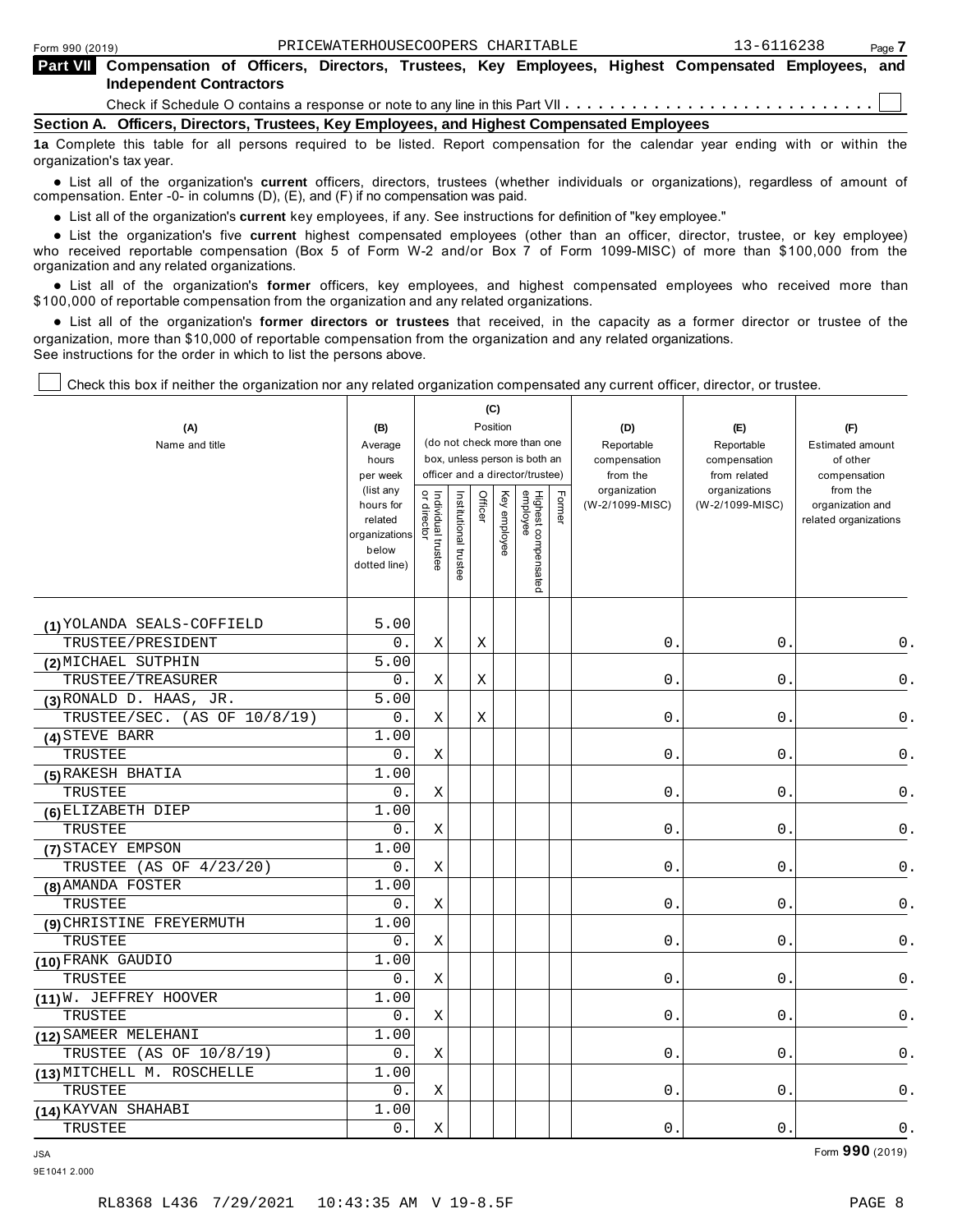#### PRICEWATERHOUSECOOPERS CHARITABLE 13-6116238

| <b>Part VII</b> | Section A. Officers, Directors, Trustees, Key Employees, and Highest Compensated Employees (continued)<br>(A)<br>Name and title                                                                                                                                                                                                                                                                            | (B)<br>Average<br>hours per<br>week (list any                  |                                           |                       | (C)<br>Position |              | (do not check more than one<br>box, unless person is both an<br>officer and a director/trustee) |        | (D)<br>Reportable<br>compensation<br>from | (E)<br>Reportable<br>compensation from<br>related |                     | (F)<br>Estimated<br>amount of<br>other                                   |                |
|-----------------|------------------------------------------------------------------------------------------------------------------------------------------------------------------------------------------------------------------------------------------------------------------------------------------------------------------------------------------------------------------------------------------------------------|----------------------------------------------------------------|-------------------------------------------|-----------------------|-----------------|--------------|-------------------------------------------------------------------------------------------------|--------|-------------------------------------------|---------------------------------------------------|---------------------|--------------------------------------------------------------------------|----------------|
|                 |                                                                                                                                                                                                                                                                                                                                                                                                            | hours for<br>related<br>organizations<br>below dotted<br>line) | <br>  Individual trustee<br>  or director | Institutional trustee | Officer         | Key employee | Highest compensated<br>employee                                                                 | Former | the<br>organization<br>(W-2/1099-MISC)    | organizations<br>(W-2/1099-MISC)                  |                     | compensation<br>from the<br>organization<br>and related<br>organizations |                |
|                 | 15) MARVIN WASHINGTON<br>TRUSTEE (AS OF 10/8/19)                                                                                                                                                                                                                                                                                                                                                           | 1.00<br>0.                                                     | Χ                                         |                       |                 |              |                                                                                                 |        | 0                                         | 0.                                                |                     |                                                                          | 0.             |
|                 |                                                                                                                                                                                                                                                                                                                                                                                                            |                                                                |                                           |                       |                 |              |                                                                                                 |        |                                           |                                                   |                     |                                                                          |                |
|                 |                                                                                                                                                                                                                                                                                                                                                                                                            |                                                                |                                           |                       |                 |              |                                                                                                 |        |                                           |                                                   |                     |                                                                          |                |
|                 |                                                                                                                                                                                                                                                                                                                                                                                                            |                                                                |                                           |                       |                 |              |                                                                                                 |        |                                           |                                                   |                     |                                                                          |                |
|                 |                                                                                                                                                                                                                                                                                                                                                                                                            |                                                                |                                           |                       |                 |              |                                                                                                 |        |                                           |                                                   |                     |                                                                          |                |
|                 |                                                                                                                                                                                                                                                                                                                                                                                                            |                                                                |                                           |                       |                 |              |                                                                                                 |        |                                           |                                                   |                     |                                                                          |                |
|                 |                                                                                                                                                                                                                                                                                                                                                                                                            |                                                                |                                           |                       |                 |              |                                                                                                 |        |                                           |                                                   |                     |                                                                          |                |
|                 |                                                                                                                                                                                                                                                                                                                                                                                                            |                                                                |                                           |                       |                 |              |                                                                                                 |        |                                           |                                                   |                     |                                                                          |                |
|                 | 1b Sub-total<br>c Total from continuation sheets to Part VII, Section A<br>2 Total number of individuals (including but not limited to those listed above) who received more than \$100,000 of                                                                                                                                                                                                             |                                                                |                                           |                       |                 |              |                                                                                                 |        | $\mathbf{0}$<br>$0$ .<br>$\mathbf{0}$ .   | 0<br>0<br>0                                       |                     |                                                                          | 0.<br>0.<br>0. |
|                 | reportable compensation from the organization ▶                                                                                                                                                                                                                                                                                                                                                            |                                                                | 0.                                        |                       |                 |              |                                                                                                 |        |                                           |                                                   |                     | Yes                                                                      | No.            |
| 3<br>4          | Did the organization list any former officer, director, or trustee, key employee, or highest compensated<br>employee on line 1a? If "Yes," complete Schedule J for such individual<br>For any individual listed on line 1a, is the sum of reportable compensation and other compensation from the<br>organization and related organizations greater than \$150,000? If "Yes," complete Schedule J for such |                                                                |                                           |                       |                 |              |                                                                                                 |        |                                           |                                                   | 3                   |                                                                          | X              |
| 5.              | Did any person listed on line 1a receive or accrue compensation from any unrelated organization or individual                                                                                                                                                                                                                                                                                              |                                                                |                                           |                       |                 |              |                                                                                                 |        |                                           |                                                   | 4                   |                                                                          | X              |
|                 | for services rendered to the organization? If "Yes," complete Schedule J for such person<br><b>Section B. Independent Contractors</b>                                                                                                                                                                                                                                                                      |                                                                |                                           |                       |                 |              |                                                                                                 |        |                                           |                                                   | 5                   |                                                                          | Χ              |
| 1.<br>year.     | Complete this table for your five highest compensated independent contractors that received more than \$100,000 of<br>compensation from the organization. Report compensation for the calendar year ending with or within the organization's tax                                                                                                                                                           |                                                                |                                           |                       |                 |              |                                                                                                 |        |                                           |                                                   |                     |                                                                          |                |
|                 | (A)<br>Name and business address                                                                                                                                                                                                                                                                                                                                                                           |                                                                |                                           |                       |                 |              |                                                                                                 |        | (B)<br>Description of services            |                                                   | (C)<br>Compensation |                                                                          |                |
|                 | ATTACHMENT 3                                                                                                                                                                                                                                                                                                                                                                                               |                                                                |                                           |                       |                 |              |                                                                                                 |        |                                           |                                                   |                     |                                                                          |                |
|                 |                                                                                                                                                                                                                                                                                                                                                                                                            |                                                                |                                           |                       |                 |              |                                                                                                 |        |                                           |                                                   |                     |                                                                          |                |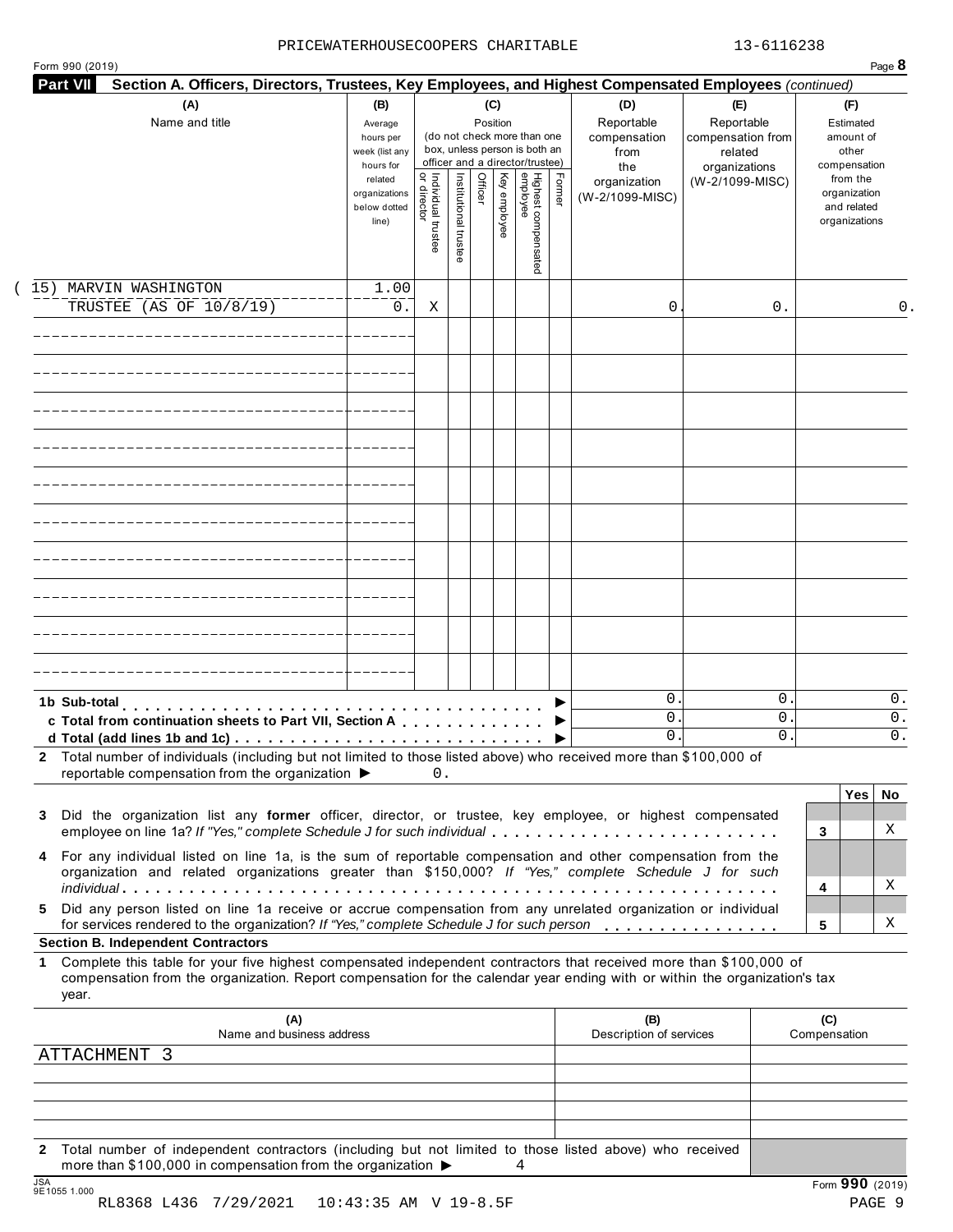| Form 990 (2019)                                                | PRICEWATERHOUSECOOPERS CHARITABLE                                                                                                                                                                                                           |                      |                      |                                              | 13-6116238                                      | Page 9                                                        |
|----------------------------------------------------------------|---------------------------------------------------------------------------------------------------------------------------------------------------------------------------------------------------------------------------------------------|----------------------|----------------------|----------------------------------------------|-------------------------------------------------|---------------------------------------------------------------|
| Part VIII                                                      | <b>Statement of Revenue</b>                                                                                                                                                                                                                 |                      |                      |                                              |                                                 |                                                               |
|                                                                |                                                                                                                                                                                                                                             |                      |                      |                                              |                                                 |                                                               |
|                                                                |                                                                                                                                                                                                                                             |                      | (A)<br>Total revenue | (B)<br>Related or exempt<br>function revenue | $\overline{C}$<br>Unrelated<br>business revenue | (D)<br>Revenue excluded<br>from tax under<br>sections 512-514 |
| 1a                                                             | Federated campaigns <b>Federated</b><br>1a                                                                                                                                                                                                  |                      |                      |                                              |                                                 |                                                               |
| Contributions, Gifts, Grants<br>and Other Similar Amounts<br>b | Membership dues<br>1b                                                                                                                                                                                                                       |                      |                      |                                              |                                                 |                                                               |
| c                                                              | Fundraising events <b>Fundraising</b><br>1c                                                                                                                                                                                                 |                      |                      |                                              |                                                 |                                                               |
| d                                                              | Related organizations <b>contains</b> and the set of the set of the set of the set of the set of the set of the set of the set of the set of the set of the set of the set of the set of the set of the set of the set of the set o<br>1d   |                      |                      |                                              |                                                 |                                                               |
| е                                                              | Government grants (contributions)<br>1e                                                                                                                                                                                                     |                      |                      |                                              |                                                 |                                                               |
| f                                                              | All other contributions, gifts, grants,                                                                                                                                                                                                     |                      |                      |                                              |                                                 |                                                               |
|                                                                | and similar amounts not included above.<br>1f                                                                                                                                                                                               | 35,079,811.          |                      |                                              |                                                 |                                                               |
| g                                                              | Noncash contributions included in                                                                                                                                                                                                           |                      |                      |                                              |                                                 |                                                               |
|                                                                | $lines 1a-1f$ $\ldots$ $\ldots$ $\ldots$<br>1g $\sqrt{3}$                                                                                                                                                                                   |                      |                      |                                              |                                                 |                                                               |
|                                                                | $h$ Total. Add lines 1a-1f $\ldots$ $\ldots$ $\ldots$ $\ldots$ $\blacktriangleright$                                                                                                                                                        |                      | 35,079,811.          |                                              |                                                 |                                                               |
|                                                                |                                                                                                                                                                                                                                             | <b>Business Code</b> |                      |                                              |                                                 |                                                               |
| 2a                                                             | the control of the control of the control of the control of the control of the control of                                                                                                                                                   |                      |                      |                                              |                                                 |                                                               |
| b                                                              |                                                                                                                                                                                                                                             |                      |                      |                                              |                                                 |                                                               |
| Program Service<br>Revenue<br>c                                | the control of the control of the control of the control of the control of the control of the control of the control of the control of the control of the control of the control of the control of the control of the control               |                      |                      |                                              |                                                 |                                                               |
| d                                                              | the control of the control of the control of the control of the control of the control of                                                                                                                                                   |                      |                      |                                              |                                                 |                                                               |
| е                                                              |                                                                                                                                                                                                                                             |                      |                      |                                              |                                                 |                                                               |
| f                                                              | All other program service revenue                                                                                                                                                                                                           |                      | 0.                   |                                              |                                                 |                                                               |
| g                                                              | Total. Add lines 2a-2f ▶                                                                                                                                                                                                                    |                      |                      |                                              |                                                 |                                                               |
| 3                                                              | Investment income (including dividends, interest, and                                                                                                                                                                                       |                      | 637,058.             |                                              |                                                 | 637,058.                                                      |
| 4                                                              | Income from investment of tax-exempt bond proceeds $\blacktriangleright$                                                                                                                                                                    |                      | 0.                   |                                              |                                                 |                                                               |
| 5                                                              |                                                                                                                                                                                                                                             |                      | $\mathbf{0}$ .       |                                              |                                                 |                                                               |
|                                                                | (i) Real                                                                                                                                                                                                                                    | (ii) Personal        |                      |                                              |                                                 |                                                               |
| 6a                                                             | Gross rents<br>6а                                                                                                                                                                                                                           |                      |                      |                                              |                                                 |                                                               |
| b                                                              | Less: rental expenses<br>6b                                                                                                                                                                                                                 |                      |                      |                                              |                                                 |                                                               |
| с                                                              | Rental income or $(\text{loss})$ 6c                                                                                                                                                                                                         |                      |                      |                                              |                                                 |                                                               |
| d                                                              | Net rental income or (loss) $\ldots$ , $\ldots$ , $\ldots$ , $\blacktriangleright$                                                                                                                                                          |                      | $\mathbf 0$ .        |                                              |                                                 |                                                               |
| 7a                                                             | (i) Securities<br>Gross amount from                                                                                                                                                                                                         | (ii) Other           |                      |                                              |                                                 |                                                               |
|                                                                | sales<br>of<br>assets                                                                                                                                                                                                                       |                      |                      |                                              |                                                 |                                                               |
|                                                                | other than inventory<br>7а                                                                                                                                                                                                                  |                      |                      |                                              |                                                 |                                                               |
| b                                                              | Less: cost or other basis                                                                                                                                                                                                                   |                      |                      |                                              |                                                 |                                                               |
|                                                                | and sales expenses<br>7b                                                                                                                                                                                                                    |                      |                      |                                              |                                                 |                                                               |
| c                                                              | Gain or (loss) <b></b> 7 <b>c</b>                                                                                                                                                                                                           |                      |                      |                                              |                                                 |                                                               |
| a                                                              | Net gain or (loss) $\cdots$ $\cdots$ $\cdots$ $\cdots$ $\cdots$ $\cdots$ $\cdots$                                                                                                                                                           |                      | $\mathbf{0}$ .       |                                              |                                                 |                                                               |
| <b>Other Revenue</b><br>8а                                     | Gross<br>income from fundraising                                                                                                                                                                                                            |                      |                      |                                              |                                                 |                                                               |
|                                                                | events (not including \$                                                                                                                                                                                                                    |                      |                      |                                              |                                                 |                                                               |
|                                                                | of contributions reported on line                                                                                                                                                                                                           |                      |                      |                                              |                                                 |                                                               |
|                                                                | 1c). See Part IV, line 18<br>8а                                                                                                                                                                                                             | 0.<br>0.             |                      |                                              |                                                 |                                                               |
| b                                                              | 8b<br>Less: direct expenses extending the state of the state of the state of the state of the state of the state of the state of the state of the state of the state of the state of the state of the state of the state of the stat        |                      | $\mathbf{0}$ .       |                                              |                                                 |                                                               |
| c                                                              | Net income or (loss) from fundraising events ▶                                                                                                                                                                                              |                      |                      |                                              |                                                 |                                                               |
| 9а                                                             | Gross<br>income<br>from<br>gaming<br>activities. See Part IV, line 19<br>9а                                                                                                                                                                 | 0.                   |                      |                                              |                                                 |                                                               |
|                                                                | 9b                                                                                                                                                                                                                                          | 0.                   |                      |                                              |                                                 |                                                               |
| b<br>c                                                         | Less: direct expenses<br>Net income or (loss) from gaming activities ▶                                                                                                                                                                      |                      | $\mathbf{0}$ .       |                                              |                                                 |                                                               |
| 10a                                                            | Gross<br>sales<br>of inventory,<br>less                                                                                                                                                                                                     |                      |                      |                                              |                                                 |                                                               |
|                                                                | returns and allowances <b>with the set of the set of the set of the set of the set of the set of the set of the set of the set of the set of the set of the set of the set of the set of the set of the set of the set of the se</b><br>10a | 0.                   |                      |                                              |                                                 |                                                               |
| b                                                              | 10 <sub>b</sub><br>Less: cost of goods sold                                                                                                                                                                                                 | 0.                   |                      |                                              |                                                 |                                                               |
| c                                                              | Net income or (loss) from sales of inventory                                                                                                                                                                                                |                      | $\mathbf{0}$ .       |                                              |                                                 |                                                               |
|                                                                |                                                                                                                                                                                                                                             | <b>Business Code</b> |                      |                                              |                                                 |                                                               |
| 11a                                                            |                                                                                                                                                                                                                                             |                      |                      |                                              |                                                 |                                                               |
| Miscellaneous<br>Revenue<br>b                                  | <u> 1989 - Johann Stein, marwolaethau a bhann an t-Amhair an t-Amhair an t-Amhair an t-Amhair an t-Amhair an t-A</u>                                                                                                                        |                      |                      |                                              |                                                 |                                                               |
| c                                                              |                                                                                                                                                                                                                                             |                      |                      |                                              |                                                 |                                                               |
|                                                                | All other revenue experience in the set of the set of the set of the set of the set of the set of the set of the set of the set of the set of the set of the set of the set of the set of the set of the set of the set of the              |                      |                      |                                              |                                                 |                                                               |
|                                                                |                                                                                                                                                                                                                                             |                      | 0.                   |                                              |                                                 |                                                               |
| 12                                                             |                                                                                                                                                                                                                                             |                      | 35,716,869.          |                                              |                                                 | 637,058.                                                      |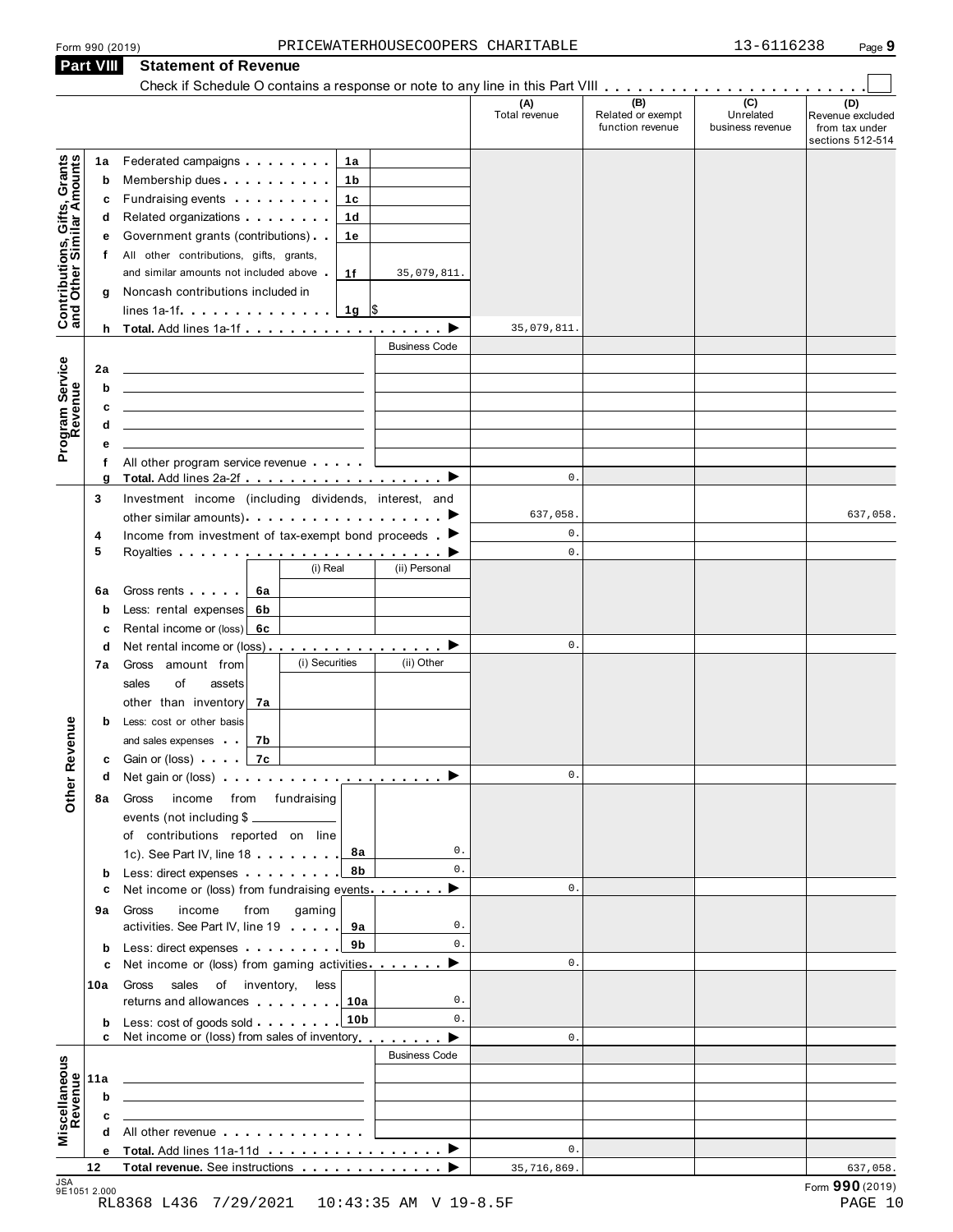#### Form 990 (2019) Page **10** PRICEWATERHOUSECOOPERS CHARITABLE 13-6116238

| Form 990 (2019)                                                                                                                                                                                                                                                                                                                  | PRICEWATERHOUSECOOPERS CHARITABLE |                                    |                                           | 13-6116238<br>Page $10$        |
|----------------------------------------------------------------------------------------------------------------------------------------------------------------------------------------------------------------------------------------------------------------------------------------------------------------------------------|-----------------------------------|------------------------------------|-------------------------------------------|--------------------------------|
| <b>Part IX Statement of Functional Expenses</b>                                                                                                                                                                                                                                                                                  |                                   |                                    |                                           |                                |
| Section 501(c)(3) and 501(c)(4) organizations must complete all columns. All other organizations must complete column (A).                                                                                                                                                                                                       |                                   |                                    |                                           |                                |
|                                                                                                                                                                                                                                                                                                                                  |                                   |                                    |                                           |                                |
| Do not include amounts reported on lines 6b, 7b,<br>8b, 9b, and 10b of Part VIII.                                                                                                                                                                                                                                                | (A)<br>Total expenses             | (B)<br>Program service<br>expenses | (C)<br>Management and<br>general expenses | (D)<br>Fundraising<br>expenses |
| 1 Grants and other assistance to domestic organizations                                                                                                                                                                                                                                                                          |                                   |                                    |                                           |                                |
| and domestic governments. See Part IV, line 21                                                                                                                                                                                                                                                                                   | 25, 417, 498.                     | 25, 417, 498.                      |                                           |                                |
| 2 Grants and other assistance to domestic<br>individuals. See Part IV, line 22                                                                                                                                                                                                                                                   | 319,098.                          | 319,098.                           |                                           |                                |
| 3 Grants and other assistance to foreign                                                                                                                                                                                                                                                                                         |                                   |                                    |                                           |                                |
| organizations, foreign governments, and foreign<br>individuals. See Part IV, lines 15 and 16                                                                                                                                                                                                                                     | 301,057.                          | 301,057.                           |                                           |                                |
| 4 Benefits paid to or for members                                                                                                                                                                                                                                                                                                | $\Omega$ .                        |                                    |                                           |                                |
| 5 Compensation of current officers, directors,                                                                                                                                                                                                                                                                                   |                                   |                                    |                                           |                                |
| trustees, and key employees with a state of the state of                                                                                                                                                                                                                                                                         | 0.                                |                                    |                                           |                                |
| 6 Compensation not included above to disqualified                                                                                                                                                                                                                                                                                |                                   |                                    |                                           |                                |
| persons (as defined under section 4958(f)(1)) and                                                                                                                                                                                                                                                                                |                                   |                                    |                                           |                                |
| persons described in section 4958(c)(3)(B)                                                                                                                                                                                                                                                                                       | 0.<br>$\Omega$ .                  |                                    |                                           |                                |
| 7 Other salaries and wages                                                                                                                                                                                                                                                                                                       |                                   |                                    |                                           |                                |
| 8 Pension plan accruals and contributions (include<br>section 401(k) and 403(b) employer contributions)                                                                                                                                                                                                                          | О.                                |                                    |                                           |                                |
| Other employee benefits<br>9                                                                                                                                                                                                                                                                                                     | $\mathsf{O}$ .                    |                                    |                                           |                                |
| 10                                                                                                                                                                                                                                                                                                                               | $\mathsf{O}$ .                    |                                    |                                           |                                |
| Fees for services (nonemployees):<br>11                                                                                                                                                                                                                                                                                          |                                   |                                    |                                           |                                |
| a Management experience and a management                                                                                                                                                                                                                                                                                         | 0.                                |                                    |                                           |                                |
| $b$ Legal $\ldots$ , $\ldots$ , $\ldots$ , $\ldots$ , $\ldots$ , $\ldots$                                                                                                                                                                                                                                                        | 8,826.                            |                                    | 8,826.                                    |                                |
| c Accounting                                                                                                                                                                                                                                                                                                                     | $\overline{22,700}$ .             |                                    | 22,700.                                   |                                |
| d Lobbying                                                                                                                                                                                                                                                                                                                       | $\mathsf{O}$ .<br>0               |                                    |                                           |                                |
| e Professional fundraising services. See Part IV, line 17                                                                                                                                                                                                                                                                        | 0.                                |                                    |                                           |                                |
| f Investment management fees                                                                                                                                                                                                                                                                                                     |                                   |                                    |                                           |                                |
| 9 Other. (If line 11g amount exceeds 10% of line 25, column                                                                                                                                                                                                                                                                      | О.                                |                                    |                                           |                                |
| (A) amount, list line 11g expenses on Schedule O.)<br>12 Advertising and promotion                                                                                                                                                                                                                                               | 0.                                |                                    |                                           |                                |
| 13 Office expenses                                                                                                                                                                                                                                                                                                               | 0.                                |                                    |                                           |                                |
| 14 Information technology                                                                                                                                                                                                                                                                                                        | 199, 215.                         | 192,500.                           | 6,715.                                    |                                |
| 15                                                                                                                                                                                                                                                                                                                               | 0.                                |                                    |                                           |                                |
| Occupancy<br>16                                                                                                                                                                                                                                                                                                                  | 0.                                |                                    |                                           |                                |
| 17                                                                                                                                                                                                                                                                                                                               | 0.                                |                                    |                                           |                                |
| 18 Payments of travel or entertainment expenses                                                                                                                                                                                                                                                                                  |                                   |                                    |                                           |                                |
| for any federal, state, or local public officials                                                                                                                                                                                                                                                                                | 0.<br>0.                          |                                    |                                           |                                |
| Conferences, conventions, and meetings<br>19                                                                                                                                                                                                                                                                                     | 0.                                |                                    |                                           |                                |
| 20<br>Interest $\ldots$ , $\ldots$ , $\ldots$ , $\ldots$ , $\ldots$ , $\ldots$ , $\ldots$<br>Payments to affiliates entertainment of the state of the state of the state of the state of the state of the state of the state of the state of the state of the state of the state of the state of the state of the state of<br>21 | $\Omega$ .                        |                                    |                                           |                                |
| Depreciation, depletion, and amortization<br>22                                                                                                                                                                                                                                                                                  | 100,752.                          |                                    | 100,752.                                  |                                |
| 23                                                                                                                                                                                                                                                                                                                               | $\Omega$ .                        |                                    |                                           |                                |
| Other expenses. Itemize expenses not covered<br>24                                                                                                                                                                                                                                                                               |                                   |                                    |                                           |                                |
| above (List miscellaneous expenses on line 24e. If                                                                                                                                                                                                                                                                               |                                   |                                    |                                           |                                |
| line 24e amount exceeds 10% of line 25, column                                                                                                                                                                                                                                                                                   |                                   |                                    |                                           |                                |
| (A) amount, list line 24e expenses on Schedule O.)                                                                                                                                                                                                                                                                               |                                   |                                    |                                           |                                |
| a STATE FILING FEES/OTHER<br><b>bEDUCATIONAL CONTENT</b>                                                                                                                                                                                                                                                                         | 20,965.<br>1,376,250.             | 1,376,250.                         | 20,965.                                   |                                |
|                                                                                                                                                                                                                                                                                                                                  |                                   |                                    |                                           |                                |
| <u> 1989 - Johann Stein, mars an deus Amerikaansk kommunister (</u><br>d                                                                                                                                                                                                                                                         |                                   |                                    |                                           |                                |
| <b>e</b> All other expenses                                                                                                                                                                                                                                                                                                      |                                   |                                    |                                           |                                |
| 25 Total functional expenses. Add lines 1 through 24e                                                                                                                                                                                                                                                                            | 27,766,361.                       | 27,606,403.                        | 159,958.                                  |                                |
| 26 Joint costs. Complete this line only if the<br>organization reported in column (B) joint costs<br>from a combined educational campaign and                                                                                                                                                                                    |                                   |                                    |                                           |                                |
| fundraising solicitation. Check here<br>if.<br>following SOP 98-2 (ASC 958-720)                                                                                                                                                                                                                                                  | $\mathsf{O}$ .                    |                                    |                                           |                                |
|                                                                                                                                                                                                                                                                                                                                  |                                   |                                    |                                           | Form 990 (2019)                |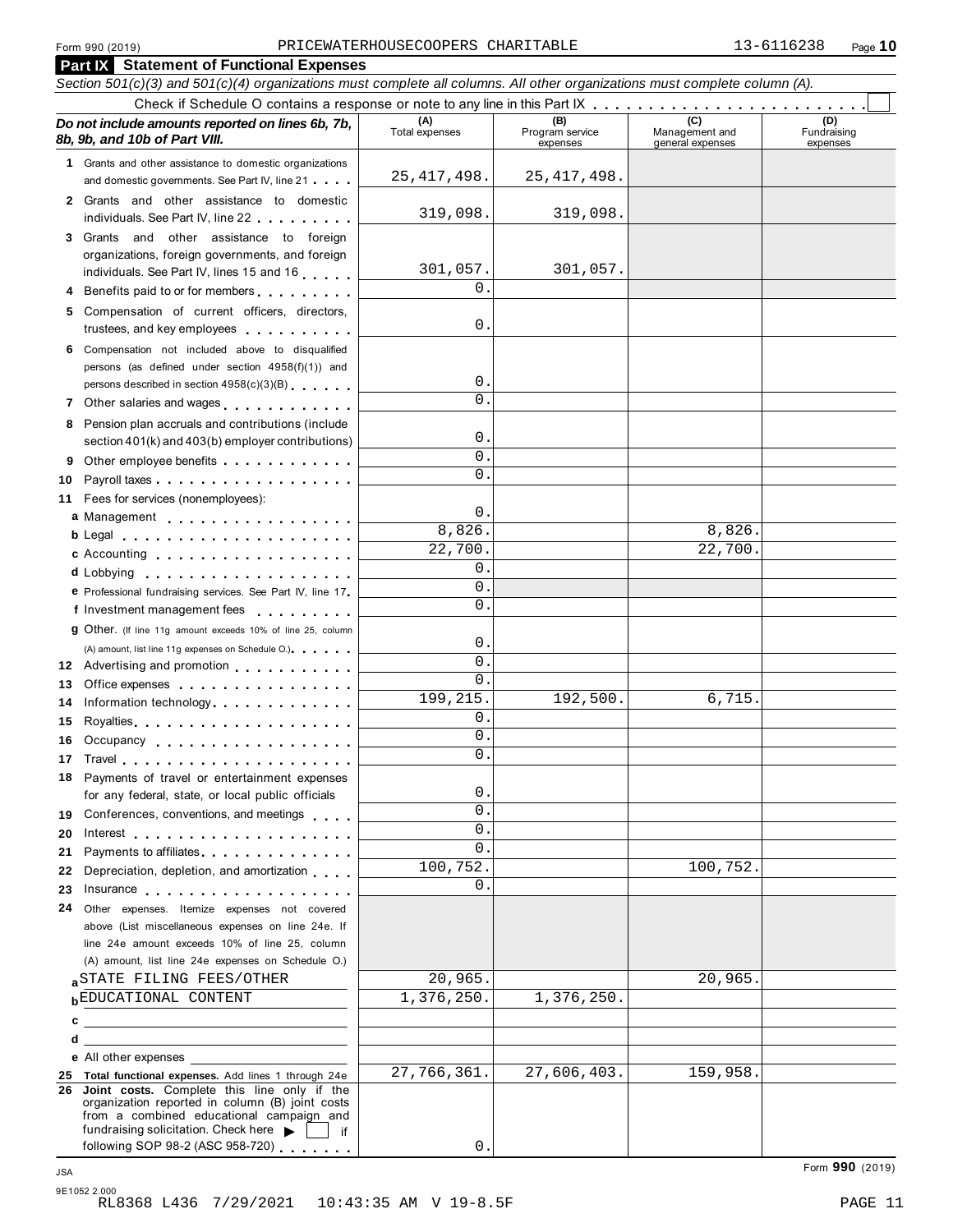| Form 990 (2019) |                                                                            |  |  |  |
|-----------------|----------------------------------------------------------------------------|--|--|--|
| <b>Part X</b>   | <b>Balance Sheet</b>                                                       |  |  |  |
|                 | Check if Schedule O contains a response or note to any line in this Part X |  |  |  |

|                      |                 | PRICEWATERHOUSECOOPERS CHARITABLE                                                                   |                          |                         | 13-6116238        |
|----------------------|-----------------|-----------------------------------------------------------------------------------------------------|--------------------------|-------------------------|-------------------|
|                      | Form 990 (2019) |                                                                                                     |                          |                         | Page 11           |
|                      | Part X          | <b>Balance Sheet</b>                                                                                |                          |                         |                   |
|                      |                 | Check if Schedule O contains a response or note to any line in this Part X                          |                          |                         |                   |
|                      |                 |                                                                                                     | (A)                      |                         | (B)               |
|                      |                 |                                                                                                     | Beginning of year        |                         | End of year       |
|                      | 1               |                                                                                                     | 0.                       | $\mathbf{1}$            | $0$ .             |
|                      | 2               |                                                                                                     | $\overline{22,146,5}70.$ | $\overline{2}$          | 54,629,466.       |
|                      | 3               |                                                                                                     | 22,954,112.              | $\overline{3}$          | 2,526,053.        |
|                      | 4               |                                                                                                     | $0$ .                    | $\overline{\mathbf{4}}$ | 0.                |
|                      | 5               | Loans and other receivables from any current or former officer, director,                           |                          |                         |                   |
|                      |                 | trustee, key employee, creator or founder, substantial contributor, or 35%                          |                          |                         |                   |
|                      |                 | controlled entity or family member of any of these persons                                          | 0.                       | 5                       | 0.                |
|                      | 6               | Loans and other receivables from other disqualified persons (as defined                             |                          |                         |                   |
|                      |                 | under section $4958(f)(1)$ , and persons described in section $4958(c)(3)(B)$                       | 0.                       | 6                       | 0.                |
|                      | 7               | Notes and loans receivable, net                                                                     | $\mathbf{0}$ .           | $\overline{7}$          | 0.                |
| Assets               | 8               |                                                                                                     | $\mathsf{0}$ .           | 8                       | $0$ .             |
|                      | 9               |                                                                                                     | $\mathbf 0$ .            | 9                       | 8,708.            |
|                      |                 | 10a Land, buildings, and equipment: cost or other                                                   |                          |                         |                   |
|                      |                 | basis. Complete Part VI of Schedule D 10a                                                           |                          |                         |                   |
|                      |                 |                                                                                                     | 15, 355, 151.            | 0.10c                   | 0.<br>15,350,370. |
|                      | 11              |                                                                                                     | 0                        | 11                      | 0.                |
|                      | 12              | Investments - other securities. See Part IV, line 11.                                               | $\mathbf{0}$ .           | 12                      | 0.                |
|                      | 13<br>14        |                                                                                                     | 563,778                  | 13<br>14                | 671,777.          |
|                      | 15              |                                                                                                     | 0                        | 15                      | 0.                |
|                      | 16              | Total assets. Add lines 1 through 15 (must equal line 33)                                           | 61,019,611.              | 16                      | 73, 186, 374.     |
|                      | 17              |                                                                                                     | 335, 275.                | 17                      | 274, 225.         |
|                      | 18              |                                                                                                     | 9,407,327.               | 18                      | 13,999,073.       |
|                      | 19              |                                                                                                     | 0                        | 19                      | $0$ .             |
|                      | 20              |                                                                                                     | $\mathbf 0$              | 20                      | 0.                |
|                      | 21              | Escrow or custodial account liability. Complete Part IV of Schedule D.                              | $\mathbf{0}$             | 21                      | $0$ .             |
|                      | 22              | Loans and other payables to any current or former officer, director,                                |                          |                         |                   |
| abilities            |                 | trustee, key employee, creator or founder, substantial contributor, or 35%                          |                          |                         |                   |
|                      |                 | controlled entity or family member of any of these persons                                          | 0.1                      | 22                      | 0.                |
| ⊐                    | 23              | Secured mortgages and notes payable to unrelated third parties                                      | 0.1                      | 23                      | $0$ .             |
|                      | 24              | Unsecured notes and loans payable to unrelated third parties                                        | 0.                       | 24                      | $0$ .             |
|                      | 25              | Other liabilities (including federal income tax, payables to related third                          |                          |                         |                   |
|                      |                 | parties, and other liabilities not included on lines 17-24). Complete Part X                        |                          |                         |                   |
|                      |                 |                                                                                                     | 0                        | 25                      | $0$ .             |
|                      | 26              |                                                                                                     | 9,742,602.               | 26                      | 14, 273, 298.     |
|                      |                 | Organizations that follow FASB ASC 958, check here ▶<br>and complete lines 27, 28, 32, and 33.      |                          |                         |                   |
|                      | 27              | Net assets without donor restrictions                                                               | 28, 322, 897.            | 27                      | 50,488,823.       |
|                      | 28              |                                                                                                     | 22,954,112.              | 28                      | 8, 424, 253.      |
| <b>Fund Balances</b> |                 | Organizations that do not follow FASB ASC 958, check here ▶<br>and complete lines 29 through 33.    |                          |                         |                   |
|                      | 29              | Capital stock or trust principal, or current funds entitled and state in the capital stock or trust |                          | 29                      |                   |
|                      | 30              | Paid-in or capital surplus, or land, building, or equipment fund.                                   |                          | 30                      |                   |
| Assets or            | 31              | Retained earnings, endowment, accumulated income, or other funds                                    |                          | 31                      |                   |
| $\frac{1}{2}$        | 32              |                                                                                                     | 51, 277, 009.            | 32                      | 58,913,076.       |
|                      | 33              |                                                                                                     | 61,019,611.              | 33                      | 73, 186, 374.     |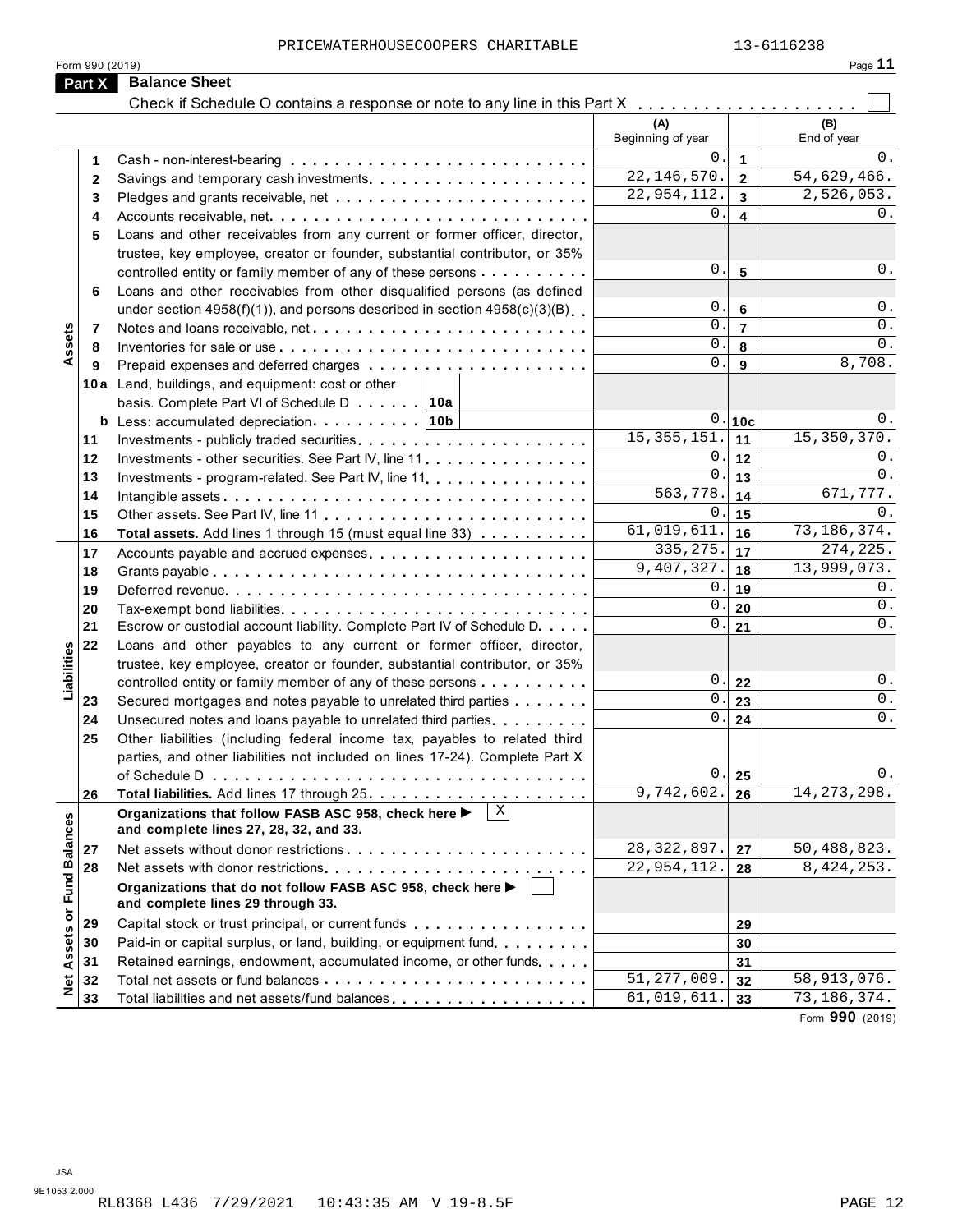|                | PRICEWATERHOUSECOOPERS CHARITABLE                                                                                                                                                                                                | 13-6116238              |                |              |           |
|----------------|----------------------------------------------------------------------------------------------------------------------------------------------------------------------------------------------------------------------------------|-------------------------|----------------|--------------|-----------|
|                | Form 990 (2019)                                                                                                                                                                                                                  |                         |                |              | Page 12   |
| <b>Part XI</b> | <b>Reconciliation of Net Assets</b>                                                                                                                                                                                              |                         |                |              |           |
|                |                                                                                                                                                                                                                                  |                         |                |              |           |
| 1              |                                                                                                                                                                                                                                  | $\mathbf{1}$            | 35,716,869.    |              |           |
| 2              |                                                                                                                                                                                                                                  | $\overline{2}$          | 27,766,361.    |              |           |
| 3              |                                                                                                                                                                                                                                  | $\mathbf{3}$            |                | 7,950,508.   |           |
| 4              | Net assets or fund balances at beginning of year (must equal Part X, line 32, column (A))                                                                                                                                        | $\overline{\mathbf{4}}$ | 51, 277, 009.  |              |           |
| 5              |                                                                                                                                                                                                                                  | 5                       |                | $-314, 441.$ |           |
| 6              |                                                                                                                                                                                                                                  | 6                       |                |              | 0.        |
| $\overline{7}$ |                                                                                                                                                                                                                                  | $\overline{7}$          |                |              | 0.        |
| 8              |                                                                                                                                                                                                                                  | 8                       |                |              | 0.        |
| 9              | Other changes in net assets or fund balances (explain on Schedule O)                                                                                                                                                             | 9                       |                |              | 0.        |
| 10             | Net assets or fund balances at end of year. Combine lines 3 through 9 (must equal Part X, line                                                                                                                                   |                         |                |              |           |
|                |                                                                                                                                                                                                                                  | 10                      | 58,913,076.    |              |           |
|                | <b>Part XII</b><br><b>Financial Statements and Reporting</b>                                                                                                                                                                     |                         |                |              |           |
|                |                                                                                                                                                                                                                                  |                         |                |              |           |
|                |                                                                                                                                                                                                                                  |                         |                | Yes          | <b>No</b> |
| 1              | $\overline{X}$ Accrual<br>Accounting method used to prepare the Form 990:<br>Cash<br>Other                                                                                                                                       |                         |                |              |           |
|                | If the organization changed its method of accounting from a prior year or checked "Other," explain in                                                                                                                            |                         |                |              |           |
|                | Schedule O.                                                                                                                                                                                                                      |                         |                |              |           |
|                | 2a Were the organization's financial statements compiled or reviewed by an independent accountant?                                                                                                                               |                         | 2a             |              | Χ         |
|                | If "Yes," check a box below to indicate whether the financial statements for the year were compiled or                                                                                                                           |                         |                |              |           |
|                |                                                                                                                                                                                                                                  |                         |                |              |           |
|                | reviewed on a separate basis, consolidated basis, or both:                                                                                                                                                                       |                         |                |              |           |
|                | Separate basis<br>Consolidated basis<br>Both consolidated and separate basis                                                                                                                                                     |                         |                |              |           |
|                | <b>b</b> Were the organization's financial statements audited by an independent accountant?                                                                                                                                      |                         | 2 <sub>b</sub> | X            |           |
|                | If "Yes," check a box below to indicate whether the financial statements for the year were audited on a                                                                                                                          |                         |                |              |           |
|                | separate basis, consolidated basis, or both:                                                                                                                                                                                     |                         |                |              |           |
|                | $X$ Separate basis<br>Consolidated basis<br>Both consolidated and separate basis                                                                                                                                                 |                         |                |              |           |
|                | c If "Yes" to line 2a or 2b, does the organization have a committee that assumes responsibility for oversight of                                                                                                                 |                         |                |              |           |
|                | the audit, review, or compilation of its financial statements and selection of an independent accountant?                                                                                                                        |                         | 2 <sub>c</sub> | Χ            |           |
|                | If the organization changed either its oversight process or selection process during the tax year, explain on                                                                                                                    |                         |                |              |           |
|                | Schedule O.                                                                                                                                                                                                                      |                         |                |              |           |
|                | 3a As a result of a federal award, was the organization required to undergo an audit or audits as set forth in the                                                                                                               |                         |                |              |           |
|                |                                                                                                                                                                                                                                  |                         | 3a             |              |           |
|                | <b>b</b> If "Yes," did the organization undergo the required audit or audits? If the organization did not undergo the<br>required audit or audits, explain why on Schedule O and describe any steps taken to undergo such audits |                         | 3 <sub>b</sub> |              | X         |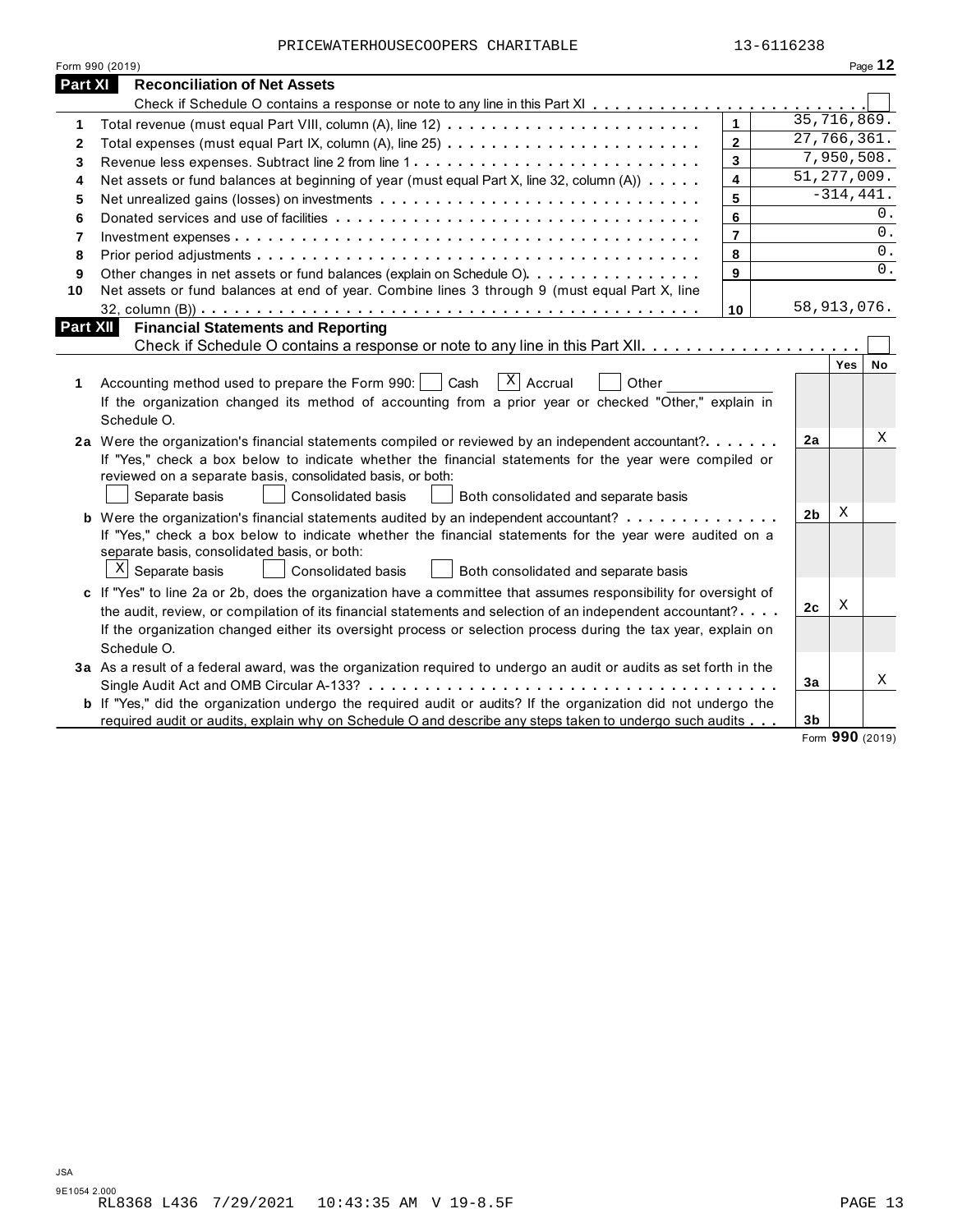# **SCHEDULE A Public Charity Status and Public Support**<br>(Form 990 or 990-EZ) complete if the examination is a section 501(c)(2) creanization or a section 4047(c)(1) persecurnt charitable trust  $\partial M$ **10**

**Complete if the organization is a section 501(c)(3) organization or a section 4947(a)(1) nonexempt charitable trust.** <br>Attach to Form 990 or Form 990-EZ. Attach to Form 990 or Form 990-EZ.

| Department of the Treasury      |                                                                                                           |                                   | $\blacktriangleright$ Attach to Form 990 or Form 990-EZ.               |                          |                          |                                                                                                                                                                                                                                                                                                                                                                                  | <b>Open to Public</b>                |
|---------------------------------|-----------------------------------------------------------------------------------------------------------|-----------------------------------|------------------------------------------------------------------------|--------------------------|--------------------------|----------------------------------------------------------------------------------------------------------------------------------------------------------------------------------------------------------------------------------------------------------------------------------------------------------------------------------------------------------------------------------|--------------------------------------|
| <b>Internal Revenue Service</b> |                                                                                                           |                                   | Go to www.irs.gov/Form990 for instructions and the latest information. |                          |                          |                                                                                                                                                                                                                                                                                                                                                                                  | Inspection                           |
| Name of the organization        |                                                                                                           | PRICEWATERHOUSECOOPERS CHARITABLE |                                                                        |                          |                          | <b>Employer identification number</b>                                                                                                                                                                                                                                                                                                                                            |                                      |
| FOUNDATION, INC.                |                                                                                                           |                                   |                                                                        |                          |                          | 13-6116238                                                                                                                                                                                                                                                                                                                                                                       |                                      |
| Part I                          |                                                                                                           |                                   |                                                                        |                          |                          | Reason for Public Charity Status (All organizations must complete this part.) See instructions.                                                                                                                                                                                                                                                                                  |                                      |
|                                 | The organization is not a private foundation because it is: (For lines 1 through 12, check only one box.) |                                   |                                                                        |                          |                          |                                                                                                                                                                                                                                                                                                                                                                                  |                                      |
| 1                               | A church, convention of churches, or association of churches described in section 170(b)(1)(A)(i).        |                                   |                                                                        |                          |                          |                                                                                                                                                                                                                                                                                                                                                                                  |                                      |
| 2                               | A school described in section 170(b)(1)(A)(ii). (Attach Schedule E (Form 990 or 990-EZ).)                 |                                   |                                                                        |                          |                          |                                                                                                                                                                                                                                                                                                                                                                                  |                                      |
| 3                               | A hospital or a cooperative hospital service organization described in section 170(b)(1)(A)(iii).         |                                   |                                                                        |                          |                          |                                                                                                                                                                                                                                                                                                                                                                                  |                                      |
| 4                               |                                                                                                           |                                   |                                                                        |                          |                          | A medical research organization operated in conjunction with a hospital described in section 170(b)(1)(A)(iii). Enter the                                                                                                                                                                                                                                                        |                                      |
|                                 | hospital's name, city, and state:                                                                         |                                   |                                                                        |                          |                          |                                                                                                                                                                                                                                                                                                                                                                                  |                                      |
| 5                               | section 170(b)(1)(A)(iv). (Complete Part II.)                                                             |                                   |                                                                        |                          |                          | An organization operated for the benefit of a college or university owned or operated by a governmental unit described in                                                                                                                                                                                                                                                        |                                      |
| 6                               | A federal, state, or local government or governmental unit described in section 170(b)(1)(A)(v).          |                                   |                                                                        |                          |                          |                                                                                                                                                                                                                                                                                                                                                                                  |                                      |
| x<br>$\overline{7}$             |                                                                                                           |                                   |                                                                        |                          |                          | An organization that normally receives a substantial part of its support from a governmental unit or from the general public                                                                                                                                                                                                                                                     |                                      |
|                                 | described in section 170(b)(1)(A)(vi). (Complete Part II.)                                                |                                   |                                                                        |                          |                          |                                                                                                                                                                                                                                                                                                                                                                                  |                                      |
| 8                               | A community trust described in section 170(b)(1)(A)(vi). (Complete Part II.)                              |                                   |                                                                        |                          |                          |                                                                                                                                                                                                                                                                                                                                                                                  |                                      |
| 9                               |                                                                                                           |                                   |                                                                        |                          |                          | An agricultural research organization described in section 170(b)(1)(A)(ix) operated in conjunction with a land-grant college                                                                                                                                                                                                                                                    |                                      |
|                                 |                                                                                                           |                                   |                                                                        |                          |                          | or university or a non-land-grant college of agriculture (see instructions). Enter the name, city, and state of the college or                                                                                                                                                                                                                                                   |                                      |
|                                 | university:                                                                                               |                                   |                                                                        |                          |                          |                                                                                                                                                                                                                                                                                                                                                                                  |                                      |
| 10                              | acquired by the organization after June 30, 1975. See section 509(a)(2). (Complete Part III.)             |                                   |                                                                        |                          |                          | An organization that normally receives: (1) more than 331/3 % of its support from contributions, membership fees, and gross<br>receipts from activities related to its exempt functions - subject to certain exceptions, and (2) no more than 331/3% of its<br>support from gross investment income and unrelated business taxable income (less section 511 tax) from businesses |                                      |
| 11                              | An organization organized and operated exclusively to test for public safety. See section 509(a)(4).      |                                   |                                                                        |                          |                          |                                                                                                                                                                                                                                                                                                                                                                                  |                                      |
| 12                              |                                                                                                           |                                   |                                                                        |                          |                          | An organization organized and operated exclusively for the benefit of, to perform the functions of, or to carry out the purposes                                                                                                                                                                                                                                                 |                                      |
|                                 |                                                                                                           |                                   |                                                                        |                          |                          | of one or more publicly supported organizations described in section 509(a)(1) or section 509(a)(2). See section 509(a)(3).                                                                                                                                                                                                                                                      |                                      |
|                                 |                                                                                                           |                                   |                                                                        |                          |                          | Check the box in lines 12a through 12d that describes the type of supporting organization and complete lines 12e, 12f, and 12g.                                                                                                                                                                                                                                                  |                                      |
| a                               |                                                                                                           |                                   |                                                                        |                          |                          | Type I. A supporting organization operated, supervised, or controlled by its supported organization(s), typically by giving                                                                                                                                                                                                                                                      |                                      |
|                                 |                                                                                                           |                                   |                                                                        |                          |                          | the supported organization(s) the power to regularly appoint or elect a majority of the directors or trustees of the                                                                                                                                                                                                                                                             |                                      |
|                                 | supporting organization. You must complete Part IV, Sections A and B.                                     |                                   |                                                                        |                          |                          |                                                                                                                                                                                                                                                                                                                                                                                  |                                      |
| b                               |                                                                                                           |                                   |                                                                        |                          |                          | Type II. A supporting organization supervised or controlled in connection with its supported organization(s), by having                                                                                                                                                                                                                                                          |                                      |
|                                 |                                                                                                           |                                   |                                                                        |                          |                          | control or management of the supporting organization vested in the same persons that control or manage the supported                                                                                                                                                                                                                                                             |                                      |
|                                 | organization(s). You must complete Part IV, Sections A and C.                                             |                                   |                                                                        |                          |                          |                                                                                                                                                                                                                                                                                                                                                                                  |                                      |
| c                               |                                                                                                           |                                   |                                                                        |                          |                          | Type III functionally integrated. A supporting organization operated in connection with, and functionally integrated with,                                                                                                                                                                                                                                                       |                                      |
|                                 | its supported organization(s) (see instructions). You must complete Part IV, Sections A, D, and E.        |                                   |                                                                        |                          |                          |                                                                                                                                                                                                                                                                                                                                                                                  |                                      |
| d                               |                                                                                                           |                                   |                                                                        |                          |                          | Type III non-functionally integrated. A supporting organization operated in connection with its supported organization(s)                                                                                                                                                                                                                                                        |                                      |
|                                 |                                                                                                           |                                   |                                                                        |                          |                          | that is not functionally integrated. The organization generally must satisfy a distribution requirement and an attentiveness                                                                                                                                                                                                                                                     |                                      |
|                                 | requirement (see instructions). You must complete Part IV, Sections A and D, and Part V.                  |                                   |                                                                        |                          |                          |                                                                                                                                                                                                                                                                                                                                                                                  |                                      |
| е                               |                                                                                                           |                                   |                                                                        |                          |                          | Check this box if the organization received a written determination from the IRS that it is a Type I, Type II, Type III                                                                                                                                                                                                                                                          |                                      |
|                                 | functionally integrated, or Type III non-functionally integrated supporting organization.                 |                                   |                                                                        |                          |                          |                                                                                                                                                                                                                                                                                                                                                                                  |                                      |
| t.                              |                                                                                                           |                                   |                                                                        |                          |                          |                                                                                                                                                                                                                                                                                                                                                                                  |                                      |
| g                               | Provide the following information about the supported organization(s).                                    |                                   |                                                                        |                          |                          |                                                                                                                                                                                                                                                                                                                                                                                  |                                      |
|                                 | (i) Name of supported organization                                                                        | (ii) EIN                          | (iii) Type of organization                                             |                          | (iv) Is the organization | (v) Amount of monetary                                                                                                                                                                                                                                                                                                                                                           | (vi) Amount of                       |
|                                 |                                                                                                           |                                   | (described on lines 1-10<br>above (see instructions))                  | listed in your governing | document?                | support (see<br>instructions)                                                                                                                                                                                                                                                                                                                                                    | other support (see<br>instructions)  |
|                                 |                                                                                                           |                                   |                                                                        | Yes                      | No                       |                                                                                                                                                                                                                                                                                                                                                                                  |                                      |
|                                 |                                                                                                           |                                   |                                                                        |                          |                          |                                                                                                                                                                                                                                                                                                                                                                                  |                                      |
| (A)                             |                                                                                                           |                                   |                                                                        |                          |                          |                                                                                                                                                                                                                                                                                                                                                                                  |                                      |
| (B)                             |                                                                                                           |                                   |                                                                        |                          |                          |                                                                                                                                                                                                                                                                                                                                                                                  |                                      |
| (C)                             |                                                                                                           |                                   |                                                                        |                          |                          |                                                                                                                                                                                                                                                                                                                                                                                  |                                      |
| (D)                             |                                                                                                           |                                   |                                                                        |                          |                          |                                                                                                                                                                                                                                                                                                                                                                                  |                                      |
|                                 |                                                                                                           |                                   |                                                                        |                          |                          |                                                                                                                                                                                                                                                                                                                                                                                  |                                      |
| (E)                             |                                                                                                           |                                   |                                                                        |                          |                          |                                                                                                                                                                                                                                                                                                                                                                                  |                                      |
| Total                           |                                                                                                           |                                   |                                                                        |                          |                          |                                                                                                                                                                                                                                                                                                                                                                                  |                                      |
|                                 | For Paperwork Reduction Act Notice, see the Instructions for Form 990 or 990-EZ.                          |                                   |                                                                        |                          |                          |                                                                                                                                                                                                                                                                                                                                                                                  | Schedule A (Form 990 or 990-EZ) 2019 |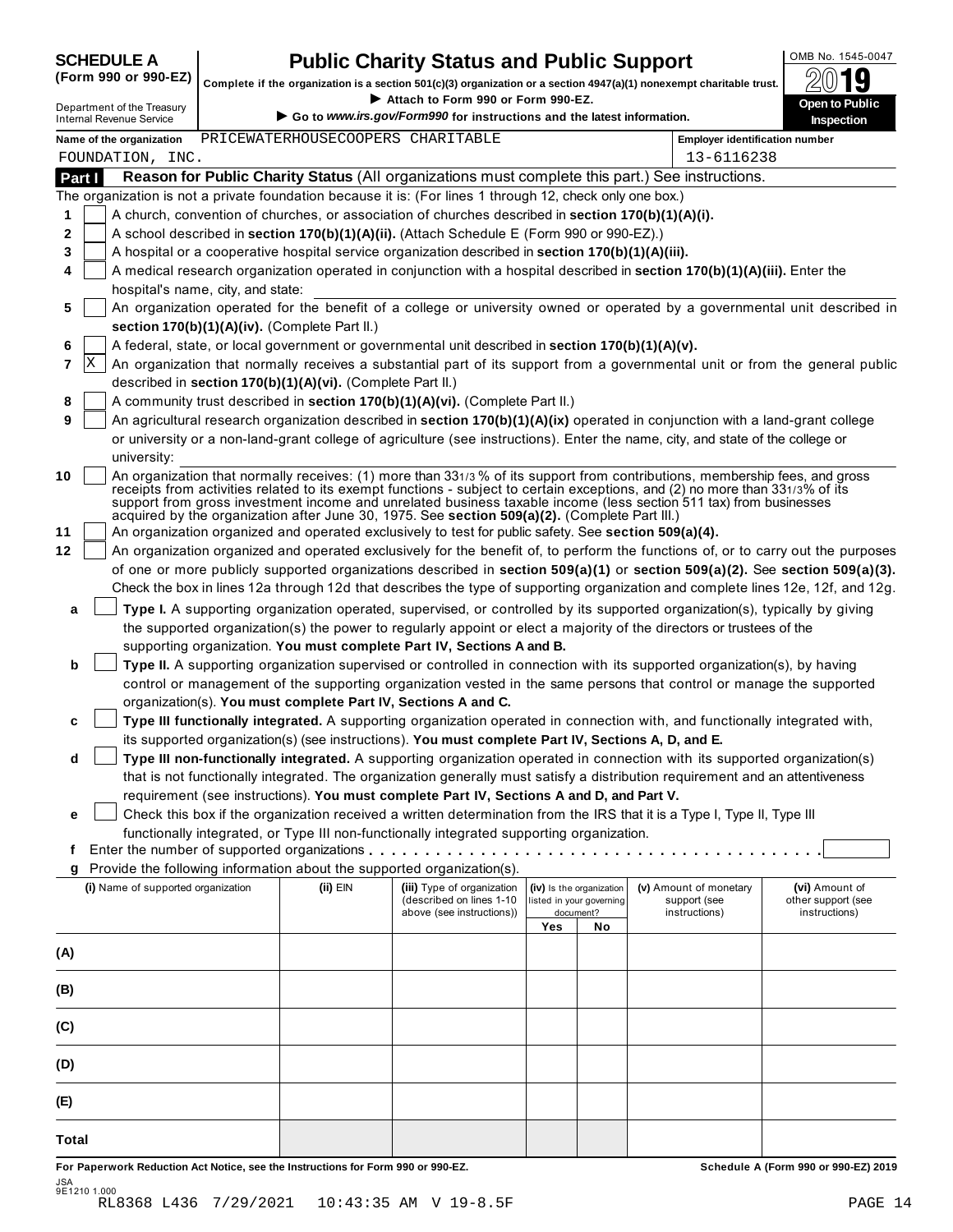#### Schedule A (Form 990 or 990-EZ) 2019 Page **2**

**Support Schedule for Organizations Described in Sections 170(b)(1)(A)(iv) and 170(b)(1)(A)(vi)** (Complete only if you checked the box on line 5, 7, or 8 of Part I or if the organization failed to qualify under **Part II** 

|              | Part III. If the organization fails to qualify under the tests listed below, please complete Part III.)                                                                                                                                                                                                                                                                              |               |             |               |             |             |                |
|--------------|--------------------------------------------------------------------------------------------------------------------------------------------------------------------------------------------------------------------------------------------------------------------------------------------------------------------------------------------------------------------------------------|---------------|-------------|---------------|-------------|-------------|----------------|
|              | <b>Section A. Public Support</b>                                                                                                                                                                                                                                                                                                                                                     |               |             |               |             |             |                |
|              | Calendar year (or fiscal year beginning in) ▶                                                                                                                                                                                                                                                                                                                                        | (a) 2015      | (b) 2016    | (c) 2017      | $(d)$ 2018  | (e) 2019    | (f) Total      |
| 1.           | Gifts, grants, contributions, and<br>membership fees received. (Do not<br>include any "unusual grants.")                                                                                                                                                                                                                                                                             | 17,439,037.   | 21,859,114. | 26, 114, 681. | 24,510,917. | 35,079,811. | 125,003,560.   |
| $\mathbf{2}$ | Tax revenues levied for the<br>organization's benefit and either paid<br>to or expended on its behalf                                                                                                                                                                                                                                                                                |               |             |               |             |             | 0.             |
| 3            | The value of services or facilities<br>furnished by a governmental unit to the<br>organization without charge                                                                                                                                                                                                                                                                        |               |             |               |             |             | 0.             |
| 4            | Total. Add lines 1 through 3                                                                                                                                                                                                                                                                                                                                                         | 17, 439, 037. | 21,859,114. | 26, 114, 681. | 24,510,917. | 35,079,811. | 125,003,560.   |
| 5            | The portion of total contributions by<br>each person (other than a<br>governmental unit or publicly<br>supported organization) included on<br>line 1 that exceeds 2% of the amount<br>shown on line 11, column (f) <b>Shown</b> on line 11, column (f)                                                                                                                               |               |             |               |             |             | 0.             |
| 6            | Public support. Subtract line 5 from line 4                                                                                                                                                                                                                                                                                                                                          |               |             |               |             |             | 125,003,560.   |
|              | <b>Section B. Total Support</b>                                                                                                                                                                                                                                                                                                                                                      |               |             |               |             |             |                |
|              | Calendar year (or fiscal year beginning in) ▶                                                                                                                                                                                                                                                                                                                                        | (a) 2015      | (b) 2016    | (c) 2017      | $(d)$ 2018  | (e) 2019    | (f) Total      |
| 7<br>8       | Amounts from line 4.<br>Gross income from interest, dividends,                                                                                                                                                                                                                                                                                                                       | 17, 439, 037. | 21,859,114. | 26, 114, 681  | 24,510,917. | 35,079,811. | 125,003,560.   |
|              | payments received on securities loans,<br>rents, royalties, and income from<br>similar sources experiences                                                                                                                                                                                                                                                                           | 46, 115.      | 123,528.    | 422,044.      | 1,027,377.  | 637,058.    | 2, 256, 122.   |
| 9            | Net income from unrelated business<br>activities, whether or not the business<br>is regularly carried on the control of the set of the set of the set of the set of the set of the set of the s                                                                                                                                                                                      |               |             |               |             |             | 0.             |
| 10           | Other income. Do not include gain or<br>loss from the sale of capital assets<br>(Explain in Part VI.) <b>COMPLAINER</b>                                                                                                                                                                                                                                                              |               |             |               |             |             | 0.             |
| 11           | Total support. Add lines 7 through 10                                                                                                                                                                                                                                                                                                                                                |               |             |               |             |             | 127, 259, 682. |
| 12           |                                                                                                                                                                                                                                                                                                                                                                                      |               |             |               |             | 12          |                |
| 13           | First five years. If the Form 990 is for the organization's first, second, third, fourth, or fifth tax year as a section 501(c)(3)<br>organization, check this box and stop here equitarian enterity or an example to the state of the state of the state or $\blacktriangleright$                                                                                                   |               |             |               |             |             |                |
|              | <b>Section C. Computation of Public Support Percentage</b>                                                                                                                                                                                                                                                                                                                           |               |             |               |             |             |                |
| 14           | Public support percentage for 2019 (line 6, column (f) divided by line 11, column (f)).                                                                                                                                                                                                                                                                                              |               |             |               |             | 14          | 98.23%         |
| 15           |                                                                                                                                                                                                                                                                                                                                                                                      |               |             |               |             |             | 98.38%         |
|              | 16a 331/3% support test - 2019. If the organization did not check the box on line 13, and line 14 is 331/3% or more, check this                                                                                                                                                                                                                                                      |               |             |               |             |             |                |
|              | box and stop here. The organization qualifies as a publicly supported organization                                                                                                                                                                                                                                                                                                   |               |             |               |             |             | Χ              |
|              | b 331/3% support test - 2018. If the organization did not check a box on line 13 or 16a, and line 15 is 331/3% or more, check                                                                                                                                                                                                                                                        |               |             |               |             |             |                |
|              |                                                                                                                                                                                                                                                                                                                                                                                      |               |             |               |             |             |                |
|              | 17a 10%-facts-and-circumstances test - 2019. If the organization did not check a box on line 13, 16a, or 16b, and line 14 is<br>10% or more, and if the organization meets the "facts-and-circumstances" test, check this box and stop here. Explain in<br>Part VI how the organization meets the "facts-and-circumstances" test. The organization qualifies as a publicly supported |               |             |               |             |             |                |
|              | <b>b 10%-facts-and-circumstances test - 2018.</b> If the organization did not check a box on line 13, 16a, 16b, or 17a, and line<br>15 is 10% or more, and if the organization meets the "facts-and-circumstances" test, check this box and stop here.                                                                                                                               |               |             |               |             |             |                |
|              | Explain in Part VI how the organization meets the "facts-and-circumstances" test. The organization qualifies as a publicly                                                                                                                                                                                                                                                           |               |             |               |             |             |                |
|              |                                                                                                                                                                                                                                                                                                                                                                                      |               |             |               |             |             |                |
|              | Private foundation. If the organization did not check a box on line 13, 16a, 16b, 17a, or 17b, check this box and see                                                                                                                                                                                                                                                                |               |             |               |             |             |                |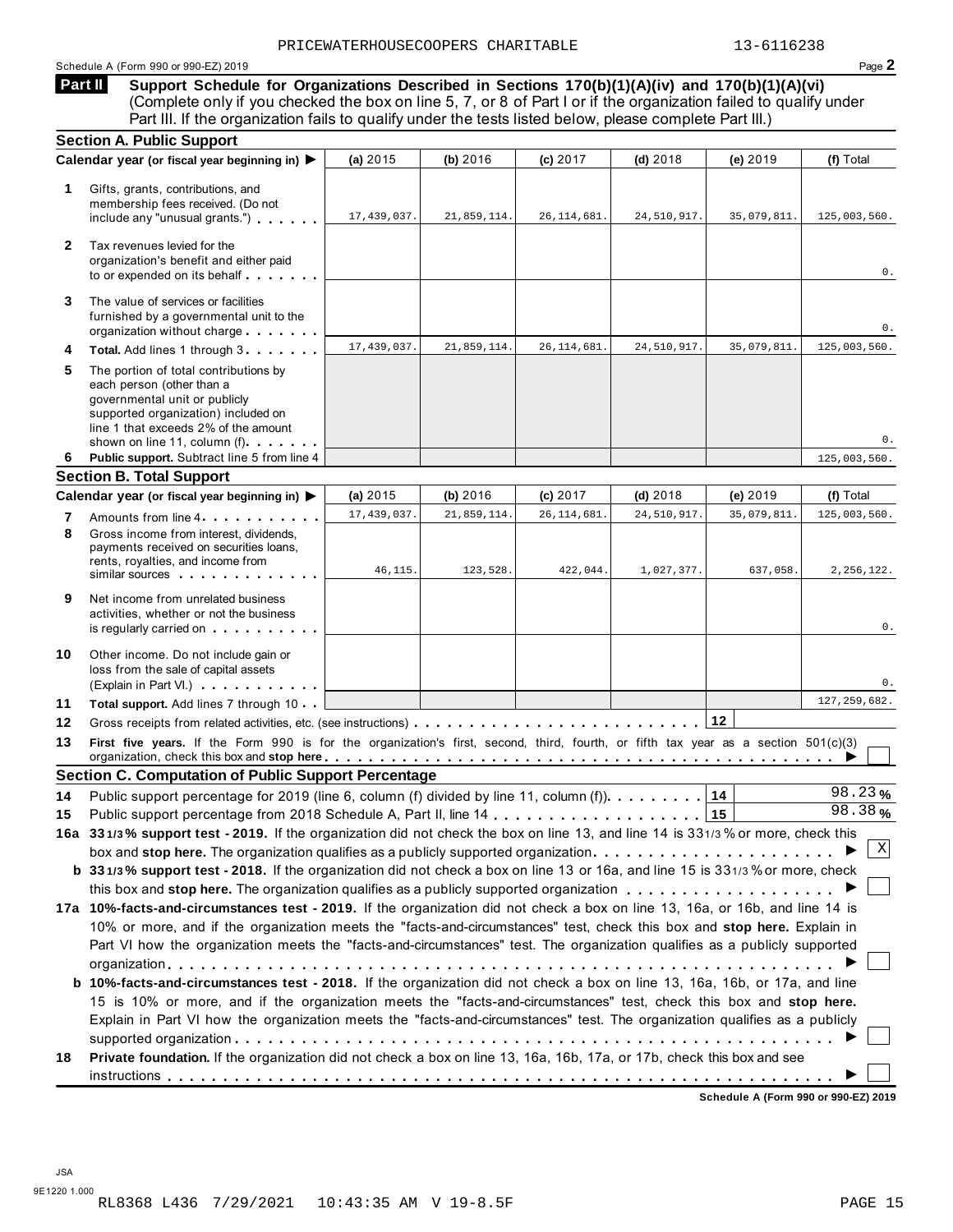### Schedule A (Form 990 or 990-EZ) 2019 Page 3

#### **Support Schedule for Organizations Described in Section 509(a)(2) Part III**

(Complete only if you checked the box on line 10 of Part I or if the organization failed to qualify under Part II. If the organization fails to qualify under the tests listed below, please complete Part II.)

|    | <b>Section A. Public Support</b>                                                                                                                                                                                                                                                                                      |            |          |            |            |            |           |
|----|-----------------------------------------------------------------------------------------------------------------------------------------------------------------------------------------------------------------------------------------------------------------------------------------------------------------------|------------|----------|------------|------------|------------|-----------|
|    | Calendar year (or fiscal year beginning in)                                                                                                                                                                                                                                                                           | (a) $2015$ | (b) 2016 | $(c)$ 2017 | $(d)$ 2018 | (e) $2019$ | (f) Total |
| 1. | Gifts, grants, contributions, and membership fees                                                                                                                                                                                                                                                                     |            |          |            |            |            |           |
|    | received. (Do not include any "unusual grants.")                                                                                                                                                                                                                                                                      |            |          |            |            |            |           |
| 2  | Gross receipts from admissions, merchandise                                                                                                                                                                                                                                                                           |            |          |            |            |            |           |
|    | sold or services performed, or facilities                                                                                                                                                                                                                                                                             |            |          |            |            |            |           |
|    | furnished in any activity that is related to the                                                                                                                                                                                                                                                                      |            |          |            |            |            |           |
|    | organization's tax-exempt purpose                                                                                                                                                                                                                                                                                     |            |          |            |            |            |           |
| 3  | Gross receipts from activities that are not an                                                                                                                                                                                                                                                                        |            |          |            |            |            |           |
|    | unrelated trade or business under section 513.                                                                                                                                                                                                                                                                        |            |          |            |            |            |           |
|    | Tax revenues levied for the                                                                                                                                                                                                                                                                                           |            |          |            |            |            |           |
|    | organization's benefit and either paid to                                                                                                                                                                                                                                                                             |            |          |            |            |            |           |
|    | or expended on its behalf <b>contains the set of the set of the set of the set of the set of the set of the set of the set of the set of the set of the set of the set of the set of the set of the set of the set of the set of</b>                                                                                  |            |          |            |            |            |           |
| 5  | The value of services or facilities                                                                                                                                                                                                                                                                                   |            |          |            |            |            |           |
|    | furnished by a governmental unit to the                                                                                                                                                                                                                                                                               |            |          |            |            |            |           |
|    | organization without charge                                                                                                                                                                                                                                                                                           |            |          |            |            |            |           |
| 6  | <b>Total.</b> Add lines 1 through 5                                                                                                                                                                                                                                                                                   |            |          |            |            |            |           |
|    | 7a Amounts included on lines 1, 2, and 3                                                                                                                                                                                                                                                                              |            |          |            |            |            |           |
|    | received from disqualified persons                                                                                                                                                                                                                                                                                    |            |          |            |            |            |           |
|    | <b>b</b> Amounts included on lines 2 and 3                                                                                                                                                                                                                                                                            |            |          |            |            |            |           |
|    | received from other than disqualified                                                                                                                                                                                                                                                                                 |            |          |            |            |            |           |
|    | persons that exceed the greater of \$5,000                                                                                                                                                                                                                                                                            |            |          |            |            |            |           |
|    | or 1% of the amount on line 13 for the year                                                                                                                                                                                                                                                                           |            |          |            |            |            |           |
| 8  | c Add lines 7a and 7b contact the state of the state of the state of the state of the state of the state of the state of the state of the state of the state of the state of the state of the state of the state of the state<br>Public support. (Subtract line 7c from                                               |            |          |            |            |            |           |
|    |                                                                                                                                                                                                                                                                                                                       |            |          |            |            |            |           |
|    | $line 6.)$<br><b>Section B. Total Support</b>                                                                                                                                                                                                                                                                         |            |          |            |            |            |           |
|    | Calendar year (or fiscal year beginning in) $\blacktriangleright$                                                                                                                                                                                                                                                     | (a) $2015$ | (b) 2016 | $(c)$ 2017 | $(d)$ 2018 | (e) 2019   | (f) Total |
|    |                                                                                                                                                                                                                                                                                                                       |            |          |            |            |            |           |
| 9  | Amounts from line 6<br><b>10a</b> Gross income from interest, dividends,                                                                                                                                                                                                                                              |            |          |            |            |            |           |
|    | payments received on securities loans,<br>rents, royalties, and income from similar<br>sources in the set of the set of the set of the set of the set of the set of the set of the set of the set of the set of the set of the set of the set of the set of the set of the set of the set of the set of the set of th |            |          |            |            |            |           |
|    | <b>b</b> Unrelated business taxable income (less                                                                                                                                                                                                                                                                      |            |          |            |            |            |           |
|    | section 511 taxes) from businesses                                                                                                                                                                                                                                                                                    |            |          |            |            |            |           |
|    | acquired after June 30, 1975                                                                                                                                                                                                                                                                                          |            |          |            |            |            |           |
|    | c Add lines 10a and 10b                                                                                                                                                                                                                                                                                               |            |          |            |            |            |           |
|    | Net income from unrelated business                                                                                                                                                                                                                                                                                    |            |          |            |            |            |           |
| 11 |                                                                                                                                                                                                                                                                                                                       |            |          |            |            |            |           |
|    | activities not included in line 10b, whether                                                                                                                                                                                                                                                                          |            |          |            |            |            |           |
|    | or not the business is regularly carried on                                                                                                                                                                                                                                                                           |            |          |            |            |            |           |
| 12 | Other income. Do not include gain or                                                                                                                                                                                                                                                                                  |            |          |            |            |            |           |
|    | loss from the sale of capital assets                                                                                                                                                                                                                                                                                  |            |          |            |            |            |           |
|    | (Explain in Part VI.) Canada and The Contract of The Contract of The Contract of The Contract of The Contract of The Contract of The Contract of The Contract of The Contract of The Contract of The Contract of The Contract                                                                                         |            |          |            |            |            |           |
| 13 | Total support. (Add lines 9, 10c, 11,                                                                                                                                                                                                                                                                                 |            |          |            |            |            |           |
|    | and $12.$ ) $\cdots$ $\cdots$ $\cdots$ $\cdots$ $\cdots$                                                                                                                                                                                                                                                              |            |          |            |            |            |           |
| 14 | First five years. If the Form 990 is for the organization's first, second, third, fourth, or fifth tax year as a section 501(c)(3)                                                                                                                                                                                    |            |          |            |            |            |           |
|    |                                                                                                                                                                                                                                                                                                                       |            |          |            |            |            |           |
|    | <b>Section C. Computation of Public Support Percentage</b>                                                                                                                                                                                                                                                            |            |          |            |            |            |           |
| 15 |                                                                                                                                                                                                                                                                                                                       |            |          |            |            | 15         | %         |
| 16 | Public support percentage from 2018 Schedule A, Part III, line 15.                                                                                                                                                                                                                                                    |            |          |            |            | 16         | %         |
|    | Section D. Computation of Investment Income Percentage                                                                                                                                                                                                                                                                |            |          |            |            |            |           |
| 17 | Investment income percentage for 2019 (line 10c, column (f), divided by line 13, column (f)).                                                                                                                                                                                                                         |            |          |            |            | 17         | $\%$      |
|    | Investment income percentage from 2018 Schedule A, Part III, line 17 [Cross Lemma Lemma Lemma Lemma Lemma Lemma                                                                                                                                                                                                       |            |          |            |            | 18         | $\%$      |
|    |                                                                                                                                                                                                                                                                                                                       |            |          |            |            |            |           |
|    | 19a 331/3% support tests - 2019. If the organization did not check the box on line 14, and line 15 is more than 331/3%, and line                                                                                                                                                                                      |            |          |            |            |            |           |
|    | 17 is not more than 331/3%, check this box and stop here. The organization qualifies as a publicly supported organization                                                                                                                                                                                             |            |          |            |            |            |           |
|    | <b>b</b> 331/3% support tests - 2018. If the organization did not check a box on line 14 or line 19a, and line 16 is more than 331/3%, and                                                                                                                                                                            |            |          |            |            |            |           |
| 18 | line 18 is not more than 331/3%, check this box and stop here. The organization qualifies as a publicly supported organization                                                                                                                                                                                        |            |          |            |            |            |           |
| 20 | Private foundation. If the organization did not check a box on line 14, 19a, or 19b, check this box and see instructions                                                                                                                                                                                              |            |          |            |            |            |           |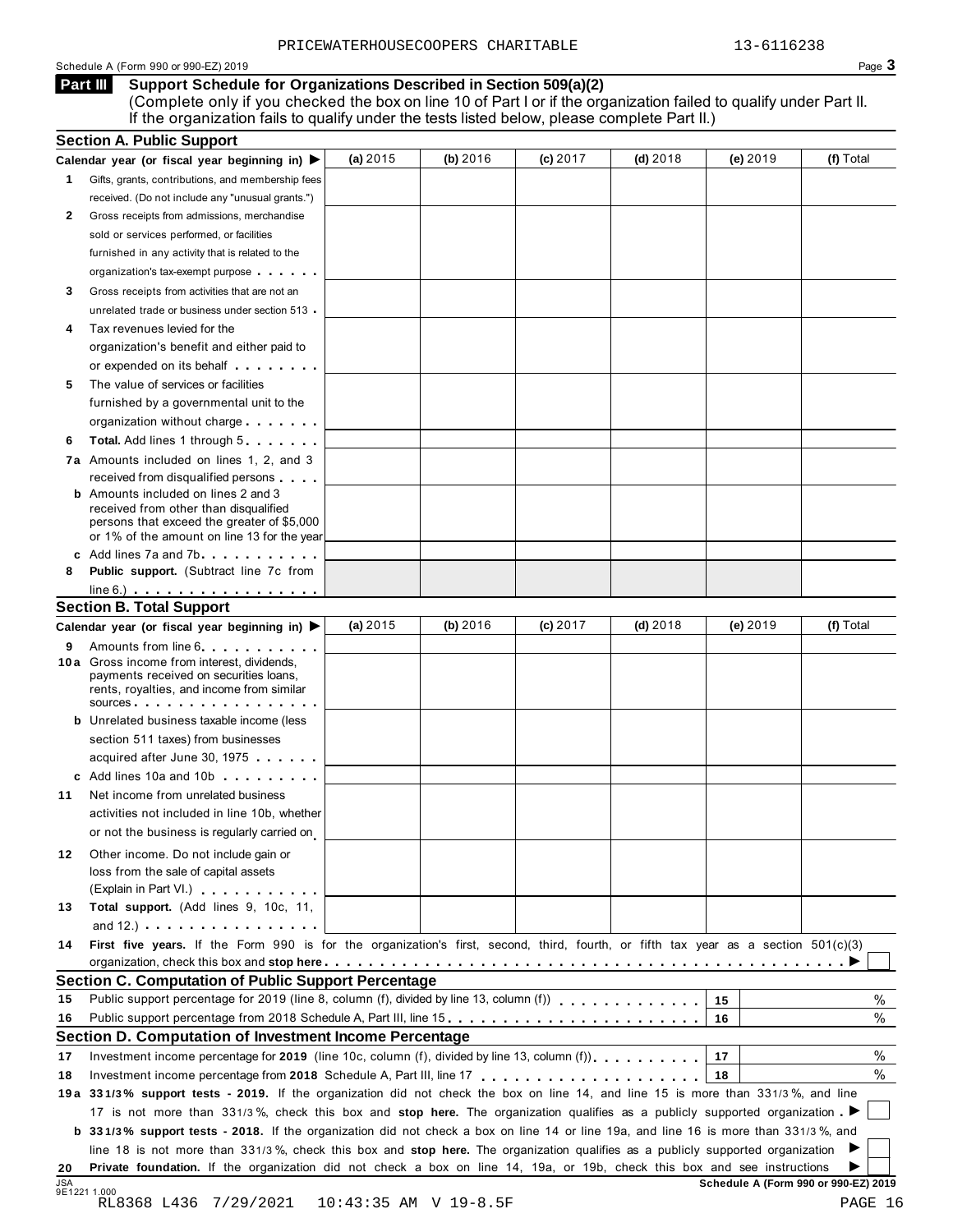**Yes No**

**2**

**3a**

**3b**

**3c**

**4a**

**4b**

**4c**

**5a**

**5b 5c**

**6**

**7**

**8**

**9a**

**9b**

**9c**

**10a**

#### **Part IV Supporting Organizations**

(Complete only if you checked a box in line 12 on Part I. If you checked 12a of Part I, complete Sections A and B. If you checked 12b of Part I, complete Sections A and C. If you checked 12c of Part I, complete Sections A, D, and E. If you checked 12d of Part I, complete Sections A and D, and complete Part V.)

#### **Section A. All Supporting Organizations**

- **1** Are all of the organization's supported organizations listed by name in the organization's governing documents? *If "No," describe in Part VI how the supported organizations are designated. If designated by class or purpose, describe the designation. If historic and continuing relationship, explain.* **1**
- **2** Did the organization have any supported organization that does not have an IRS determination of status under section 509(a)(1) or (2)? *If "Yes," explain in Part VI how the organization determined that the supported organization was described in section 509(a)(1) or (2).*
- **3 a** Did the organization have a supported organization described in section 501(c)(4), (5), or (6)? *If "Yes," answer (b) and (c) below.*
- **b** Did the organization confirm that each supported organization qualified under section 501(c)(4), (5), or (6) and  $\mid$ satisfied the public support tests under section 509(a)(2)? *If "Yes," describe in Part VI when and how the organization made the determination.*
- **c** Did the organization ensure that all support to such organizations was used exclusively for section 170(c)(2)(B) purposes? *If "Yes," explain in Part VI what controls the organization put in place to ensure such use.*
- **4 a** Was any supported organization not organized in the United States ("foreign supported organization")? *If "Yes," and if you checked 12a or 12b in Part I, answer (b) and (c) below.*
- **b** Did the organization have ultimate control and discretion in deciding whether to make grants to the foreign  $|$ supported organization? *If "Yes," describe in Part VI how the organization had such control and discretion despite being controlled or supervised by or in connection with its supported organizations.*
- **c** Did the organization support any foreign supported organization that does not have an IRS determination under sections 501(c)(3) and 509(a)(1) or (2)? *If "Yes," explain in Part VI what controls the organization used to ensure that all support to the foreign supported organization was used exclusively for section 170(c)(2)(B) purposes.*
- **5 a** Did the organization add, substitute, or remove any supported organizations during the tax year? *If "Yes," answer (b) and (c) below (if applicable). Also, provide detail in Part VI, including (i) the names and EIN numbers of the supported organizations added, substituted, or removed; (ii) the reasons for each such action; (iii) the authority under the organization's organizing document authorizing such action; and (iv) how the action was accomplished (such as by amendment to the organizing document).*
- **b Type I or Type II only.** Was any added or substituted supported organization part of a class already | designated in the organization's organizing document?
- **c Substitutions only.** Was the substitution the result of an event beyond the organization's control?
- **6** Did the organization provide support (whether in the form of grants or the provision of services or facilities) to anyone other than (i) its supported organizations, (ii) individuals that are part of the charitable class benefited by one or more of its supported organizations, or (iii) other supporting organizations that also support or benefit one or more of the filing organization's supported organizations? *If "Yes," provide detail in Part VI.*
- **7** Did the organization provide a grant, loan, compensation, or other similar payment to a substantial contributor (as defined in section 4958(c)(3)(C)), a family member of a substantial contributor, or a 35% controlled entity with regard to a substantial contributor? *If "Yes," complete Part I of Schedule L (Form 990 or 990-EZ).*
- **8** Did the organization make a loan to a disqualified person (as defined in section 4958) not described in line 7? *If "Yes," complete Part I of Schedule L (Form 990 or 990-EZ).*
- **9a** Was the organization controlled directly or indirectly at any time during the tax year by one or more  $|$ disqualified persons as defined in section 4946 (other than foundation managers and organizations described in section 509(a)(1) or (2))? *If "Yes," provide detail in Part VI.*
- **b** Did one or more disqualified persons (as defined in line 9a) hold a controlling interest in any entity in which  $|$ the supporting organization had an interest? *If "Yes," provide detail in Part VI.*
- **c** Did a disqualified person (as defined in line 9a) have an ownership interest in, or derive any personal benefit from, assets in which the supporting organization also had an interest? *If "Yes," provide detail in Part VI.*
- **10 a** Was the organization subject to the excess business holdings rules of section 4943 because of section  $|$ 4943(f) (regarding certain Type II supporting organizations, and all Type III non-functionally integrated supporting organizations)? *If "Yes," answer 10b below.*
	- **b** Did the organization have any excess business holdings in the tax year? *(Use Schedule C, Form 4720, to determine whether the organization had excess business holdings.)*

**10b Schedule A (Form 990 or 990-EZ) 2019** JSA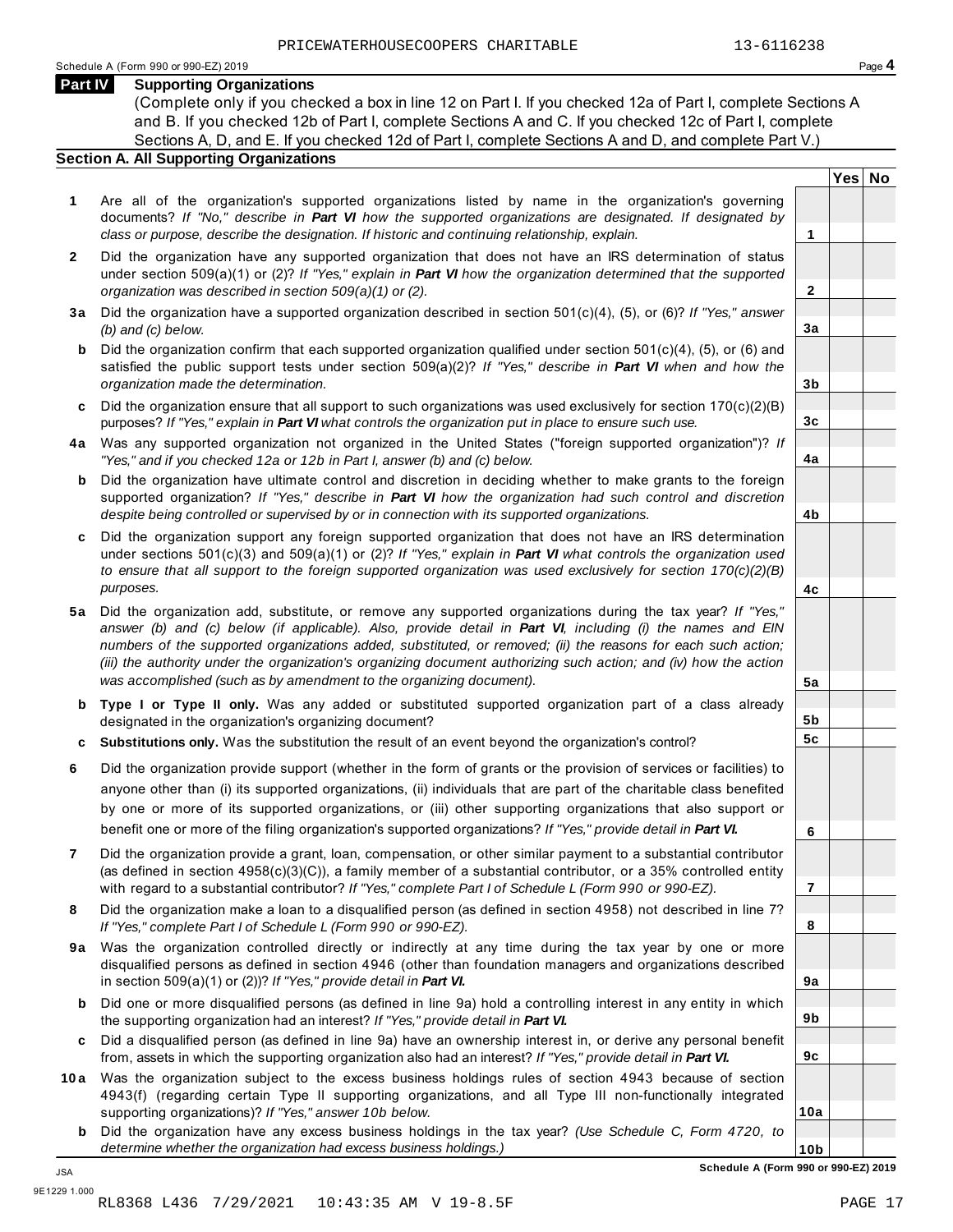| Part IV     | Schedule A (Form 990 or 990-EZ) 2019                                                                                                                                                                                                     |                 |        | Page 5 |
|-------------|------------------------------------------------------------------------------------------------------------------------------------------------------------------------------------------------------------------------------------------|-----------------|--------|--------|
|             | <b>Supporting Organizations (continued)</b>                                                                                                                                                                                              |                 |        |        |
|             |                                                                                                                                                                                                                                          |                 | Yes No |        |
| 11          | Has the organization accepted a gift or contribution from any of the following persons?                                                                                                                                                  |                 |        |        |
| a           | A person who directly or indirectly controls, either alone or together with persons described in (b) and (c)                                                                                                                             |                 |        |        |
|             | below, the governing body of a supported organization?                                                                                                                                                                                   | 11a             |        |        |
|             | <b>b</b> A family member of a person described in (a) above?                                                                                                                                                                             | 11 <sub>b</sub> |        |        |
|             | c A 35% controlled entity of a person described in (a) or (b) above? If "Yes" to a, b, or c, provide detail in Part VI.                                                                                                                  | 11c             |        |        |
|             | <b>Section B. Type I Supporting Organizations</b>                                                                                                                                                                                        |                 |        |        |
|             |                                                                                                                                                                                                                                          |                 | Yes No |        |
| 1           | Did the directors, trustees, or membership of one or more supported organizations have the power to                                                                                                                                      |                 |        |        |
|             | regularly appoint or elect at least a majority of the organization's directors or trustees at all times during the                                                                                                                       |                 |        |        |
|             | tax year? If "No," describe in Part VI how the supported organization(s) effectively operated, supervised, or                                                                                                                            |                 |        |        |
|             | controlled the organization's activities. If the organization had more than one supported organization,                                                                                                                                  |                 |        |        |
|             | describe how the powers to appoint and/or remove directors or trustees were allocated among the supported                                                                                                                                |                 |        |        |
|             | organizations and what conditions or restrictions, if any, applied to such powers during the tax year.                                                                                                                                   | 1               |        |        |
| 2           | Did the organization operate for the benefit of any supported organization other than the supported                                                                                                                                      |                 |        |        |
|             | organization(s) that operated, supervised, or controlled the supporting organization? If "Yes," explain in Part                                                                                                                          |                 |        |        |
|             | VI how providing such benefit carried out the purposes of the supported organization(s) that operated,                                                                                                                                   |                 |        |        |
|             | supervised, or controlled the supporting organization.                                                                                                                                                                                   | $\mathbf{2}$    |        |        |
|             | <b>Section C. Type II Supporting Organizations</b>                                                                                                                                                                                       |                 |        |        |
|             |                                                                                                                                                                                                                                          |                 | Yes No |        |
|             |                                                                                                                                                                                                                                          |                 |        |        |
| 1           | Were a majority of the organization's directors or trustees during the tax year also a majority of the directors                                                                                                                         |                 |        |        |
|             | or trustees of each of the organization's supported organization(s)? If "No," describe in Part VI how control                                                                                                                            |                 |        |        |
|             | or management of the supporting organization was vested in the same persons that controlled or managed<br>the supported organization(s).                                                                                                 |                 |        |        |
|             |                                                                                                                                                                                                                                          | 1               |        |        |
|             | Section D. All Type III Supporting Organizations                                                                                                                                                                                         |                 |        |        |
|             |                                                                                                                                                                                                                                          |                 | Yes No |        |
| 1           | Did the organization provide to each of its supported organizations, by the last day of the fifth month of the<br>organization's tax year, (i) a written notice describing the type and amount of support provided during the prior      |                 |        |        |
|             | tax year, (ii) a copy of the Form 990 that was most recently filed as of the date of notification, and (iii) copies of                                                                                                                   |                 |        |        |
|             | the organization's governing documents in effect on the date of notification, to the extent not previously                                                                                                                               |                 |        |        |
|             | provided?                                                                                                                                                                                                                                | 1               |        |        |
| 2           | Were any of the organization's officers, directors, or trustees either (i) appointed or elected by the supported                                                                                                                         |                 |        |        |
|             | organization(s) or (ii) serving on the governing body of a supported organization? If "No," explain in Part VI how                                                                                                                       |                 |        |        |
|             | the organization maintained a close and continuous working relationship with the supported organization(s).                                                                                                                              | 2               |        |        |
| 3           | By reason of the relationship described in (2), did the organization's supported organizations have a                                                                                                                                    |                 |        |        |
|             | significant voice in the organization's investment policies and in directing the use of the organization's                                                                                                                               |                 |        |        |
|             | income or assets at all times during the tax year? If "Yes," describe in Part VI the role the organization's                                                                                                                             |                 |        |        |
|             | supported organizations played in this regard.                                                                                                                                                                                           | 3               |        |        |
|             |                                                                                                                                                                                                                                          |                 |        |        |
|             | Section E. Type III Functionally Integrated Supporting Organizations                                                                                                                                                                     |                 |        |        |
|             |                                                                                                                                                                                                                                          |                 |        |        |
|             | Check the box next to the method that the organization used to satisfy the Integral Part Test during the year (see instructions).                                                                                                        |                 |        |        |
| a           | The organization satisfied the Activities Test. Complete line 2 below.                                                                                                                                                                   |                 |        |        |
| b           | The organization is the parent of each of its supported organizations. Complete line 3 below.                                                                                                                                            |                 |        |        |
| C           | The organization supported a governmental entity. Describe in Part VI how you supported a government entity (see instructions).                                                                                                          |                 |        |        |
|             |                                                                                                                                                                                                                                          |                 | Yes No |        |
|             | Activities Test. Answer (a) and (b) below.                                                                                                                                                                                               |                 |        |        |
| a           | Did substantially all of the organization's activities during the tax year directly further the exempt purposes of                                                                                                                       |                 |        |        |
|             | the supported organization(s) to which the organization was responsive? If "Yes," then in Part VI identify                                                                                                                               |                 |        |        |
|             | those supported organizations and explain how these activities directly furthered their exempt purposes,                                                                                                                                 |                 |        |        |
|             | how the organization was responsive to those supported organizations, and how the organization determined                                                                                                                                | 2a              |        |        |
|             | that these activities constituted substantially all of its activities.                                                                                                                                                                   |                 |        |        |
| b           | Did the activities described in (a) constitute activities that, but for the organization's involvement, one or more                                                                                                                      |                 |        |        |
|             | of the organization's supported organization(s) would have been engaged in? If "Yes," explain in Part VI the                                                                                                                             |                 |        |        |
|             | reasons for the organization's position that its supported organization(s) would have engaged in these                                                                                                                                   |                 |        |        |
|             | activities but for the organization's involvement.                                                                                                                                                                                       | 2 <sub>b</sub>  |        |        |
|             | Parent of Supported Organizations. Answer (a) and (b) below.                                                                                                                                                                             |                 |        |        |
| a           | Did the organization have the power to regularly appoint or elect a majority of the officers, directors, or                                                                                                                              |                 |        |        |
| 1<br>2<br>3 | trustees of each of the supported organizations? Provide details in Part VI.                                                                                                                                                             | 3a              |        |        |
| b           | Did the organization exercise a substantial degree of direction over the policies, programs, and activities of each<br>of its supported organizations? If "Yes," describe in Part VI the role played by the organization in this regard. | 3 <sub>b</sub>  |        |        |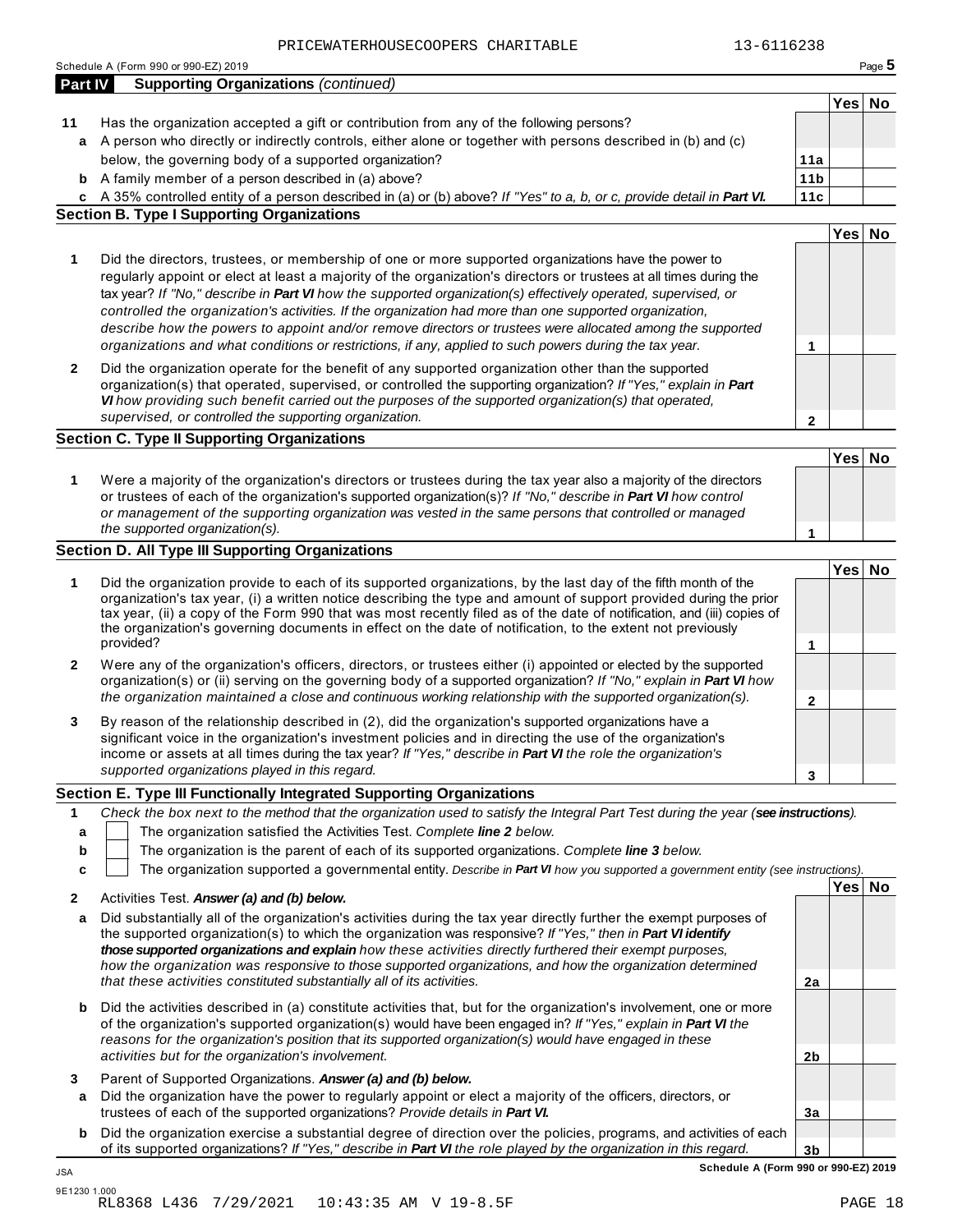|                |                                                   | Page $6$                                                                                                                                                                                                                                                                                                                                 |
|----------------|---------------------------------------------------|------------------------------------------------------------------------------------------------------------------------------------------------------------------------------------------------------------------------------------------------------------------------------------------------------------------------------------------|
|                |                                                   |                                                                                                                                                                                                                                                                                                                                          |
|                |                                                   |                                                                                                                                                                                                                                                                                                                                          |
|                |                                                   |                                                                                                                                                                                                                                                                                                                                          |
|                | (A) Prior Year                                    | (B) Current Year<br>(optional)                                                                                                                                                                                                                                                                                                           |
| $\mathbf{1}$   |                                                   |                                                                                                                                                                                                                                                                                                                                          |
| $\mathbf{2}$   |                                                   |                                                                                                                                                                                                                                                                                                                                          |
| 3              |                                                   |                                                                                                                                                                                                                                                                                                                                          |
| 4              |                                                   |                                                                                                                                                                                                                                                                                                                                          |
| 5              |                                                   |                                                                                                                                                                                                                                                                                                                                          |
|                |                                                   |                                                                                                                                                                                                                                                                                                                                          |
|                |                                                   |                                                                                                                                                                                                                                                                                                                                          |
|                |                                                   |                                                                                                                                                                                                                                                                                                                                          |
|                |                                                   |                                                                                                                                                                                                                                                                                                                                          |
|                | (A) Prior Year                                    | (B) Current Year<br>(optional)                                                                                                                                                                                                                                                                                                           |
|                |                                                   |                                                                                                                                                                                                                                                                                                                                          |
|                |                                                   |                                                                                                                                                                                                                                                                                                                                          |
| 1a             |                                                   |                                                                                                                                                                                                                                                                                                                                          |
| 1 <sub>b</sub> |                                                   |                                                                                                                                                                                                                                                                                                                                          |
| 1c             |                                                   |                                                                                                                                                                                                                                                                                                                                          |
| 1d             |                                                   |                                                                                                                                                                                                                                                                                                                                          |
|                |                                                   |                                                                                                                                                                                                                                                                                                                                          |
|                |                                                   |                                                                                                                                                                                                                                                                                                                                          |
|                |                                                   |                                                                                                                                                                                                                                                                                                                                          |
|                |                                                   |                                                                                                                                                                                                                                                                                                                                          |
| 4              |                                                   |                                                                                                                                                                                                                                                                                                                                          |
| 5              |                                                   |                                                                                                                                                                                                                                                                                                                                          |
| 6              |                                                   |                                                                                                                                                                                                                                                                                                                                          |
| $\overline{7}$ |                                                   |                                                                                                                                                                                                                                                                                                                                          |
| 8              |                                                   |                                                                                                                                                                                                                                                                                                                                          |
|                |                                                   | <b>Current Year</b>                                                                                                                                                                                                                                                                                                                      |
| 1              |                                                   |                                                                                                                                                                                                                                                                                                                                          |
| $\mathbf{2}$   |                                                   |                                                                                                                                                                                                                                                                                                                                          |
| 3              |                                                   |                                                                                                                                                                                                                                                                                                                                          |
| 4              |                                                   |                                                                                                                                                                                                                                                                                                                                          |
| 5              |                                                   |                                                                                                                                                                                                                                                                                                                                          |
|                |                                                   |                                                                                                                                                                                                                                                                                                                                          |
|                | 6<br>$\overline{7}$<br>8<br>$\mathbf 2$<br>3<br>6 | Type III Non-Functionally Integrated 509(a)(3) Supporting Organizations<br>Check here if the organization satisfied the Integral Part Test as a qualifying trust on Nov. 20, 1970 (explain in Part VI). See<br>instructions. All other Type III non-functionally integrated supporting organizations must complete Sections A through E. |

**7 Check here if the current year is the organization's first as a non-functionally integrated Type III supporting organization (see** instructions).

**Schedule A (Form 990 or 990-EZ) 2019**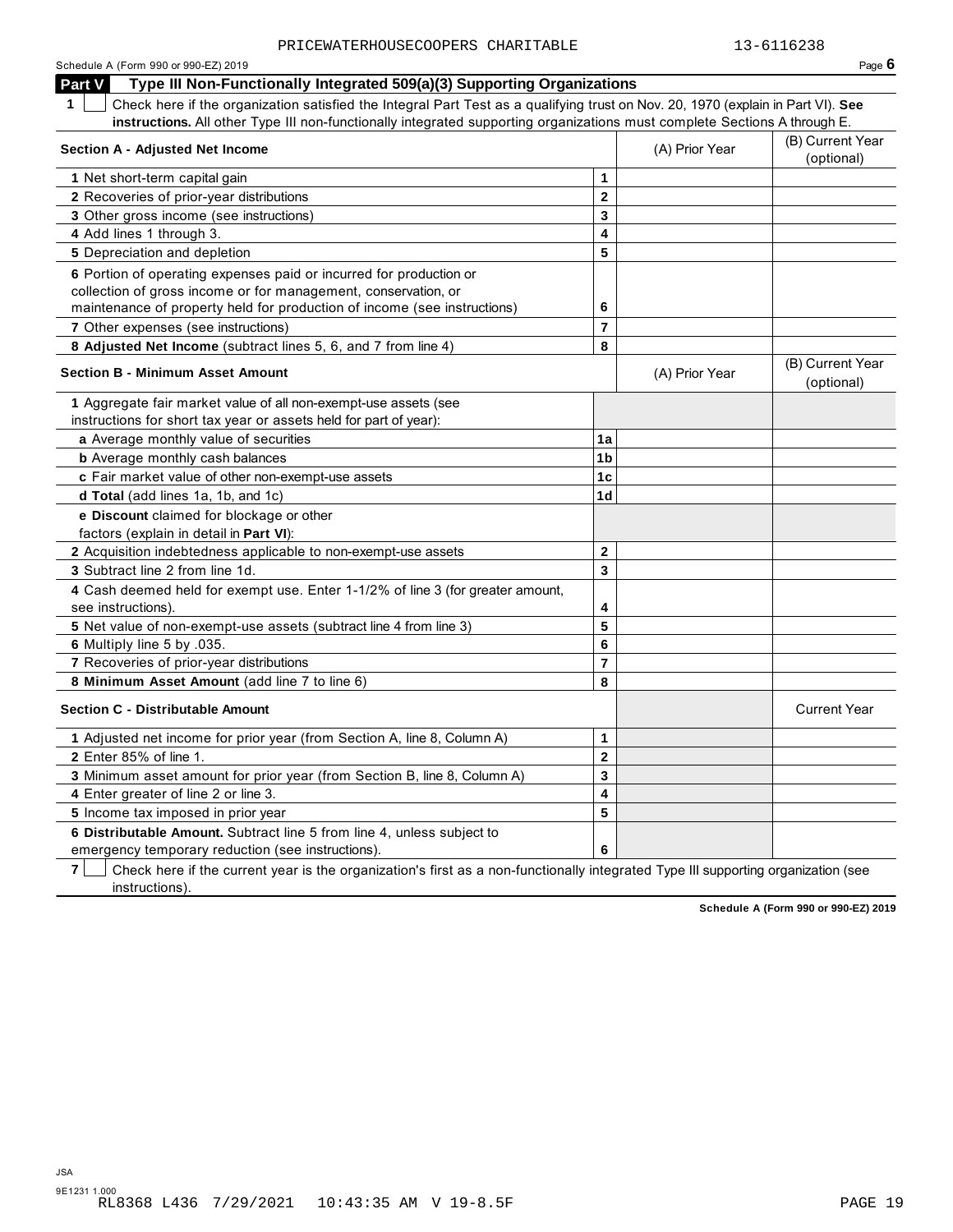|                | Schedule A (Form 990 or 990-EZ) 2019                                                                                    |                                            |                                               | Page 7                                    |
|----------------|-------------------------------------------------------------------------------------------------------------------------|--------------------------------------------|-----------------------------------------------|-------------------------------------------|
| Part V         | Type III Non-Functionally Integrated 509(a)(3) Supporting Organizations (continued)<br><b>Section D - Distributions</b> |                                            |                                               | <b>Current Year</b>                       |
| $\mathbf 1$    | Amounts paid to supported organizations to accomplish exempt purposes                                                   |                                            |                                               |                                           |
| $\mathbf{2}$   | Amounts paid to perform activity that directly furthers exempt purposes of supported                                    |                                            |                                               |                                           |
|                | organizations, in excess of income from activity                                                                        |                                            |                                               |                                           |
| 3              | Administrative expenses paid to accomplish exempt purposes of supported organizations                                   |                                            |                                               |                                           |
| 4              | Amounts paid to acquire exempt-use assets                                                                               |                                            |                                               |                                           |
| 5              | Qualified set-aside amounts (prior IRS approval required)                                                               |                                            |                                               |                                           |
| 6              | Other distributions (describe in Part VI). See instructions.                                                            |                                            |                                               |                                           |
| 7              | Total annual distributions. Add lines 1 through 6.                                                                      |                                            |                                               |                                           |
| 8              | Distributions to attentive supported organizations to which the organization is responsive                              |                                            |                                               |                                           |
|                | (provide details in Part VI). See instructions.                                                                         |                                            |                                               |                                           |
| 9              | Distributable amount for 2019 from Section C, line 6                                                                    |                                            |                                               |                                           |
| 10             | Line 8 amount divided by line 9 amount                                                                                  |                                            |                                               |                                           |
|                |                                                                                                                         |                                            |                                               |                                           |
|                | Section E - Distribution Allocations (see instructions)                                                                 | $\sf^{(i)}$<br><b>Excess Distributions</b> | (ii)<br><b>Underdistributions</b><br>Pre-2019 | (iii)<br>Distributable<br>Amount for 2019 |
| 1              | Distributable amount for 2019 from Section C, line 6                                                                    |                                            |                                               |                                           |
| $\mathbf{2}$   | Underdistributions, if any, for years prior to 2019                                                                     |                                            |                                               |                                           |
|                | (reasonable cause required - explain in Part VI). See                                                                   |                                            |                                               |                                           |
|                | instructions.                                                                                                           |                                            |                                               |                                           |
| 3              | Excess distributions carryover, if any, to 2019                                                                         |                                            |                                               |                                           |
| a              | From 2014                                                                                                               |                                            |                                               |                                           |
| b              | From 2015 <b></b>                                                                                                       |                                            |                                               |                                           |
| c              | From 2016 <b></b>                                                                                                       |                                            |                                               |                                           |
| d              | From 2017 <b></b>                                                                                                       |                                            |                                               |                                           |
| е              | From 2018 <b></b>                                                                                                       |                                            |                                               |                                           |
| f              | Total of lines 3a through e                                                                                             |                                            |                                               |                                           |
| g              | Applied to underdistributions of prior years                                                                            |                                            |                                               |                                           |
| h.             | Applied to 2019 distributable amount                                                                                    |                                            |                                               |                                           |
| j.             | Carryover from 2014 not applied (see instructions)                                                                      |                                            |                                               |                                           |
| j              | Remainder. Subtract lines 3g, 3h, and 3i from 3f.                                                                       |                                            |                                               |                                           |
| 4              | Distributions for 2019 from                                                                                             |                                            |                                               |                                           |
|                | Section D, line 7:                                                                                                      |                                            |                                               |                                           |
| a              | Applied to underdistributions of prior years                                                                            |                                            |                                               |                                           |
| b              | Applied to 2019 distributable amount                                                                                    |                                            |                                               |                                           |
| c              | Remainder. Subtract lines 4a and 4b from 4.                                                                             |                                            |                                               |                                           |
| 5              | Remaining underdistributions for years prior to 2019, if                                                                |                                            |                                               |                                           |
|                | any. Subtract lines 3g and 4a from line 2. For result                                                                   |                                            |                                               |                                           |
|                | greater than zero, explain in Part VI. See instructions.                                                                |                                            |                                               |                                           |
| 6              | Remaining underdistributions for 2019. Subtract lines 3h                                                                |                                            |                                               |                                           |
|                | and 4b from line 1. For result greater than zero, explain in                                                            |                                            |                                               |                                           |
|                | <b>Part VI.</b> See instructions.                                                                                       |                                            |                                               |                                           |
| $\overline{7}$ | Excess distributions carryover to 2020. Add lines 3j                                                                    |                                            |                                               |                                           |
|                | and 4c.                                                                                                                 |                                            |                                               |                                           |
| 8              | Breakdown of line 7:                                                                                                    |                                            |                                               |                                           |
| a              | Excess from 2015                                                                                                        |                                            |                                               |                                           |
| b              | Excess from 2016                                                                                                        |                                            |                                               |                                           |
| c              | Excess from 2017                                                                                                        |                                            |                                               |                                           |
| d              | Excess from 2018                                                                                                        |                                            |                                               |                                           |
| е              | Excess from 2019                                                                                                        |                                            |                                               |                                           |
|                |                                                                                                                         |                                            |                                               | Schedule A (Form 990 or 990-EZ) 2019      |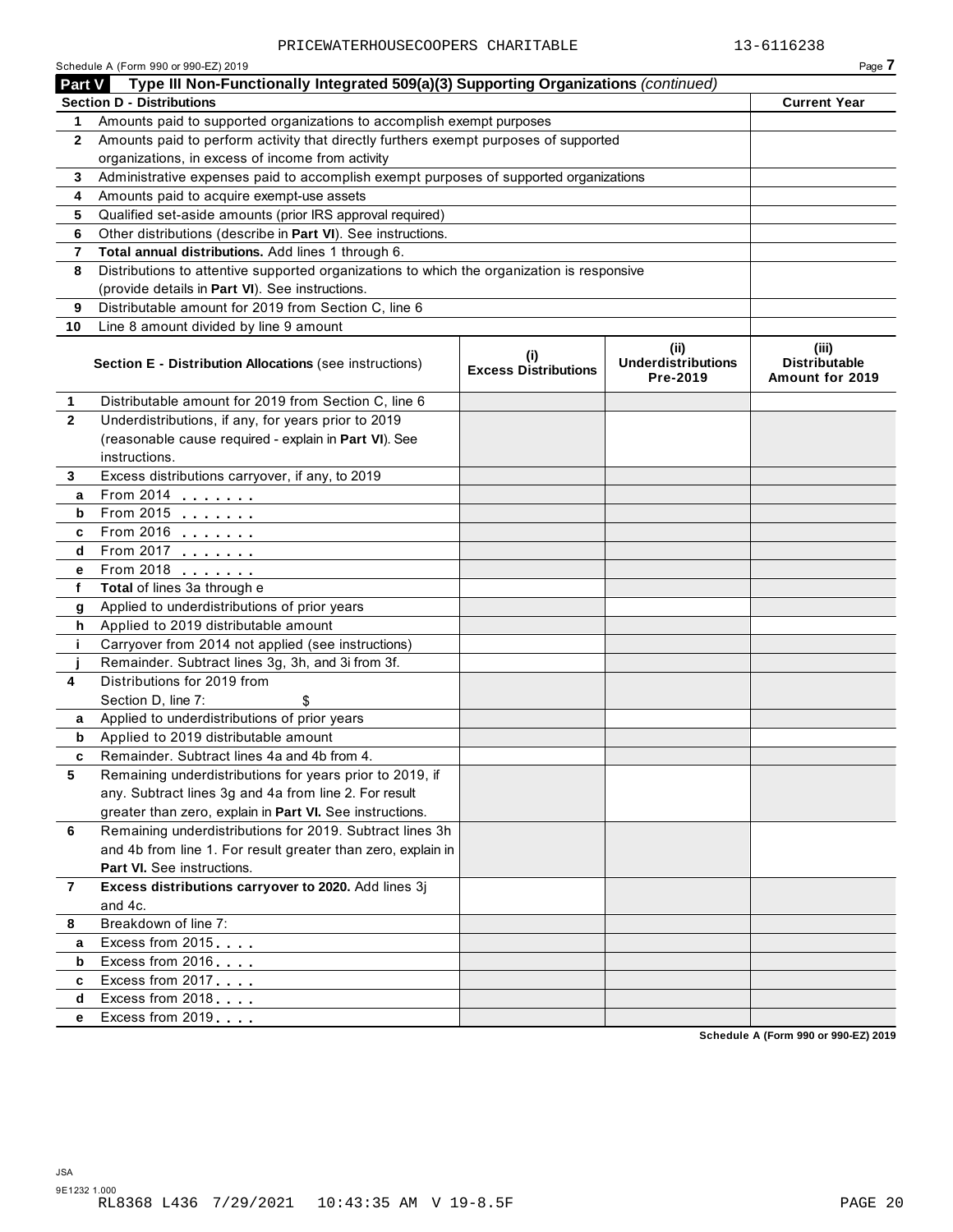Schedule A (Form 990 or 990-EZ) 2019 Page **8**

**Supplemental Information.** Provide the explanations required by Part II, line 10; Part II, line 17a or 17b; Part **Part VI**  III, line 12; Part IV, Section A, lines 1, 2, 3b, 3c, 4b, 4c, 5a, 6, 9a, 9b, 9c, 11a, 11b, and 11c; Part IV, Section B, lines 1 and 2; Part IV, Section C, line 1; Part IV, Section D, lines 2 and 3; Part IV, Section E, lines 1c, 2a, 2b, 3a and 3b; Part V, line 1; Part V, Section B, line 1e; Part V, Section D, lines 5, 6, and 8; and Part V, Section E, lines 2, 5, and 6. Also complete this part for any additional information. (See instructions.)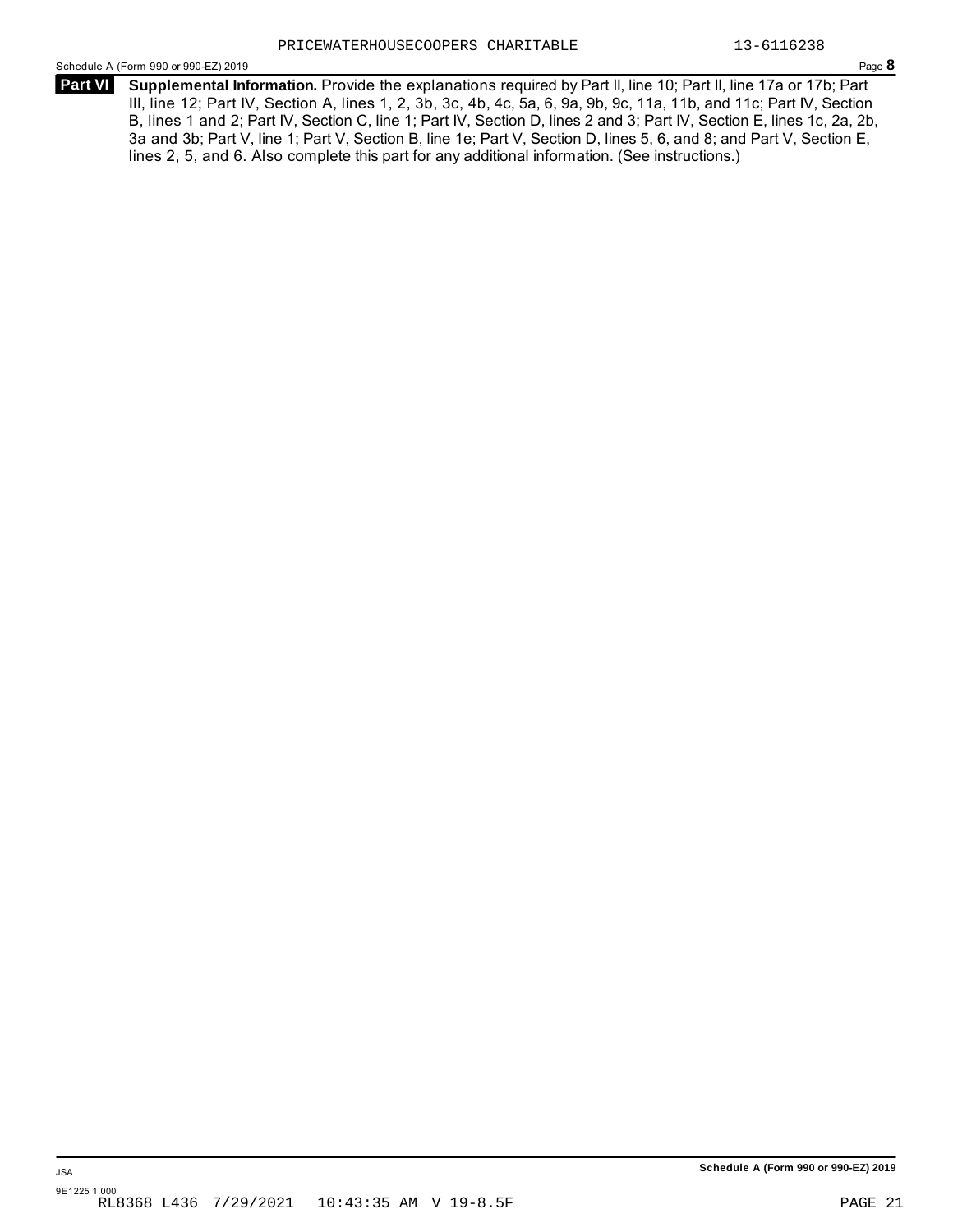| <b>SCHEDULE D</b> |  |
|-------------------|--|
| (Form 990)        |  |

# SCHEDULE D<br>
Supplemental Financial Statements<br>
Form 990)<br>
Part IV, line 6, 7, 8, 9, 10, 11a, 11b, 11c, 11d, 11e, 11f, 12a, or 12b.<br>
Part IV, line 6, 7, 8, 9, 10, 11a, 11b, 11c, 11d, 11e, 11f, 12a, or 12b.

The Complete if the organization answered "Yes" on Form 990,<br>Department of the Treasury<br>Department of the Treasury<br> $\triangleright$  2.1.4 we say to Public **Complete in the Mattach to Form 990.** 

|             | Department of the Treasury      |                                                                                                                                                                                                                                      | Attach to Form 990.                                                                                                                                                                                                                                 |                                                    | <b>Open to Public</b>                      |
|-------------|---------------------------------|--------------------------------------------------------------------------------------------------------------------------------------------------------------------------------------------------------------------------------------|-----------------------------------------------------------------------------------------------------------------------------------------------------------------------------------------------------------------------------------------------------|----------------------------------------------------|--------------------------------------------|
|             | <b>Internal Revenue Service</b> |                                                                                                                                                                                                                                      | Go to www.irs.gov/Form990 for instructions and the latest information.                                                                                                                                                                              |                                                    | <b>Inspection</b>                          |
|             | Name of the organization        | PRICEWATERHOUSECOOPERS CHARITABLE                                                                                                                                                                                                    |                                                                                                                                                                                                                                                     | <b>Employer identification number</b>              |                                            |
|             | FOUNDATION, INC.                |                                                                                                                                                                                                                                      |                                                                                                                                                                                                                                                     | 13-6116238                                         |                                            |
| Part I      |                                 |                                                                                                                                                                                                                                      | Organizations Maintaining Donor Advised Funds or Other Similar Funds or Accounts.                                                                                                                                                                   |                                                    |                                            |
|             |                                 |                                                                                                                                                                                                                                      | Complete if the organization answered "Yes" on Form 990, Part IV, line 6.                                                                                                                                                                           |                                                    |                                            |
|             |                                 |                                                                                                                                                                                                                                      | (a) Donor advised funds                                                                                                                                                                                                                             |                                                    | (b) Funds and other accounts               |
| 1           |                                 | Total number at end of year <b>that the state of the state of the state of the state of the state of the state of the state of the state of the state of the state of the state of the state of the state of the state of the st</b> |                                                                                                                                                                                                                                                     |                                                    |                                            |
| 2           |                                 | Aggregate value of contributions to (during year)                                                                                                                                                                                    |                                                                                                                                                                                                                                                     |                                                    |                                            |
| 3           |                                 | Aggregate value of grants from (during year)                                                                                                                                                                                         |                                                                                                                                                                                                                                                     |                                                    |                                            |
| 4           |                                 | Aggregate value at end of year example and all the set of the set of the set of the set of the set of the set o                                                                                                                      |                                                                                                                                                                                                                                                     |                                                    |                                            |
| 5           |                                 |                                                                                                                                                                                                                                      | Did the organization inform all donors and donor advisors in writing that the assets held in donor advised                                                                                                                                          |                                                    |                                            |
|             |                                 |                                                                                                                                                                                                                                      | funds are the organization's property, subject to the organization's exclusive legal control?                                                                                                                                                       |                                                    | Yes<br>No                                  |
| 6           |                                 |                                                                                                                                                                                                                                      | Did the organization inform all grantees, donors, and donor advisors in writing that grant funds can be used                                                                                                                                        |                                                    |                                            |
|             |                                 |                                                                                                                                                                                                                                      | only for charitable purposes and not for the benefit of the donor or donor advisor, or for any other purpose                                                                                                                                        |                                                    |                                            |
|             |                                 |                                                                                                                                                                                                                                      |                                                                                                                                                                                                                                                     |                                                    | Yes<br>No                                  |
| Part II     |                                 | <b>Conservation Easements.</b>                                                                                                                                                                                                       |                                                                                                                                                                                                                                                     |                                                    |                                            |
|             |                                 |                                                                                                                                                                                                                                      | Complete if the organization answered "Yes" on Form 990, Part IV, line 7.                                                                                                                                                                           |                                                    |                                            |
| 1           |                                 | Purpose(s) of conservation easements held by the organization (check all that apply).                                                                                                                                                |                                                                                                                                                                                                                                                     |                                                    |                                            |
|             |                                 | Preservation of land for public use (for example, recreation or education)                                                                                                                                                           |                                                                                                                                                                                                                                                     | Preservation of a historically important land area |                                            |
|             |                                 | Protection of natural habitat                                                                                                                                                                                                        |                                                                                                                                                                                                                                                     | Preservation of a certified historic structure     |                                            |
|             |                                 | Preservation of open space                                                                                                                                                                                                           |                                                                                                                                                                                                                                                     |                                                    |                                            |
| 2           |                                 |                                                                                                                                                                                                                                      | Complete lines 2a through 2d if the organization held a qualified conservation contribution in the form of a conservation                                                                                                                           |                                                    |                                            |
|             |                                 | easement on the last day of the tax year.                                                                                                                                                                                            |                                                                                                                                                                                                                                                     |                                                    | Held at the End of the Tax Year            |
| a           |                                 |                                                                                                                                                                                                                                      |                                                                                                                                                                                                                                                     | 2a                                                 |                                            |
| b           |                                 |                                                                                                                                                                                                                                      | Total acreage restricted by conservation easements                                                                                                                                                                                                  | 2b                                                 |                                            |
| c           |                                 |                                                                                                                                                                                                                                      | Number of conservation easements on a certified historic structure included in (a)                                                                                                                                                                  | 2c                                                 |                                            |
| d           |                                 |                                                                                                                                                                                                                                      | Number of conservation easements included in (c) acquired after 7/25/06, and not on a                                                                                                                                                               |                                                    |                                            |
|             |                                 |                                                                                                                                                                                                                                      |                                                                                                                                                                                                                                                     | <b>2d</b>                                          |                                            |
| 3           |                                 |                                                                                                                                                                                                                                      | Number of conservation easements modified, transferred, released, extinguished, or terminated by the organization during the                                                                                                                        |                                                    |                                            |
|             | tax year $\triangleright$ _____ |                                                                                                                                                                                                                                      |                                                                                                                                                                                                                                                     |                                                    |                                            |
| 4           |                                 |                                                                                                                                                                                                                                      | Number of states where property subject to conservation easement is located $\blacktriangleright$ _____                                                                                                                                             |                                                    |                                            |
| 5           |                                 |                                                                                                                                                                                                                                      | Does the organization have a written policy regarding the periodic monitoring, inspection, handling of                                                                                                                                              |                                                    |                                            |
|             |                                 |                                                                                                                                                                                                                                      |                                                                                                                                                                                                                                                     |                                                    | Yes<br>No                                  |
| 6           |                                 |                                                                                                                                                                                                                                      | Staff and volunteer hours devoted to monitoring, inspecting, handling of violations, and enforcing conservation easements during the year                                                                                                           |                                                    |                                            |
|             |                                 |                                                                                                                                                                                                                                      |                                                                                                                                                                                                                                                     |                                                    |                                            |
| 7           |                                 |                                                                                                                                                                                                                                      | Amount of expenses incurred in monitoring, inspecting, handling of violations, and enforcing conservation easements during the year                                                                                                                 |                                                    |                                            |
|             | ▶\$                             |                                                                                                                                                                                                                                      |                                                                                                                                                                                                                                                     |                                                    |                                            |
| 8           |                                 |                                                                                                                                                                                                                                      | Does each conservation easement reported on line 2(d) above satisfy the requirements of section 170(h)(4)(B)(i)                                                                                                                                     |                                                    |                                            |
|             |                                 |                                                                                                                                                                                                                                      |                                                                                                                                                                                                                                                     |                                                    | <b>No</b><br>Yes                           |
| 9           |                                 |                                                                                                                                                                                                                                      | In Part XIII, describe how the organization reports conservation easements in its revenue and expense statement and                                                                                                                                 |                                                    |                                            |
|             |                                 |                                                                                                                                                                                                                                      | balance sheet, and include, if applicable, the text of the footnote to the organization's financial statements that describes the                                                                                                                   |                                                    |                                            |
|             |                                 | organization's accounting for conservation easements.                                                                                                                                                                                |                                                                                                                                                                                                                                                     |                                                    |                                            |
|             | Part III                        |                                                                                                                                                                                                                                      | Organizations Maintaining Collections of Art, Historical Treasures, or Other Similar Assets.                                                                                                                                                        |                                                    |                                            |
|             |                                 |                                                                                                                                                                                                                                      | Complete if the organization answered "Yes" on Form 990, Part IV, line 8.                                                                                                                                                                           |                                                    |                                            |
| 1a          |                                 |                                                                                                                                                                                                                                      | If the organization elected, as permitted under FASB ASC 958, not to report in its revenue statement and balance sheet works                                                                                                                        |                                                    |                                            |
|             |                                 |                                                                                                                                                                                                                                      | of art, historical treasures, or other similar assets held for public exhibition, education, or research in furtherance of public<br>service, provide in Part XIII the text of the footnote to its financial statements that describes these items. |                                                    |                                            |
|             |                                 |                                                                                                                                                                                                                                      | If the organization elected, as permitted under FASB ASC 958, to report in its revenue statement and balance sheet works of                                                                                                                         |                                                    |                                            |
| b           |                                 |                                                                                                                                                                                                                                      |                                                                                                                                                                                                                                                     |                                                    |                                            |
|             |                                 |                                                                                                                                                                                                                                      |                                                                                                                                                                                                                                                     |                                                    |                                            |
|             |                                 |                                                                                                                                                                                                                                      | art, historical treasures, or other similar assets held for public exhibition, education, or research in furtherance of public service,                                                                                                             |                                                    |                                            |
|             |                                 | provide the following amounts relating to these items:                                                                                                                                                                               |                                                                                                                                                                                                                                                     |                                                    |                                            |
|             |                                 |                                                                                                                                                                                                                                      | (i) Revenue included on Form 990, Part VIII, line 1. $\dots \dots \dots \dots \dots \dots \dots \dots \dots \dots \dots \dots$                                                                                                                      |                                                    |                                            |
|             |                                 |                                                                                                                                                                                                                                      |                                                                                                                                                                                                                                                     |                                                    |                                            |
|             |                                 |                                                                                                                                                                                                                                      | If the organization received or held works of art, historical treasures, or other similar assets for financial gain, provide the                                                                                                                    |                                                    |                                            |
|             |                                 |                                                                                                                                                                                                                                      | following amounts required to be reported under FASB ASC 958 relating to these items:                                                                                                                                                               |                                                    |                                            |
| 2<br>a<br>b |                                 |                                                                                                                                                                                                                                      |                                                                                                                                                                                                                                                     | $\triangleright$ \$                                | $\triangleright$ \$<br>$\triangleright$ \$ |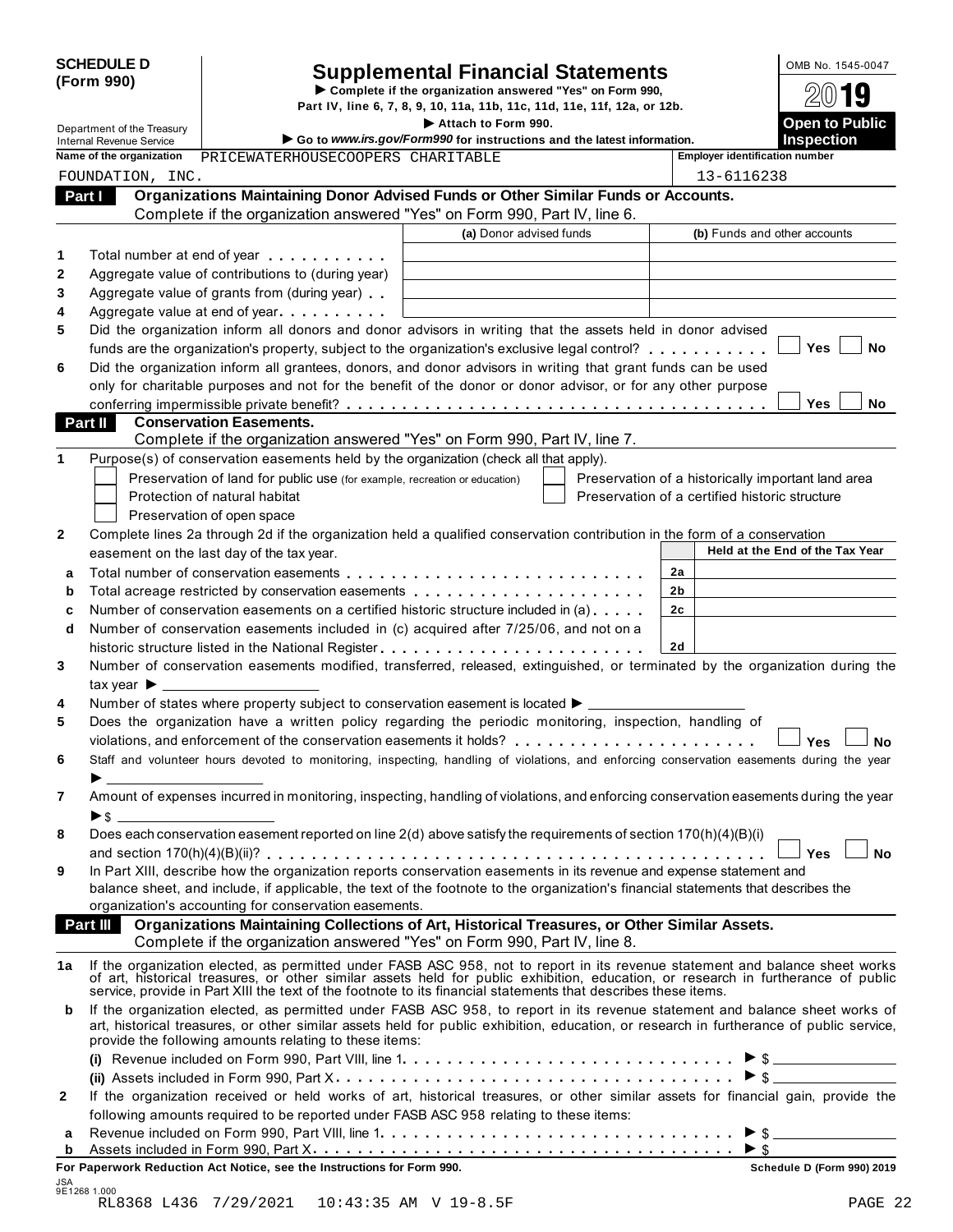PRICEWATERHOUSECOOPERS CHARITABLE 13-6116238

|    | Schedule D (Form 990) 2019                                                                                                              |                                              |                                         |                                    |                                                                                                                                                                                                                                |                                 | Page 2                     |
|----|-----------------------------------------------------------------------------------------------------------------------------------------|----------------------------------------------|-----------------------------------------|------------------------------------|--------------------------------------------------------------------------------------------------------------------------------------------------------------------------------------------------------------------------------|---------------------------------|----------------------------|
|    | Organizations Maintaining Collections of Art, Historical Treasures, or Other Similar Assets (continued)<br><b>Part III</b>              |                                              |                                         |                                    |                                                                                                                                                                                                                                |                                 |                            |
| 3  | Using the organization's acquisition, accession, and other records, check any of the following that make significant use of its         |                                              |                                         |                                    |                                                                                                                                                                                                                                |                                 |                            |
|    | collection items (check all that apply):                                                                                                |                                              |                                         |                                    |                                                                                                                                                                                                                                |                                 |                            |
| a  | Public exhibition                                                                                                                       |                                              | d                                       |                                    | Loan or exchange program                                                                                                                                                                                                       |                                 |                            |
| b  | Scholarly research                                                                                                                      |                                              | e                                       |                                    | Other and the control of the control of the control of the control of the control of the control of the control of the control of the control of the control of the control of the control of the control of the control of th |                                 |                            |
| c  | Preservation for future generations                                                                                                     |                                              |                                         |                                    |                                                                                                                                                                                                                                |                                 |                            |
| 4  | Provide a description of the organization's collections and explain how they further the organization's exempt purpose in Part<br>XIII. |                                              |                                         |                                    |                                                                                                                                                                                                                                |                                 |                            |
| 5  | During the year, did the organization solicit or receive donations of art, historical treasures, or other similar                       |                                              |                                         |                                    |                                                                                                                                                                                                                                |                                 |                            |
|    | assets to be sold to raise funds rather than to be maintained as part of the organization's collection?                                 |                                              |                                         |                                    |                                                                                                                                                                                                                                |                                 | Yes<br>No                  |
|    | <b>Escrow and Custodial Arrangements.</b><br><b>Part IV</b>                                                                             |                                              |                                         |                                    |                                                                                                                                                                                                                                |                                 |                            |
|    | Complete if the organization answered "Yes" on Form 990, Part IV, line 9, or reported an amount on Form<br>990, Part X, line 21.        |                                              |                                         |                                    |                                                                                                                                                                                                                                |                                 |                            |
|    | 1a Is the organization an agent, trustee, custodian or other intermediary for contributions or other assets not                         |                                              |                                         |                                    |                                                                                                                                                                                                                                |                                 |                            |
|    |                                                                                                                                         |                                              |                                         |                                    |                                                                                                                                                                                                                                |                                 | Yes<br>No                  |
|    | b If "Yes," explain the arrangement in Part XIII and complete the following table:                                                      |                                              |                                         |                                    |                                                                                                                                                                                                                                |                                 |                            |
|    |                                                                                                                                         |                                              |                                         |                                    |                                                                                                                                                                                                                                | Amount                          |                            |
| c  | Beginning balance enterpreteration of the contract of the contract of the contract of the contract of the contr                         |                                              |                                         |                                    | 1с                                                                                                                                                                                                                             |                                 |                            |
| d  |                                                                                                                                         |                                              |                                         |                                    | 1d                                                                                                                                                                                                                             |                                 |                            |
| е  |                                                                                                                                         |                                              |                                         |                                    | 1е                                                                                                                                                                                                                             |                                 |                            |
|    |                                                                                                                                         |                                              |                                         |                                    | 1f                                                                                                                                                                                                                             |                                 |                            |
| 2a | Did the organization include an amount on Form 990, Part X, line 21, for escrow or custodial account liability?                         |                                              |                                         |                                    |                                                                                                                                                                                                                                |                                 | <b>Yes</b><br>No           |
|    | <b>b</b> If "Yes," explain the arrangement in Part XIII. Check here if the explanation has been provided on Part XIII                   |                                              |                                         |                                    |                                                                                                                                                                                                                                |                                 |                            |
|    | <b>Endowment Funds.</b><br>Part V                                                                                                       |                                              |                                         |                                    |                                                                                                                                                                                                                                |                                 |                            |
|    | Complete if the organization answered "Yes" on Form 990, Part IV, line 10.                                                              |                                              |                                         |                                    |                                                                                                                                                                                                                                |                                 |                            |
|    |                                                                                                                                         | (a) Current year                             | (b) Prior year                          |                                    | (c) Two years back                                                                                                                                                                                                             | (d) Three years back            | (e) Four years back        |
| 1a | Beginning of year balance                                                                                                               |                                              |                                         |                                    |                                                                                                                                                                                                                                |                                 |                            |
| b  | Contributions <b>Contributions</b>                                                                                                      |                                              |                                         |                                    |                                                                                                                                                                                                                                |                                 |                            |
| с  | Net investment earnings, gains,                                                                                                         |                                              |                                         |                                    |                                                                                                                                                                                                                                |                                 |                            |
|    | and losses                                                                                                                              |                                              |                                         |                                    |                                                                                                                                                                                                                                |                                 |                            |
| d  | Grants or scholarships <b>Contains</b>                                                                                                  |                                              |                                         |                                    |                                                                                                                                                                                                                                |                                 |                            |
|    | e Other expenditures for facilities                                                                                                     |                                              |                                         |                                    |                                                                                                                                                                                                                                |                                 |                            |
|    | and programs                                                                                                                            | the control of the control of the control of |                                         |                                    |                                                                                                                                                                                                                                |                                 |                            |
| f  | Administrative expenses                                                                                                                 |                                              |                                         |                                    |                                                                                                                                                                                                                                |                                 |                            |
| g  | End of year balance                                                                                                                     |                                              |                                         |                                    |                                                                                                                                                                                                                                |                                 |                            |
| 2  | Provide the estimated percentage of the current year end balance (line 1g, column (a)) held as:                                         |                                              |                                         |                                    |                                                                                                                                                                                                                                |                                 |                            |
| a  | Board designated or quasi-endowment >                                                                                                   |                                              | $\%$                                    |                                    |                                                                                                                                                                                                                                |                                 |                            |
| b  | Permanent endowment ▶                                                                                                                   | %                                            |                                         |                                    |                                                                                                                                                                                                                                |                                 |                            |
| c  | Term endowment $\blacktriangleright$                                                                                                    | $\frac{0}{0}$                                |                                         |                                    |                                                                                                                                                                                                                                |                                 |                            |
|    | The percentages on lines 2a, 2b, and 2c should equal 100%.                                                                              |                                              |                                         |                                    |                                                                                                                                                                                                                                |                                 |                            |
|    | 3a Are there endowment funds not in the possession of the organization that are held and administered for the                           |                                              |                                         |                                    |                                                                                                                                                                                                                                |                                 |                            |
|    | organization by:                                                                                                                        |                                              |                                         |                                    |                                                                                                                                                                                                                                |                                 | <b>Yes</b><br>No           |
|    |                                                                                                                                         |                                              |                                         |                                    |                                                                                                                                                                                                                                |                                 | 3a(i)                      |
|    |                                                                                                                                         |                                              |                                         |                                    |                                                                                                                                                                                                                                |                                 | 3a(i)                      |
|    | <b>b</b> If "Yes" on line 3a(ii), are the related organizations listed as required on Schedule R?                                       |                                              |                                         |                                    |                                                                                                                                                                                                                                |                                 | 3b                         |
| 4  | Describe in Part XIII the intended uses of the organization's endowment funds.<br>Land, Buildings, and Equipment.                       |                                              |                                         |                                    |                                                                                                                                                                                                                                |                                 |                            |
|    | <b>Part VI</b><br>Complete if the organization answered "Yes" on Form 990, Part IV, line 11a. See Form 990, Part X, line 10.            |                                              |                                         |                                    |                                                                                                                                                                                                                                |                                 |                            |
|    | Description of property                                                                                                                 |                                              | (a) Cost or other basis<br>(investment) | (b) Cost or other basis<br>(other) |                                                                                                                                                                                                                                | (c) Accumulated<br>depreciation | (d) Book value             |
| 1а |                                                                                                                                         |                                              |                                         |                                    |                                                                                                                                                                                                                                |                                 |                            |
| b  |                                                                                                                                         |                                              |                                         |                                    |                                                                                                                                                                                                                                |                                 |                            |
|    | Leasehold improvements expressions and                                                                                                  |                                              |                                         |                                    |                                                                                                                                                                                                                                |                                 |                            |
| d  | Equipment                                                                                                                               |                                              |                                         |                                    |                                                                                                                                                                                                                                |                                 |                            |
|    |                                                                                                                                         |                                              |                                         |                                    |                                                                                                                                                                                                                                |                                 |                            |
|    | Total. Add lines 1a through 1e. (Column (d) must equal Form 990, Part X, column (B), line 10c.).                                        |                                              |                                         |                                    |                                                                                                                                                                                                                                |                                 |                            |
|    |                                                                                                                                         |                                              |                                         |                                    |                                                                                                                                                                                                                                |                                 | Schedule D (Form 990) 2019 |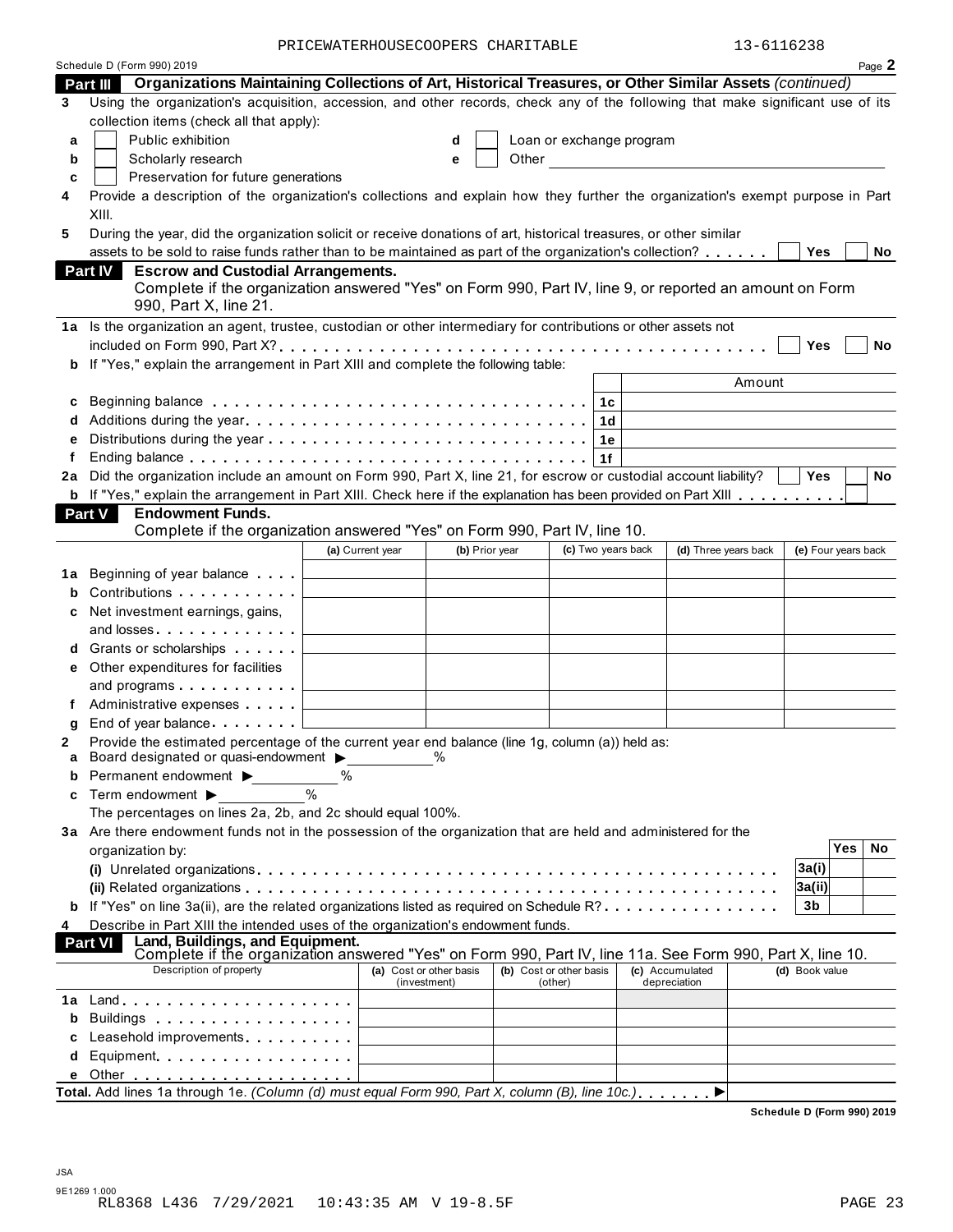| Schedule D (Form 990) 2019 |  |  |  |  |  |
|----------------------------|--|--|--|--|--|
|----------------------------|--|--|--|--|--|

| <b>Part VII</b>  | <b>Investments - Other Securities.</b><br>Complete if the organization answered "Yes" on Form 990, Part IV, line 11b. See Form 990, Part X, line 12. |                              |                                                              |                |
|------------------|------------------------------------------------------------------------------------------------------------------------------------------------------|------------------------------|--------------------------------------------------------------|----------------|
|                  | (a) Description of security or category<br>(including name of security)                                                                              | (b) Book value               | (c) Method of valuation:<br>Cost or end-of-year market value |                |
|                  | (1) Financial derivatives                                                                                                                            |                              |                                                              |                |
|                  | (2) Closely held equity interests entitled and closely held equity interests                                                                         |                              |                                                              |                |
| $(3)$ Other $\_$ |                                                                                                                                                      |                              |                                                              |                |
| (A)              |                                                                                                                                                      |                              |                                                              |                |
| (B)              |                                                                                                                                                      |                              |                                                              |                |
| (C)              |                                                                                                                                                      |                              |                                                              |                |
| (D)              |                                                                                                                                                      |                              |                                                              |                |
| (E)              |                                                                                                                                                      |                              |                                                              |                |
| (F)              |                                                                                                                                                      |                              |                                                              |                |
| (G)              |                                                                                                                                                      |                              |                                                              |                |
| (H)              |                                                                                                                                                      |                              |                                                              |                |
|                  | Total. (Column (b) must equal Form 990, Part X, col. (B) line 12.) $\blacktriangleright$                                                             |                              |                                                              |                |
| <b>Part VIII</b> | <b>Investments - Program Related.</b><br>Complete if the organization answered "Yes" on Form 990, Part IV, line 11c. See Form 990, Part X, line 13.  |                              |                                                              |                |
|                  | (a) Description of investment                                                                                                                        | (b) Book value               | (c) Method of valuation:                                     |                |
|                  |                                                                                                                                                      |                              | Cost or end-of-year market value                             |                |
| (1)              |                                                                                                                                                      |                              |                                                              |                |
| (2)              |                                                                                                                                                      |                              |                                                              |                |
| (3)              |                                                                                                                                                      |                              |                                                              |                |
| (4)              |                                                                                                                                                      |                              |                                                              |                |
| (5)              |                                                                                                                                                      |                              |                                                              |                |
| (6)              |                                                                                                                                                      |                              |                                                              |                |
| (7)              |                                                                                                                                                      |                              |                                                              |                |
| (8)              |                                                                                                                                                      |                              |                                                              |                |
| (9)              |                                                                                                                                                      |                              |                                                              |                |
|                  | Total. (Column (b) must equal Form 990, Part X, col. (B) line 13.) $\blacktriangleright$                                                             |                              |                                                              |                |
| <b>Part IX</b>   | Other Assets.<br>Complete if the organization answered "Yes" on Form 990, Part IV, line 11d. See Form 990, Part X, line 15.                          |                              |                                                              |                |
|                  |                                                                                                                                                      | (a) Description              |                                                              | (b) Book value |
| (1)              |                                                                                                                                                      |                              |                                                              |                |
| (2)              |                                                                                                                                                      |                              |                                                              |                |
| (3)              |                                                                                                                                                      |                              |                                                              |                |
| (4)              |                                                                                                                                                      |                              |                                                              |                |
| (5)              |                                                                                                                                                      |                              |                                                              |                |
| (6)              |                                                                                                                                                      |                              |                                                              |                |
| (7)              |                                                                                                                                                      |                              |                                                              |                |
| (8)              |                                                                                                                                                      |                              |                                                              |                |
| (9)              |                                                                                                                                                      |                              |                                                              |                |
|                  |                                                                                                                                                      |                              |                                                              |                |
| Part X           | <b>Other Liabilities.</b><br>Complete if the organization answered "Yes" on Form 990, Part IV, line 11e or 11f. See Form 990, Part X,<br>line 25.    |                              |                                                              |                |
|                  |                                                                                                                                                      | (a) Description of liability |                                                              | (b) Book value |
| (1)              | Federal income taxes                                                                                                                                 |                              |                                                              |                |
| (2)              |                                                                                                                                                      |                              |                                                              |                |
| (3)              |                                                                                                                                                      |                              |                                                              |                |
| (4)              |                                                                                                                                                      |                              |                                                              |                |
|                  |                                                                                                                                                      |                              |                                                              |                |
|                  |                                                                                                                                                      |                              |                                                              |                |
|                  |                                                                                                                                                      |                              |                                                              |                |
| (5)<br>(6)       |                                                                                                                                                      |                              |                                                              |                |
| (7)<br>(8)       |                                                                                                                                                      |                              |                                                              |                |
| (9)              |                                                                                                                                                      |                              |                                                              |                |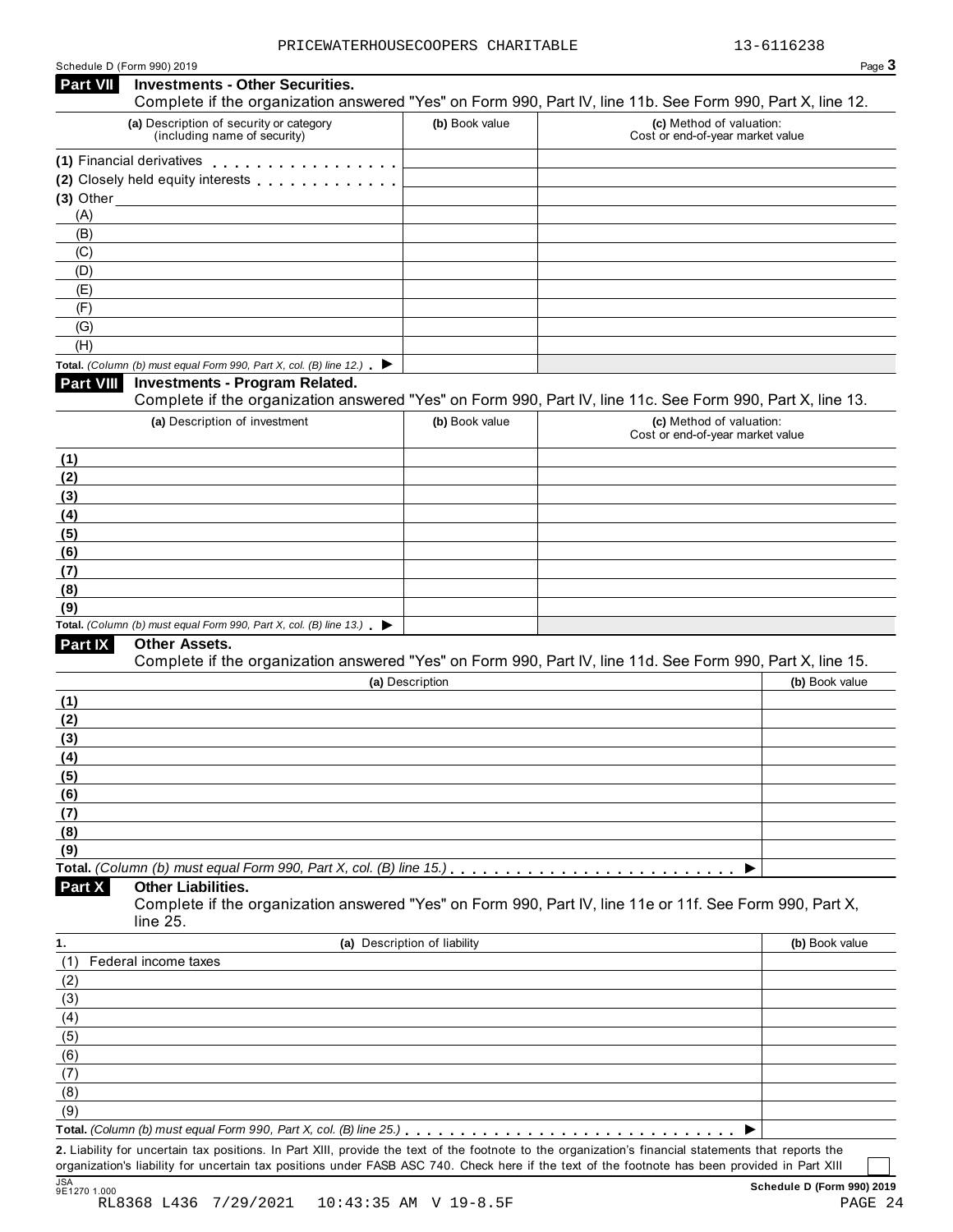| PRICEWATERHOUSECOOPERS CHARITABLE | 13-6116238 |
|-----------------------------------|------------|
|                                   |            |

| PRICEWATERHOUSECOOPERS CHARITABLE<br>Schedule D (Form 990) 2019<br><b>Part XI</b><br>Reconciliation of Revenue per Audited Financial Statements With Revenue per Return.<br>Complete if the organization answered "Yes" on Form 990, Part IV, line 12a.<br>Total revenue, gains, and other support per audited financial statements<br>$\mathbf 1$<br>Amounts included on line 1 but not on Form 990, Part VIII, line 12:<br>$\mathbf{2}$<br>$-314, 441.$<br>2a<br>a<br>1,007,390.<br>2 <sub>b</sub><br>b<br>2c<br>c<br>2d<br>d<br>е<br>3<br>Amounts included on Form 990, Part VIII, line 12, but not on line 1:<br>4<br>Investment expenses not included on Form 990, Part VIII, line 7b $\boxed{4a}$<br>a<br>4 <sub>b</sub><br>b<br>C.<br>Total revenue. Add lines 3 and 4c. (This must equal Form 990, Part I, line 12.)<br>5.<br>Part XII<br>Reconciliation of Expenses per Audited Financial Statements With Expenses per Return.<br>Complete if the organization answered "Yes" on Form 990, Part IV, line 12a.<br>$\mathbf{1}$ | $\mathbf{1}$<br>2e<br>3 | 13-6116238<br>Page 4<br>36,409,818.<br>692,949.<br>35,716,869. |
|----------------------------------------------------------------------------------------------------------------------------------------------------------------------------------------------------------------------------------------------------------------------------------------------------------------------------------------------------------------------------------------------------------------------------------------------------------------------------------------------------------------------------------------------------------------------------------------------------------------------------------------------------------------------------------------------------------------------------------------------------------------------------------------------------------------------------------------------------------------------------------------------------------------------------------------------------------------------------------------------------------------------------------------|-------------------------|----------------------------------------------------------------|
|                                                                                                                                                                                                                                                                                                                                                                                                                                                                                                                                                                                                                                                                                                                                                                                                                                                                                                                                                                                                                                        |                         |                                                                |
|                                                                                                                                                                                                                                                                                                                                                                                                                                                                                                                                                                                                                                                                                                                                                                                                                                                                                                                                                                                                                                        |                         |                                                                |
|                                                                                                                                                                                                                                                                                                                                                                                                                                                                                                                                                                                                                                                                                                                                                                                                                                                                                                                                                                                                                                        |                         |                                                                |
|                                                                                                                                                                                                                                                                                                                                                                                                                                                                                                                                                                                                                                                                                                                                                                                                                                                                                                                                                                                                                                        |                         |                                                                |
|                                                                                                                                                                                                                                                                                                                                                                                                                                                                                                                                                                                                                                                                                                                                                                                                                                                                                                                                                                                                                                        |                         |                                                                |
|                                                                                                                                                                                                                                                                                                                                                                                                                                                                                                                                                                                                                                                                                                                                                                                                                                                                                                                                                                                                                                        |                         |                                                                |
|                                                                                                                                                                                                                                                                                                                                                                                                                                                                                                                                                                                                                                                                                                                                                                                                                                                                                                                                                                                                                                        |                         |                                                                |
|                                                                                                                                                                                                                                                                                                                                                                                                                                                                                                                                                                                                                                                                                                                                                                                                                                                                                                                                                                                                                                        |                         |                                                                |
|                                                                                                                                                                                                                                                                                                                                                                                                                                                                                                                                                                                                                                                                                                                                                                                                                                                                                                                                                                                                                                        |                         |                                                                |
|                                                                                                                                                                                                                                                                                                                                                                                                                                                                                                                                                                                                                                                                                                                                                                                                                                                                                                                                                                                                                                        |                         |                                                                |
|                                                                                                                                                                                                                                                                                                                                                                                                                                                                                                                                                                                                                                                                                                                                                                                                                                                                                                                                                                                                                                        |                         |                                                                |
|                                                                                                                                                                                                                                                                                                                                                                                                                                                                                                                                                                                                                                                                                                                                                                                                                                                                                                                                                                                                                                        |                         |                                                                |
|                                                                                                                                                                                                                                                                                                                                                                                                                                                                                                                                                                                                                                                                                                                                                                                                                                                                                                                                                                                                                                        |                         |                                                                |
|                                                                                                                                                                                                                                                                                                                                                                                                                                                                                                                                                                                                                                                                                                                                                                                                                                                                                                                                                                                                                                        | 4с                      |                                                                |
|                                                                                                                                                                                                                                                                                                                                                                                                                                                                                                                                                                                                                                                                                                                                                                                                                                                                                                                                                                                                                                        | 5                       | 35,716,869.                                                    |
|                                                                                                                                                                                                                                                                                                                                                                                                                                                                                                                                                                                                                                                                                                                                                                                                                                                                                                                                                                                                                                        |                         |                                                                |
|                                                                                                                                                                                                                                                                                                                                                                                                                                                                                                                                                                                                                                                                                                                                                                                                                                                                                                                                                                                                                                        | 1                       | 28, 773, 751.                                                  |
|                                                                                                                                                                                                                                                                                                                                                                                                                                                                                                                                                                                                                                                                                                                                                                                                                                                                                                                                                                                                                                        |                         |                                                                |
| Amounts included on line 1 but not on Form 990, Part IX, line 25:<br>$\mathbf{2}$<br>1,007,390.<br>2a                                                                                                                                                                                                                                                                                                                                                                                                                                                                                                                                                                                                                                                                                                                                                                                                                                                                                                                                  |                         |                                                                |
| a<br>2 <sub>b</sub>                                                                                                                                                                                                                                                                                                                                                                                                                                                                                                                                                                                                                                                                                                                                                                                                                                                                                                                                                                                                                    |                         |                                                                |
| b<br>2c                                                                                                                                                                                                                                                                                                                                                                                                                                                                                                                                                                                                                                                                                                                                                                                                                                                                                                                                                                                                                                |                         |                                                                |
| c                                                                                                                                                                                                                                                                                                                                                                                                                                                                                                                                                                                                                                                                                                                                                                                                                                                                                                                                                                                                                                      |                         |                                                                |
| d                                                                                                                                                                                                                                                                                                                                                                                                                                                                                                                                                                                                                                                                                                                                                                                                                                                                                                                                                                                                                                      |                         | 1,007,390.                                                     |
| е                                                                                                                                                                                                                                                                                                                                                                                                                                                                                                                                                                                                                                                                                                                                                                                                                                                                                                                                                                                                                                      | 2e<br>3                 | 27,766,361.                                                    |
| 3                                                                                                                                                                                                                                                                                                                                                                                                                                                                                                                                                                                                                                                                                                                                                                                                                                                                                                                                                                                                                                      |                         |                                                                |
| Amounts included on Form 990, Part IX, line 25, but not on line 1:<br>4                                                                                                                                                                                                                                                                                                                                                                                                                                                                                                                                                                                                                                                                                                                                                                                                                                                                                                                                                                |                         |                                                                |
| Investment expenses not included on Form 990, Part VIII, line 7b $\ldots \ldots$ $4a$<br>a                                                                                                                                                                                                                                                                                                                                                                                                                                                                                                                                                                                                                                                                                                                                                                                                                                                                                                                                             |                         |                                                                |
| 4b<br>b                                                                                                                                                                                                                                                                                                                                                                                                                                                                                                                                                                                                                                                                                                                                                                                                                                                                                                                                                                                                                                |                         |                                                                |
| C                                                                                                                                                                                                                                                                                                                                                                                                                                                                                                                                                                                                                                                                                                                                                                                                                                                                                                                                                                                                                                      | 4с                      |                                                                |
| Total expenses. Add lines 3 and 4c. (This must equal Form 990, Part I, line 18.)<br>5.<br>Part XIII Supplemental Information.                                                                                                                                                                                                                                                                                                                                                                                                                                                                                                                                                                                                                                                                                                                                                                                                                                                                                                          | 5                       | 27,766,361.                                                    |

Provide the descriptions required for Part II, lines 3, 5, and 9; Part III, lines 1a and 4; Part IV, lines 1b and 2b; Part V, line 4; Part X, line 2; Part XI, lines 2d and 4b; and Part XII, lines 2d and 4b. Also complete this part to provide any additional information.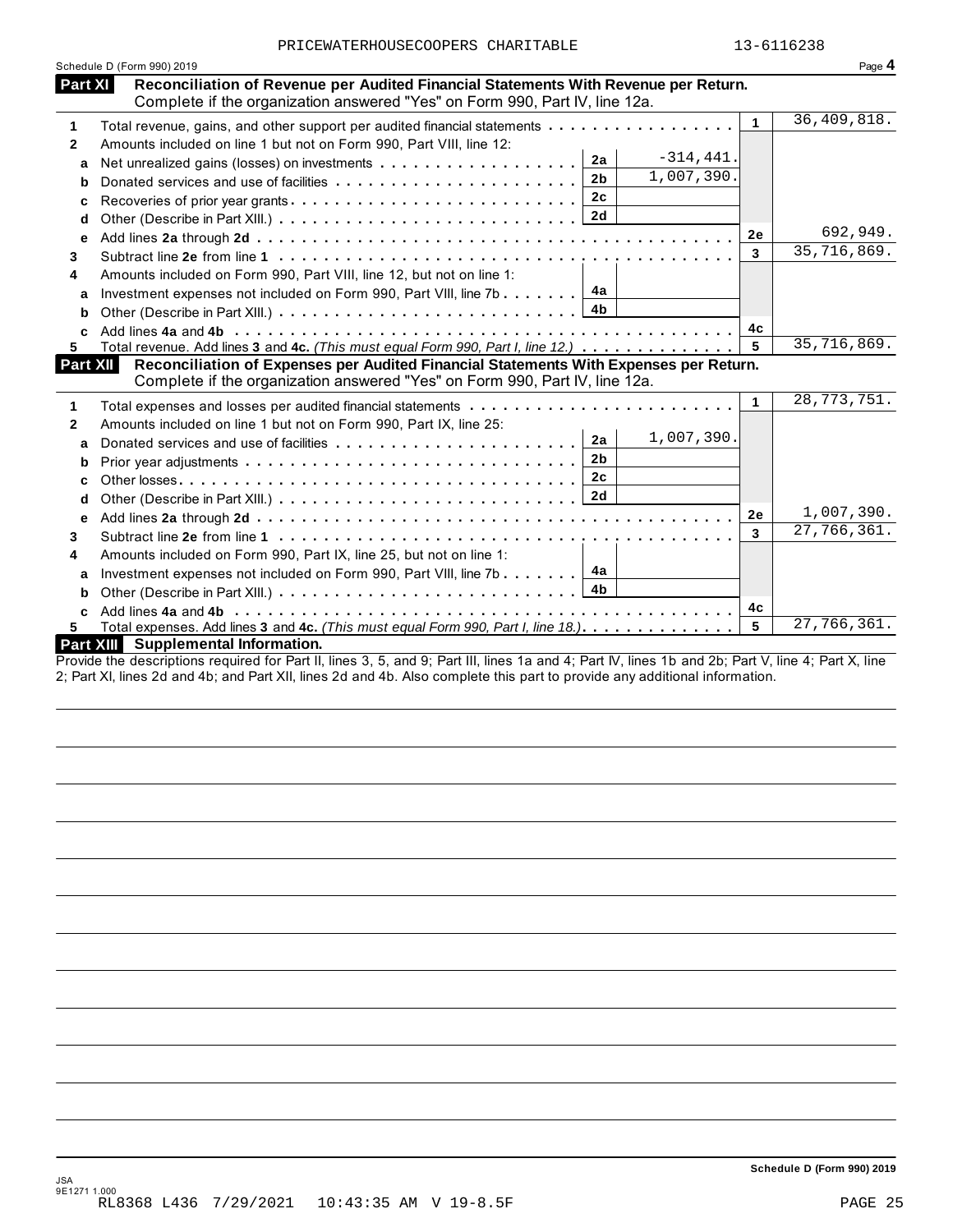**Part XIII Supplemental Information** *(continued)*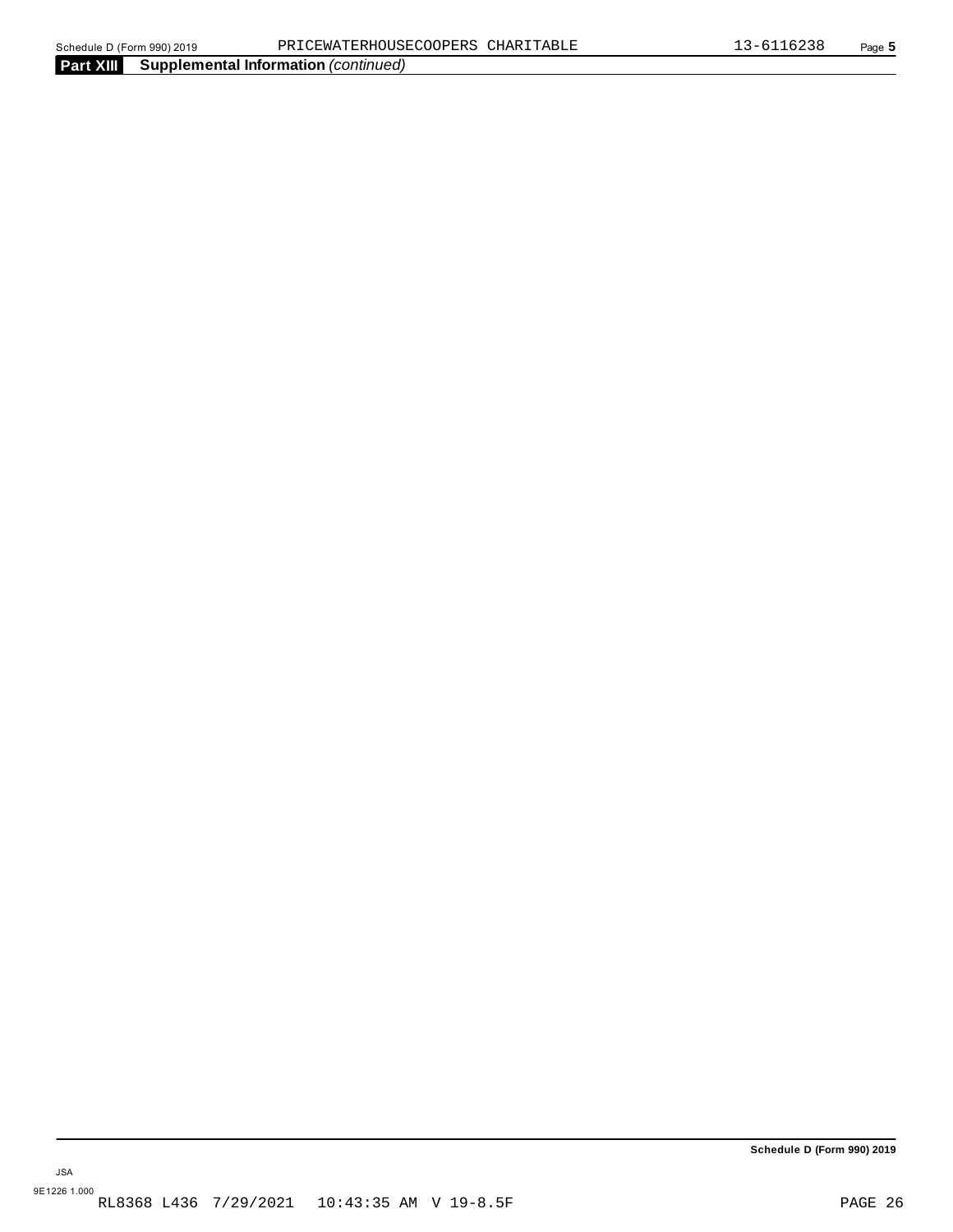| <b>SCHEDULE F</b>                                                    | <b>Statement of Activities Outside the United States</b>                                                                                                                                                             | OMB No. 1545-0047                                  |  |
|----------------------------------------------------------------------|----------------------------------------------------------------------------------------------------------------------------------------------------------------------------------------------------------------------|----------------------------------------------------|--|
| (Form 990)<br>Department of the Treasury<br>Internal Revenue Service | ► Complete if the organization answered "Yes" on Form 990, Part IV, line 14b, 15, or 16.<br>Attach to Form 990.<br>Go to www.irs.gov/Form990 for instructions and the latest information.                            | 2019<br><b>Open to Public</b><br><b>Inspection</b> |  |
| Name of the organization                                             | PRICEWATERHOUSECOOPERS CHARITABLE                                                                                                                                                                                    | <b>Employer identification number</b>              |  |
| FOUNDATION, INC.                                                     |                                                                                                                                                                                                                      | 13-6116238                                         |  |
| Part I                                                               | General Information on Activities Outside the United States. Complete if the organization answered "Yes" on<br>Form 990, Part IV, line 14b.                                                                          |                                                    |  |
| 1.<br>award the grants or assistance?                                | For grantmakers. Does the organization maintain records to substantiate the amount of its grants and<br>other assistance, the grantees' eligibility for the grants or assistance, and the selection criteria used to | X<br>Yes<br>No                                     |  |
|                                                                      | Ear graphmakers. Decembe in Dert V the expenization's precedures for menitoring the use of its graph and other espistance                                                                                            |                                                    |  |

**2 For grantmakers.** Describe in Part V the organization's procedures for monitoring the use of its grants and other assistance outside the United States.

### **3** Activities per Region. (The following Part I, line 3 table can be duplicated if additional space is needed.)

| (a) Region                                                                                               | (b) Number<br>of offices in<br>the region | (c) Number of<br>employees,<br>agents, and<br>independent<br>contractors<br>in the region | (d) Activities conducted in the<br>region (by type) (such as,<br>fundraising, program services,<br>investments, grants to recipients<br>located in the region) | (e) If activity listed in (d) is<br>a program service,<br>describe specific type of<br>service(s) in the region | (f) Total<br>expenditures for<br>and investments<br>in the region |
|----------------------------------------------------------------------------------------------------------|-------------------------------------------|-------------------------------------------------------------------------------------------|----------------------------------------------------------------------------------------------------------------------------------------------------------------|-----------------------------------------------------------------------------------------------------------------|-------------------------------------------------------------------|
| (1) NORTH AMERICA                                                                                        | $\mathsf 0$ .                             | $\mathsf{0}$ .                                                                            | <b>GRANTMAKING</b>                                                                                                                                             |                                                                                                                 | 99,058.                                                           |
| MIDDLE EAST AND NORTH AFRICA<br>(2)                                                                      | $\mathsf 0$ .                             | 0.                                                                                        | <b>GRANTMAKING</b>                                                                                                                                             |                                                                                                                 | 201,000.                                                          |
| SUB-SAHARAN AFRICA<br>(3)                                                                                | $\mathsf 0$ .                             | $\mathsf{0}$ .                                                                            | <b>GRANTMAKING</b>                                                                                                                                             |                                                                                                                 | 1,000.                                                            |
| (4)                                                                                                      |                                           |                                                                                           |                                                                                                                                                                |                                                                                                                 |                                                                   |
| (5)                                                                                                      |                                           |                                                                                           |                                                                                                                                                                |                                                                                                                 |                                                                   |
| (6)                                                                                                      |                                           |                                                                                           |                                                                                                                                                                |                                                                                                                 |                                                                   |
| (7)                                                                                                      |                                           |                                                                                           |                                                                                                                                                                |                                                                                                                 |                                                                   |
| (8)                                                                                                      |                                           |                                                                                           |                                                                                                                                                                |                                                                                                                 |                                                                   |
| (9)                                                                                                      |                                           |                                                                                           |                                                                                                                                                                |                                                                                                                 |                                                                   |
| (10)                                                                                                     |                                           |                                                                                           |                                                                                                                                                                |                                                                                                                 |                                                                   |
| (11)                                                                                                     |                                           |                                                                                           |                                                                                                                                                                |                                                                                                                 |                                                                   |
| (12)                                                                                                     |                                           |                                                                                           |                                                                                                                                                                |                                                                                                                 |                                                                   |
| (13)                                                                                                     |                                           |                                                                                           |                                                                                                                                                                |                                                                                                                 |                                                                   |
| (14)                                                                                                     |                                           |                                                                                           |                                                                                                                                                                |                                                                                                                 |                                                                   |
| (15)                                                                                                     |                                           |                                                                                           |                                                                                                                                                                |                                                                                                                 |                                                                   |
| (16)                                                                                                     |                                           |                                                                                           |                                                                                                                                                                |                                                                                                                 |                                                                   |
| (17)                                                                                                     |                                           |                                                                                           |                                                                                                                                                                |                                                                                                                 |                                                                   |
| 3a<br>Subtotal experiences<br>b<br>Total<br>from<br>continuation<br>sheets to Part I                     |                                           |                                                                                           |                                                                                                                                                                |                                                                                                                 | 301,058.                                                          |
| c Totals (add lines 3a and 3b)<br>For Paperwork Reduction Act Notice, see the Instructions for Form 990. |                                           |                                                                                           |                                                                                                                                                                |                                                                                                                 | 301,058.<br><b>Schedule F (Form 990) 2019</b>                     |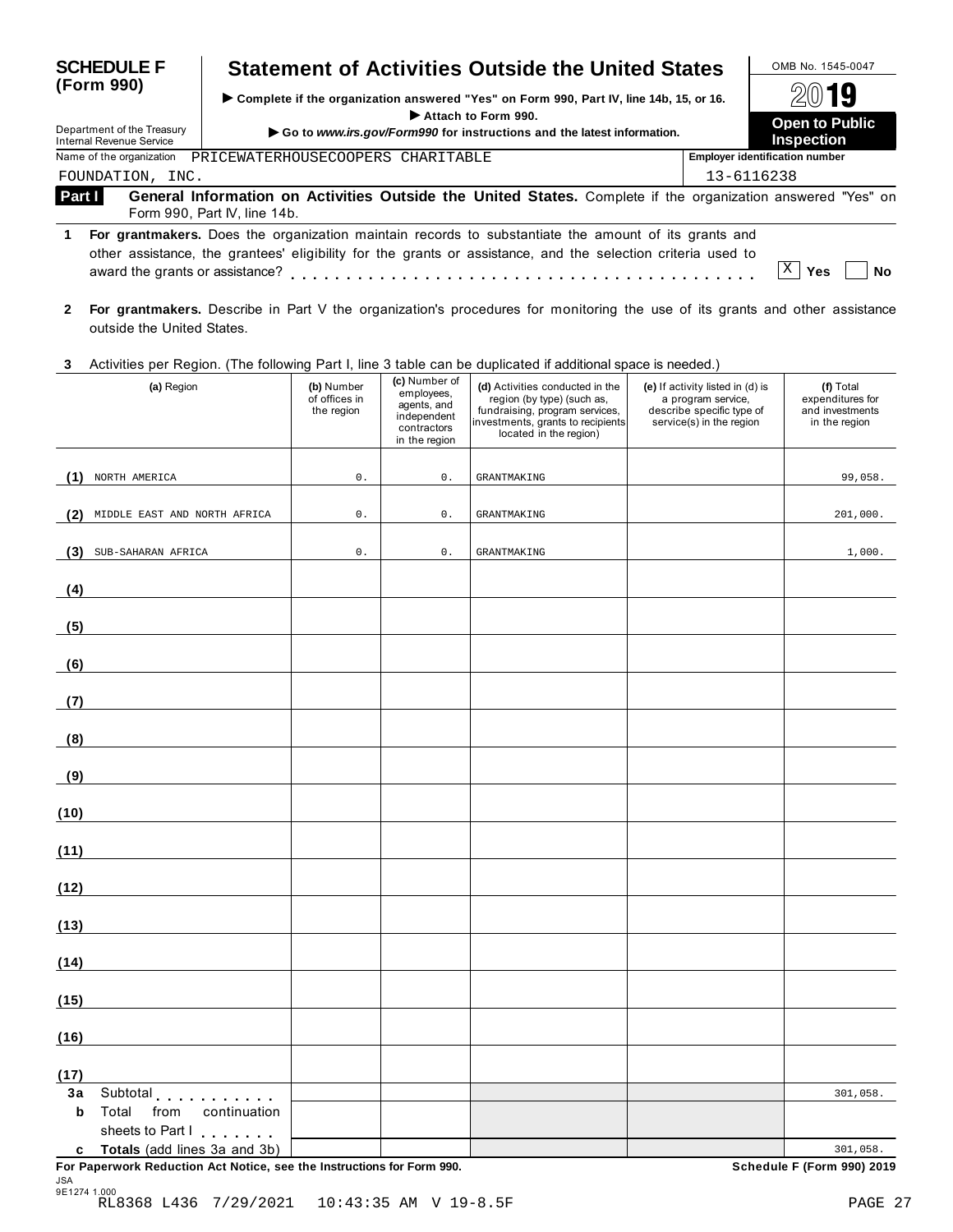**(i)** Method of valuation (book, FMV, appraisal, other)

Schedule F (Form 990) 2019  $P$ age  $2$ **Part II** Grants and Other Assistance to Organizations or Entities Outside the United States. Complete if the organization answered "Yes" on Form 990, Part IV, line 15, for any recipient who received more than \$5,000. Part II can be duplicated if additional space is needed. **(a)** Name of organization **(b)** IRS code section and EIN (if applicable) **(c)** Region **(d)** Purpose of grant **(e)** Amount of cash grant **(f)** Manner of cash disbursement **(g)** Amount of noncash assistance **(h)** Description of noncash assistance **1 (1) (2) (3) (4) (5) (6) (7) (8) (9) (10) (11) (12) (13) (14) (15)** MIDDLE EAST/NORTH AFRICA HUMANITARIAN 100,000. WIRE N/A N/A MIDDLE EAST/NORTH AFRICA | HUMANITARIAN | 100,000. WIRE | N/A | N/A N/A NORTH AMERICA **HUMANITARIAN** 44,525. WIRE N/A N/A N/A

**2** Enter total number of recipient organizations listed above that are recognized as charities by the foreign country, recognized as tax-exempt

by the IRS, or for which the grantee or counsel has provided a section 501(c)(3) equivalency letter  $\ldots \ldots \ldots \ldots$ 

3 Enter total number of other organizations or entities **Conservance in the Conservance of the Conservance of Conservance Conservance** Schedule F (Form 990) 2019

3.

 $\overline{\phantom{a}}$ 

**(16)**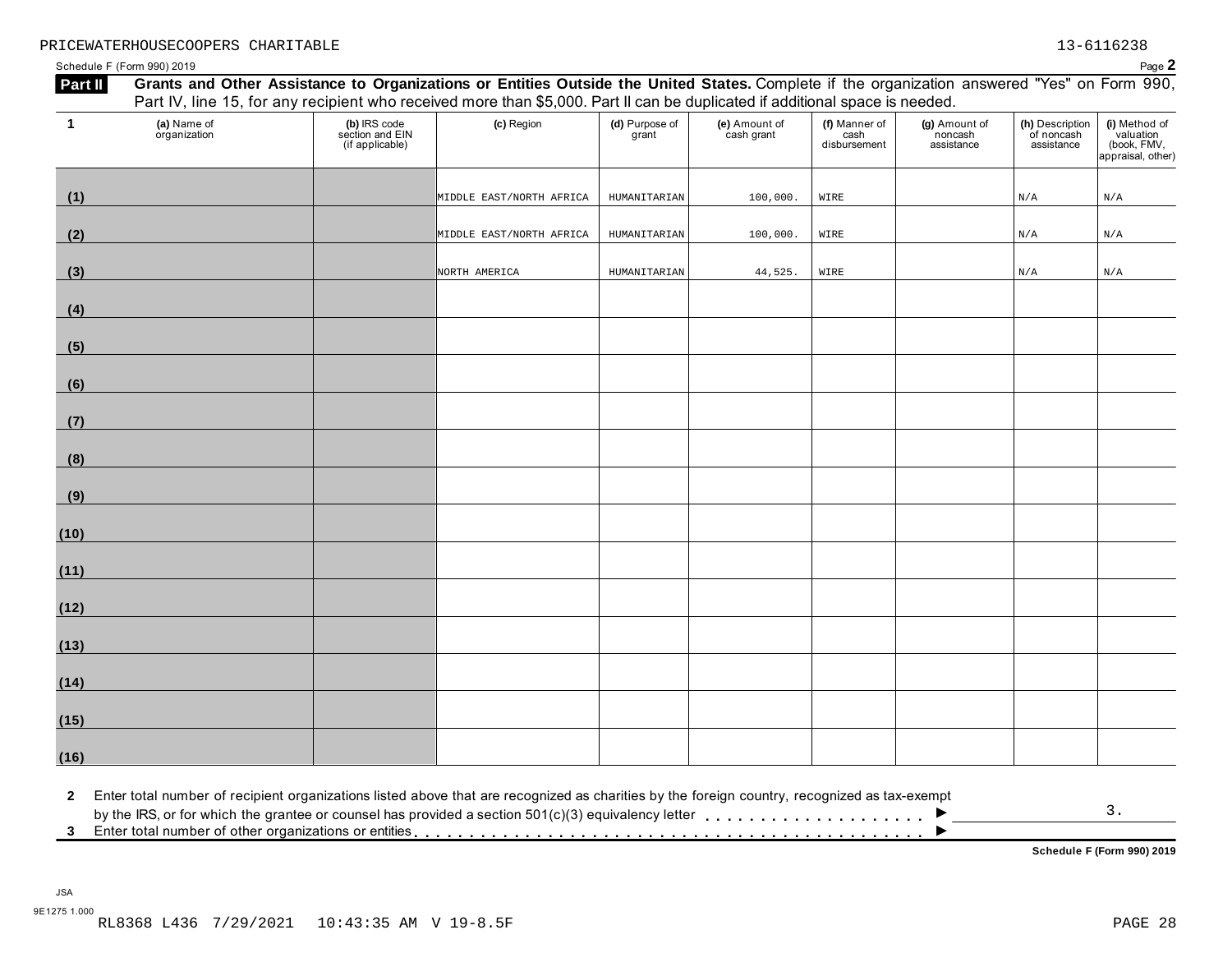Schedule F (Form 990) 2019 Page **3**

| Part III can be duplicated if additional space is needed.                                                                    |               |                             |                             |                                       |                                        |                                             |                                                                |  |  |  |
|------------------------------------------------------------------------------------------------------------------------------|---------------|-----------------------------|-----------------------------|---------------------------------------|----------------------------------------|---------------------------------------------|----------------------------------------------------------------|--|--|--|
| (a) Type of grant or assistance                                                                                              | (b) Region    | (c) Number of<br>recipients | (d) Amount of<br>cash grant | (e) Manner of<br>cash<br>disbursement | (f) Amount of<br>noncash<br>assistance | (g) Description<br>of noncash<br>assistance | (h) Method of<br>valuation<br>(book, FMV,<br>appraisal, other) |  |  |  |
| (1) INDIVIDUAL HARDSHIP-MEDICAL EXPENSE REIM                                                                                 | NORTH AMERICA | 7.                          | 53,399.                     | WIRE                                  |                                        | N/A                                         | N/A                                                            |  |  |  |
| (2) INDIVIDUAL HARDSHIP-FUNERAL REIMB.                                                                                       | NORTH AMERICA | $1$ .                       | 790.                        | WIRE                                  |                                        | $\rm N/A$                                   | N/A                                                            |  |  |  |
| (3) INDIVIDUAL HARDSHIP-ECONOMIC ASSIST                                                                                      | NORTH AMERICA | 1.                          | 344.                        | WIRE                                  |                                        | N/A                                         | N/A                                                            |  |  |  |
| (4)<br><u> 1990 - Jan Barbara Barbara, prima politik po</u>                                                                  |               |                             |                             |                                       |                                        |                                             |                                                                |  |  |  |
| (5)                                                                                                                          |               |                             |                             |                                       |                                        |                                             |                                                                |  |  |  |
| (6)<br><u> 1990 - Andrea Station Barbara, politik eta politik eta politik eta politik eta politik eta politik eta politi</u> |               |                             |                             |                                       |                                        |                                             |                                                                |  |  |  |
| (7)                                                                                                                          |               |                             |                             |                                       |                                        |                                             |                                                                |  |  |  |
| (8)                                                                                                                          |               |                             |                             |                                       |                                        |                                             |                                                                |  |  |  |
| (9)                                                                                                                          |               |                             |                             |                                       |                                        |                                             |                                                                |  |  |  |
| (10)                                                                                                                         |               |                             |                             |                                       |                                        |                                             |                                                                |  |  |  |
| (11)                                                                                                                         |               |                             |                             |                                       |                                        |                                             |                                                                |  |  |  |
| (12)                                                                                                                         |               |                             |                             |                                       |                                        |                                             |                                                                |  |  |  |
| (13)                                                                                                                         |               |                             |                             |                                       |                                        |                                             |                                                                |  |  |  |
| (14)                                                                                                                         |               |                             |                             |                                       |                                        |                                             |                                                                |  |  |  |
| (15)                                                                                                                         |               |                             |                             |                                       |                                        |                                             |                                                                |  |  |  |
| (16)                                                                                                                         |               |                             |                             |                                       |                                        |                                             |                                                                |  |  |  |
| (17)                                                                                                                         |               |                             |                             |                                       |                                        |                                             |                                                                |  |  |  |
| (18)                                                                                                                         |               |                             |                             |                                       |                                        |                                             |                                                                |  |  |  |

Part III Grants and Other Assistance to Individuals Outside the United States. Complete if the organization answered "Yes" on Form 990, Part IV, line 16.

**Schedule F (Form 990) 2019**

JSA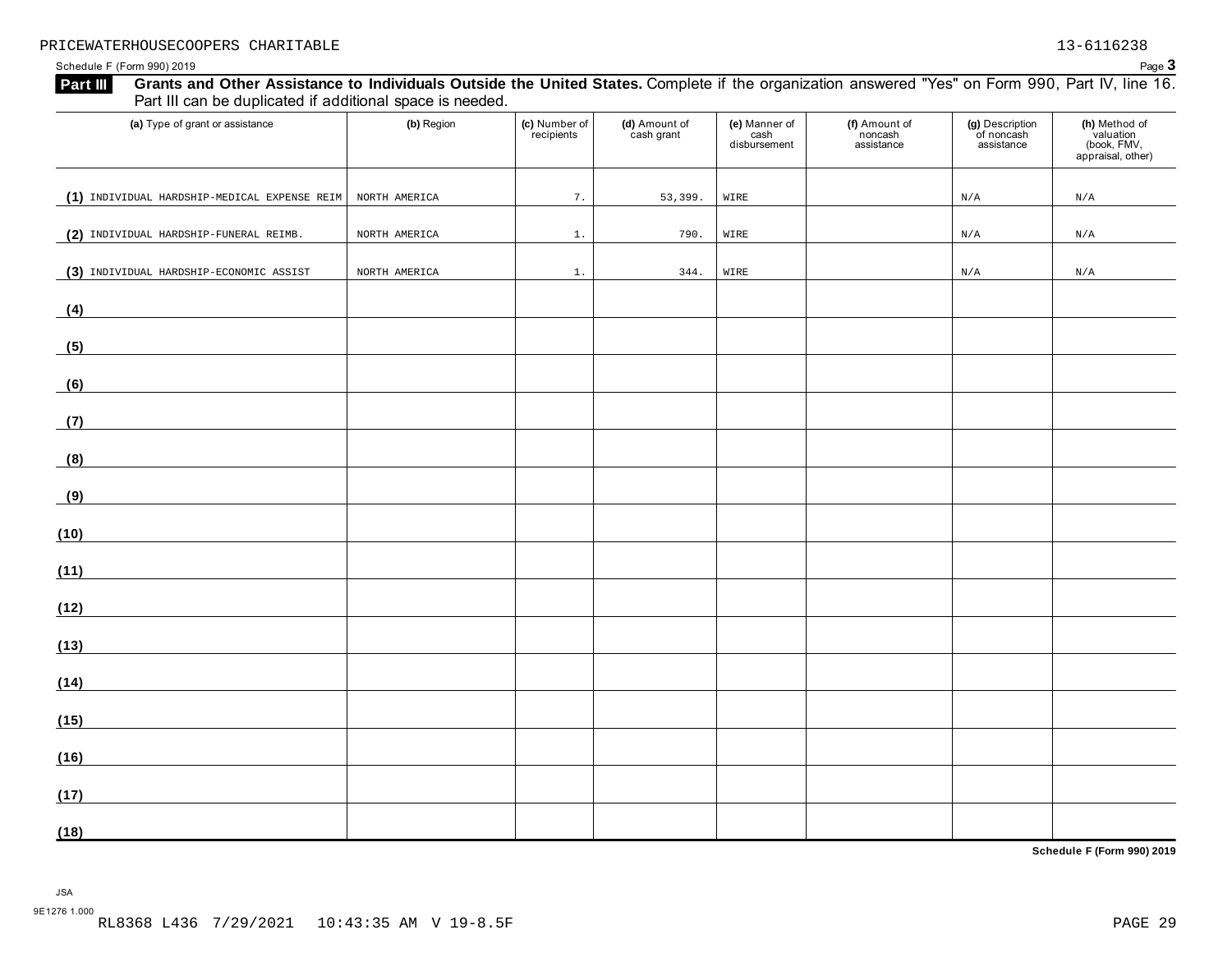PRICEWATERHOUSECOOPERS CHARITABLE 13-6116238

| <b>Foreign Forms</b><br><b>Part IV</b><br>Was the organization a U.S. transferor of property to a foreign corporation during the tax year? If "Yes,"<br>1<br>the organization may be required to file Form 926, Return by a U.S. Transferor of Property to a Foreign<br>Did the organization have an interest in a foreign trust during the tax year? If "Yes," the organization<br>$\mathbf{2}$<br>may be required to separately file Form 3520, Annual Return To Report Transactions With Foreign<br>Trusts and Receipt of Certain Foreign Gifts, and/or Form 3520-A, Annual Information Return of Foreign | X<br>Yes | <b>No</b> |
|--------------------------------------------------------------------------------------------------------------------------------------------------------------------------------------------------------------------------------------------------------------------------------------------------------------------------------------------------------------------------------------------------------------------------------------------------------------------------------------------------------------------------------------------------------------------------------------------------------------|----------|-----------|
|                                                                                                                                                                                                                                                                                                                                                                                                                                                                                                                                                                                                              |          |           |
|                                                                                                                                                                                                                                                                                                                                                                                                                                                                                                                                                                                                              |          |           |
| Trust With a U.S. Owner (see Instructions for Forms 3520 and 3520-A; don't file with Form 990)                                                                                                                                                                                                                                                                                                                                                                                                                                                                                                               | X<br>Yes | <b>No</b> |
| Did the organization have an ownership interest in a foreign corporation during the tax year? If "Yes,"<br>3<br>the organization may be required to file Form 5471, Information Return of U.S. Persons With Respect to                                                                                                                                                                                                                                                                                                                                                                                       | X<br>Yes | <b>No</b> |
| Was the organization a direct or indirect shareholder of a passive foreign investment company or a<br>4<br>qualified electing fund during the tax year? If "Yes," the organization may be required to file Form 8621,<br>Information Return by a Shareholder of a Passive Foreign Investment Company or Qualified Electing<br>Fund (see Instructions for Form 8621)                                                                                                                                                                                                                                          | X<br>Yes | <b>No</b> |
| Did the organization have an ownership interest in a foreign partnership during the tax year? If "Yes,"<br>5<br>the organization may be required to file Form 8865, Return of U.S. Persons With Respect to Certain                                                                                                                                                                                                                                                                                                                                                                                           | X<br>Yes | <b>No</b> |
| Did the organization have any operations in or related to any boycotting countries during the tax year? If<br>6<br>"Yes," the organization may be required to separately file Form 5713, International Boycott Report (see<br>Instructions for Form 5713; don't file with Form 990)                                                                                                                                                                                                                                                                                                                          | X<br>Yes | <b>No</b> |

**Schedule F (Form 990) 2019**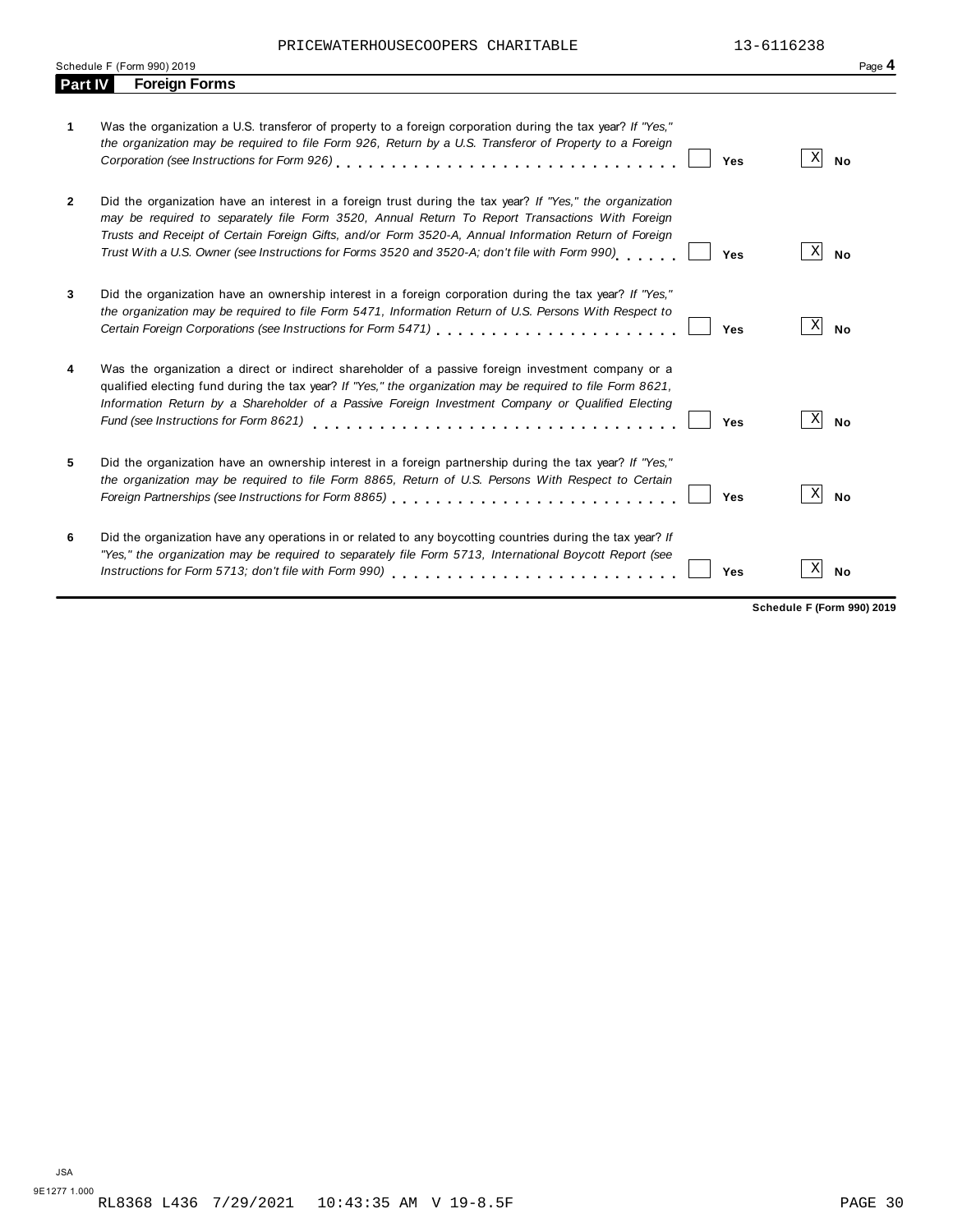Schedule F (Form 990) 2019 Page **5**

#### **Part V** Supplemental Information

Provide the information required by Part I, line 2 (monitoring of funds); Part I, line 3, column (f) (accounting method; amounts of investments vs. expenditures per region); Part II, line 1 (accounting method); Part III (accounting method); and Part III, column (c) (estimated number of recipients), as applicable. Also complete this part to provide any additional information (see instructions).

#### SCHEDULE F, PART I, LINE 2

FOR GRANTS TO NONPROFIT ORGANIZATIONS, A DUE DILIGENCE PROCESS IS IN PLACE TO ENSURE THE ORGANIZATION'S WORK ALIGNS WITH THE FOUNDATION'S MISSION AND IS AN ELIGIBLE ORGANIZATION IN GOOD STANDING PRIOR TO FINAL APPROVAL AND FUNDING. EMERGENCY HARDSHIP GRANT REQUESTS ARE REVIEWED, INCLUDING OBTAINING RELEVANT AND SUFFICIENT DOCUMENTATION TO SUBSTANTIATE REQUEST FOR HARDSHIP AND APPROVED BY THE ADVISORY COMMITTEE, AND IF CERTAIN THRESHOLDS ARE MET, ADDITIONAL REVIEW AND APPROVAL IS PROVIDED BY THE EXECUTIVE COMMITTEE.

THE FOUNDATION ALSO HAS SEVERAL PROCEDURES IN PLACE TO MONITOR ITS GRANTS AND ENSURE THAT SUCH GRANTS ARE USED FOR PROPER PURPOSES. THE FOUNDATION SENDS GRANT ACKNOWLEDGMENT LETTERS TO EACH GRANTEE REQUIRING THAT FUNDS BE USED EFFICIENTLY AND EFFECTIVELY FOR THE GRANTEE'S CHARITABLE PURPOSE. THE FOUNDATION ALSO ASKS THAT GRANTEES DESCRIBE HOW SUCH FUNDS HAVE SUPPORTED THEIR MISSION. FOR GRANT AGREEMENTS SPANNING MULTIPLE YEARS, THE FOUNDATION HAS ADDITIONAL SAFEGUARDS IN PLACE TO ENSURE THAT GRANT FUNDS ARE EXPENDED IN ACCORDANCE WITH THE AGREEMENT.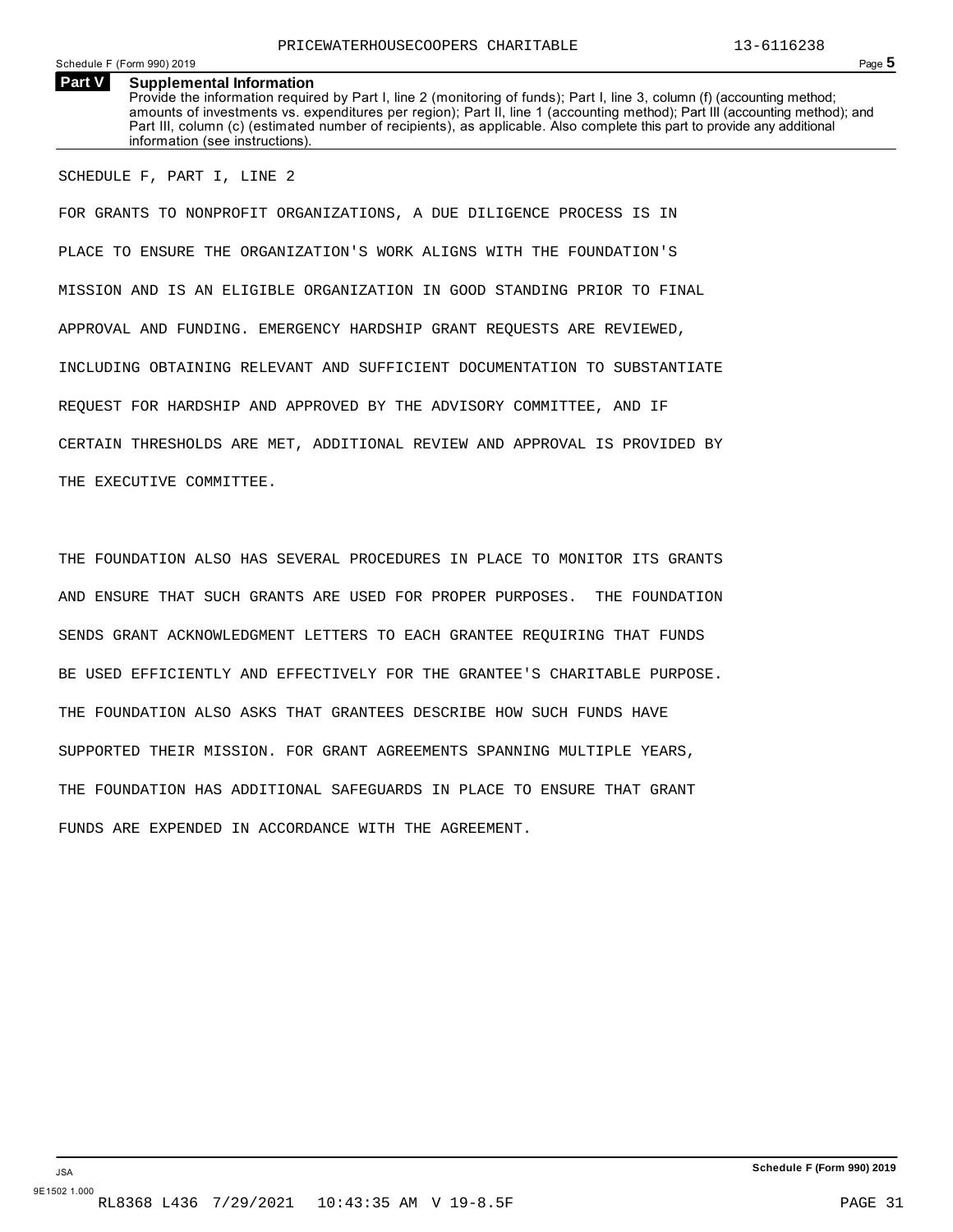| <b>SCHEDULE I</b><br>(Form 990)                                                                                                                                                                                                                                                             |                                                                                                                                       |                                    | <b>Grants and Other Assistance to Organizations,</b>  |                                       |                                                             |                                          | OMB No. 1545-0047<br>2019             |  |  |
|---------------------------------------------------------------------------------------------------------------------------------------------------------------------------------------------------------------------------------------------------------------------------------------------|---------------------------------------------------------------------------------------------------------------------------------------|------------------------------------|-------------------------------------------------------|---------------------------------------|-------------------------------------------------------------|------------------------------------------|---------------------------------------|--|--|
|                                                                                                                                                                                                                                                                                             | Governments, and Individuals in the United States<br>Complete if the organization answered "Yes" on Form 990, Part IV, line 21 or 22. |                                    |                                                       |                                       |                                                             |                                          |                                       |  |  |
|                                                                                                                                                                                                                                                                                             |                                                                                                                                       |                                    | Attach to Form 990.                                   |                                       |                                                             |                                          | <b>Open to Public</b>                 |  |  |
| Department of the Treasury<br><b>Internal Revenue Service</b>                                                                                                                                                                                                                               |                                                                                                                                       |                                    | Go to www.irs.gov/Form990 for the latest information. |                                       |                                                             |                                          | <b>Inspection</b>                     |  |  |
| PRICEWATERHOUSECOOPERS CHARITABLE<br>Name of the organization                                                                                                                                                                                                                               |                                                                                                                                       |                                    |                                                       |                                       |                                                             | <b>Employer identification number</b>    |                                       |  |  |
| FOUNDATION, INC.                                                                                                                                                                                                                                                                            |                                                                                                                                       |                                    |                                                       |                                       |                                                             | 13-6116238                               |                                       |  |  |
| <b>General Information on Grants and Assistance</b><br>Part I                                                                                                                                                                                                                               |                                                                                                                                       |                                    |                                                       |                                       |                                                             |                                          |                                       |  |  |
| 1 Does the organization maintain records to substantiate the amount of the grants or assistance, the grantees' eligibility for the grants or assistance, and                                                                                                                                |                                                                                                                                       |                                    |                                                       |                                       |                                                             |                                          |                                       |  |  |
|                                                                                                                                                                                                                                                                                             |                                                                                                                                       |                                    |                                                       |                                       |                                                             |                                          | X <br>Yes<br>No                       |  |  |
| Describe in Part IV the organization's procedures for monitoring the use of grant funds in the United States.<br>$\mathbf{2}$                                                                                                                                                               |                                                                                                                                       |                                    |                                                       |                                       |                                                             |                                          |                                       |  |  |
| Grants and Other Assistance to Domestic Organizations and Domestic Governments. Complete if the organization answered "Yes" on Form 990,<br><b>Part II</b><br>Part IV, line 21, for any recipient that received more than \$5,000. Part II can be duplicated if additional space is needed. |                                                                                                                                       |                                    |                                                       |                                       |                                                             |                                          |                                       |  |  |
| 1 (a) Name and address of organization<br>or government                                                                                                                                                                                                                                     | $(b)$ EIN                                                                                                                             | (c) IRC section<br>(if applicable) | (d) Amount of cash<br>grant                           | (e) Amount of non-<br>cash assistance | (f) Method of valuation<br>(book, FMV, appraisal,<br>other) | (g) Description of<br>noncash assistance | (h) Purpose of grant<br>or assistance |  |  |
| $(1)$ A NEW LEAF                                                                                                                                                                                                                                                                            |                                                                                                                                       |                                    |                                                       |                                       |                                                             |                                          |                                       |  |  |
| 868 E. UNIVERSITY MEZA, AZ 85203                                                                                                                                                                                                                                                            | 86-0256667                                                                                                                            | 501(C)(3)                          | 25,000.                                               |                                       |                                                             |                                          | EDUCATION                             |  |  |
| (2) A PRECIOUS CHILD INC.                                                                                                                                                                                                                                                                   |                                                                                                                                       |                                    |                                                       |                                       |                                                             |                                          |                                       |  |  |
| 7051 W. 118TH AVE. BROOMFIELD, CO 80020                                                                                                                                                                                                                                                     | 26-3349334                                                                                                                            | 501(C)(3)                          | 26,000.                                               |                                       |                                                             |                                          | HUMANITARIANISM                       |  |  |
| (3) AIM HIGH FOR HIGH SCHOOL                                                                                                                                                                                                                                                                |                                                                                                                                       |                                    |                                                       |                                       |                                                             |                                          |                                       |  |  |
| PO BOX 410715 SAN FRANCISCO, CA 94141                                                                                                                                                                                                                                                       | 94-3296338                                                                                                                            | 501(C)(3)                          | 25,000.                                               |                                       |                                                             |                                          | EDUCATION                             |  |  |
| (4) AL SIGL CENTER FOR REHABILITATION                                                                                                                                                                                                                                                       |                                                                                                                                       |                                    |                                                       |                                       |                                                             |                                          |                                       |  |  |
| 1000 ELMWOOD AVE, STE 300                                                                                                                                                                                                                                                                   | 51-0243019                                                                                                                            | 501(C)(3)                          | 25,000.                                               |                                       |                                                             |                                          | EDUCATION                             |  |  |
| (5) ALAMEDA HEALTH SYSTEM FOUNDATION                                                                                                                                                                                                                                                        |                                                                                                                                       |                                    |                                                       |                                       |                                                             |                                          |                                       |  |  |
| 350 FRANK H. OGAWA OAKLAND, CA 94612                                                                                                                                                                                                                                                        | 94-3103136                                                                                                                            | 501(C)(3)                          | 25,000.                                               |                                       |                                                             |                                          | HUMANITARIANISM                       |  |  |
| (6) ALL STARS PROJECT, INC.                                                                                                                                                                                                                                                                 |                                                                                                                                       |                                    |                                                       |                                       |                                                             |                                          |                                       |  |  |
| 543 W 42ND ST NEW YORK, NY 10036                                                                                                                                                                                                                                                            | 13-3148295                                                                                                                            | 501(C)(3)                          | 50,000.                                               |                                       |                                                             |                                          | EDUCATION                             |  |  |
| (7) ALLEY THEATRE                                                                                                                                                                                                                                                                           |                                                                                                                                       |                                    |                                                       |                                       |                                                             |                                          |                                       |  |  |
| 615 TEXAS AVENUE HOUSTON, TX 77002                                                                                                                                                                                                                                                          | 74-1143076                                                                                                                            | 501(C)(3)                          | 50,000.                                               |                                       |                                                             |                                          | EDUCATION                             |  |  |
| (8) ALLIANCE FOR EDUCATION                                                                                                                                                                                                                                                                  |                                                                                                                                       |                                    |                                                       |                                       |                                                             |                                          |                                       |  |  |
| 509 OLIVE WAY SEATTLE, WA 98101                                                                                                                                                                                                                                                             | 91-1508191                                                                                                                            | 501(C)(3)                          | 25,000.                                               |                                       |                                                             |                                          | EDUCATION                             |  |  |
| (9) ALLIES FOR EVERY CHILD, INC                                                                                                                                                                                                                                                             |                                                                                                                                       |                                    |                                                       |                                       |                                                             |                                          |                                       |  |  |
| 5721 W. SLAUSON AVENUE, SUITE 140                                                                                                                                                                                                                                                           | 95-4117747                                                                                                                            | 501(C)(3)                          | 25,000.                                               |                                       |                                                             |                                          | HUMANITARIAN                          |  |  |
| (10) AMERICA NEEDS YOU                                                                                                                                                                                                                                                                      |                                                                                                                                       |                                    |                                                       |                                       |                                                             |                                          |                                       |  |  |
| 260 WEST 39TH STREET, STE 701                                                                                                                                                                                                                                                               | 27-0601596                                                                                                                            | 501(C)(3)                          | 25,000.                                               |                                       |                                                             |                                          | <b>EDUCATION</b>                      |  |  |
| (11) AMERICAN SCORES CLEVELAND                                                                                                                                                                                                                                                              |                                                                                                                                       |                                    |                                                       |                                       |                                                             |                                          |                                       |  |  |
| 3631 PERKINS AVENUE, UNIT 2CE                                                                                                                                                                                                                                                               | 20-0500153                                                                                                                            | 501(C)(3)                          | 25,000.                                               |                                       |                                                             |                                          | EDUCATION                             |  |  |
| (12) AMERICAN CIVIL LIBERTIES UNION FOUNDATION                                                                                                                                                                                                                                              |                                                                                                                                       |                                    |                                                       |                                       |                                                             |                                          |                                       |  |  |
| 125 BROAD STREET 18TH FLOOR                                                                                                                                                                                                                                                                 | $13 - 6213516$ $ 501(C)(3) $                                                                                                          |                                    | 250,000.                                              |                                       |                                                             |                                          | HUMANITARIANISM                       |  |  |
| 3.                                                                                                                                                                                                                                                                                          |                                                                                                                                       |                                    |                                                       |                                       |                                                             |                                          |                                       |  |  |
| For Paperwork Reduction Act Notice, see the Instructions for Form 990.                                                                                                                                                                                                                      |                                                                                                                                       |                                    |                                                       |                                       |                                                             |                                          | Schedule I (Form 990) (2019)          |  |  |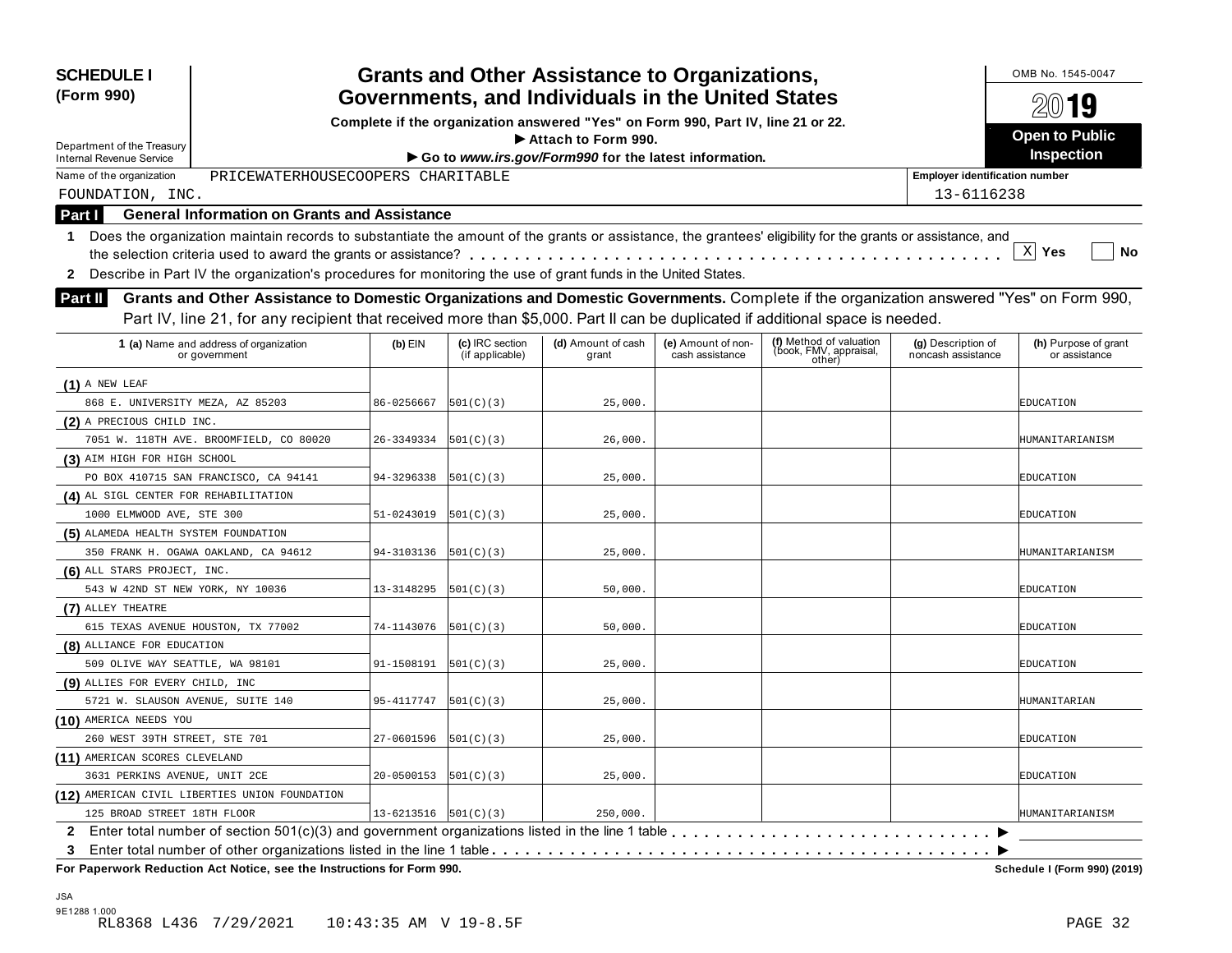| 2019<br>Complete if the organization answered "Yes" on Form 990, Part IV, line 21 or 22.<br><b>Open to Public</b><br>Attach to Form 990.<br>Department of the Treasury<br>Inspection<br>Go to www.irs.gov/Form990 for the latest information.<br><b>Internal Revenue Service</b><br>PRICEWATERHOUSECOOPERS CHARITABLE<br>Name of the organization<br><b>Employer identification number</b><br>13-6116238<br>FOUNDATION, INC.<br><b>General Information on Grants and Assistance</b><br>Part I<br>1 Does the organization maintain records to substantiate the amount of the grants or assistance, the grantees' eligibility for the grants or assistance, and<br>$\mathbf{x}$<br>Yes<br>No<br>Describe in Part IV the organization's procedures for monitoring the use of grant funds in the United States.<br>$\mathbf{2}$<br>Grants and Other Assistance to Domestic Organizations and Domestic Governments. Complete if the organization answered "Yes" on Form 990,<br><b>Part II</b><br>Part IV, line 21, for any recipient that received more than \$5,000. Part II can be duplicated if additional space is needed.<br>(f) Method of valuation<br>1 (a) Name and address of organization<br>$(b)$ EIN<br>(c) IRC section<br>(d) Amount of cash<br>(e) Amount of non-<br>(g) Description of<br>(h) Purpose of grant<br>(book, FMV, appraisal,<br>(if applicable)<br>cash assistance<br>noncash assistance<br>grant<br>or assistance<br>or government<br>other)<br>(1) ARKANSAS FOODBANK<br>12,500.<br>71-0596734<br> 501(C)(3) <br>4301 W 65TH STREET LITTLE ROCK, AR 72209<br>EDUCATION<br>(2) ASIAN AMERICANS FOR COMMUNITY INVOLVEMENT O<br>94-2292491<br>2400 MOORPARK AVE STE 300<br> 501(C)(3) <br>25,000.<br>HUMANITARIANISM<br>(3) AUSTIN AREA URBAN LEAGUE INC<br>8011A CAMERON RD STE A00 AUSTIN, TX 78754<br>74-1890518<br> 501(C)(3) <br>25,000.<br>EDUCATION<br>(4) BACK ON MY FEET<br>100 SOUTH BROAD STREET, STE 2136<br>26-2109809<br> 501(C)(3) <br>25,000.<br>EDUCATION<br>(5) BALTIMORE CHILDRENS MUSEUM INC<br>35 MARKET PLACE BALTIMORE, MD 21202<br>52-1806933<br> 501(C)(3) <br>25,000.<br>EDUCATION<br>(6) BASIC HEALTH INTERNATIONAL, INC.<br>25 BROADWAY, 9TH FL NEW YORK, NY 10004<br>20-3408717<br> 501(C)(3) <br>25,000.<br>HUMANITARIANISM<br>(7) BEDFORD STUYVESANT RESTORATION CORP<br>1368 FULTON STREET BROOKLYN, NY 11216<br>11-6083182<br> 501(C)(3) <br>25,000.<br>EDUCATION<br>$(8)$ BESTPREP<br>7100 NORTHLAND CIRCLE NORTH, STE 120<br>41-1265355<br> 501(C)(3) <br>25,000.<br>EDUCATION<br>(9) BEYOND SPORTS FOUNDATION<br>1350 OLD SKOKIE RD STE 201<br>26-2842441<br> 501(C)(3) <br>26,000.<br>EDUCATION<br>(10) BOSTON FOUNDATION, INC.<br>75 ARLINGTON STREET BOSTON, MA 02116<br>04-2104021<br> 501(C)(3) <br>51,000.<br>HUMANITARIANISM<br>(11) BOSTON HEALTH CARE FOR THE HOMELESS PROGRAM<br>12,500.<br>780 ALBANY STREET BOSTON, MA 02118<br>04-3160480<br> 501(C)(3) <br>HUMANITARIANISM<br>(12) BOTTOM LINE INC.<br>50 MILK STREET, 16TH FL BOSTON, MA 02109<br>04-3351427<br>501(C)(3)<br>25,000.<br><b>EDUCATION</b> | <b>SCHEDULE I</b><br>(Form 990) |                                                   |  |  | <b>Grants and Other Assistance to Organizations,</b> |  |  |  | OMB No. 1545-0047 |  |
|----------------------------------------------------------------------------------------------------------------------------------------------------------------------------------------------------------------------------------------------------------------------------------------------------------------------------------------------------------------------------------------------------------------------------------------------------------------------------------------------------------------------------------------------------------------------------------------------------------------------------------------------------------------------------------------------------------------------------------------------------------------------------------------------------------------------------------------------------------------------------------------------------------------------------------------------------------------------------------------------------------------------------------------------------------------------------------------------------------------------------------------------------------------------------------------------------------------------------------------------------------------------------------------------------------------------------------------------------------------------------------------------------------------------------------------------------------------------------------------------------------------------------------------------------------------------------------------------------------------------------------------------------------------------------------------------------------------------------------------------------------------------------------------------------------------------------------------------------------------------------------------------------------------------------------------------------------------------------------------------------------------------------------------------------------------------------------------------------------------------------------------------------------------------------------------------------------------------------------------------------------------------------------------------------------------------------------------------------------------------------------------------------------------------------------------------------------------------------------------------------------------------------------------------------------------------------------------------------------------------------------------------------------------------------------------------------------------------------------------------------------------------------------------------------------------------------------------------------------------------------------------------------------------------------------------------------------------------------------------------------------------------------------------------------------------------------------|---------------------------------|---------------------------------------------------|--|--|------------------------------------------------------|--|--|--|-------------------|--|
|                                                                                                                                                                                                                                                                                                                                                                                                                                                                                                                                                                                                                                                                                                                                                                                                                                                                                                                                                                                                                                                                                                                                                                                                                                                                                                                                                                                                                                                                                                                                                                                                                                                                                                                                                                                                                                                                                                                                                                                                                                                                                                                                                                                                                                                                                                                                                                                                                                                                                                                                                                                                                                                                                                                                                                                                                                                                                                                                                                                                                                                                                  |                                 | Governments, and Individuals in the United States |  |  |                                                      |  |  |  |                   |  |
|                                                                                                                                                                                                                                                                                                                                                                                                                                                                                                                                                                                                                                                                                                                                                                                                                                                                                                                                                                                                                                                                                                                                                                                                                                                                                                                                                                                                                                                                                                                                                                                                                                                                                                                                                                                                                                                                                                                                                                                                                                                                                                                                                                                                                                                                                                                                                                                                                                                                                                                                                                                                                                                                                                                                                                                                                                                                                                                                                                                                                                                                                  |                                 |                                                   |  |  |                                                      |  |  |  |                   |  |
|                                                                                                                                                                                                                                                                                                                                                                                                                                                                                                                                                                                                                                                                                                                                                                                                                                                                                                                                                                                                                                                                                                                                                                                                                                                                                                                                                                                                                                                                                                                                                                                                                                                                                                                                                                                                                                                                                                                                                                                                                                                                                                                                                                                                                                                                                                                                                                                                                                                                                                                                                                                                                                                                                                                                                                                                                                                                                                                                                                                                                                                                                  |                                 |                                                   |  |  |                                                      |  |  |  |                   |  |
|                                                                                                                                                                                                                                                                                                                                                                                                                                                                                                                                                                                                                                                                                                                                                                                                                                                                                                                                                                                                                                                                                                                                                                                                                                                                                                                                                                                                                                                                                                                                                                                                                                                                                                                                                                                                                                                                                                                                                                                                                                                                                                                                                                                                                                                                                                                                                                                                                                                                                                                                                                                                                                                                                                                                                                                                                                                                                                                                                                                                                                                                                  |                                 |                                                   |  |  |                                                      |  |  |  |                   |  |
|                                                                                                                                                                                                                                                                                                                                                                                                                                                                                                                                                                                                                                                                                                                                                                                                                                                                                                                                                                                                                                                                                                                                                                                                                                                                                                                                                                                                                                                                                                                                                                                                                                                                                                                                                                                                                                                                                                                                                                                                                                                                                                                                                                                                                                                                                                                                                                                                                                                                                                                                                                                                                                                                                                                                                                                                                                                                                                                                                                                                                                                                                  |                                 |                                                   |  |  |                                                      |  |  |  |                   |  |
|                                                                                                                                                                                                                                                                                                                                                                                                                                                                                                                                                                                                                                                                                                                                                                                                                                                                                                                                                                                                                                                                                                                                                                                                                                                                                                                                                                                                                                                                                                                                                                                                                                                                                                                                                                                                                                                                                                                                                                                                                                                                                                                                                                                                                                                                                                                                                                                                                                                                                                                                                                                                                                                                                                                                                                                                                                                                                                                                                                                                                                                                                  |                                 |                                                   |  |  |                                                      |  |  |  |                   |  |
|                                                                                                                                                                                                                                                                                                                                                                                                                                                                                                                                                                                                                                                                                                                                                                                                                                                                                                                                                                                                                                                                                                                                                                                                                                                                                                                                                                                                                                                                                                                                                                                                                                                                                                                                                                                                                                                                                                                                                                                                                                                                                                                                                                                                                                                                                                                                                                                                                                                                                                                                                                                                                                                                                                                                                                                                                                                                                                                                                                                                                                                                                  |                                 |                                                   |  |  |                                                      |  |  |  |                   |  |
|                                                                                                                                                                                                                                                                                                                                                                                                                                                                                                                                                                                                                                                                                                                                                                                                                                                                                                                                                                                                                                                                                                                                                                                                                                                                                                                                                                                                                                                                                                                                                                                                                                                                                                                                                                                                                                                                                                                                                                                                                                                                                                                                                                                                                                                                                                                                                                                                                                                                                                                                                                                                                                                                                                                                                                                                                                                                                                                                                                                                                                                                                  |                                 |                                                   |  |  |                                                      |  |  |  |                   |  |
|                                                                                                                                                                                                                                                                                                                                                                                                                                                                                                                                                                                                                                                                                                                                                                                                                                                                                                                                                                                                                                                                                                                                                                                                                                                                                                                                                                                                                                                                                                                                                                                                                                                                                                                                                                                                                                                                                                                                                                                                                                                                                                                                                                                                                                                                                                                                                                                                                                                                                                                                                                                                                                                                                                                                                                                                                                                                                                                                                                                                                                                                                  |                                 |                                                   |  |  |                                                      |  |  |  |                   |  |
|                                                                                                                                                                                                                                                                                                                                                                                                                                                                                                                                                                                                                                                                                                                                                                                                                                                                                                                                                                                                                                                                                                                                                                                                                                                                                                                                                                                                                                                                                                                                                                                                                                                                                                                                                                                                                                                                                                                                                                                                                                                                                                                                                                                                                                                                                                                                                                                                                                                                                                                                                                                                                                                                                                                                                                                                                                                                                                                                                                                                                                                                                  |                                 |                                                   |  |  |                                                      |  |  |  |                   |  |
|                                                                                                                                                                                                                                                                                                                                                                                                                                                                                                                                                                                                                                                                                                                                                                                                                                                                                                                                                                                                                                                                                                                                                                                                                                                                                                                                                                                                                                                                                                                                                                                                                                                                                                                                                                                                                                                                                                                                                                                                                                                                                                                                                                                                                                                                                                                                                                                                                                                                                                                                                                                                                                                                                                                                                                                                                                                                                                                                                                                                                                                                                  |                                 |                                                   |  |  |                                                      |  |  |  |                   |  |
|                                                                                                                                                                                                                                                                                                                                                                                                                                                                                                                                                                                                                                                                                                                                                                                                                                                                                                                                                                                                                                                                                                                                                                                                                                                                                                                                                                                                                                                                                                                                                                                                                                                                                                                                                                                                                                                                                                                                                                                                                                                                                                                                                                                                                                                                                                                                                                                                                                                                                                                                                                                                                                                                                                                                                                                                                                                                                                                                                                                                                                                                                  |                                 |                                                   |  |  |                                                      |  |  |  |                   |  |
|                                                                                                                                                                                                                                                                                                                                                                                                                                                                                                                                                                                                                                                                                                                                                                                                                                                                                                                                                                                                                                                                                                                                                                                                                                                                                                                                                                                                                                                                                                                                                                                                                                                                                                                                                                                                                                                                                                                                                                                                                                                                                                                                                                                                                                                                                                                                                                                                                                                                                                                                                                                                                                                                                                                                                                                                                                                                                                                                                                                                                                                                                  |                                 |                                                   |  |  |                                                      |  |  |  |                   |  |
|                                                                                                                                                                                                                                                                                                                                                                                                                                                                                                                                                                                                                                                                                                                                                                                                                                                                                                                                                                                                                                                                                                                                                                                                                                                                                                                                                                                                                                                                                                                                                                                                                                                                                                                                                                                                                                                                                                                                                                                                                                                                                                                                                                                                                                                                                                                                                                                                                                                                                                                                                                                                                                                                                                                                                                                                                                                                                                                                                                                                                                                                                  |                                 |                                                   |  |  |                                                      |  |  |  |                   |  |
|                                                                                                                                                                                                                                                                                                                                                                                                                                                                                                                                                                                                                                                                                                                                                                                                                                                                                                                                                                                                                                                                                                                                                                                                                                                                                                                                                                                                                                                                                                                                                                                                                                                                                                                                                                                                                                                                                                                                                                                                                                                                                                                                                                                                                                                                                                                                                                                                                                                                                                                                                                                                                                                                                                                                                                                                                                                                                                                                                                                                                                                                                  |                                 |                                                   |  |  |                                                      |  |  |  |                   |  |
|                                                                                                                                                                                                                                                                                                                                                                                                                                                                                                                                                                                                                                                                                                                                                                                                                                                                                                                                                                                                                                                                                                                                                                                                                                                                                                                                                                                                                                                                                                                                                                                                                                                                                                                                                                                                                                                                                                                                                                                                                                                                                                                                                                                                                                                                                                                                                                                                                                                                                                                                                                                                                                                                                                                                                                                                                                                                                                                                                                                                                                                                                  |                                 |                                                   |  |  |                                                      |  |  |  |                   |  |
|                                                                                                                                                                                                                                                                                                                                                                                                                                                                                                                                                                                                                                                                                                                                                                                                                                                                                                                                                                                                                                                                                                                                                                                                                                                                                                                                                                                                                                                                                                                                                                                                                                                                                                                                                                                                                                                                                                                                                                                                                                                                                                                                                                                                                                                                                                                                                                                                                                                                                                                                                                                                                                                                                                                                                                                                                                                                                                                                                                                                                                                                                  |                                 |                                                   |  |  |                                                      |  |  |  |                   |  |
|                                                                                                                                                                                                                                                                                                                                                                                                                                                                                                                                                                                                                                                                                                                                                                                                                                                                                                                                                                                                                                                                                                                                                                                                                                                                                                                                                                                                                                                                                                                                                                                                                                                                                                                                                                                                                                                                                                                                                                                                                                                                                                                                                                                                                                                                                                                                                                                                                                                                                                                                                                                                                                                                                                                                                                                                                                                                                                                                                                                                                                                                                  |                                 |                                                   |  |  |                                                      |  |  |  |                   |  |
|                                                                                                                                                                                                                                                                                                                                                                                                                                                                                                                                                                                                                                                                                                                                                                                                                                                                                                                                                                                                                                                                                                                                                                                                                                                                                                                                                                                                                                                                                                                                                                                                                                                                                                                                                                                                                                                                                                                                                                                                                                                                                                                                                                                                                                                                                                                                                                                                                                                                                                                                                                                                                                                                                                                                                                                                                                                                                                                                                                                                                                                                                  |                                 |                                                   |  |  |                                                      |  |  |  |                   |  |
|                                                                                                                                                                                                                                                                                                                                                                                                                                                                                                                                                                                                                                                                                                                                                                                                                                                                                                                                                                                                                                                                                                                                                                                                                                                                                                                                                                                                                                                                                                                                                                                                                                                                                                                                                                                                                                                                                                                                                                                                                                                                                                                                                                                                                                                                                                                                                                                                                                                                                                                                                                                                                                                                                                                                                                                                                                                                                                                                                                                                                                                                                  |                                 |                                                   |  |  |                                                      |  |  |  |                   |  |
|                                                                                                                                                                                                                                                                                                                                                                                                                                                                                                                                                                                                                                                                                                                                                                                                                                                                                                                                                                                                                                                                                                                                                                                                                                                                                                                                                                                                                                                                                                                                                                                                                                                                                                                                                                                                                                                                                                                                                                                                                                                                                                                                                                                                                                                                                                                                                                                                                                                                                                                                                                                                                                                                                                                                                                                                                                                                                                                                                                                                                                                                                  |                                 |                                                   |  |  |                                                      |  |  |  |                   |  |
|                                                                                                                                                                                                                                                                                                                                                                                                                                                                                                                                                                                                                                                                                                                                                                                                                                                                                                                                                                                                                                                                                                                                                                                                                                                                                                                                                                                                                                                                                                                                                                                                                                                                                                                                                                                                                                                                                                                                                                                                                                                                                                                                                                                                                                                                                                                                                                                                                                                                                                                                                                                                                                                                                                                                                                                                                                                                                                                                                                                                                                                                                  |                                 |                                                   |  |  |                                                      |  |  |  |                   |  |
|                                                                                                                                                                                                                                                                                                                                                                                                                                                                                                                                                                                                                                                                                                                                                                                                                                                                                                                                                                                                                                                                                                                                                                                                                                                                                                                                                                                                                                                                                                                                                                                                                                                                                                                                                                                                                                                                                                                                                                                                                                                                                                                                                                                                                                                                                                                                                                                                                                                                                                                                                                                                                                                                                                                                                                                                                                                                                                                                                                                                                                                                                  |                                 |                                                   |  |  |                                                      |  |  |  |                   |  |
|                                                                                                                                                                                                                                                                                                                                                                                                                                                                                                                                                                                                                                                                                                                                                                                                                                                                                                                                                                                                                                                                                                                                                                                                                                                                                                                                                                                                                                                                                                                                                                                                                                                                                                                                                                                                                                                                                                                                                                                                                                                                                                                                                                                                                                                                                                                                                                                                                                                                                                                                                                                                                                                                                                                                                                                                                                                                                                                                                                                                                                                                                  |                                 |                                                   |  |  |                                                      |  |  |  |                   |  |
|                                                                                                                                                                                                                                                                                                                                                                                                                                                                                                                                                                                                                                                                                                                                                                                                                                                                                                                                                                                                                                                                                                                                                                                                                                                                                                                                                                                                                                                                                                                                                                                                                                                                                                                                                                                                                                                                                                                                                                                                                                                                                                                                                                                                                                                                                                                                                                                                                                                                                                                                                                                                                                                                                                                                                                                                                                                                                                                                                                                                                                                                                  |                                 |                                                   |  |  |                                                      |  |  |  |                   |  |
|                                                                                                                                                                                                                                                                                                                                                                                                                                                                                                                                                                                                                                                                                                                                                                                                                                                                                                                                                                                                                                                                                                                                                                                                                                                                                                                                                                                                                                                                                                                                                                                                                                                                                                                                                                                                                                                                                                                                                                                                                                                                                                                                                                                                                                                                                                                                                                                                                                                                                                                                                                                                                                                                                                                                                                                                                                                                                                                                                                                                                                                                                  |                                 |                                                   |  |  |                                                      |  |  |  |                   |  |
|                                                                                                                                                                                                                                                                                                                                                                                                                                                                                                                                                                                                                                                                                                                                                                                                                                                                                                                                                                                                                                                                                                                                                                                                                                                                                                                                                                                                                                                                                                                                                                                                                                                                                                                                                                                                                                                                                                                                                                                                                                                                                                                                                                                                                                                                                                                                                                                                                                                                                                                                                                                                                                                                                                                                                                                                                                                                                                                                                                                                                                                                                  |                                 |                                                   |  |  |                                                      |  |  |  |                   |  |
|                                                                                                                                                                                                                                                                                                                                                                                                                                                                                                                                                                                                                                                                                                                                                                                                                                                                                                                                                                                                                                                                                                                                                                                                                                                                                                                                                                                                                                                                                                                                                                                                                                                                                                                                                                                                                                                                                                                                                                                                                                                                                                                                                                                                                                                                                                                                                                                                                                                                                                                                                                                                                                                                                                                                                                                                                                                                                                                                                                                                                                                                                  |                                 |                                                   |  |  |                                                      |  |  |  |                   |  |
|                                                                                                                                                                                                                                                                                                                                                                                                                                                                                                                                                                                                                                                                                                                                                                                                                                                                                                                                                                                                                                                                                                                                                                                                                                                                                                                                                                                                                                                                                                                                                                                                                                                                                                                                                                                                                                                                                                                                                                                                                                                                                                                                                                                                                                                                                                                                                                                                                                                                                                                                                                                                                                                                                                                                                                                                                                                                                                                                                                                                                                                                                  |                                 |                                                   |  |  |                                                      |  |  |  |                   |  |
|                                                                                                                                                                                                                                                                                                                                                                                                                                                                                                                                                                                                                                                                                                                                                                                                                                                                                                                                                                                                                                                                                                                                                                                                                                                                                                                                                                                                                                                                                                                                                                                                                                                                                                                                                                                                                                                                                                                                                                                                                                                                                                                                                                                                                                                                                                                                                                                                                                                                                                                                                                                                                                                                                                                                                                                                                                                                                                                                                                                                                                                                                  |                                 |                                                   |  |  |                                                      |  |  |  |                   |  |
|                                                                                                                                                                                                                                                                                                                                                                                                                                                                                                                                                                                                                                                                                                                                                                                                                                                                                                                                                                                                                                                                                                                                                                                                                                                                                                                                                                                                                                                                                                                                                                                                                                                                                                                                                                                                                                                                                                                                                                                                                                                                                                                                                                                                                                                                                                                                                                                                                                                                                                                                                                                                                                                                                                                                                                                                                                                                                                                                                                                                                                                                                  |                                 |                                                   |  |  |                                                      |  |  |  |                   |  |
|                                                                                                                                                                                                                                                                                                                                                                                                                                                                                                                                                                                                                                                                                                                                                                                                                                                                                                                                                                                                                                                                                                                                                                                                                                                                                                                                                                                                                                                                                                                                                                                                                                                                                                                                                                                                                                                                                                                                                                                                                                                                                                                                                                                                                                                                                                                                                                                                                                                                                                                                                                                                                                                                                                                                                                                                                                                                                                                                                                                                                                                                                  |                                 |                                                   |  |  |                                                      |  |  |  |                   |  |
|                                                                                                                                                                                                                                                                                                                                                                                                                                                                                                                                                                                                                                                                                                                                                                                                                                                                                                                                                                                                                                                                                                                                                                                                                                                                                                                                                                                                                                                                                                                                                                                                                                                                                                                                                                                                                                                                                                                                                                                                                                                                                                                                                                                                                                                                                                                                                                                                                                                                                                                                                                                                                                                                                                                                                                                                                                                                                                                                                                                                                                                                                  |                                 |                                                   |  |  |                                                      |  |  |  |                   |  |
|                                                                                                                                                                                                                                                                                                                                                                                                                                                                                                                                                                                                                                                                                                                                                                                                                                                                                                                                                                                                                                                                                                                                                                                                                                                                                                                                                                                                                                                                                                                                                                                                                                                                                                                                                                                                                                                                                                                                                                                                                                                                                                                                                                                                                                                                                                                                                                                                                                                                                                                                                                                                                                                                                                                                                                                                                                                                                                                                                                                                                                                                                  |                                 |                                                   |  |  |                                                      |  |  |  |                   |  |
|                                                                                                                                                                                                                                                                                                                                                                                                                                                                                                                                                                                                                                                                                                                                                                                                                                                                                                                                                                                                                                                                                                                                                                                                                                                                                                                                                                                                                                                                                                                                                                                                                                                                                                                                                                                                                                                                                                                                                                                                                                                                                                                                                                                                                                                                                                                                                                                                                                                                                                                                                                                                                                                                                                                                                                                                                                                                                                                                                                                                                                                                                  |                                 |                                                   |  |  |                                                      |  |  |  |                   |  |
|                                                                                                                                                                                                                                                                                                                                                                                                                                                                                                                                                                                                                                                                                                                                                                                                                                                                                                                                                                                                                                                                                                                                                                                                                                                                                                                                                                                                                                                                                                                                                                                                                                                                                                                                                                                                                                                                                                                                                                                                                                                                                                                                                                                                                                                                                                                                                                                                                                                                                                                                                                                                                                                                                                                                                                                                                                                                                                                                                                                                                                                                                  |                                 |                                                   |  |  |                                                      |  |  |  |                   |  |
| 3<br>For Paperwork Reduction Act Notice, see the Instructions for Form 990.<br>Schedule I (Form 990) (2019)                                                                                                                                                                                                                                                                                                                                                                                                                                                                                                                                                                                                                                                                                                                                                                                                                                                                                                                                                                                                                                                                                                                                                                                                                                                                                                                                                                                                                                                                                                                                                                                                                                                                                                                                                                                                                                                                                                                                                                                                                                                                                                                                                                                                                                                                                                                                                                                                                                                                                                                                                                                                                                                                                                                                                                                                                                                                                                                                                                      |                                 |                                                   |  |  |                                                      |  |  |  |                   |  |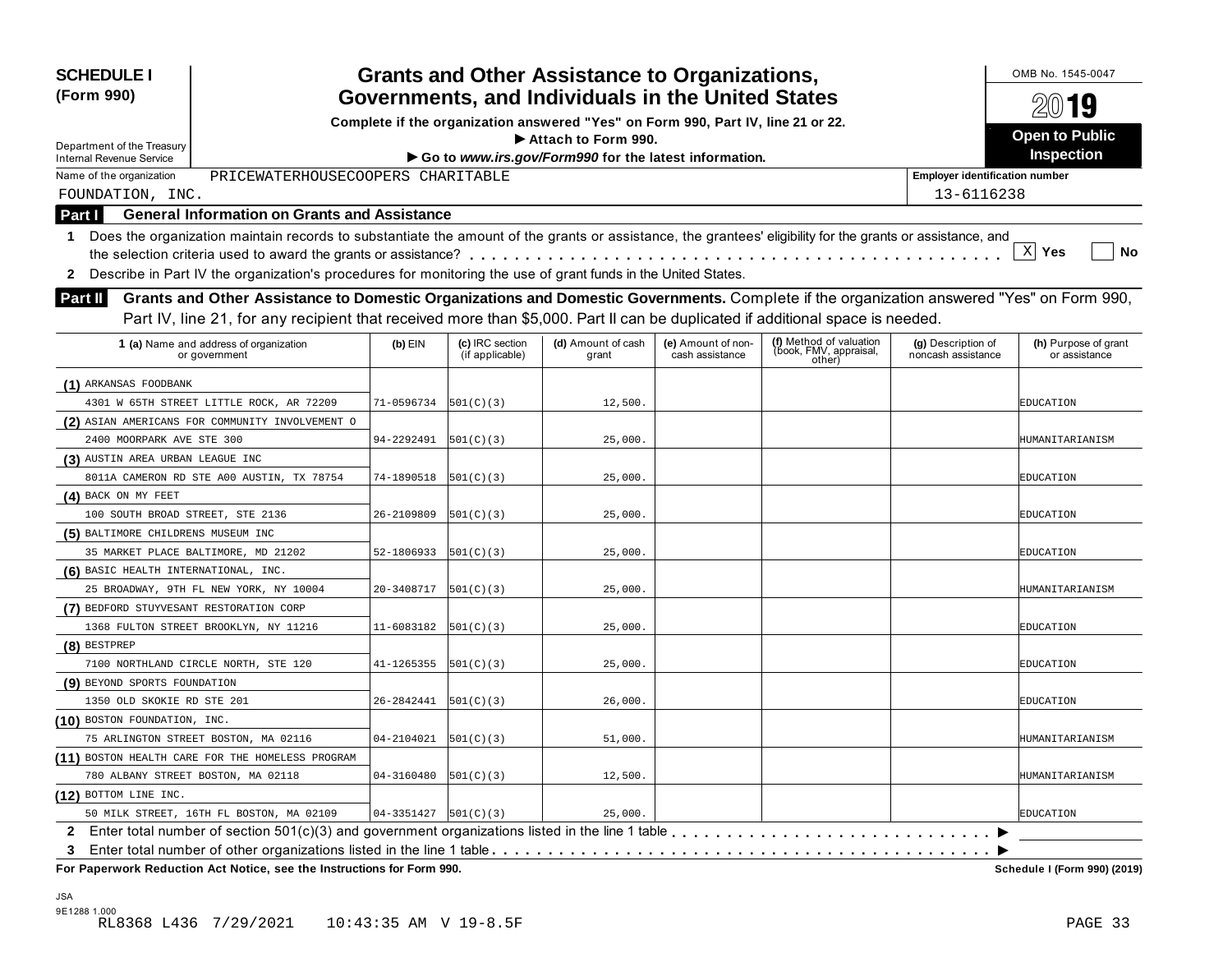| <b>SCHEDULE I</b><br>(Form 990)                                                                                                                                                                                                                                                      |            |                                    | <b>Grants and Other Assistance to Organizations,</b>                             |                                       |                                                             |                                          | OMB No. 1545-0047                     |
|--------------------------------------------------------------------------------------------------------------------------------------------------------------------------------------------------------------------------------------------------------------------------------------|------------|------------------------------------|----------------------------------------------------------------------------------|---------------------------------------|-------------------------------------------------------------|------------------------------------------|---------------------------------------|
|                                                                                                                                                                                                                                                                                      |            |                                    | Governments, and Individuals in the United States                                |                                       |                                                             |                                          | $20$ 19                               |
|                                                                                                                                                                                                                                                                                      |            |                                    | Complete if the organization answered "Yes" on Form 990, Part IV, line 21 or 22. |                                       |                                                             |                                          | <b>Open to Public</b>                 |
| Department of the Treasury                                                                                                                                                                                                                                                           |            |                                    | Attach to Form 990.                                                              |                                       |                                                             |                                          | Inspection                            |
| <b>Internal Revenue Service</b>                                                                                                                                                                                                                                                      |            |                                    | Go to www.irs.gov/Form990 for the latest information.                            |                                       |                                                             |                                          |                                       |
| PRICEWATERHOUSECOOPERS CHARITABLE<br>Name of the organization                                                                                                                                                                                                                        |            |                                    |                                                                                  |                                       |                                                             | <b>Employer identification number</b>    |                                       |
| FOUNDATION, INC.                                                                                                                                                                                                                                                                     |            |                                    |                                                                                  |                                       |                                                             | 13-6116238                               |                                       |
| <b>General Information on Grants and Assistance</b><br>Part I                                                                                                                                                                                                                        |            |                                    |                                                                                  |                                       |                                                             |                                          |                                       |
| Does the organization maintain records to substantiate the amount of the grants or assistance, the grantees' eligibility for the grants or assistance, and<br>1                                                                                                                      |            |                                    |                                                                                  |                                       |                                                             |                                          | X <br>Yes<br>No                       |
| Describe in Part IV the organization's procedures for monitoring the use of grant funds in the United States.<br>2                                                                                                                                                                   |            |                                    |                                                                                  |                                       |                                                             |                                          |                                       |
| Grants and Other Assistance to Domestic Organizations and Domestic Governments. Complete if the organization answered "Yes" on Form 990,<br>Part II<br>Part IV, line 21, for any recipient that received more than \$5,000. Part II can be duplicated if additional space is needed. |            |                                    |                                                                                  |                                       |                                                             |                                          |                                       |
| 1 (a) Name and address of organization<br>or government                                                                                                                                                                                                                              | $(b)$ EIN  | (c) IRC section<br>(if applicable) | (d) Amount of cash<br>grant                                                      | (e) Amount of non-<br>cash assistance | (f) Method of valuation<br>(book, FMV, appraisal,<br>other) | (g) Description of<br>noncash assistance | (h) Purpose of grant<br>or assistance |
| (1) BOYS AND GIRLS CLUB OF AMERICA                                                                                                                                                                                                                                                   |            |                                    |                                                                                  |                                       |                                                             |                                          |                                       |
| 1276 PEACHTREE STREET, N.E.                                                                                                                                                                                                                                                          | 13-5562976 | 501(C)(3)                          | 250,000.                                                                         |                                       |                                                             |                                          | EDUCATION                             |
| $(2)$ BRAVEN INC.                                                                                                                                                                                                                                                                    |            |                                    |                                                                                  |                                       |                                                             |                                          |                                       |
| 100 N. LASALLE STREET SUITE 310                                                                                                                                                                                                                                                      | 46-4340594 | 501(C)(3)                          | 25,000.                                                                          |                                       |                                                             |                                          | EDUCATION                             |
| (3) BROOKLYN HOSPITAL FOUNDATION                                                                                                                                                                                                                                                     |            |                                    |                                                                                  |                                       |                                                             |                                          |                                       |
| 121 DEKALB AVENUE BROOKLYN, NY 11201                                                                                                                                                                                                                                                 | 11-2936410 | 501(C)(3)                          | 12,500.                                                                          |                                       |                                                             |                                          | HUMANITARIANISM                       |
| (4) BUILD METRO DC                                                                                                                                                                                                                                                                   |            |                                    |                                                                                  |                                       |                                                             |                                          |                                       |
| 900 JEFFERSON AVE. BOX BLDG A, 5TH FL                                                                                                                                                                                                                                                | 94-3386695 | 501(C)(3)                          | 50,000.                                                                          |                                       |                                                             |                                          | EDUCATION                             |
| (5) BUILDON INC                                                                                                                                                                                                                                                                      |            |                                    |                                                                                  |                                       |                                                             |                                          |                                       |
| PO BOX 16741 STAMFORD, CT 06905                                                                                                                                                                                                                                                      | 22-3128648 | 501(C)(3)                          | 125,000.                                                                         |                                       |                                                             |                                          | EDUCATION                             |
| (6) BUSINESSES UNITED IN INVESTING, LENDING & D                                                                                                                                                                                                                                      |            |                                    |                                                                                  |                                       |                                                             |                                          |                                       |
| 900 JEFFERSON AVE BOX BLDG A, 5TH FL                                                                                                                                                                                                                                                 | 94-3386695 | 501(C)(3)                          | 50,000.                                                                          |                                       |                                                             |                                          | EDUCATION                             |
| (7) CATHEDRAL HIGH SCHOOL                                                                                                                                                                                                                                                            |            |                                    |                                                                                  |                                       |                                                             |                                          |                                       |
| 74 UNION PARK ST BOSTON, MA 02118                                                                                                                                                                                                                                                    | 56-2438574 | 501(C)(3)                          | 125,000.                                                                         |                                       |                                                             |                                          | EDUCATION                             |
| (8) CATHOLIC CHARITIES OF SOUTHERN NEVADA                                                                                                                                                                                                                                            |            |                                    |                                                                                  |                                       |                                                             |                                          |                                       |
| 1501 LAS VEGAS BLVD N LAS VEGAS, NV 89101                                                                                                                                                                                                                                            | 88-0059425 | 501(C)(3)                          | 25,000.                                                                          |                                       |                                                             |                                          | EDUCATION                             |
| (9) CATHOLIC CHARITIES OF THE ARCHDIOCESE OF CH                                                                                                                                                                                                                                      |            |                                    |                                                                                  |                                       |                                                             |                                          |                                       |
| 721 N. LASALLE STREET CHICAGO, IL 60654                                                                                                                                                                                                                                              | 36-2170821 | 501(C)(3)                          | 25,000.                                                                          |                                       |                                                             |                                          | HUMANITARIANISM                       |
| (10) CATHOLIC CHARTIES, INC. - ARCHDIOCESE OF HA                                                                                                                                                                                                                                     |            |                                    |                                                                                  |                                       |                                                             |                                          |                                       |
| 839-841 ASYLUM AVE HARTFORD, CT 06510                                                                                                                                                                                                                                                | 06-0667607 | 501(C)(3)                          | 12,500.                                                                          |                                       |                                                             |                                          | <b>EDUCATION</b>                      |
| (11) CHARLOTTE BILINGUAL PRESCHOOL, INC                                                                                                                                                                                                                                              |            |                                    |                                                                                  |                                       |                                                             |                                          |                                       |
| 6300 HIGHLAND AVENUE CHARLOTTE, NC 28215                                                                                                                                                                                                                                             | 36-4522499 | 501(C)(3)                          | 25,000.                                                                          |                                       |                                                             |                                          | EDUCATION                             |
| (12) CHARLOTTE RESCUE MISSION                                                                                                                                                                                                                                                        |            |                                    |                                                                                  |                                       |                                                             |                                          |                                       |
| PO BOX 33000 CHARLOTTE, NC 28233                                                                                                                                                                                                                                                     | 56-0571223 | 501(C)(3)                          | 25,000.                                                                          |                                       |                                                             |                                          | <b>EDUCATION</b>                      |
|                                                                                                                                                                                                                                                                                      |            |                                    |                                                                                  |                                       |                                                             |                                          |                                       |
| 3                                                                                                                                                                                                                                                                                    |            |                                    |                                                                                  |                                       |                                                             |                                          |                                       |
| For Paperwork Reduction Act Notice, see the Instructions for Form 990.                                                                                                                                                                                                               |            |                                    |                                                                                  |                                       |                                                             |                                          | Schedule I (Form 990) (2019)          |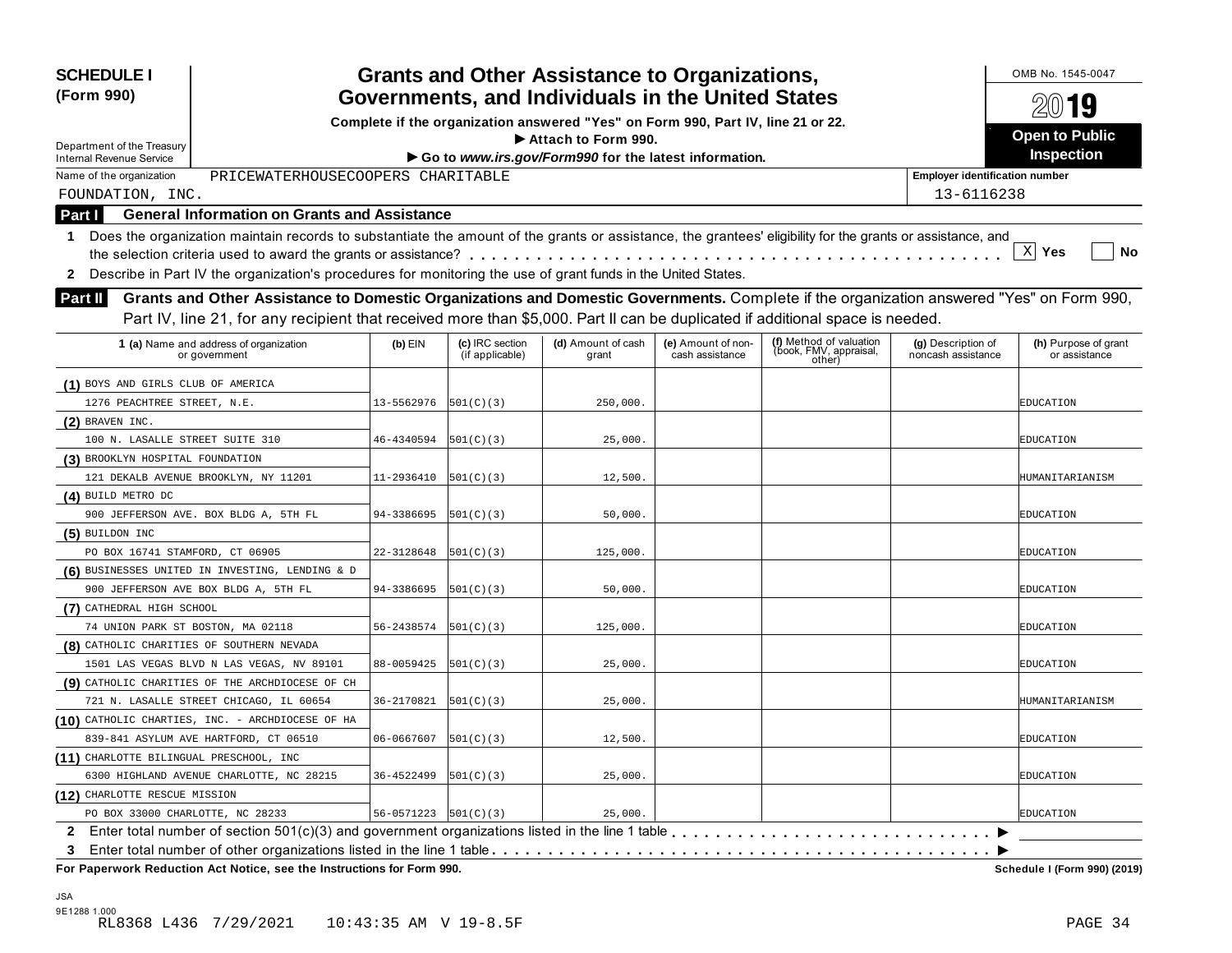| (Form 990)<br>Department of the Treasury<br><b>Internal Revenue Service</b><br>PRICEWATERHOUSECOOPERS CHARITABLE<br>Name of the organization                         |            |                                    | Governments, and Individuals in the United States<br>Complete if the organization answered "Yes" on Form 990, Part IV, line 21 or 22. |                                       |                                                             |                                          |                                       |
|----------------------------------------------------------------------------------------------------------------------------------------------------------------------|------------|------------------------------------|---------------------------------------------------------------------------------------------------------------------------------------|---------------------------------------|-------------------------------------------------------------|------------------------------------------|---------------------------------------|
|                                                                                                                                                                      |            |                                    |                                                                                                                                       |                                       |                                                             |                                          | $20$ 19                               |
|                                                                                                                                                                      |            |                                    | Attach to Form 990.                                                                                                                   |                                       |                                                             |                                          | <b>Open to Public</b>                 |
|                                                                                                                                                                      |            |                                    | Go to www.irs.gov/Form990 for the latest information.                                                                                 |                                       |                                                             |                                          | <b>Inspection</b>                     |
|                                                                                                                                                                      |            |                                    |                                                                                                                                       |                                       |                                                             | <b>Employer identification number</b>    |                                       |
|                                                                                                                                                                      |            |                                    |                                                                                                                                       |                                       |                                                             | 13-6116238                               |                                       |
| FOUNDATION, INC.<br><b>General Information on Grants and Assistance</b>                                                                                              |            |                                    |                                                                                                                                       |                                       |                                                             |                                          |                                       |
| Part I<br>Does the organization maintain records to substantiate the amount of the grants or assistance, the grantees' eligibility for the grants or assistance, and |            |                                    |                                                                                                                                       |                                       |                                                             |                                          |                                       |
| 1                                                                                                                                                                    |            |                                    |                                                                                                                                       |                                       |                                                             |                                          | X <br>Yes<br>No                       |
| Describe in Part IV the organization's procedures for monitoring the use of grant funds in the United States.                                                        |            |                                    |                                                                                                                                       |                                       |                                                             |                                          |                                       |
| 2                                                                                                                                                                    |            |                                    |                                                                                                                                       |                                       |                                                             |                                          |                                       |
| Grants and Other Assistance to Domestic Organizations and Domestic Governments. Complete if the organization answered "Yes" on Form 990,<br><b>Part II</b>           |            |                                    |                                                                                                                                       |                                       |                                                             |                                          |                                       |
| Part IV, line 21, for any recipient that received more than \$5,000. Part II can be duplicated if additional space is needed.                                        |            |                                    |                                                                                                                                       |                                       |                                                             |                                          |                                       |
| 1 (a) Name and address of organization<br>or government                                                                                                              | $(b)$ EIN  | (c) IRC section<br>(if applicable) | (d) Amount of cash<br>grant                                                                                                           | (e) Amount of non-<br>cash assistance | (f) Method of valuation<br>(book, FMV, appraisal,<br>other) | (g) Description of<br>noncash assistance | (h) Purpose of grant<br>or assistance |
| (1) CHILDREN'S HOME AND AID SOCIETY OF ILLINOIS                                                                                                                      |            |                                    |                                                                                                                                       |                                       |                                                             |                                          |                                       |
| 125 S. WACKER DR., STE 1400                                                                                                                                          | 36-2167743 | 501(C)(3)                          | 25,000.                                                                                                                               |                                       |                                                             |                                          | EDUCATION                             |
| (2) CITIZEN SCHOOLS INC.                                                                                                                                             |            |                                    |                                                                                                                                       |                                       |                                                             |                                          |                                       |
| 1 BEACON ST., 15TH FL BOSTON, MA 02108                                                                                                                               | 94-3259160 | 501(C)(3)                          | 28,000.                                                                                                                               |                                       |                                                             |                                          | EDUCATION                             |
| (3) CITY HARVEST INC                                                                                                                                                 |            |                                    |                                                                                                                                       |                                       |                                                             |                                          |                                       |
| 6 EAST 32ND STREET NEW YORK, NY 10016                                                                                                                                | 13-3170676 | 501(C)(3)                          | 51,000.                                                                                                                               |                                       |                                                             |                                          | HUMANITARIANISM                       |
| (4) CITY OF BOSTON CITY TRUST FUND/BOSTON CHARI                                                                                                                      |            |                                    |                                                                                                                                       |                                       |                                                             |                                          |                                       |
| BOSTON CITY HALL #M-5 BOSTON, MA 02201                                                                                                                               | 04-6528581 | 501(C)(3)                          | 100,000.                                                                                                                              |                                       |                                                             |                                          | EDUCATION                             |
| (5) CITY YEAR INC - PHILADELPHIA                                                                                                                                     |            |                                    |                                                                                                                                       |                                       |                                                             |                                          |                                       |
| 287 COLUMBUS AVE BOSTON, MA 02116-5334                                                                                                                               | 22-2882549 | 501(C)(3)                          | 25,000.                                                                                                                               |                                       |                                                             |                                          | EDUCATION                             |
| (6) CLEVELAND CENTRAL CATHOLIC HIGH SCHOOL                                                                                                                           |            |                                    |                                                                                                                                       |                                       |                                                             |                                          |                                       |
| 6550 BAXTER AVE CLEVELAND, OH 44105-1255                                                                                                                             | 34-1013635 | 501(C)(3)                          | 25,000.                                                                                                                               |                                       |                                                             |                                          | EDUCATION                             |
| (7) COACHART ORG                                                                                                                                                     |            |                                    |                                                                                                                                       |                                       |                                                             |                                          |                                       |
| 312 ARIZONA AVENUE SANTA MONICA, CA 90401                                                                                                                            | 94-3389547 | 501(C)(3)                          | 25,000.                                                                                                                               |                                       |                                                             |                                          | EDUCATION                             |
| (8) COLLEGE NOW GREATER CLEVELAND, INC.                                                                                                                              |            |                                    |                                                                                                                                       |                                       |                                                             |                                          |                                       |
| 50 PUBLIC SQUARE, STE 1800                                                                                                                                           | 34-6580096 | 501(C)(3)                          | 25,000.                                                                                                                               |                                       |                                                             |                                          | EDUCATION                             |
| (9) COLLEGEBOUND FOUNDATION, INC                                                                                                                                     |            |                                    |                                                                                                                                       |                                       |                                                             |                                          |                                       |
| 300 WATER STREET, STE 300                                                                                                                                            | 52-1598921 | 501(C)(3)                          | 37,500.                                                                                                                               |                                       |                                                             |                                          | EDUCATION                             |
| (10) COMMUNITIES IN SCHOOLS OF CHARLOTTE MECKLEN                                                                                                                     |            |                                    |                                                                                                                                       |                                       |                                                             |                                          |                                       |
| 601 E. 5TH STREET SUITE 300                                                                                                                                          | 58-1661795 | 501(C)(3)                          | 25,000.                                                                                                                               |                                       |                                                             |                                          | EDUCATION                             |
| (11) COMMUNITY FOUNDATION OF G DES MOINES/PROJEC                                                                                                                     |            |                                    |                                                                                                                                       |                                       |                                                             |                                          |                                       |
| 1420 MULBERRY STREET DES MOINES, IA 50309                                                                                                                            | 80-0731028 | 501(C)(3)                          | 25,000.                                                                                                                               |                                       |                                                             |                                          | EDUCATION                             |
| (12) COMMUNITY FOUNDATION OF GREATER GREENSBORO                                                                                                                      |            |                                    |                                                                                                                                       |                                       |                                                             |                                          |                                       |
| 330 SOUTH GREENE STREET                                                                                                                                              | 56-1380249 | 501(C)(3)                          | 25,000.                                                                                                                               |                                       |                                                             |                                          | <b>EDUCATION</b>                      |
| 2                                                                                                                                                                    |            |                                    |                                                                                                                                       |                                       |                                                             |                                          |                                       |
| 3                                                                                                                                                                    |            |                                    |                                                                                                                                       |                                       |                                                             |                                          |                                       |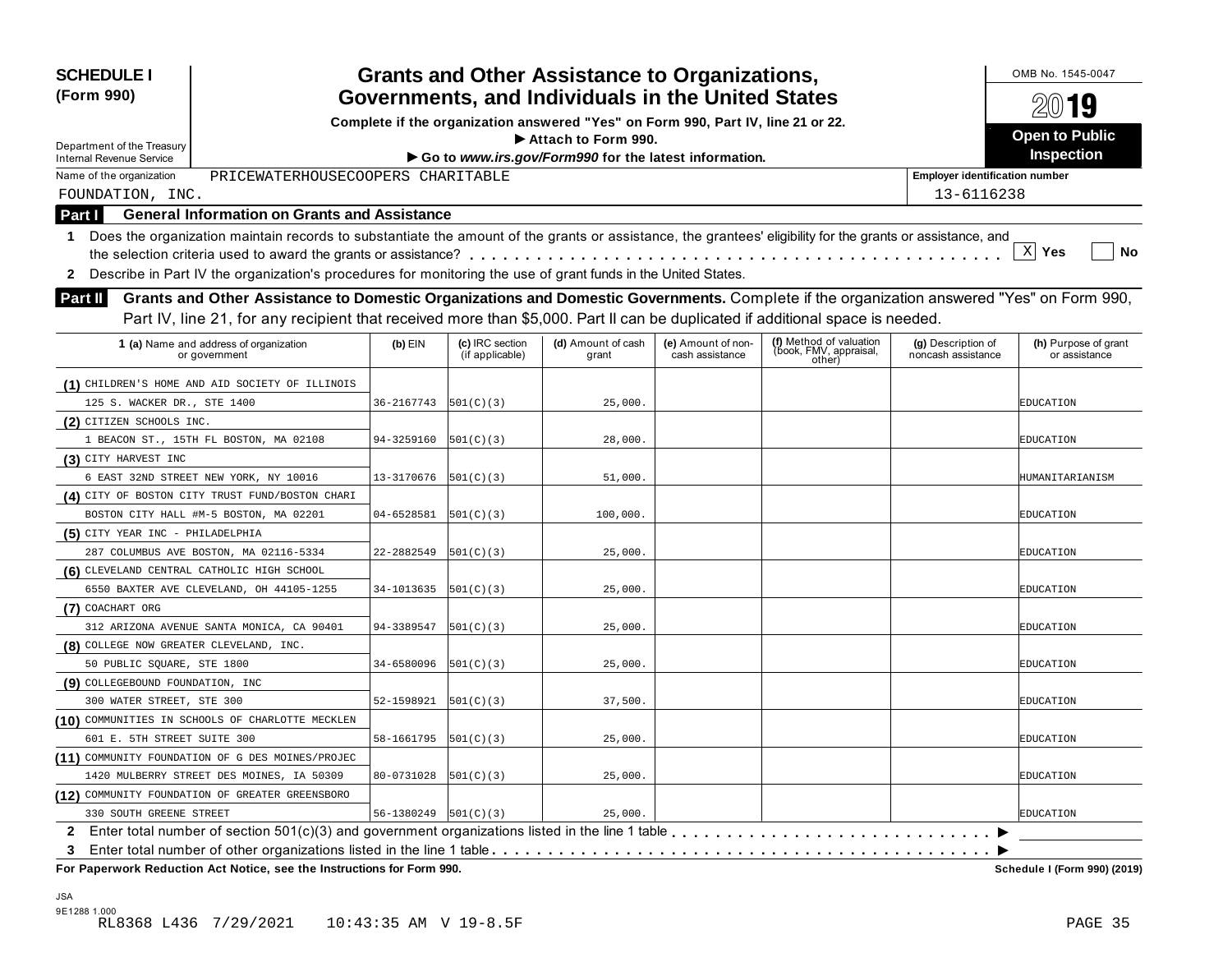| <b>SCHEDULE I</b><br>(Form 990)                                                                                                                              |            |                                    | <b>Grants and Other Assistance to Organizations,</b>                             |                                       |                                                             |                                          | OMB No. 1545-0047                     |
|--------------------------------------------------------------------------------------------------------------------------------------------------------------|------------|------------------------------------|----------------------------------------------------------------------------------|---------------------------------------|-------------------------------------------------------------|------------------------------------------|---------------------------------------|
|                                                                                                                                                              |            |                                    | Governments, and Individuals in the United States                                |                                       |                                                             |                                          | 2019                                  |
|                                                                                                                                                              |            |                                    | Complete if the organization answered "Yes" on Form 990, Part IV, line 21 or 22. |                                       |                                                             |                                          | <b>Open to Public</b>                 |
| Department of the Treasury                                                                                                                                   |            |                                    | Attach to Form 990.                                                              |                                       |                                                             |                                          | <b>Inspection</b>                     |
| <b>Internal Revenue Service</b>                                                                                                                              |            |                                    | Go to www.irs.gov/Form990 for the latest information.                            |                                       |                                                             |                                          |                                       |
| PRICEWATERHOUSECOOPERS CHARITABLE<br>Name of the organization                                                                                                |            |                                    |                                                                                  |                                       |                                                             | <b>Employer identification number</b>    |                                       |
| FOUNDATION, INC.                                                                                                                                             |            |                                    |                                                                                  |                                       |                                                             | 13-6116238                               |                                       |
| <b>General Information on Grants and Assistance</b><br>Part I                                                                                                |            |                                    |                                                                                  |                                       |                                                             |                                          |                                       |
| 1 Does the organization maintain records to substantiate the amount of the grants or assistance, the grantees' eligibility for the grants or assistance, and |            |                                    |                                                                                  |                                       |                                                             |                                          | X <br>No                              |
|                                                                                                                                                              |            |                                    |                                                                                  |                                       |                                                             |                                          | Yes                                   |
| Describe in Part IV the organization's procedures for monitoring the use of grant funds in the United States.<br>$\mathbf{2}$                                |            |                                    |                                                                                  |                                       |                                                             |                                          |                                       |
| Grants and Other Assistance to Domestic Organizations and Domestic Governments. Complete if the organization answered "Yes" on Form 990,<br><b>Part II</b>   |            |                                    |                                                                                  |                                       |                                                             |                                          |                                       |
| Part IV, line 21, for any recipient that received more than \$5,000. Part II can be duplicated if additional space is needed.                                |            |                                    |                                                                                  |                                       |                                                             |                                          |                                       |
| 1 (a) Name and address of organization<br>or government                                                                                                      | $(b)$ EIN  | (c) IRC section<br>(if applicable) | (d) Amount of cash<br>grant                                                      | (e) Amount of non-<br>cash assistance | (f) Method of valuation<br>(book, FMV, appraisal,<br>other) | (g) Description of<br>noncash assistance | (h) Purpose of grant<br>or assistance |
| (1) COMMUNITY FOUNDATION OF LOUISVILLE                                                                                                                       |            |                                    |                                                                                  |                                       |                                                             |                                          |                                       |
| 325 W MAIN ST. STE 1110                                                                                                                                      | 61-1100993 | 501(C)(3)                          | 25,000.                                                                          |                                       |                                                             |                                          | HUMANITARIANISM                       |
| (2) COMMUNITY PARTNERS                                                                                                                                       |            |                                    |                                                                                  |                                       |                                                             |                                          |                                       |
| 1000 N. ALAMEDA ST. STE 240                                                                                                                                  | 95-4302067 | 501(C)(3)                          | 25,000.                                                                          |                                       |                                                             |                                          | EDUCATION                             |
| (3) COMMUNITY PARTNERSHIP OF ALABAMA, INC/UNITE                                                                                                              |            |                                    |                                                                                  |                                       |                                                             |                                          |                                       |
| PO BOX 320189 BIRMINGHAM, AL 35232                                                                                                                           | 63-0288846 | 501(C)(3)                          | 25,000.                                                                          |                                       |                                                             |                                          | HUMANITARIANISM                       |
| (4) CORNELIA CONNELLY CENTER                                                                                                                                 |            |                                    |                                                                                  |                                       |                                                             |                                          |                                       |
| 220 E 4TH ST NEW YORK, NY 10009                                                                                                                              | 13-3735244 | 501(C)(3)                          | 25,000.                                                                          |                                       |                                                             |                                          | EDUCATION                             |
| (5) COVENANT PREPARATORY SCHOOL INC                                                                                                                          |            |                                    |                                                                                  |                                       |                                                             |                                          |                                       |
| 135 BROAD STREET HARTFORD, CT 06105                                                                                                                          | 74-3238578 | 501(C)(3)                          | 25,000.                                                                          |                                       |                                                             |                                          | EDUCATION                             |
| (6) CRADLE OF LIBERTY COUNCIL, BOY SCOUTS OF AM                                                                                                              |            |                                    |                                                                                  |                                       |                                                             |                                          |                                       |
| 1485 VALLEY FORGE ROAD WAYNE, PA 19087                                                                                                                       | 23-1352052 | 501(C)(3)                          | 25,000.                                                                          |                                       |                                                             |                                          | EDUCATION                             |
| (7) DALLAS CHILDREN'S ADVOCACY                                                                                                                               |            |                                    |                                                                                  |                                       |                                                             |                                          |                                       |
| 5351 SAMUELL BLVD DALLAS, TX 75228                                                                                                                           | 75-2303404 | 501(C)(3)                          | 26,000.                                                                          |                                       |                                                             |                                          | HUMANITARIANISM                       |
| (8) DC SCORES                                                                                                                                                |            |                                    |                                                                                  |                                       |                                                             |                                          |                                       |
| 1140 CONNECTICUT AVE NW STE 1200                                                                                                                             | 52-2230721 | 501(C)(3)                          | 25,000.                                                                          |                                       |                                                             |                                          | EDUCATION                             |
| (9) DETROIT CRISTO REY HIGH SCHOOL INC                                                                                                                       |            |                                    |                                                                                  |                                       |                                                             |                                          |                                       |
| 5679 W VERNOR HWY DETROIT, MI 48209                                                                                                                          | 26-3176934 | 501(C)(3)                          | 25,000.                                                                          |                                       |                                                             |                                          | EDUCATION                             |
| (10) DETROIT PUBLIC SCHOOLS FOUNDATION                                                                                                                       |            |                                    |                                                                                  |                                       |                                                             |                                          |                                       |
| 3011 WEST GRAND BLVD 18TH FLOOR                                                                                                                              | 30-0135450 | 501(C)(3)                          | 25,000.                                                                          |                                       |                                                             |                                          | EDUCATION                             |
| $(11)$ DIRECT RELIEF                                                                                                                                         |            |                                    |                                                                                  |                                       |                                                             |                                          |                                       |
| 6100 WALLACE BECKNELL ROAD                                                                                                                                   | 95-1831116 | 501(C)(3)                          | 602,000.                                                                         |                                       |                                                             |                                          | HUMANITARIANISM                       |
| (12) DONORSCHOOSE.ORG                                                                                                                                        |            |                                    |                                                                                  |                                       |                                                             |                                          |                                       |
| 134 W 37TH STREET, 11 FL NEW YORK, NY 10018                                                                                                                  | 13-4129457 | 501(C)(3)                          | 2,050,000.                                                                       |                                       |                                                             |                                          | <b>EDUCATION</b>                      |
| 2 Enter total number of section 501(c)(3) and government organizations listed in the line 1 table                                                            |            |                                    |                                                                                  |                                       |                                                             |                                          |                                       |
| 3                                                                                                                                                            |            |                                    |                                                                                  |                                       |                                                             |                                          |                                       |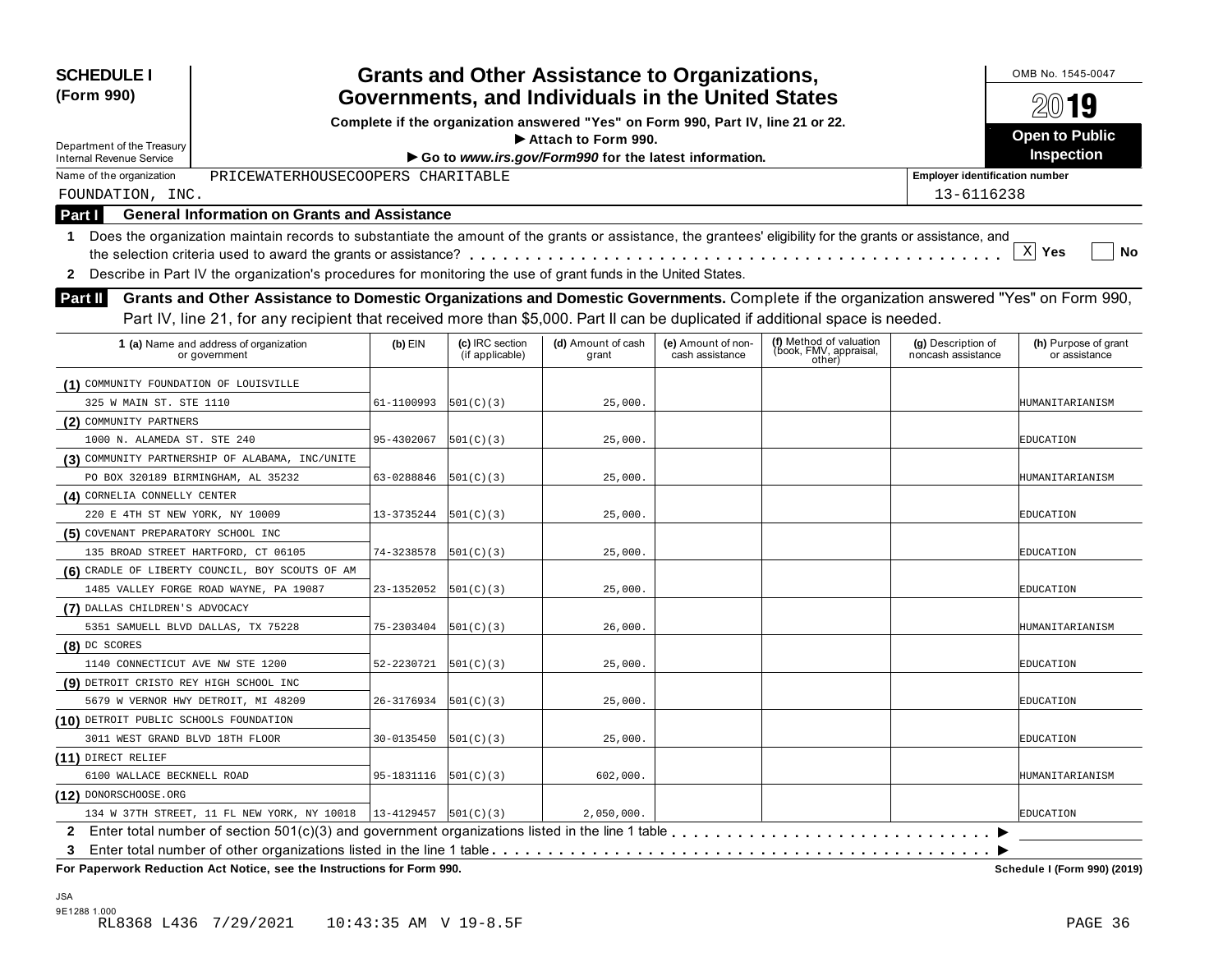| <b>SCHEDULE I</b><br>(Form 990)                                                                                                                                                                                                                                           |            |                                    | <b>Grants and Other Assistance to Organizations,</b>                             |                                       |                                                             |                                          | OMB No. 1545-0047                     |
|---------------------------------------------------------------------------------------------------------------------------------------------------------------------------------------------------------------------------------------------------------------------------|------------|------------------------------------|----------------------------------------------------------------------------------|---------------------------------------|-------------------------------------------------------------|------------------------------------------|---------------------------------------|
|                                                                                                                                                                                                                                                                           |            |                                    | Governments, and Individuals in the United States                                |                                       |                                                             |                                          | $20$ 19                               |
|                                                                                                                                                                                                                                                                           |            |                                    | Complete if the organization answered "Yes" on Form 990, Part IV, line 21 or 22. |                                       |                                                             |                                          | <b>Open to Public</b>                 |
| Department of the Treasury                                                                                                                                                                                                                                                |            |                                    | Attach to Form 990.                                                              |                                       |                                                             |                                          | Inspection                            |
| <b>Internal Revenue Service</b><br>PRICEWATERHOUSECOOPERS CHARITABLE<br>Name of the organization                                                                                                                                                                          |            |                                    | Go to www.irs.gov/Form990 for the latest information.                            |                                       |                                                             | <b>Employer identification number</b>    |                                       |
|                                                                                                                                                                                                                                                                           |            |                                    |                                                                                  |                                       |                                                             | 13-6116238                               |                                       |
| FOUNDATION, INC.<br><b>General Information on Grants and Assistance</b>                                                                                                                                                                                                   |            |                                    |                                                                                  |                                       |                                                             |                                          |                                       |
| Part I                                                                                                                                                                                                                                                                    |            |                                    |                                                                                  |                                       |                                                             |                                          |                                       |
| Does the organization maintain records to substantiate the amount of the grants or assistance, the grantees' eligibility for the grants or assistance, and<br>$\mathbf 1$                                                                                                 |            |                                    |                                                                                  |                                       |                                                             |                                          | $\mathbf{x}$<br>Yes<br>No             |
|                                                                                                                                                                                                                                                                           |            |                                    |                                                                                  |                                       |                                                             |                                          |                                       |
| Describe in Part IV the organization's procedures for monitoring the use of grant funds in the United States.<br>2<br>Grants and Other Assistance to Domestic Organizations and Domestic Governments. Complete if the organization answered "Yes" on Form 990,<br>Part II |            |                                    |                                                                                  |                                       |                                                             |                                          |                                       |
| Part IV, line 21, for any recipient that received more than \$5,000. Part II can be duplicated if additional space is needed.                                                                                                                                             |            |                                    |                                                                                  |                                       |                                                             |                                          |                                       |
|                                                                                                                                                                                                                                                                           |            |                                    |                                                                                  |                                       |                                                             |                                          |                                       |
| 1 (a) Name and address of organization<br>or government                                                                                                                                                                                                                   | $(b)$ EIN  | (c) IRC section<br>(if applicable) | (d) Amount of cash<br>grant                                                      | (e) Amount of non-<br>cash assistance | (f) Method of valuation<br>(book, FMV, appraisal,<br>other) | (g) Description of<br>noncash assistance | (h) Purpose of grant<br>or assistance |
| (1) DOWNTOWN BOXING GYM YOUTH PROGRAM                                                                                                                                                                                                                                     |            |                                    |                                                                                  |                                       |                                                             |                                          |                                       |
| 6445 E VERNOR HWY DETROIT, MI 48207                                                                                                                                                                                                                                       | 27-5106242 | 501(C)(3)                          | 25,000.                                                                          |                                       |                                                             |                                          | EDUCATION                             |
| (2) DR GARY BURNSTEIN COMMUNITY HEALTH CLINIC                                                                                                                                                                                                                             |            |                                    |                                                                                  |                                       |                                                             |                                          |                                       |
| 45580 WOODWARD AVE PONTIAC, MI 48341                                                                                                                                                                                                                                      | 32-0015321 | 501(C)(3)                          | 25,000.                                                                          |                                       |                                                             |                                          | EDUCATION                             |
| (3) DREAM CORPS                                                                                                                                                                                                                                                           |            |                                    |                                                                                  |                                       |                                                             |                                          |                                       |
| 436 14TH STREET, STE 920 OAKLAND, CA 94692                                                                                                                                                                                                                                | 26-1140201 | 501(C)(3)                          | 250,000.                                                                         |                                       |                                                             |                                          | HUMANITARIANISM                       |
| (4) DRESS FOR SUCCESS HOUSTON                                                                                                                                                                                                                                             |            |                                    |                                                                                  |                                       |                                                             |                                          |                                       |
| 3310 EASTSIDE STREET HOUSTON, TX 77098                                                                                                                                                                                                                                    | 76-0579697 | 501(C)(3)                          | 25,000.                                                                          |                                       |                                                             |                                          | EDUCATION                             |
| (5) DUQUESNE UNIVERSITY                                                                                                                                                                                                                                                   |            |                                    |                                                                                  |                                       |                                                             |                                          |                                       |
| 600 FORBES AVE, ADMIN BLDG. RM 205                                                                                                                                                                                                                                        | 25-1035663 | 501(C)(3)                          | 25,000.                                                                          |                                       |                                                             |                                          | EDUCATION                             |
| (6) EAST HARLEM TUTORIAL PROGRAM                                                                                                                                                                                                                                          |            |                                    |                                                                                  |                                       |                                                             |                                          |                                       |
| 2050 2ND AVENUE NEW YORK, NY 10029                                                                                                                                                                                                                                        | 23-7439789 | 501(C)(3)                          | 25,000.                                                                          |                                       |                                                             |                                          | EDUCATION                             |
| (7) EASTER SEALS NORTHERN OHIO INC                                                                                                                                                                                                                                        |            |                                    |                                                                                  |                                       |                                                             |                                          |                                       |
| 2173 N RIDGE RD E STE GLORAIN, OH 44055                                                                                                                                                                                                                                   | 31-4380051 | 501(C)(3)                          | 25,000.                                                                          |                                       |                                                             |                                          | HUMANITARIANISM                       |
| (8) ECONOMIC MOBILITY PATHWAYS                                                                                                                                                                                                                                            |            |                                    |                                                                                  |                                       |                                                             |                                          |                                       |
| 1 WASHINGTON MALL BOSTON, MA 02108                                                                                                                                                                                                                                        | 04-2104046 | 501(C)(3)                          | 13,500.                                                                          |                                       |                                                             |                                          | HUMANITARIANISM                       |
| (9) ELAINE KAUFMAN CULTURAL CENTER/LUCY MOSES S                                                                                                                                                                                                                           |            |                                    |                                                                                  |                                       |                                                             |                                          |                                       |
| GOODMAN HOUSE - 129 W 67TH STREET                                                                                                                                                                                                                                         | 13-1991118 | 501(C)(3)                          | 25,000.                                                                          |                                       |                                                             |                                          | EDUCATION                             |
| (10) ELEVEN FIFTY ACADEMY                                                                                                                                                                                                                                                 |            |                                    |                                                                                  |                                       |                                                             |                                          |                                       |
| 12175 VISIONARY WAY FISHERS, IN 46038                                                                                                                                                                                                                                     | 47-2662508 | 501(C)(3)                          | 100,000.                                                                         |                                       |                                                             |                                          | EDUCATION                             |
| (11) ESCUELA DE GUADALUPE ELEMENTARY SCHOOL                                                                                                                                                                                                                               |            |                                    |                                                                                  |                                       |                                                             |                                          |                                       |
| 660 JULIAN ST DENVER, CO 802043148                                                                                                                                                                                                                                        | 31-1652842 | 501(C)(3)                          | 25,000.                                                                          |                                       |                                                             |                                          | EDUCATION                             |
| (12) ESPERANZA, INC.                                                                                                                                                                                                                                                      |            |                                    |                                                                                  |                                       |                                                             |                                          |                                       |
| 3104 W 25TH ST., 4TH FL                                                                                                                                                                                                                                                   | 34-1403492 | 501(C)(3)                          | 25,000.                                                                          |                                       |                                                             |                                          | <b>EDUCATION</b>                      |
| $\mathbf{2}$                                                                                                                                                                                                                                                              |            |                                    |                                                                                  |                                       |                                                             |                                          |                                       |
| Enter total number of other organizations listed in the line 1 table<br>3                                                                                                                                                                                                 |            |                                    |                                                                                  |                                       |                                                             |                                          |                                       |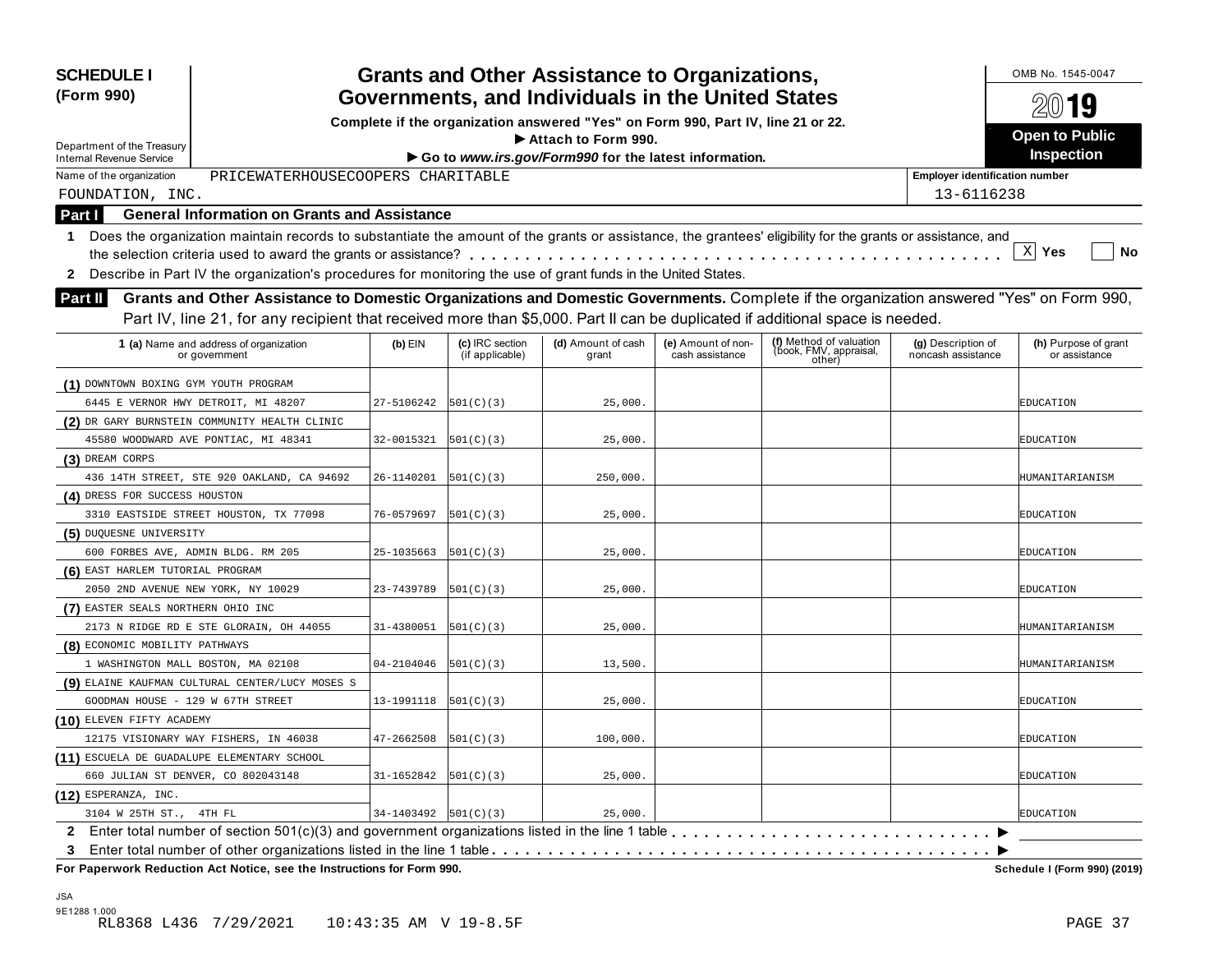| Governments, and Individuals in the United States<br>Complete if the organization answered "Yes" on Form 990, Part IV, line 21 or 22.<br><b>Open to Public</b><br>Attach to Form 990.<br>Department of the Treasury<br>Go to www.irs.gov/Form990 for the latest information.<br><b>Internal Revenue Service</b><br>PRICEWATERHOUSECOOPERS CHARITABLE<br>Name of the organization<br><b>Employer identification number</b><br>13-6116238<br>FOUNDATION, INC.<br><b>General Information on Grants and Assistance</b><br>Part I<br>Does the organization maintain records to substantiate the amount of the grants or assistance, the grantees' eligibility for the grants or assistance, and<br>1<br>X <br>Yes<br>Describe in Part IV the organization's procedures for monitoring the use of grant funds in the United States.<br>$\mathbf{2}$<br>Grants and Other Assistance to Domestic Organizations and Domestic Governments. Complete if the organization answered "Yes" on Form 990,<br><b>Part II</b><br>Part IV, line 21, for any recipient that received more than \$5,000. Part II can be duplicated if additional space is needed.<br>(f) Method of valuation<br>(d) Amount of cash<br>1 (a) Name and address of organization<br>$(b)$ EIN<br>(c) IRC section<br>(e) Amount of non-<br>(g) Description of<br>(book, FMV, appraisal,<br>(if applicable)<br>cash assistance<br>noncash assistance<br>grant<br>or government<br>other)<br>(1) FAMILIES FIRST, INC.<br>80 JOSEPH E LOWERY BLVD NW<br>58-1054331<br> 501(C)(3) <br>25,000.<br>EDUCATION<br>(2) FAMILY COMPASS<br>4210 JUNIUS STREET 2ND FLOOR<br>75-2400158<br>501(C)(3)<br>25,000.<br>(3) FEDCAP GROUP/DIXON CENTER FOR MILITARY & VE<br>633 3RD AVENUE, 6TH FL NEW YORK, NY 10017<br>13-5645879<br> 501(C)(3) <br>1,506,000.<br>EDUCATION<br>(4) FEEDING AMERICA<br>35 EAST WACKER, SUITE 2000<br>36-3673599<br>501(C)(3)<br>651,000.<br>(5) FEEDING SOUTH FLORIDA, INC.<br>2501 SW 32 TERRACE PEMBROKE PARK, FL 33023<br>59-2097520<br> 501(C)(3) <br>51,000.<br>(6) FEEDING TAMPA BAY<br>4702 TRANSPORT DRIVE TAMPA, FL 33605<br>59-2116576<br>501(C)(3)<br>51,000.<br>(7) FLORENCE CRITTENTON SERVICES OF COLORADO<br>96 S ZUNI STREET DENVER, CO 80223<br>84-0429686<br>501(C)(3)<br>25,000.<br>EDUCATION<br>(8) FOOD BANK FOR NEW YORK CITY<br>39 BROADWAY, 10TH FLOOR NEW YORK, NY 10006<br>13-3179546<br> 501(C)(3) <br>51,000.<br>EDUCATION<br>(9) FOOD BANK OF THE ROCKIES<br>10700 E. 45TH AVENUE DENVER, CO 80239<br>84-0772672<br> 501(C)(3) <br>26,000.<br>$(10)$ FOODSHARE, INC.<br>450 WOODLAND AVE BLOOMFIELD, CT 06002<br>22-2474771<br> 501(C)(3) <br>12,500.<br>(11) FOUNDATION FOR HISPANIC EDUCATION<br>PO BOX 730453 SAN JOSE, CA 95173-0453<br>94-2434925<br>501(C)(3)<br>25,000.<br><b>EDUCATION</b><br>(12) FOUNDATION FOR THE CAROLINAS<br>$56 - 6047886$ $[501(C)(3)]$ | <b>SCHEDULE I</b><br>(Form 990)        |  | <b>Grants and Other Assistance to Organizations,</b> |  | OMB No. 1545-0047                     |
|--------------------------------------------------------------------------------------------------------------------------------------------------------------------------------------------------------------------------------------------------------------------------------------------------------------------------------------------------------------------------------------------------------------------------------------------------------------------------------------------------------------------------------------------------------------------------------------------------------------------------------------------------------------------------------------------------------------------------------------------------------------------------------------------------------------------------------------------------------------------------------------------------------------------------------------------------------------------------------------------------------------------------------------------------------------------------------------------------------------------------------------------------------------------------------------------------------------------------------------------------------------------------------------------------------------------------------------------------------------------------------------------------------------------------------------------------------------------------------------------------------------------------------------------------------------------------------------------------------------------------------------------------------------------------------------------------------------------------------------------------------------------------------------------------------------------------------------------------------------------------------------------------------------------------------------------------------------------------------------------------------------------------------------------------------------------------------------------------------------------------------------------------------------------------------------------------------------------------------------------------------------------------------------------------------------------------------------------------------------------------------------------------------------------------------------------------------------------------------------------------------------------------------------------------------------------------------------------------------------------------------------------------------------------------------------------------------------------------------------------------------------------------------------------------------------------------------------------------------------------------|----------------------------------------|--|------------------------------------------------------|--|---------------------------------------|
|                                                                                                                                                                                                                                                                                                                                                                                                                                                                                                                                                                                                                                                                                                                                                                                                                                                                                                                                                                                                                                                                                                                                                                                                                                                                                                                                                                                                                                                                                                                                                                                                                                                                                                                                                                                                                                                                                                                                                                                                                                                                                                                                                                                                                                                                                                                                                                                                                                                                                                                                                                                                                                                                                                                                                                                                                                                                          |                                        |  |                                                      |  | 2019                                  |
|                                                                                                                                                                                                                                                                                                                                                                                                                                                                                                                                                                                                                                                                                                                                                                                                                                                                                                                                                                                                                                                                                                                                                                                                                                                                                                                                                                                                                                                                                                                                                                                                                                                                                                                                                                                                                                                                                                                                                                                                                                                                                                                                                                                                                                                                                                                                                                                                                                                                                                                                                                                                                                                                                                                                                                                                                                                                          |                                        |  |                                                      |  |                                       |
|                                                                                                                                                                                                                                                                                                                                                                                                                                                                                                                                                                                                                                                                                                                                                                                                                                                                                                                                                                                                                                                                                                                                                                                                                                                                                                                                                                                                                                                                                                                                                                                                                                                                                                                                                                                                                                                                                                                                                                                                                                                                                                                                                                                                                                                                                                                                                                                                                                                                                                                                                                                                                                                                                                                                                                                                                                                                          |                                        |  |                                                      |  | Inspection                            |
|                                                                                                                                                                                                                                                                                                                                                                                                                                                                                                                                                                                                                                                                                                                                                                                                                                                                                                                                                                                                                                                                                                                                                                                                                                                                                                                                                                                                                                                                                                                                                                                                                                                                                                                                                                                                                                                                                                                                                                                                                                                                                                                                                                                                                                                                                                                                                                                                                                                                                                                                                                                                                                                                                                                                                                                                                                                                          |                                        |  |                                                      |  |                                       |
|                                                                                                                                                                                                                                                                                                                                                                                                                                                                                                                                                                                                                                                                                                                                                                                                                                                                                                                                                                                                                                                                                                                                                                                                                                                                                                                                                                                                                                                                                                                                                                                                                                                                                                                                                                                                                                                                                                                                                                                                                                                                                                                                                                                                                                                                                                                                                                                                                                                                                                                                                                                                                                                                                                                                                                                                                                                                          |                                        |  |                                                      |  |                                       |
|                                                                                                                                                                                                                                                                                                                                                                                                                                                                                                                                                                                                                                                                                                                                                                                                                                                                                                                                                                                                                                                                                                                                                                                                                                                                                                                                                                                                                                                                                                                                                                                                                                                                                                                                                                                                                                                                                                                                                                                                                                                                                                                                                                                                                                                                                                                                                                                                                                                                                                                                                                                                                                                                                                                                                                                                                                                                          |                                        |  |                                                      |  |                                       |
|                                                                                                                                                                                                                                                                                                                                                                                                                                                                                                                                                                                                                                                                                                                                                                                                                                                                                                                                                                                                                                                                                                                                                                                                                                                                                                                                                                                                                                                                                                                                                                                                                                                                                                                                                                                                                                                                                                                                                                                                                                                                                                                                                                                                                                                                                                                                                                                                                                                                                                                                                                                                                                                                                                                                                                                                                                                                          |                                        |  |                                                      |  |                                       |
|                                                                                                                                                                                                                                                                                                                                                                                                                                                                                                                                                                                                                                                                                                                                                                                                                                                                                                                                                                                                                                                                                                                                                                                                                                                                                                                                                                                                                                                                                                                                                                                                                                                                                                                                                                                                                                                                                                                                                                                                                                                                                                                                                                                                                                                                                                                                                                                                                                                                                                                                                                                                                                                                                                                                                                                                                                                                          |                                        |  |                                                      |  | No                                    |
|                                                                                                                                                                                                                                                                                                                                                                                                                                                                                                                                                                                                                                                                                                                                                                                                                                                                                                                                                                                                                                                                                                                                                                                                                                                                                                                                                                                                                                                                                                                                                                                                                                                                                                                                                                                                                                                                                                                                                                                                                                                                                                                                                                                                                                                                                                                                                                                                                                                                                                                                                                                                                                                                                                                                                                                                                                                                          |                                        |  |                                                      |  |                                       |
|                                                                                                                                                                                                                                                                                                                                                                                                                                                                                                                                                                                                                                                                                                                                                                                                                                                                                                                                                                                                                                                                                                                                                                                                                                                                                                                                                                                                                                                                                                                                                                                                                                                                                                                                                                                                                                                                                                                                                                                                                                                                                                                                                                                                                                                                                                                                                                                                                                                                                                                                                                                                                                                                                                                                                                                                                                                                          |                                        |  |                                                      |  |                                       |
|                                                                                                                                                                                                                                                                                                                                                                                                                                                                                                                                                                                                                                                                                                                                                                                                                                                                                                                                                                                                                                                                                                                                                                                                                                                                                                                                                                                                                                                                                                                                                                                                                                                                                                                                                                                                                                                                                                                                                                                                                                                                                                                                                                                                                                                                                                                                                                                                                                                                                                                                                                                                                                                                                                                                                                                                                                                                          |                                        |  |                                                      |  |                                       |
|                                                                                                                                                                                                                                                                                                                                                                                                                                                                                                                                                                                                                                                                                                                                                                                                                                                                                                                                                                                                                                                                                                                                                                                                                                                                                                                                                                                                                                                                                                                                                                                                                                                                                                                                                                                                                                                                                                                                                                                                                                                                                                                                                                                                                                                                                                                                                                                                                                                                                                                                                                                                                                                                                                                                                                                                                                                                          |                                        |  |                                                      |  |                                       |
|                                                                                                                                                                                                                                                                                                                                                                                                                                                                                                                                                                                                                                                                                                                                                                                                                                                                                                                                                                                                                                                                                                                                                                                                                                                                                                                                                                                                                                                                                                                                                                                                                                                                                                                                                                                                                                                                                                                                                                                                                                                                                                                                                                                                                                                                                                                                                                                                                                                                                                                                                                                                                                                                                                                                                                                                                                                                          |                                        |  |                                                      |  | (h) Purpose of grant<br>or assistance |
|                                                                                                                                                                                                                                                                                                                                                                                                                                                                                                                                                                                                                                                                                                                                                                                                                                                                                                                                                                                                                                                                                                                                                                                                                                                                                                                                                                                                                                                                                                                                                                                                                                                                                                                                                                                                                                                                                                                                                                                                                                                                                                                                                                                                                                                                                                                                                                                                                                                                                                                                                                                                                                                                                                                                                                                                                                                                          |                                        |  |                                                      |  |                                       |
|                                                                                                                                                                                                                                                                                                                                                                                                                                                                                                                                                                                                                                                                                                                                                                                                                                                                                                                                                                                                                                                                                                                                                                                                                                                                                                                                                                                                                                                                                                                                                                                                                                                                                                                                                                                                                                                                                                                                                                                                                                                                                                                                                                                                                                                                                                                                                                                                                                                                                                                                                                                                                                                                                                                                                                                                                                                                          |                                        |  |                                                      |  |                                       |
|                                                                                                                                                                                                                                                                                                                                                                                                                                                                                                                                                                                                                                                                                                                                                                                                                                                                                                                                                                                                                                                                                                                                                                                                                                                                                                                                                                                                                                                                                                                                                                                                                                                                                                                                                                                                                                                                                                                                                                                                                                                                                                                                                                                                                                                                                                                                                                                                                                                                                                                                                                                                                                                                                                                                                                                                                                                                          |                                        |  |                                                      |  |                                       |
|                                                                                                                                                                                                                                                                                                                                                                                                                                                                                                                                                                                                                                                                                                                                                                                                                                                                                                                                                                                                                                                                                                                                                                                                                                                                                                                                                                                                                                                                                                                                                                                                                                                                                                                                                                                                                                                                                                                                                                                                                                                                                                                                                                                                                                                                                                                                                                                                                                                                                                                                                                                                                                                                                                                                                                                                                                                                          |                                        |  |                                                      |  | HUMANITARIANISM                       |
|                                                                                                                                                                                                                                                                                                                                                                                                                                                                                                                                                                                                                                                                                                                                                                                                                                                                                                                                                                                                                                                                                                                                                                                                                                                                                                                                                                                                                                                                                                                                                                                                                                                                                                                                                                                                                                                                                                                                                                                                                                                                                                                                                                                                                                                                                                                                                                                                                                                                                                                                                                                                                                                                                                                                                                                                                                                                          |                                        |  |                                                      |  |                                       |
|                                                                                                                                                                                                                                                                                                                                                                                                                                                                                                                                                                                                                                                                                                                                                                                                                                                                                                                                                                                                                                                                                                                                                                                                                                                                                                                                                                                                                                                                                                                                                                                                                                                                                                                                                                                                                                                                                                                                                                                                                                                                                                                                                                                                                                                                                                                                                                                                                                                                                                                                                                                                                                                                                                                                                                                                                                                                          |                                        |  |                                                      |  |                                       |
|                                                                                                                                                                                                                                                                                                                                                                                                                                                                                                                                                                                                                                                                                                                                                                                                                                                                                                                                                                                                                                                                                                                                                                                                                                                                                                                                                                                                                                                                                                                                                                                                                                                                                                                                                                                                                                                                                                                                                                                                                                                                                                                                                                                                                                                                                                                                                                                                                                                                                                                                                                                                                                                                                                                                                                                                                                                                          |                                        |  |                                                      |  |                                       |
|                                                                                                                                                                                                                                                                                                                                                                                                                                                                                                                                                                                                                                                                                                                                                                                                                                                                                                                                                                                                                                                                                                                                                                                                                                                                                                                                                                                                                                                                                                                                                                                                                                                                                                                                                                                                                                                                                                                                                                                                                                                                                                                                                                                                                                                                                                                                                                                                                                                                                                                                                                                                                                                                                                                                                                                                                                                                          |                                        |  |                                                      |  | HUMANITARIANISM                       |
|                                                                                                                                                                                                                                                                                                                                                                                                                                                                                                                                                                                                                                                                                                                                                                                                                                                                                                                                                                                                                                                                                                                                                                                                                                                                                                                                                                                                                                                                                                                                                                                                                                                                                                                                                                                                                                                                                                                                                                                                                                                                                                                                                                                                                                                                                                                                                                                                                                                                                                                                                                                                                                                                                                                                                                                                                                                                          |                                        |  |                                                      |  |                                       |
|                                                                                                                                                                                                                                                                                                                                                                                                                                                                                                                                                                                                                                                                                                                                                                                                                                                                                                                                                                                                                                                                                                                                                                                                                                                                                                                                                                                                                                                                                                                                                                                                                                                                                                                                                                                                                                                                                                                                                                                                                                                                                                                                                                                                                                                                                                                                                                                                                                                                                                                                                                                                                                                                                                                                                                                                                                                                          |                                        |  |                                                      |  | HUMANITARIANISM                       |
|                                                                                                                                                                                                                                                                                                                                                                                                                                                                                                                                                                                                                                                                                                                                                                                                                                                                                                                                                                                                                                                                                                                                                                                                                                                                                                                                                                                                                                                                                                                                                                                                                                                                                                                                                                                                                                                                                                                                                                                                                                                                                                                                                                                                                                                                                                                                                                                                                                                                                                                                                                                                                                                                                                                                                                                                                                                                          |                                        |  |                                                      |  |                                       |
|                                                                                                                                                                                                                                                                                                                                                                                                                                                                                                                                                                                                                                                                                                                                                                                                                                                                                                                                                                                                                                                                                                                                                                                                                                                                                                                                                                                                                                                                                                                                                                                                                                                                                                                                                                                                                                                                                                                                                                                                                                                                                                                                                                                                                                                                                                                                                                                                                                                                                                                                                                                                                                                                                                                                                                                                                                                                          |                                        |  |                                                      |  | HUMANITARIANISM                       |
|                                                                                                                                                                                                                                                                                                                                                                                                                                                                                                                                                                                                                                                                                                                                                                                                                                                                                                                                                                                                                                                                                                                                                                                                                                                                                                                                                                                                                                                                                                                                                                                                                                                                                                                                                                                                                                                                                                                                                                                                                                                                                                                                                                                                                                                                                                                                                                                                                                                                                                                                                                                                                                                                                                                                                                                                                                                                          |                                        |  |                                                      |  |                                       |
|                                                                                                                                                                                                                                                                                                                                                                                                                                                                                                                                                                                                                                                                                                                                                                                                                                                                                                                                                                                                                                                                                                                                                                                                                                                                                                                                                                                                                                                                                                                                                                                                                                                                                                                                                                                                                                                                                                                                                                                                                                                                                                                                                                                                                                                                                                                                                                                                                                                                                                                                                                                                                                                                                                                                                                                                                                                                          |                                        |  |                                                      |  |                                       |
|                                                                                                                                                                                                                                                                                                                                                                                                                                                                                                                                                                                                                                                                                                                                                                                                                                                                                                                                                                                                                                                                                                                                                                                                                                                                                                                                                                                                                                                                                                                                                                                                                                                                                                                                                                                                                                                                                                                                                                                                                                                                                                                                                                                                                                                                                                                                                                                                                                                                                                                                                                                                                                                                                                                                                                                                                                                                          |                                        |  |                                                      |  |                                       |
|                                                                                                                                                                                                                                                                                                                                                                                                                                                                                                                                                                                                                                                                                                                                                                                                                                                                                                                                                                                                                                                                                                                                                                                                                                                                                                                                                                                                                                                                                                                                                                                                                                                                                                                                                                                                                                                                                                                                                                                                                                                                                                                                                                                                                                                                                                                                                                                                                                                                                                                                                                                                                                                                                                                                                                                                                                                                          |                                        |  |                                                      |  |                                       |
|                                                                                                                                                                                                                                                                                                                                                                                                                                                                                                                                                                                                                                                                                                                                                                                                                                                                                                                                                                                                                                                                                                                                                                                                                                                                                                                                                                                                                                                                                                                                                                                                                                                                                                                                                                                                                                                                                                                                                                                                                                                                                                                                                                                                                                                                                                                                                                                                                                                                                                                                                                                                                                                                                                                                                                                                                                                                          |                                        |  |                                                      |  |                                       |
|                                                                                                                                                                                                                                                                                                                                                                                                                                                                                                                                                                                                                                                                                                                                                                                                                                                                                                                                                                                                                                                                                                                                                                                                                                                                                                                                                                                                                                                                                                                                                                                                                                                                                                                                                                                                                                                                                                                                                                                                                                                                                                                                                                                                                                                                                                                                                                                                                                                                                                                                                                                                                                                                                                                                                                                                                                                                          |                                        |  |                                                      |  | HUMANITARIANISM                       |
|                                                                                                                                                                                                                                                                                                                                                                                                                                                                                                                                                                                                                                                                                                                                                                                                                                                                                                                                                                                                                                                                                                                                                                                                                                                                                                                                                                                                                                                                                                                                                                                                                                                                                                                                                                                                                                                                                                                                                                                                                                                                                                                                                                                                                                                                                                                                                                                                                                                                                                                                                                                                                                                                                                                                                                                                                                                                          |                                        |  |                                                      |  |                                       |
|                                                                                                                                                                                                                                                                                                                                                                                                                                                                                                                                                                                                                                                                                                                                                                                                                                                                                                                                                                                                                                                                                                                                                                                                                                                                                                                                                                                                                                                                                                                                                                                                                                                                                                                                                                                                                                                                                                                                                                                                                                                                                                                                                                                                                                                                                                                                                                                                                                                                                                                                                                                                                                                                                                                                                                                                                                                                          |                                        |  |                                                      |  | HUMANITARIANISM                       |
|                                                                                                                                                                                                                                                                                                                                                                                                                                                                                                                                                                                                                                                                                                                                                                                                                                                                                                                                                                                                                                                                                                                                                                                                                                                                                                                                                                                                                                                                                                                                                                                                                                                                                                                                                                                                                                                                                                                                                                                                                                                                                                                                                                                                                                                                                                                                                                                                                                                                                                                                                                                                                                                                                                                                                                                                                                                                          |                                        |  |                                                      |  |                                       |
|                                                                                                                                                                                                                                                                                                                                                                                                                                                                                                                                                                                                                                                                                                                                                                                                                                                                                                                                                                                                                                                                                                                                                                                                                                                                                                                                                                                                                                                                                                                                                                                                                                                                                                                                                                                                                                                                                                                                                                                                                                                                                                                                                                                                                                                                                                                                                                                                                                                                                                                                                                                                                                                                                                                                                                                                                                                                          |                                        |  |                                                      |  |                                       |
|                                                                                                                                                                                                                                                                                                                                                                                                                                                                                                                                                                                                                                                                                                                                                                                                                                                                                                                                                                                                                                                                                                                                                                                                                                                                                                                                                                                                                                                                                                                                                                                                                                                                                                                                                                                                                                                                                                                                                                                                                                                                                                                                                                                                                                                                                                                                                                                                                                                                                                                                                                                                                                                                                                                                                                                                                                                                          |                                        |  |                                                      |  |                                       |
|                                                                                                                                                                                                                                                                                                                                                                                                                                                                                                                                                                                                                                                                                                                                                                                                                                                                                                                                                                                                                                                                                                                                                                                                                                                                                                                                                                                                                                                                                                                                                                                                                                                                                                                                                                                                                                                                                                                                                                                                                                                                                                                                                                                                                                                                                                                                                                                                                                                                                                                                                                                                                                                                                                                                                                                                                                                                          | 220 N TRYON STREET CHARLOTTE, NC 28202 |  | 200,000.                                             |  | <b>EDUCATION</b>                      |
|                                                                                                                                                                                                                                                                                                                                                                                                                                                                                                                                                                                                                                                                                                                                                                                                                                                                                                                                                                                                                                                                                                                                                                                                                                                                                                                                                                                                                                                                                                                                                                                                                                                                                                                                                                                                                                                                                                                                                                                                                                                                                                                                                                                                                                                                                                                                                                                                                                                                                                                                                                                                                                                                                                                                                                                                                                                                          |                                        |  |                                                      |  |                                       |
| 3                                                                                                                                                                                                                                                                                                                                                                                                                                                                                                                                                                                                                                                                                                                                                                                                                                                                                                                                                                                                                                                                                                                                                                                                                                                                                                                                                                                                                                                                                                                                                                                                                                                                                                                                                                                                                                                                                                                                                                                                                                                                                                                                                                                                                                                                                                                                                                                                                                                                                                                                                                                                                                                                                                                                                                                                                                                                        |                                        |  |                                                      |  |                                       |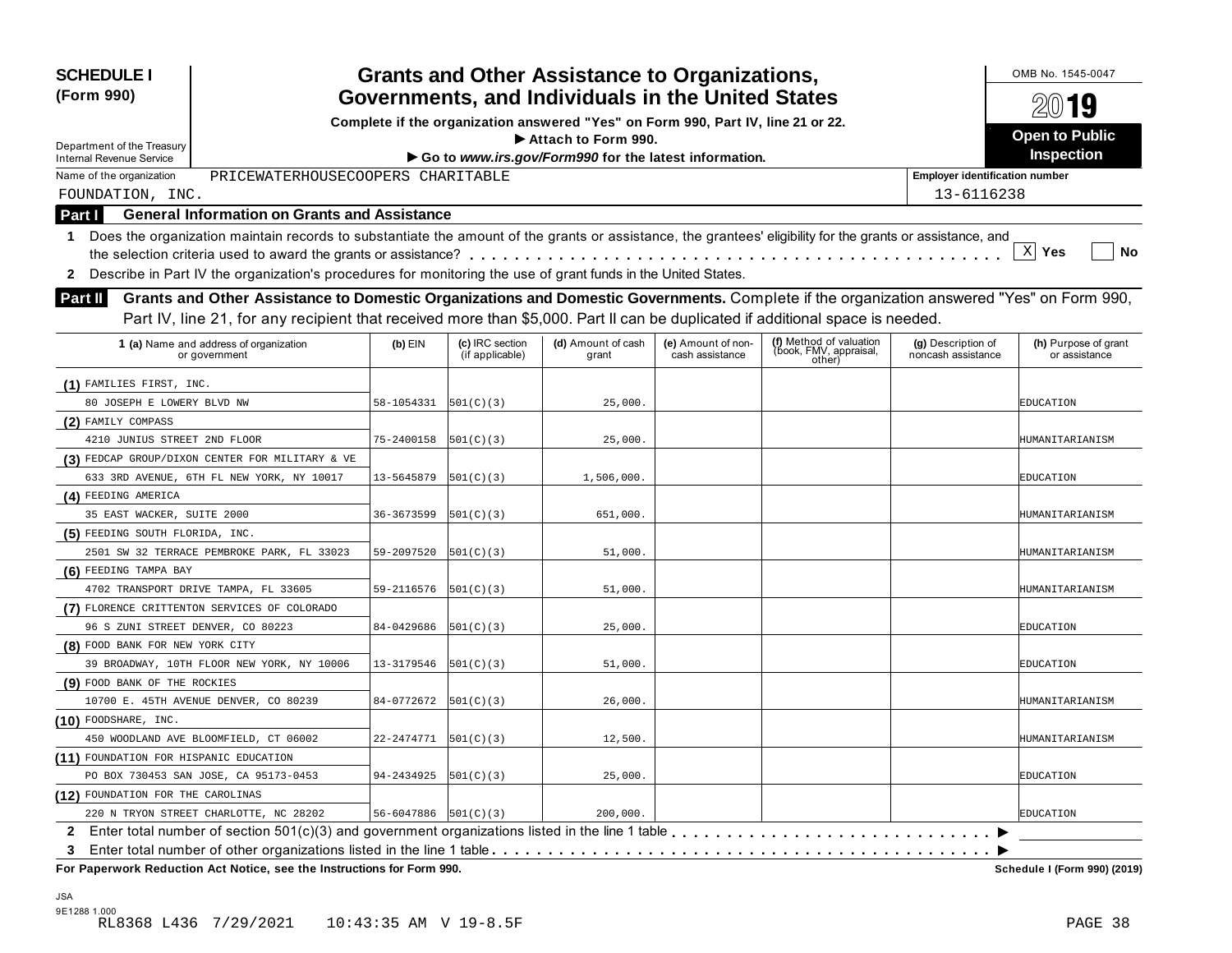| <b>SCHEDULE I</b><br>(Form 990)                                                                                                                              |                            |                                    | <b>Grants and Other Assistance to Organizations,</b><br>Governments, and Individuals in the United States |                                       |                                                             |                                          | OMB No. 1545-0047                     |
|--------------------------------------------------------------------------------------------------------------------------------------------------------------|----------------------------|------------------------------------|-----------------------------------------------------------------------------------------------------------|---------------------------------------|-------------------------------------------------------------|------------------------------------------|---------------------------------------|
|                                                                                                                                                              |                            |                                    |                                                                                                           |                                       |                                                             |                                          | $20$ 19                               |
|                                                                                                                                                              |                            |                                    | Complete if the organization answered "Yes" on Form 990, Part IV, line 21 or 22.<br>Attach to Form 990.   |                                       |                                                             |                                          | <b>Open to Public</b>                 |
| Department of the Treasury<br>Internal Revenue Service                                                                                                       |                            |                                    | Go to www.irs.gov/Form990 for the latest information.                                                     |                                       |                                                             |                                          | Inspection                            |
| Name of the organization<br>PRICEWATERHOUSECOOPERS CHARITABLE                                                                                                |                            |                                    |                                                                                                           |                                       |                                                             | <b>Employer identification number</b>    |                                       |
| FOUNDATION, INC.                                                                                                                                             |                            |                                    |                                                                                                           |                                       |                                                             | 13-6116238                               |                                       |
| <b>General Information on Grants and Assistance</b><br>Part I                                                                                                |                            |                                    |                                                                                                           |                                       |                                                             |                                          |                                       |
| 1 Does the organization maintain records to substantiate the amount of the grants or assistance, the grantees' eligibility for the grants or assistance, and |                            |                                    |                                                                                                           |                                       |                                                             |                                          |                                       |
|                                                                                                                                                              |                            |                                    |                                                                                                           |                                       |                                                             |                                          | X <br>Yes<br>No                       |
| Describe in Part IV the organization's procedures for monitoring the use of grant funds in the United States.                                                |                            |                                    |                                                                                                           |                                       |                                                             |                                          |                                       |
| 2                                                                                                                                                            |                            |                                    |                                                                                                           |                                       |                                                             |                                          |                                       |
| Grants and Other Assistance to Domestic Organizations and Domestic Governments. Complete if the organization answered "Yes" on Form 990,<br><b>Part II</b>   |                            |                                    |                                                                                                           |                                       |                                                             |                                          |                                       |
| Part IV, line 21, for any recipient that received more than \$5,000. Part II can be duplicated if additional space is needed.                                |                            |                                    |                                                                                                           |                                       |                                                             |                                          |                                       |
| 1 (a) Name and address of organization<br>or government                                                                                                      | $(b)$ EIN                  | (c) IRC section<br>(if applicable) | (d) Amount of cash<br>grant                                                                               | (e) Amount of non-<br>cash assistance | (f) Method of valuation<br>(book, FMV, appraisal,<br>other) | (g) Description of<br>noncash assistance | (h) Purpose of grant<br>or assistance |
| (1) FOUR BLOCK FOUNDATION                                                                                                                                    |                            |                                    |                                                                                                           |                                       |                                                             |                                          |                                       |
| 230 PARK AVENUE, 29TH FLOOR                                                                                                                                  | 46-3575713                 | 501(C)(3)                          | 1,150,000.                                                                                                |                                       |                                                             |                                          | EDUCATION                             |
| (2) FRIENDS OF THE CHILDREN - SEATTLE                                                                                                                        |                            |                                    |                                                                                                           |                                       |                                                             |                                          |                                       |
| PO BOX 18886 SEATTLE, WA 98118-0886                                                                                                                          | 91-2047030                 | 501(C)(3)                          | 26,000.                                                                                                   |                                       |                                                             |                                          | EDUCATION                             |
| (3) FRIENDS OF WILDLIFE PRAIRIE                                                                                                                              |                            |                                    |                                                                                                           |                                       |                                                             |                                          |                                       |
| 3826 N TAYLOR RD HANNA CITY, IL 61536                                                                                                                        | 20-8064678                 | 501(C)(3)                          | 25,000.                                                                                                   |                                       |                                                             |                                          | EDUCATION                             |
| $(4)$ FUTURE 5 INC                                                                                                                                           |                            |                                    |                                                                                                           |                                       |                                                             |                                          |                                       |
| 135 ATLANTIC STREET STAMFORD, CT 06901                                                                                                                       | 46-2986201                 | 501(C)(3)                          | 25,000.                                                                                                   |                                       |                                                             |                                          | EDUCATION                             |
| (5) FUTURE FOUNDATION INC                                                                                                                                    |                            |                                    |                                                                                                           |                                       |                                                             |                                          |                                       |
| 1892 WASHINGTON ROAD ATLANTA, GA 30344                                                                                                                       | 58-2636418                 | 501(C)(3)                          | 25,000.                                                                                                   |                                       |                                                             |                                          | HUMANITARIANISM                       |
| (6) G HOUSTON COMM FDN/BARBARA BUSH HOUSTON LIT                                                                                                              |                            |                                    |                                                                                                           |                                       |                                                             |                                          |                                       |
| 7887 SAN FELIPE STREET, STE 250                                                                                                                              | 46-5037878                 | 501(C)(3)                          | 25,000.                                                                                                   |                                       |                                                             |                                          | EDUCATION                             |
| (7) GEORGIA INSTITUTE OF TECHNOLOGY                                                                                                                          |                            |                                    |                                                                                                           |                                       |                                                             |                                          |                                       |
| 190 N AVENUE NW ATLANTA, GA 30313                                                                                                                            | 58-6002023                 | 501(C)(3)                          | 25,000.                                                                                                   |                                       |                                                             |                                          | EDUCATION                             |
| (8) GIRL SCOUT COUNCIL OF GREATER NEW YORK INC                                                                                                               |                            |                                    |                                                                                                           |                                       |                                                             |                                          |                                       |
| 40 WALL STREET, STE 708 NEW YORK, NY 10005                                                                                                                   | 13-1624014                 | 501(C)(3)                          | 25,000.                                                                                                   |                                       |                                                             |                                          | EDUCATION                             |
| (9) GIRL SCOUTS OF GREATER ATLANTA, INC.                                                                                                                     |                            |                                    |                                                                                                           |                                       |                                                             |                                          |                                       |
| 5601 NORTH ALLEN ROAD MABLETON, GA 30126                                                                                                                     | 58-0566190                 | 501(C)(3)                          | 25,000.                                                                                                   |                                       |                                                             |                                          | EDUCATION                             |
| (10) GIRL SCOUTS OF SOUTH CAROLINA-MOUNTAINS TO                                                                                                              |                            |                                    |                                                                                                           |                                       |                                                             |                                          |                                       |
| FIVE INDEPENDENCE POINTE, STE 120                                                                                                                            | 57-0314433                 | 501(C)(3)                          | 25,000.                                                                                                   |                                       |                                                             |                                          | EDUCATION                             |
| (11) GIRL SCOUTS OF WEST CENTRAL FLORIDA                                                                                                                     |                            |                                    |                                                                                                           |                                       |                                                             |                                          |                                       |
| 4610 EISENHOWER BLVD TAMPA, FL 33634                                                                                                                         | 59-0624454                 | 501(C)(3)                          | 25,000.                                                                                                   |                                       |                                                             |                                          | EDUCATION                             |
| (12) GIRLS INC. OF GREATER LOS ANGELES                                                                                                                       |                            |                                    |                                                                                                           |                                       |                                                             |                                          |                                       |
| 445 S. FIGUEROA ST., 31ST FLOOR                                                                                                                              | $81 - 1777303$   501(C)(3) |                                    | 25,000.                                                                                                   |                                       |                                                             |                                          | <b>EDUCATION</b>                      |
|                                                                                                                                                              |                            |                                    |                                                                                                           |                                       |                                                             |                                          |                                       |
| 3                                                                                                                                                            |                            |                                    |                                                                                                           |                                       |                                                             |                                          |                                       |
| For Paperwork Reduction Act Notice, see the Instructions for Form 990.                                                                                       |                            |                                    |                                                                                                           |                                       |                                                             |                                          | Schedule I (Form 990) (2019)          |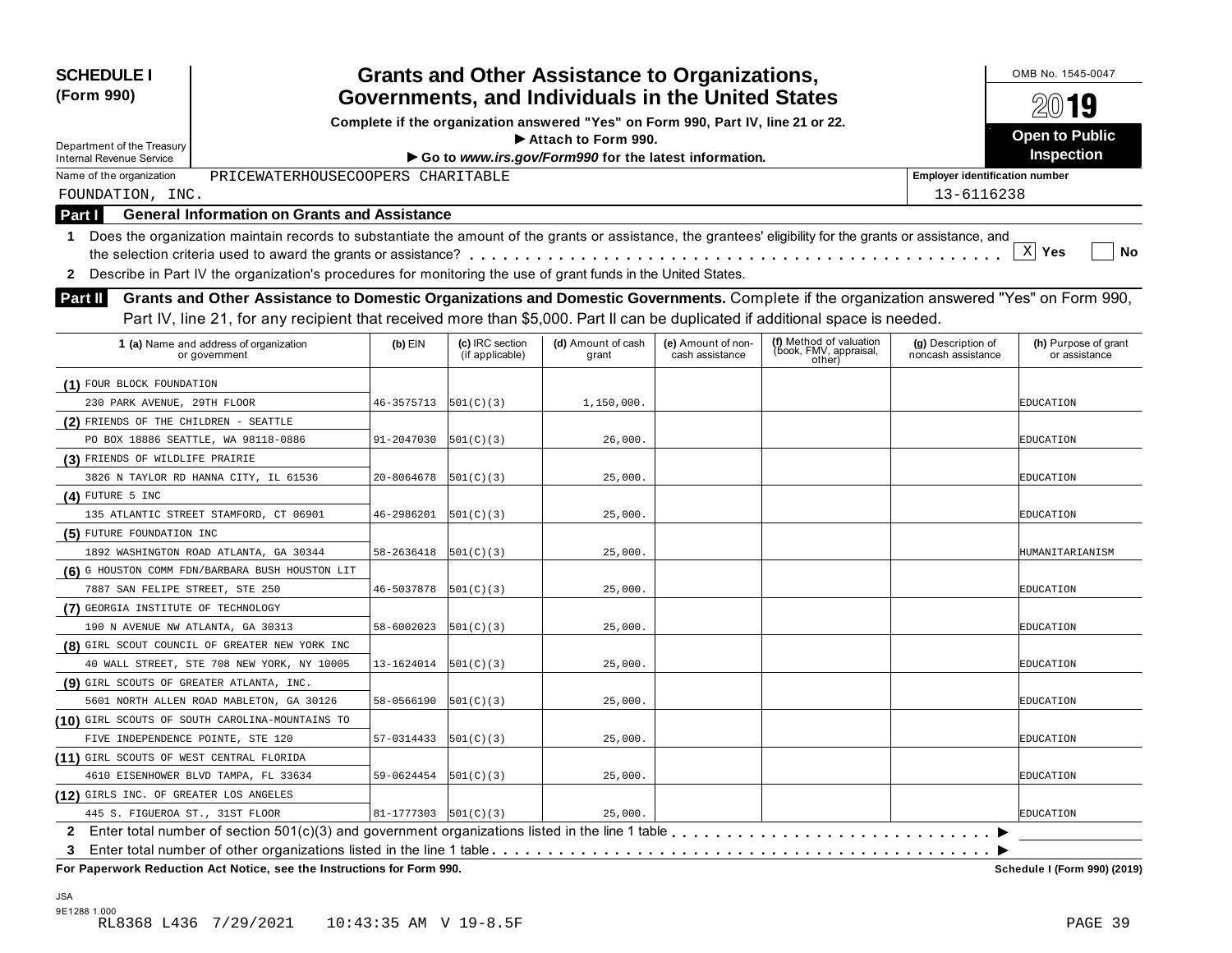| <b>SCHEDULE I</b><br>(Form 990)                                                                                                                                                                                                                                                                   |                              |                                    | <b>Grants and Other Assistance to Organizations,</b><br>Governments, and Individuals in the United States |                                       |                                                             |                                          | OMB No. 1545-0047                     |
|---------------------------------------------------------------------------------------------------------------------------------------------------------------------------------------------------------------------------------------------------------------------------------------------------|------------------------------|------------------------------------|-----------------------------------------------------------------------------------------------------------|---------------------------------------|-------------------------------------------------------------|------------------------------------------|---------------------------------------|
|                                                                                                                                                                                                                                                                                                   |                              |                                    |                                                                                                           |                                       |                                                             |                                          | $20$ 19                               |
|                                                                                                                                                                                                                                                                                                   |                              |                                    | Complete if the organization answered "Yes" on Form 990, Part IV, line 21 or 22.<br>Attach to Form 990.   |                                       |                                                             |                                          | <b>Open to Public</b>                 |
| Department of the Treasury<br>Internal Revenue Service                                                                                                                                                                                                                                            |                              |                                    | Go to www.irs.gov/Form990 for the latest information.                                                     |                                       |                                                             |                                          | Inspection                            |
| PRICEWATERHOUSECOOPERS CHARITABLE<br>Name of the organization                                                                                                                                                                                                                                     |                              |                                    |                                                                                                           |                                       |                                                             | <b>Employer identification number</b>    |                                       |
| FOUNDATION, INC.                                                                                                                                                                                                                                                                                  |                              |                                    |                                                                                                           |                                       |                                                             | 13-6116238                               |                                       |
| <b>General Information on Grants and Assistance</b><br><b>Part I</b>                                                                                                                                                                                                                              |                              |                                    |                                                                                                           |                                       |                                                             |                                          |                                       |
| Does the organization maintain records to substantiate the amount of the grants or assistance, the grantees' eligibility for the grants or assistance, and<br>1.<br>Describe in Part IV the organization's procedures for monitoring the use of grant funds in the United States.<br>$\mathbf{2}$ |                              |                                    |                                                                                                           |                                       |                                                             |                                          | X <br>Yes<br>No                       |
| Grants and Other Assistance to Domestic Organizations and Domestic Governments. Complete if the organization answered "Yes" on Form 990,<br><b>Part II</b><br>Part IV, line 21, for any recipient that received more than \$5,000. Part II can be duplicated if additional space is needed.       |                              |                                    |                                                                                                           |                                       |                                                             |                                          |                                       |
| 1 (a) Name and address of organization<br>or government                                                                                                                                                                                                                                           | $(b)$ EIN                    | (c) IRC section<br>(if applicable) | (d) Amount of cash<br>grant                                                                               | (e) Amount of non-<br>cash assistance | (f) Method of valuation<br>(book, FMV, appraisal,<br>other) | (g) Description of<br>noncash assistance | (h) Purpose of grant<br>or assistance |
| (1) GIRLS INC. OF GREATER SANTA BARBARA                                                                                                                                                                                                                                                           |                              |                                    |                                                                                                           |                                       |                                                             |                                          |                                       |
| PO BOX 236 SANTA BARBARA, CA 93102                                                                                                                                                                                                                                                                | 95-6006417                   | 501(C)(3)                          | 25,000.                                                                                                   |                                       |                                                             |                                          | EDUCATION                             |
| (2) GIRLS INCORPORATED OF LYNN                                                                                                                                                                                                                                                                    |                              |                                    |                                                                                                           |                                       |                                                             |                                          |                                       |
| 50 HIGH STREET LYNN, MA 01902                                                                                                                                                                                                                                                                     | 04-2104250                   | 501(C)(3)                          | 13,500.                                                                                                   |                                       |                                                             |                                          | EDUCATION                             |
| (3) GIRLS WHO CODE INC                                                                                                                                                                                                                                                                            |                              |                                    |                                                                                                           |                                       |                                                             |                                          |                                       |
| 28 W 23RD STREET, 4TH FL NEW YORK, NY 10010                                                                                                                                                                                                                                                       | 30-0728021                   | 501(C)(3)                          | 200,000.                                                                                                  |                                       |                                                             |                                          | EDUCATION                             |
| (4) GLEANERS COMMUNITY FOOD BANK, INC.                                                                                                                                                                                                                                                            |                              |                                    |                                                                                                           |                                       |                                                             |                                          |                                       |
| 2131 BEAUFAIT STREET DETROIT, MI 48207                                                                                                                                                                                                                                                            | 38-2156255                   | 501(C)(3)                          | 26,000.                                                                                                   |                                       |                                                             |                                          | HUMANITARIANISM                       |
| (5) GLEANERS FOOD BANK                                                                                                                                                                                                                                                                            |                              |                                    |                                                                                                           |                                       |                                                             |                                          |                                       |
| 3737 WALDEMERE AVENUE                                                                                                                                                                                                                                                                             | 35-1483868                   | 501(C)(3)                          | 13,500.                                                                                                   |                                       |                                                             |                                          | HUMANITARIANISM                       |
| (6) GO PROJECT INC                                                                                                                                                                                                                                                                                |                              |                                    |                                                                                                           |                                       |                                                             |                                          |                                       |
| 50 COOPER SQUARE 3RD FL/ERICA AHDOOT                                                                                                                                                                                                                                                              | 27-1411019                   | 501(C)(3)                          | 125,000.                                                                                                  |                                       |                                                             |                                          | EDUCATION                             |
| (7) GOODPROJECTS                                                                                                                                                                                                                                                                                  |                              |                                    |                                                                                                           |                                       |                                                             |                                          |                                       |
| 1440 G STREET NW WASHINGTON, DC 20005                                                                                                                                                                                                                                                             | 81-1491594                   | 501(C)(3)                          | 25,000.                                                                                                   |                                       |                                                             |                                          | EDUCATION                             |
| (8) GRACE ACADEMY                                                                                                                                                                                                                                                                                 |                              |                                    |                                                                                                           |                                       |                                                             |                                          |                                       |
| 277 MAIN STREET HARTFORD, CT 06103                                                                                                                                                                                                                                                                | 27-1673012                   | 501(C)(3)                          | 25,000.                                                                                                   |                                       |                                                             |                                          | EDUCATION                             |
| (9) GREAT LAKES MUSEUM OF SCIENCE ENVIRONMENT &                                                                                                                                                                                                                                                   |                              |                                    |                                                                                                           |                                       |                                                             |                                          |                                       |
| 601 ERIESIDE AVENUE CLEVELAND, OH 44114                                                                                                                                                                                                                                                           | 31-1258416                   | 501(C)(3)                          | 25,000.                                                                                                   |                                       |                                                             |                                          | <b>EDUCATION</b>                      |
| (10) GREATER KANSAS CITY COMMUNITY FOUNDATION                                                                                                                                                                                                                                                     |                              |                                    |                                                                                                           |                                       |                                                             |                                          |                                       |
| 1055 BROADWAY BOULEVARD, SUITE 130                                                                                                                                                                                                                                                                | 43-1152398                   | 501(C)(3)                          | 25,000.                                                                                                   |                                       |                                                             |                                          | HUMANITARIANISM                       |
| (11) GREATER PHILADELPHIA YMCA                                                                                                                                                                                                                                                                    |                              |                                    |                                                                                                           |                                       |                                                             |                                          |                                       |
| 400 FAYETTE STREET, STE. 250                                                                                                                                                                                                                                                                      | 23-1243965                   | 501(C)(3)                          | 25,000.                                                                                                   |                                       |                                                             |                                          | EDUCATION                             |
| (12) GREATER TWIN CITIES UNITED WAY                                                                                                                                                                                                                                                               |                              |                                    |                                                                                                           |                                       |                                                             |                                          |                                       |
| 404 S EIGHTH ST MINNEAPOLIS, MN 55404                                                                                                                                                                                                                                                             | $41 - 1973442$ $ 501(C)(3) $ |                                    | 26,000.                                                                                                   |                                       |                                                             |                                          | HUMANITARIANISM                       |
| 3                                                                                                                                                                                                                                                                                                 |                              |                                    |                                                                                                           |                                       |                                                             |                                          |                                       |
| For Paperwork Reduction Act Notice, see the Instructions for Form 990.                                                                                                                                                                                                                            |                              |                                    |                                                                                                           |                                       |                                                             |                                          | Schedule I (Form 990) (2019)          |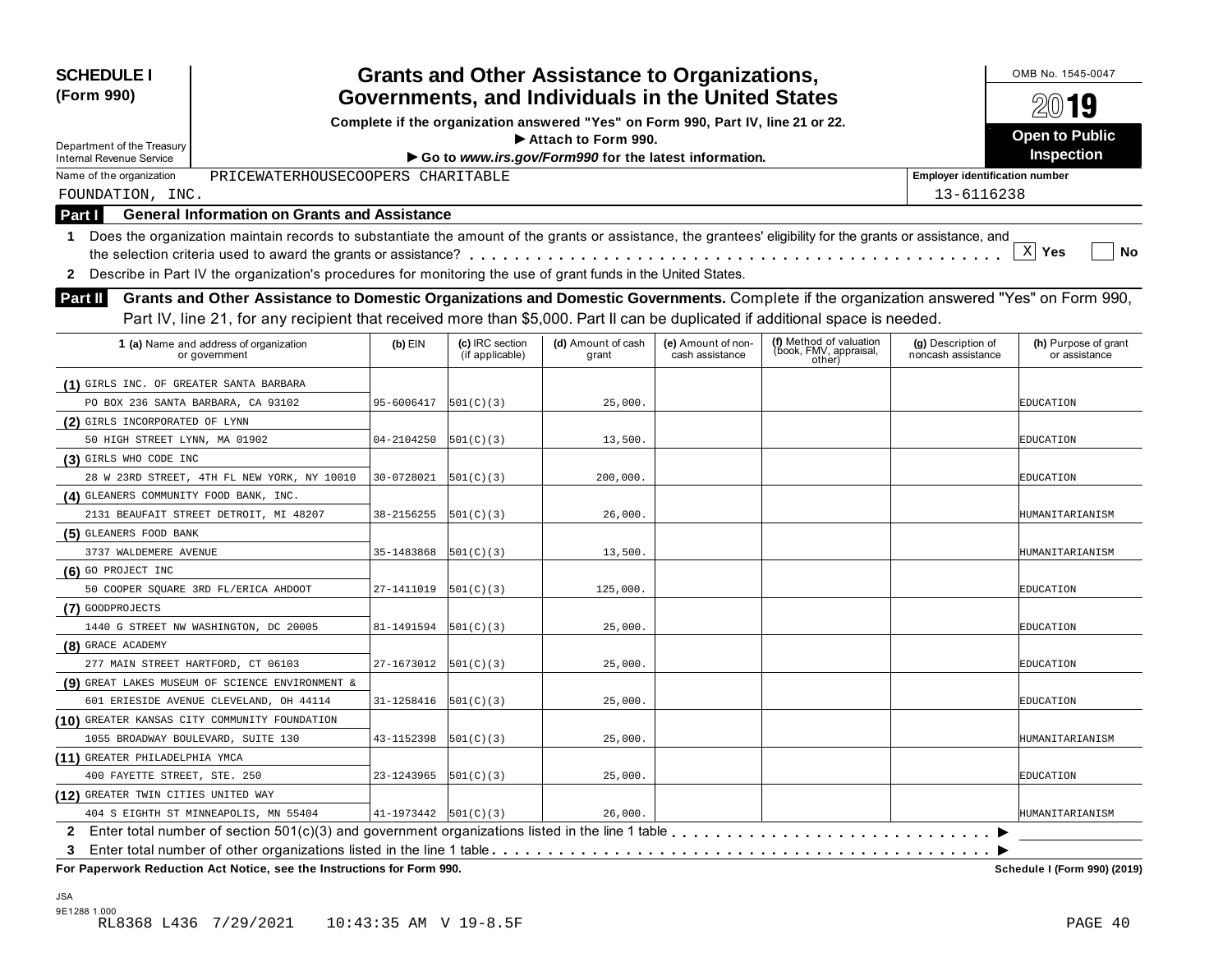| <b>SCHEDULE I</b><br>(Form 990)                                                                                                                                                                                                                                                      |                            |                                    | <b>Grants and Other Assistance to Organizations,</b>                             |                                       |                                                             |                                          | OMB No. 1545-0047                     |
|--------------------------------------------------------------------------------------------------------------------------------------------------------------------------------------------------------------------------------------------------------------------------------------|----------------------------|------------------------------------|----------------------------------------------------------------------------------|---------------------------------------|-------------------------------------------------------------|------------------------------------------|---------------------------------------|
|                                                                                                                                                                                                                                                                                      |                            |                                    | Governments, and Individuals in the United States                                |                                       |                                                             |                                          | $20$ 19                               |
|                                                                                                                                                                                                                                                                                      |                            |                                    | Complete if the organization answered "Yes" on Form 990, Part IV, line 21 or 22. |                                       |                                                             |                                          | <b>Open to Public</b>                 |
| Department of the Treasury                                                                                                                                                                                                                                                           |                            |                                    | Attach to Form 990.                                                              |                                       |                                                             |                                          | Inspection                            |
| <b>Internal Revenue Service</b>                                                                                                                                                                                                                                                      |                            |                                    | Go to www.irs.gov/Form990 for the latest information.                            |                                       |                                                             |                                          |                                       |
| PRICEWATERHOUSECOOPERS CHARITABLE<br>Name of the organization                                                                                                                                                                                                                        |                            |                                    |                                                                                  |                                       |                                                             | <b>Employer identification number</b>    |                                       |
| FOUNDATION, INC.                                                                                                                                                                                                                                                                     |                            |                                    |                                                                                  |                                       |                                                             | 13-6116238                               |                                       |
| <b>General Information on Grants and Assistance</b><br>Part I                                                                                                                                                                                                                        |                            |                                    |                                                                                  |                                       |                                                             |                                          |                                       |
| Does the organization maintain records to substantiate the amount of the grants or assistance, the grantees' eligibility for the grants or assistance, and<br>1                                                                                                                      |                            |                                    |                                                                                  |                                       |                                                             |                                          | X <br>Yes<br>No                       |
| Describe in Part IV the organization's procedures for monitoring the use of grant funds in the United States.<br>2                                                                                                                                                                   |                            |                                    |                                                                                  |                                       |                                                             |                                          |                                       |
| Grants and Other Assistance to Domestic Organizations and Domestic Governments. Complete if the organization answered "Yes" on Form 990,<br>Part II<br>Part IV, line 21, for any recipient that received more than \$5,000. Part II can be duplicated if additional space is needed. |                            |                                    |                                                                                  |                                       |                                                             |                                          |                                       |
| 1 (a) Name and address of organization<br>or government                                                                                                                                                                                                                              | $(b)$ EIN                  | (c) IRC section<br>(if applicable) | (d) Amount of cash<br>grant                                                      | (e) Amount of non-<br>cash assistance | (f) Method of valuation<br>(book, FMV, appraisal,<br>other) | (g) Description of<br>noncash assistance | (h) Purpose of grant<br>or assistance |
| (1) GREATER WASHINGTON COMMUNITY FOUNDATION                                                                                                                                                                                                                                          |                            |                                    |                                                                                  |                                       |                                                             |                                          |                                       |
| 1201 15TH STREET NW, STE 420                                                                                                                                                                                                                                                         | 23-7343119                 | 501(C)(3)                          | 50,000.                                                                          |                                       |                                                             |                                          | EDUCATION                             |
| (2) GUADALUPE CENTER EDUCATIONAL PROGRAMS INC.                                                                                                                                                                                                                                       |                            |                                    |                                                                                  |                                       |                                                             |                                          |                                       |
| 1385 NO. 200 W. SALT LAKE CITY, UT 84116                                                                                                                                                                                                                                             | 87-0299521                 | 501(C)(3)                          | 50,000.                                                                          |                                       |                                                             |                                          | EDUCATION                             |
| (3) HADLEY INSTITUTE FOR THE BLIND AND VISUALLY                                                                                                                                                                                                                                      |                            |                                    |                                                                                  |                                       |                                                             |                                          |                                       |
| 700 ELM ST WINNETKA, IL 60093                                                                                                                                                                                                                                                        | 36-2183809                 | 501(C)(3)                          | 25,000.                                                                          |                                       |                                                             |                                          | EDUCATION                             |
| (4) HARLEM RBI/DREAM                                                                                                                                                                                                                                                                 |                            |                                    |                                                                                  |                                       |                                                             |                                          |                                       |
| 1991 SECOND AVENUE NEW YORK, NY 10029                                                                                                                                                                                                                                                | 13-4025290                 | 501(C)(3)                          | 50,000.                                                                          |                                       |                                                             |                                          | EDUCATION                             |
| (5) HEADING HOME INC                                                                                                                                                                                                                                                                 |                            |                                    |                                                                                  |                                       |                                                             |                                          |                                       |
| 529 MAIN STREET, SUITE 100                                                                                                                                                                                                                                                           | 23-7364546                 | 501(C)(3)                          | 12,500.                                                                          |                                       |                                                             |                                          | HUMANITARIANISM                       |
| (6) HIGHER ACHIEVEMENT PROGRAM, INC.                                                                                                                                                                                                                                                 |                            |                                    |                                                                                  |                                       |                                                             |                                          |                                       |
| 1750 COLUMBIA ROAD NW WASHINGTON, DC 20009                                                                                                                                                                                                                                           | 52-1383374                 | 501(C)(3)                          | 50,000.                                                                          |                                       |                                                             |                                          | EDUCATION                             |
| (7) HILLSBOROUGH EDUCATION FOUNDATION                                                                                                                                                                                                                                                |                            |                                    |                                                                                  |                                       |                                                             |                                          |                                       |
| 2306 N. HOWARD AVE. TAMPA, FL 33607                                                                                                                                                                                                                                                  | 59-2883361                 | 501(C)(3)                          | 75,000.                                                                          |                                       |                                                             |                                          | EDUCATION                             |
| (8) HISPANIC UNITY OF FLORIDA, INC.                                                                                                                                                                                                                                                  |                            |                                    |                                                                                  |                                       |                                                             |                                          |                                       |
| 5840 JOHNSON ST HOLLYWOOD, FL 33021-5636                                                                                                                                                                                                                                             | 59-2230272                 | 501(C)(3)                          | 25,000.                                                                          |                                       |                                                             |                                          | EDUCATION                             |
| (9) HOLY FAMILY MINISTRIES                                                                                                                                                                                                                                                           |                            |                                    |                                                                                  |                                       |                                                             |                                          |                                       |
| 3415 W ARTHINGTON STREET                                                                                                                                                                                                                                                             | 36-4320533                 | 501(C)(3)                          | 25,000.                                                                          |                                       |                                                             |                                          | EDUCATION                             |
| $(10)$ HOPELINK                                                                                                                                                                                                                                                                      |                            |                                    |                                                                                  |                                       |                                                             |                                          |                                       |
| 8990 154TH AVE., NE REDMOND, WA 98052                                                                                                                                                                                                                                                | 91-0982116                 | 501(C)(3)                          | 25,000.                                                                          |                                       |                                                             |                                          | EDUCATION                             |
| (11) HORIZONS ATLANTA                                                                                                                                                                                                                                                                |                            |                                    |                                                                                  |                                       |                                                             |                                          |                                       |
| 177 NORTH AVE 3RD FLOOR SUITE 11                                                                                                                                                                                                                                                     | 37-1747624                 | 501(C)(3)                          | 25,000.                                                                          |                                       |                                                             |                                          | EDUCATION                             |
| (12) HORIZONS FOR YOUTH                                                                                                                                                                                                                                                              |                            |                                    |                                                                                  |                                       |                                                             |                                          |                                       |
| 703 W MONROE ST CHICAGO, IL 60661                                                                                                                                                                                                                                                    | $36-3796784$ $ 501(C)(3) $ |                                    | 50,000.                                                                          |                                       |                                                             |                                          | EDUCATION                             |
|                                                                                                                                                                                                                                                                                      |                            |                                    |                                                                                  |                                       |                                                             |                                          |                                       |
| Enter total number of other organizations listed in the line 1 table<br>3                                                                                                                                                                                                            |                            |                                    |                                                                                  |                                       |                                                             |                                          |                                       |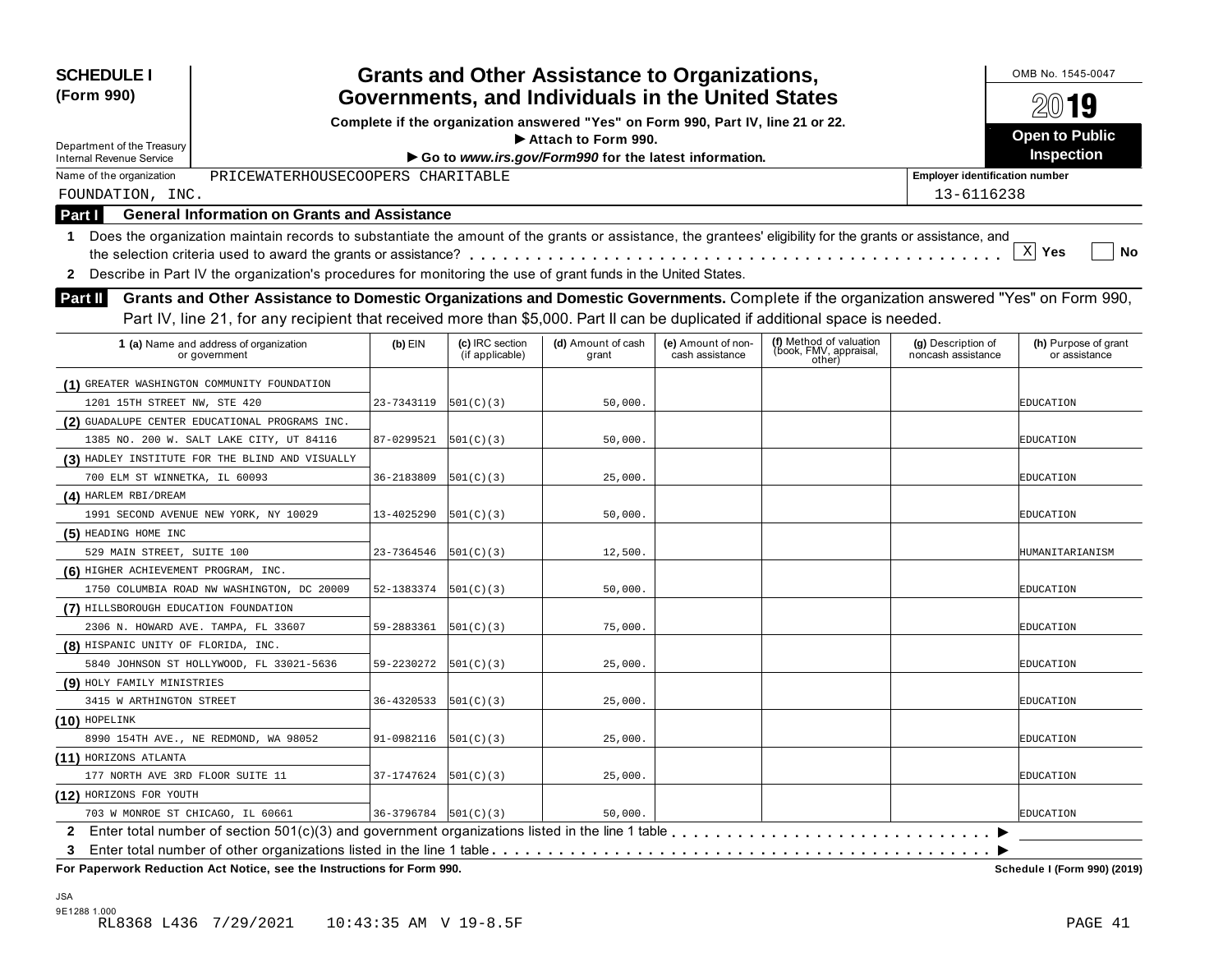| Governments, and Individuals in the United States<br>Complete if the organization answered "Yes" on Form 990, Part IV, line 21 or 22.<br><b>Open to Public</b><br>Attach to Form 990.<br>Department of the Treasury<br><b>Inspection</b><br>Go to www.irs.gov/Form990 for the latest information.<br><b>Internal Revenue Service</b><br>PRICEWATERHOUSECOOPERS CHARITABLE<br>Name of the organization<br><b>Employer identification number</b><br>13-6116238<br>FOUNDATION, INC.<br><b>General Information on Grants and Assistance</b><br>Part I<br>Does the organization maintain records to substantiate the amount of the grants or assistance, the grantees' eligibility for the grants or assistance, and<br>$\mathbf 1$<br>$\mathbf{x}$<br>Yes<br>No<br>Describe in Part IV the organization's procedures for monitoring the use of grant funds in the United States.<br>$\mathbf{2}$<br>Grants and Other Assistance to Domestic Organizations and Domestic Governments. Complete if the organization answered "Yes" on Form 990,<br>Part II<br>Part IV, line 21, for any recipient that received more than \$5,000. Part II can be duplicated if additional space is needed.<br>(f) Method of valuation<br>(c) IRC section<br>(d) Amount of cash<br>1 (a) Name and address of organization<br>$(b)$ EIN<br>(e) Amount of non-<br>(g) Description of<br>(h) Purpose of grant<br>(book, FMV, appraisal,<br>(if applicable)<br>cash assistance<br>noncash assistance<br>or assistance<br>or government<br>grant<br>other)<br>(1) HOUSTON FOOD BANK<br>535 PORTWALL STREET HOUSTON, TX 77029<br>74-2181456<br> 501(C)(3) <br>38,500.<br>EDUCATION<br>$(2)$ I.C. STARS<br>36-4253411<br>415 N DEARBORN ST. STE 300<br> 501(C)(3) <br>25,000.<br>EDUCATION<br>(3) INNER CITY SCHOLARSHIP FUND, INC<br>1011 FIRST AVENUE, STE 1100<br>51-0453629<br> 501(C)(3) <br>25,000.<br><b>EDUCATION</b><br>(4) INNERCITY WEIGHTLIFTING INC<br>160 SECOND STREET CAMBRIDGE, MA 02142<br>27-1333425<br> 501(C)(3) <br>50,000.<br>EDUCATION<br>(5) INTERFAITH FOOD PANTRY<br>12,500.<br>2 EXECUTIVE DRIVE MORRIS PLAINS, NJ 07950<br>22-3618468<br> 501(C)(3) <br>HUMANITARIANISM<br>(6) JACK & JILL CHILDRENS CENTER<br>1315 W. BROWARD BLVD.<br>59-0637870<br> 501(C)(3) <br>25,000.<br>EDUCATION<br>(7) JACOBS & CUSHMAN SAN DIEGO FOOD BANK<br>20-4374795<br>9850 DISTRIBUTION AVE. SAN DIEGO, CA 92121<br> 501(C)(3) <br>26,000.<br>HUMANITARIANISM<br>(8) JEREMIAH PROGRAM<br>615 1ST AVE NE STE 210<br>41-1801834<br> 501(C)(3) <br>25,000.<br>EDUCATION<br>(9) JERSEY BATTERED WOMENS SERVICE<br>PO BOX 1437 MORRISTOWN, NJ 07962-1437<br>22-2170048<br>501(C)(3)<br>25,000.<br>EDUCATION<br>(10) JEWISH FAMILY SVC & CHILDREN'S CENTER OF CL<br>110 MAIN AVENUE PASSAIC, NJ 07055<br>20-5928151<br> 501(C)(3) <br>25,000.<br>EDUCATION<br>(11) JEWISH SERVICE FOR THE DEVELOPMENTALLY DISA<br>22-3479872<br>25,000.<br>270 PLEASANT VALLEY WAY<br>501(C)(3)<br><b>EDUCATION</b><br>(12) JUNIOR PLAYERS GUILD<br>12225 GREENVILLE AVENUE SUITE 1020<br>$75 - 6061082$ $ 501(C)(3) $<br>25,000.<br><b>EDUCATION</b> | <b>SCHEDULE I</b><br>(Form 990) |  | <b>Grants and Other Assistance to Organizations,</b> |  | OMB No. 1545-0047 |
|-----------------------------------------------------------------------------------------------------------------------------------------------------------------------------------------------------------------------------------------------------------------------------------------------------------------------------------------------------------------------------------------------------------------------------------------------------------------------------------------------------------------------------------------------------------------------------------------------------------------------------------------------------------------------------------------------------------------------------------------------------------------------------------------------------------------------------------------------------------------------------------------------------------------------------------------------------------------------------------------------------------------------------------------------------------------------------------------------------------------------------------------------------------------------------------------------------------------------------------------------------------------------------------------------------------------------------------------------------------------------------------------------------------------------------------------------------------------------------------------------------------------------------------------------------------------------------------------------------------------------------------------------------------------------------------------------------------------------------------------------------------------------------------------------------------------------------------------------------------------------------------------------------------------------------------------------------------------------------------------------------------------------------------------------------------------------------------------------------------------------------------------------------------------------------------------------------------------------------------------------------------------------------------------------------------------------------------------------------------------------------------------------------------------------------------------------------------------------------------------------------------------------------------------------------------------------------------------------------------------------------------------------------------------------------------------------------------------------------------------------------------------------------------------------------------------------------------------------------------------------------------------------------------------------------------------------------------------------------------------------------------------------------------------------------------------------------------------------------------------|---------------------------------|--|------------------------------------------------------|--|-------------------|
|                                                                                                                                                                                                                                                                                                                                                                                                                                                                                                                                                                                                                                                                                                                                                                                                                                                                                                                                                                                                                                                                                                                                                                                                                                                                                                                                                                                                                                                                                                                                                                                                                                                                                                                                                                                                                                                                                                                                                                                                                                                                                                                                                                                                                                                                                                                                                                                                                                                                                                                                                                                                                                                                                                                                                                                                                                                                                                                                                                                                                                                                                                                 |                                 |  |                                                      |  | 2019              |
|                                                                                                                                                                                                                                                                                                                                                                                                                                                                                                                                                                                                                                                                                                                                                                                                                                                                                                                                                                                                                                                                                                                                                                                                                                                                                                                                                                                                                                                                                                                                                                                                                                                                                                                                                                                                                                                                                                                                                                                                                                                                                                                                                                                                                                                                                                                                                                                                                                                                                                                                                                                                                                                                                                                                                                                                                                                                                                                                                                                                                                                                                                                 |                                 |  |                                                      |  |                   |
|                                                                                                                                                                                                                                                                                                                                                                                                                                                                                                                                                                                                                                                                                                                                                                                                                                                                                                                                                                                                                                                                                                                                                                                                                                                                                                                                                                                                                                                                                                                                                                                                                                                                                                                                                                                                                                                                                                                                                                                                                                                                                                                                                                                                                                                                                                                                                                                                                                                                                                                                                                                                                                                                                                                                                                                                                                                                                                                                                                                                                                                                                                                 |                                 |  |                                                      |  |                   |
|                                                                                                                                                                                                                                                                                                                                                                                                                                                                                                                                                                                                                                                                                                                                                                                                                                                                                                                                                                                                                                                                                                                                                                                                                                                                                                                                                                                                                                                                                                                                                                                                                                                                                                                                                                                                                                                                                                                                                                                                                                                                                                                                                                                                                                                                                                                                                                                                                                                                                                                                                                                                                                                                                                                                                                                                                                                                                                                                                                                                                                                                                                                 |                                 |  |                                                      |  |                   |
|                                                                                                                                                                                                                                                                                                                                                                                                                                                                                                                                                                                                                                                                                                                                                                                                                                                                                                                                                                                                                                                                                                                                                                                                                                                                                                                                                                                                                                                                                                                                                                                                                                                                                                                                                                                                                                                                                                                                                                                                                                                                                                                                                                                                                                                                                                                                                                                                                                                                                                                                                                                                                                                                                                                                                                                                                                                                                                                                                                                                                                                                                                                 |                                 |  |                                                      |  |                   |
|                                                                                                                                                                                                                                                                                                                                                                                                                                                                                                                                                                                                                                                                                                                                                                                                                                                                                                                                                                                                                                                                                                                                                                                                                                                                                                                                                                                                                                                                                                                                                                                                                                                                                                                                                                                                                                                                                                                                                                                                                                                                                                                                                                                                                                                                                                                                                                                                                                                                                                                                                                                                                                                                                                                                                                                                                                                                                                                                                                                                                                                                                                                 |                                 |  |                                                      |  |                   |
|                                                                                                                                                                                                                                                                                                                                                                                                                                                                                                                                                                                                                                                                                                                                                                                                                                                                                                                                                                                                                                                                                                                                                                                                                                                                                                                                                                                                                                                                                                                                                                                                                                                                                                                                                                                                                                                                                                                                                                                                                                                                                                                                                                                                                                                                                                                                                                                                                                                                                                                                                                                                                                                                                                                                                                                                                                                                                                                                                                                                                                                                                                                 |                                 |  |                                                      |  |                   |
|                                                                                                                                                                                                                                                                                                                                                                                                                                                                                                                                                                                                                                                                                                                                                                                                                                                                                                                                                                                                                                                                                                                                                                                                                                                                                                                                                                                                                                                                                                                                                                                                                                                                                                                                                                                                                                                                                                                                                                                                                                                                                                                                                                                                                                                                                                                                                                                                                                                                                                                                                                                                                                                                                                                                                                                                                                                                                                                                                                                                                                                                                                                 |                                 |  |                                                      |  |                   |
|                                                                                                                                                                                                                                                                                                                                                                                                                                                                                                                                                                                                                                                                                                                                                                                                                                                                                                                                                                                                                                                                                                                                                                                                                                                                                                                                                                                                                                                                                                                                                                                                                                                                                                                                                                                                                                                                                                                                                                                                                                                                                                                                                                                                                                                                                                                                                                                                                                                                                                                                                                                                                                                                                                                                                                                                                                                                                                                                                                                                                                                                                                                 |                                 |  |                                                      |  |                   |
|                                                                                                                                                                                                                                                                                                                                                                                                                                                                                                                                                                                                                                                                                                                                                                                                                                                                                                                                                                                                                                                                                                                                                                                                                                                                                                                                                                                                                                                                                                                                                                                                                                                                                                                                                                                                                                                                                                                                                                                                                                                                                                                                                                                                                                                                                                                                                                                                                                                                                                                                                                                                                                                                                                                                                                                                                                                                                                                                                                                                                                                                                                                 |                                 |  |                                                      |  |                   |
|                                                                                                                                                                                                                                                                                                                                                                                                                                                                                                                                                                                                                                                                                                                                                                                                                                                                                                                                                                                                                                                                                                                                                                                                                                                                                                                                                                                                                                                                                                                                                                                                                                                                                                                                                                                                                                                                                                                                                                                                                                                                                                                                                                                                                                                                                                                                                                                                                                                                                                                                                                                                                                                                                                                                                                                                                                                                                                                                                                                                                                                                                                                 |                                 |  |                                                      |  |                   |
|                                                                                                                                                                                                                                                                                                                                                                                                                                                                                                                                                                                                                                                                                                                                                                                                                                                                                                                                                                                                                                                                                                                                                                                                                                                                                                                                                                                                                                                                                                                                                                                                                                                                                                                                                                                                                                                                                                                                                                                                                                                                                                                                                                                                                                                                                                                                                                                                                                                                                                                                                                                                                                                                                                                                                                                                                                                                                                                                                                                                                                                                                                                 |                                 |  |                                                      |  |                   |
|                                                                                                                                                                                                                                                                                                                                                                                                                                                                                                                                                                                                                                                                                                                                                                                                                                                                                                                                                                                                                                                                                                                                                                                                                                                                                                                                                                                                                                                                                                                                                                                                                                                                                                                                                                                                                                                                                                                                                                                                                                                                                                                                                                                                                                                                                                                                                                                                                                                                                                                                                                                                                                                                                                                                                                                                                                                                                                                                                                                                                                                                                                                 |                                 |  |                                                      |  |                   |
|                                                                                                                                                                                                                                                                                                                                                                                                                                                                                                                                                                                                                                                                                                                                                                                                                                                                                                                                                                                                                                                                                                                                                                                                                                                                                                                                                                                                                                                                                                                                                                                                                                                                                                                                                                                                                                                                                                                                                                                                                                                                                                                                                                                                                                                                                                                                                                                                                                                                                                                                                                                                                                                                                                                                                                                                                                                                                                                                                                                                                                                                                                                 |                                 |  |                                                      |  |                   |
|                                                                                                                                                                                                                                                                                                                                                                                                                                                                                                                                                                                                                                                                                                                                                                                                                                                                                                                                                                                                                                                                                                                                                                                                                                                                                                                                                                                                                                                                                                                                                                                                                                                                                                                                                                                                                                                                                                                                                                                                                                                                                                                                                                                                                                                                                                                                                                                                                                                                                                                                                                                                                                                                                                                                                                                                                                                                                                                                                                                                                                                                                                                 |                                 |  |                                                      |  |                   |
|                                                                                                                                                                                                                                                                                                                                                                                                                                                                                                                                                                                                                                                                                                                                                                                                                                                                                                                                                                                                                                                                                                                                                                                                                                                                                                                                                                                                                                                                                                                                                                                                                                                                                                                                                                                                                                                                                                                                                                                                                                                                                                                                                                                                                                                                                                                                                                                                                                                                                                                                                                                                                                                                                                                                                                                                                                                                                                                                                                                                                                                                                                                 |                                 |  |                                                      |  |                   |
|                                                                                                                                                                                                                                                                                                                                                                                                                                                                                                                                                                                                                                                                                                                                                                                                                                                                                                                                                                                                                                                                                                                                                                                                                                                                                                                                                                                                                                                                                                                                                                                                                                                                                                                                                                                                                                                                                                                                                                                                                                                                                                                                                                                                                                                                                                                                                                                                                                                                                                                                                                                                                                                                                                                                                                                                                                                                                                                                                                                                                                                                                                                 |                                 |  |                                                      |  |                   |
|                                                                                                                                                                                                                                                                                                                                                                                                                                                                                                                                                                                                                                                                                                                                                                                                                                                                                                                                                                                                                                                                                                                                                                                                                                                                                                                                                                                                                                                                                                                                                                                                                                                                                                                                                                                                                                                                                                                                                                                                                                                                                                                                                                                                                                                                                                                                                                                                                                                                                                                                                                                                                                                                                                                                                                                                                                                                                                                                                                                                                                                                                                                 |                                 |  |                                                      |  |                   |
|                                                                                                                                                                                                                                                                                                                                                                                                                                                                                                                                                                                                                                                                                                                                                                                                                                                                                                                                                                                                                                                                                                                                                                                                                                                                                                                                                                                                                                                                                                                                                                                                                                                                                                                                                                                                                                                                                                                                                                                                                                                                                                                                                                                                                                                                                                                                                                                                                                                                                                                                                                                                                                                                                                                                                                                                                                                                                                                                                                                                                                                                                                                 |                                 |  |                                                      |  |                   |
|                                                                                                                                                                                                                                                                                                                                                                                                                                                                                                                                                                                                                                                                                                                                                                                                                                                                                                                                                                                                                                                                                                                                                                                                                                                                                                                                                                                                                                                                                                                                                                                                                                                                                                                                                                                                                                                                                                                                                                                                                                                                                                                                                                                                                                                                                                                                                                                                                                                                                                                                                                                                                                                                                                                                                                                                                                                                                                                                                                                                                                                                                                                 |                                 |  |                                                      |  |                   |
|                                                                                                                                                                                                                                                                                                                                                                                                                                                                                                                                                                                                                                                                                                                                                                                                                                                                                                                                                                                                                                                                                                                                                                                                                                                                                                                                                                                                                                                                                                                                                                                                                                                                                                                                                                                                                                                                                                                                                                                                                                                                                                                                                                                                                                                                                                                                                                                                                                                                                                                                                                                                                                                                                                                                                                                                                                                                                                                                                                                                                                                                                                                 |                                 |  |                                                      |  |                   |
|                                                                                                                                                                                                                                                                                                                                                                                                                                                                                                                                                                                                                                                                                                                                                                                                                                                                                                                                                                                                                                                                                                                                                                                                                                                                                                                                                                                                                                                                                                                                                                                                                                                                                                                                                                                                                                                                                                                                                                                                                                                                                                                                                                                                                                                                                                                                                                                                                                                                                                                                                                                                                                                                                                                                                                                                                                                                                                                                                                                                                                                                                                                 |                                 |  |                                                      |  |                   |
|                                                                                                                                                                                                                                                                                                                                                                                                                                                                                                                                                                                                                                                                                                                                                                                                                                                                                                                                                                                                                                                                                                                                                                                                                                                                                                                                                                                                                                                                                                                                                                                                                                                                                                                                                                                                                                                                                                                                                                                                                                                                                                                                                                                                                                                                                                                                                                                                                                                                                                                                                                                                                                                                                                                                                                                                                                                                                                                                                                                                                                                                                                                 |                                 |  |                                                      |  |                   |
|                                                                                                                                                                                                                                                                                                                                                                                                                                                                                                                                                                                                                                                                                                                                                                                                                                                                                                                                                                                                                                                                                                                                                                                                                                                                                                                                                                                                                                                                                                                                                                                                                                                                                                                                                                                                                                                                                                                                                                                                                                                                                                                                                                                                                                                                                                                                                                                                                                                                                                                                                                                                                                                                                                                                                                                                                                                                                                                                                                                                                                                                                                                 |                                 |  |                                                      |  |                   |
|                                                                                                                                                                                                                                                                                                                                                                                                                                                                                                                                                                                                                                                                                                                                                                                                                                                                                                                                                                                                                                                                                                                                                                                                                                                                                                                                                                                                                                                                                                                                                                                                                                                                                                                                                                                                                                                                                                                                                                                                                                                                                                                                                                                                                                                                                                                                                                                                                                                                                                                                                                                                                                                                                                                                                                                                                                                                                                                                                                                                                                                                                                                 |                                 |  |                                                      |  |                   |
|                                                                                                                                                                                                                                                                                                                                                                                                                                                                                                                                                                                                                                                                                                                                                                                                                                                                                                                                                                                                                                                                                                                                                                                                                                                                                                                                                                                                                                                                                                                                                                                                                                                                                                                                                                                                                                                                                                                                                                                                                                                                                                                                                                                                                                                                                                                                                                                                                                                                                                                                                                                                                                                                                                                                                                                                                                                                                                                                                                                                                                                                                                                 |                                 |  |                                                      |  |                   |
|                                                                                                                                                                                                                                                                                                                                                                                                                                                                                                                                                                                                                                                                                                                                                                                                                                                                                                                                                                                                                                                                                                                                                                                                                                                                                                                                                                                                                                                                                                                                                                                                                                                                                                                                                                                                                                                                                                                                                                                                                                                                                                                                                                                                                                                                                                                                                                                                                                                                                                                                                                                                                                                                                                                                                                                                                                                                                                                                                                                                                                                                                                                 |                                 |  |                                                      |  |                   |
|                                                                                                                                                                                                                                                                                                                                                                                                                                                                                                                                                                                                                                                                                                                                                                                                                                                                                                                                                                                                                                                                                                                                                                                                                                                                                                                                                                                                                                                                                                                                                                                                                                                                                                                                                                                                                                                                                                                                                                                                                                                                                                                                                                                                                                                                                                                                                                                                                                                                                                                                                                                                                                                                                                                                                                                                                                                                                                                                                                                                                                                                                                                 |                                 |  |                                                      |  |                   |
|                                                                                                                                                                                                                                                                                                                                                                                                                                                                                                                                                                                                                                                                                                                                                                                                                                                                                                                                                                                                                                                                                                                                                                                                                                                                                                                                                                                                                                                                                                                                                                                                                                                                                                                                                                                                                                                                                                                                                                                                                                                                                                                                                                                                                                                                                                                                                                                                                                                                                                                                                                                                                                                                                                                                                                                                                                                                                                                                                                                                                                                                                                                 |                                 |  |                                                      |  |                   |
|                                                                                                                                                                                                                                                                                                                                                                                                                                                                                                                                                                                                                                                                                                                                                                                                                                                                                                                                                                                                                                                                                                                                                                                                                                                                                                                                                                                                                                                                                                                                                                                                                                                                                                                                                                                                                                                                                                                                                                                                                                                                                                                                                                                                                                                                                                                                                                                                                                                                                                                                                                                                                                                                                                                                                                                                                                                                                                                                                                                                                                                                                                                 |                                 |  |                                                      |  |                   |
|                                                                                                                                                                                                                                                                                                                                                                                                                                                                                                                                                                                                                                                                                                                                                                                                                                                                                                                                                                                                                                                                                                                                                                                                                                                                                                                                                                                                                                                                                                                                                                                                                                                                                                                                                                                                                                                                                                                                                                                                                                                                                                                                                                                                                                                                                                                                                                                                                                                                                                                                                                                                                                                                                                                                                                                                                                                                                                                                                                                                                                                                                                                 |                                 |  |                                                      |  |                   |
|                                                                                                                                                                                                                                                                                                                                                                                                                                                                                                                                                                                                                                                                                                                                                                                                                                                                                                                                                                                                                                                                                                                                                                                                                                                                                                                                                                                                                                                                                                                                                                                                                                                                                                                                                                                                                                                                                                                                                                                                                                                                                                                                                                                                                                                                                                                                                                                                                                                                                                                                                                                                                                                                                                                                                                                                                                                                                                                                                                                                                                                                                                                 |                                 |  |                                                      |  |                   |
|                                                                                                                                                                                                                                                                                                                                                                                                                                                                                                                                                                                                                                                                                                                                                                                                                                                                                                                                                                                                                                                                                                                                                                                                                                                                                                                                                                                                                                                                                                                                                                                                                                                                                                                                                                                                                                                                                                                                                                                                                                                                                                                                                                                                                                                                                                                                                                                                                                                                                                                                                                                                                                                                                                                                                                                                                                                                                                                                                                                                                                                                                                                 |                                 |  |                                                      |  |                   |
|                                                                                                                                                                                                                                                                                                                                                                                                                                                                                                                                                                                                                                                                                                                                                                                                                                                                                                                                                                                                                                                                                                                                                                                                                                                                                                                                                                                                                                                                                                                                                                                                                                                                                                                                                                                                                                                                                                                                                                                                                                                                                                                                                                                                                                                                                                                                                                                                                                                                                                                                                                                                                                                                                                                                                                                                                                                                                                                                                                                                                                                                                                                 |                                 |  |                                                      |  |                   |
| 3                                                                                                                                                                                                                                                                                                                                                                                                                                                                                                                                                                                                                                                                                                                                                                                                                                                                                                                                                                                                                                                                                                                                                                                                                                                                                                                                                                                                                                                                                                                                                                                                                                                                                                                                                                                                                                                                                                                                                                                                                                                                                                                                                                                                                                                                                                                                                                                                                                                                                                                                                                                                                                                                                                                                                                                                                                                                                                                                                                                                                                                                                                               |                                 |  |                                                      |  |                   |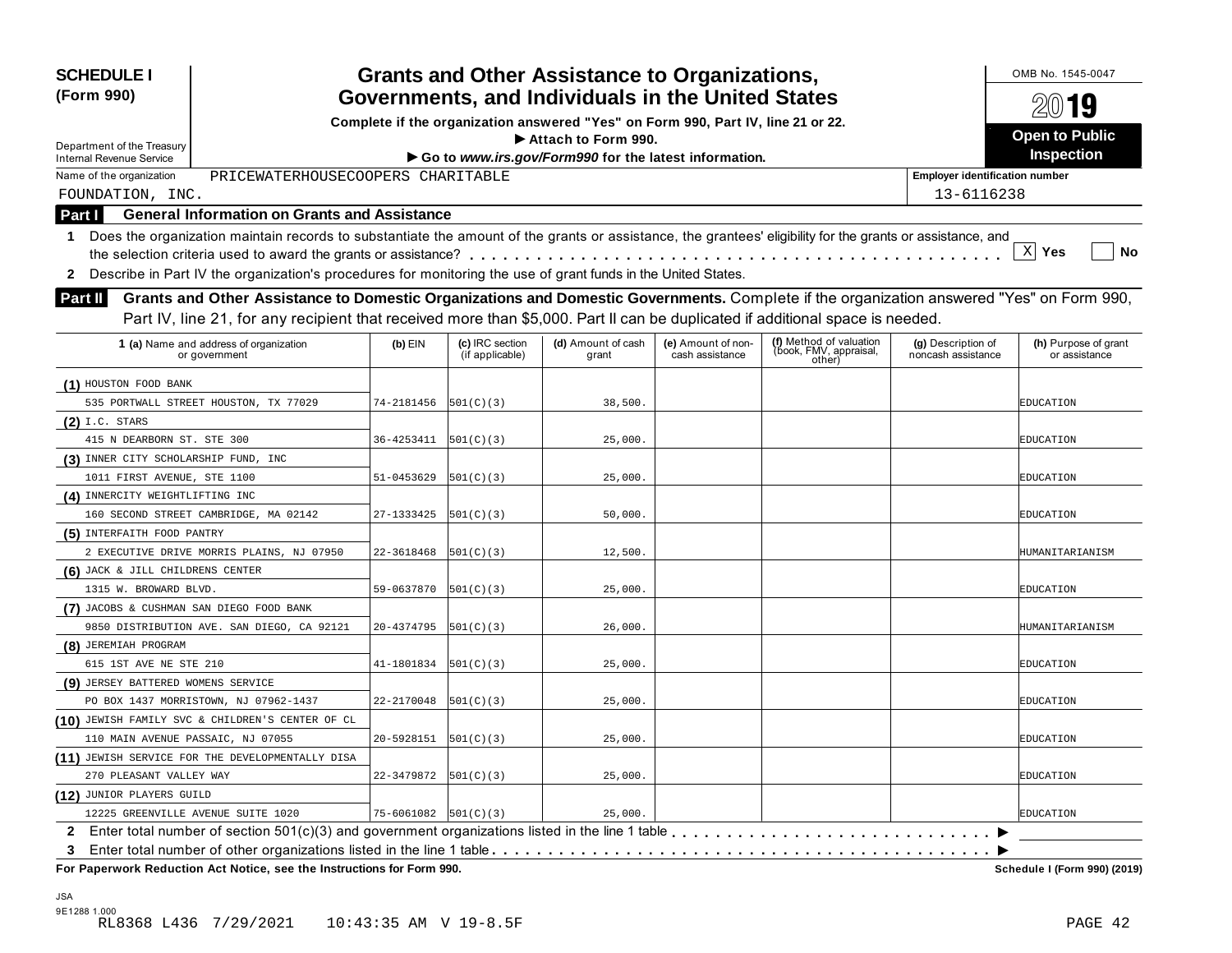| <b>SCHEDULE I</b><br>(Form 990)                                                                                                                                                                                                                                                             |            |                                    | <b>Grants and Other Assistance to Organizations,</b>                             |                                       |                                                             |                                          | OMB No. 1545-0047                     |
|---------------------------------------------------------------------------------------------------------------------------------------------------------------------------------------------------------------------------------------------------------------------------------------------|------------|------------------------------------|----------------------------------------------------------------------------------|---------------------------------------|-------------------------------------------------------------|------------------------------------------|---------------------------------------|
|                                                                                                                                                                                                                                                                                             |            |                                    | Governments, and Individuals in the United States                                |                                       |                                                             |                                          | 2019                                  |
|                                                                                                                                                                                                                                                                                             |            |                                    | Complete if the organization answered "Yes" on Form 990, Part IV, line 21 or 22. |                                       |                                                             |                                          | <b>Open to Public</b>                 |
| Department of the Treasury                                                                                                                                                                                                                                                                  |            |                                    | Attach to Form 990.<br>Go to www.irs.gov/Form990 for the latest information.     |                                       |                                                             |                                          | Inspection                            |
| <b>Internal Revenue Service</b><br>PRICEWATERHOUSECOOPERS CHARITABLE<br>Name of the organization                                                                                                                                                                                            |            |                                    |                                                                                  |                                       |                                                             | <b>Employer identification number</b>    |                                       |
| FOUNDATION, INC.                                                                                                                                                                                                                                                                            |            |                                    |                                                                                  |                                       |                                                             | 13-6116238                               |                                       |
| <b>General Information on Grants and Assistance</b>                                                                                                                                                                                                                                         |            |                                    |                                                                                  |                                       |                                                             |                                          |                                       |
| Part I<br>1 Does the organization maintain records to substantiate the amount of the grants or assistance, the grantees' eligibility for the grants or assistance, and                                                                                                                      |            |                                    |                                                                                  |                                       |                                                             |                                          | X <br>Yes<br>No                       |
| Describe in Part IV the organization's procedures for monitoring the use of grant funds in the United States.<br>$\mathbf{2}$                                                                                                                                                               |            |                                    |                                                                                  |                                       |                                                             |                                          |                                       |
| Grants and Other Assistance to Domestic Organizations and Domestic Governments. Complete if the organization answered "Yes" on Form 990,<br><b>Part II</b><br>Part IV, line 21, for any recipient that received more than \$5,000. Part II can be duplicated if additional space is needed. |            |                                    |                                                                                  |                                       |                                                             |                                          |                                       |
| 1 (a) Name and address of organization<br>or government                                                                                                                                                                                                                                     | $(b)$ EIN  | (c) IRC section<br>(if applicable) | (d) Amount of cash<br>grant                                                      | (e) Amount of non-<br>cash assistance | (f) Method of valuation<br>(book, FMV, appraisal,<br>other) | (g) Description of<br>noncash assistance | (h) Purpose of grant<br>or assistance |
| (1) KIPP BALTIMORE, INC.                                                                                                                                                                                                                                                                    |            |                                    |                                                                                  |                                       |                                                             |                                          |                                       |
| 2000 EDGEWOOD STREET BALTIMORE, MD 21216                                                                                                                                                                                                                                                    | 52-2342513 | 501(C)(3)                          | 13,500.                                                                          |                                       |                                                             |                                          | EDUCATION                             |
| $(2)$ L.E.A.D., INC.                                                                                                                                                                                                                                                                        |            |                                    |                                                                                  |                                       |                                                             |                                          |                                       |
| 1266 W. PACES FERRY RD. SUITE 429                                                                                                                                                                                                                                                           | 06-1820196 | 501(C)(3)                          | 25,000.                                                                          |                                       |                                                             |                                          | EDUCATION                             |
| (3) LARCHMONT CHARTER SCHOOL                                                                                                                                                                                                                                                                |            |                                    |                                                                                  |                                       |                                                             |                                          |                                       |
| 444 NORTH LARCHMONT BLVD #207                                                                                                                                                                                                                                                               | 57-1206928 | 501(C)(3)                          | 25,000.                                                                          |                                       |                                                             |                                          | EDUCATION                             |
| (4) LATIN AMERICAN YOUTH CENTER, INC.                                                                                                                                                                                                                                                       |            |                                    |                                                                                  |                                       |                                                             |                                          |                                       |
| 1419 COLUMBIA ROAD NW WASHINGTON, DC 20009                                                                                                                                                                                                                                                  | 52-1023074 | 501(C)(3)                          | 50,000.                                                                          |                                       |                                                             |                                          | EDUCATION                             |
| (5) LAUNCHCODE FOUNDATION                                                                                                                                                                                                                                                                   |            |                                    |                                                                                  |                                       |                                                             |                                          |                                       |
| 4811 DELMAR BLVD ST. LOUIS, MO 63108                                                                                                                                                                                                                                                        | 47-1718432 | 501(C)(3)                          | 25,000.                                                                          |                                       |                                                             |                                          | EDUCATION                             |
| (6) LETS GET READY, INC.                                                                                                                                                                                                                                                                    |            |                                    |                                                                                  |                                       |                                                             |                                          |                                       |
| 50 BROADWAY, 25TH FLOOR NEW YORK, NY 10004                                                                                                                                                                                                                                                  | 31-1698832 | 501(C)(3)                          | 75,000.                                                                          |                                       |                                                             |                                          | EDUCATION                             |
| (7) LITERACY COUNCIL OF NORTHERN VIRGINIA, INC.                                                                                                                                                                                                                                             |            |                                    |                                                                                  |                                       |                                                             |                                          |                                       |
| 2855 ANNANDALE RD FALLS CHURCH, VA 22042                                                                                                                                                                                                                                                    | 23-7098748 | 501(C)(3)                          | 25,000.                                                                          |                                       |                                                             |                                          | EDUCATION                             |
| (8) LOS ANGELES REGIONAL FOOD BANK                                                                                                                                                                                                                                                          |            |                                    |                                                                                  |                                       |                                                             |                                          |                                       |
| 1734 E 41ST STREET LOS ANGELES, CA 90058                                                                                                                                                                                                                                                    | 95-3135649 | 501(C)(3)                          | 51,000.                                                                          |                                       |                                                             |                                          | HUMANITARIANISM                       |
| $(9)$ LUMITY                                                                                                                                                                                                                                                                                |            |                                    |                                                                                  |                                       |                                                             |                                          |                                       |
| 55 W VAN BUREN ST., STE 420                                                                                                                                                                                                                                                                 | 36-3547903 | 501(C)(3)                          | 25,000.                                                                          |                                       |                                                             |                                          | EDUCATION                             |
| (10) MARBLES KIDS MUSEUM                                                                                                                                                                                                                                                                    |            |                                    |                                                                                  |                                       |                                                             |                                          |                                       |
| 201 E HARGETT ST RALEIGH, NC 27601                                                                                                                                                                                                                                                          | 58-1647538 | 501(C)(3)                          | 25,000.                                                                          |                                       |                                                             |                                          | EDUCATION                             |
| (11) MARINE CORPS SCHOLARSHIP FOUNDATION                                                                                                                                                                                                                                                    |            |                                    |                                                                                  |                                       |                                                             |                                          |                                       |
| 909 N WASHINGTON STREET                                                                                                                                                                                                                                                                     | 22-1905062 | 501(C)(3)                          | 1,500,000.                                                                       |                                       |                                                             |                                          | EDUCATION                             |
| (12) MARY'S PLACE SEATTLE                                                                                                                                                                                                                                                                   |            |                                    |                                                                                  |                                       |                                                             |                                          |                                       |
| P.O. BOX 1711 SEATTLE, WA 98111                                                                                                                                                                                                                                                             | 27-2087950 | 501(C)(3)                          | 50,000.                                                                          |                                       |                                                             |                                          | <b>EDUCATION</b>                      |
| 2 Enter total number of section 501(c)(3) and government organizations listed in the line 1 table                                                                                                                                                                                           |            |                                    |                                                                                  |                                       |                                                             |                                          |                                       |
| 3                                                                                                                                                                                                                                                                                           |            |                                    |                                                                                  |                                       |                                                             |                                          |                                       |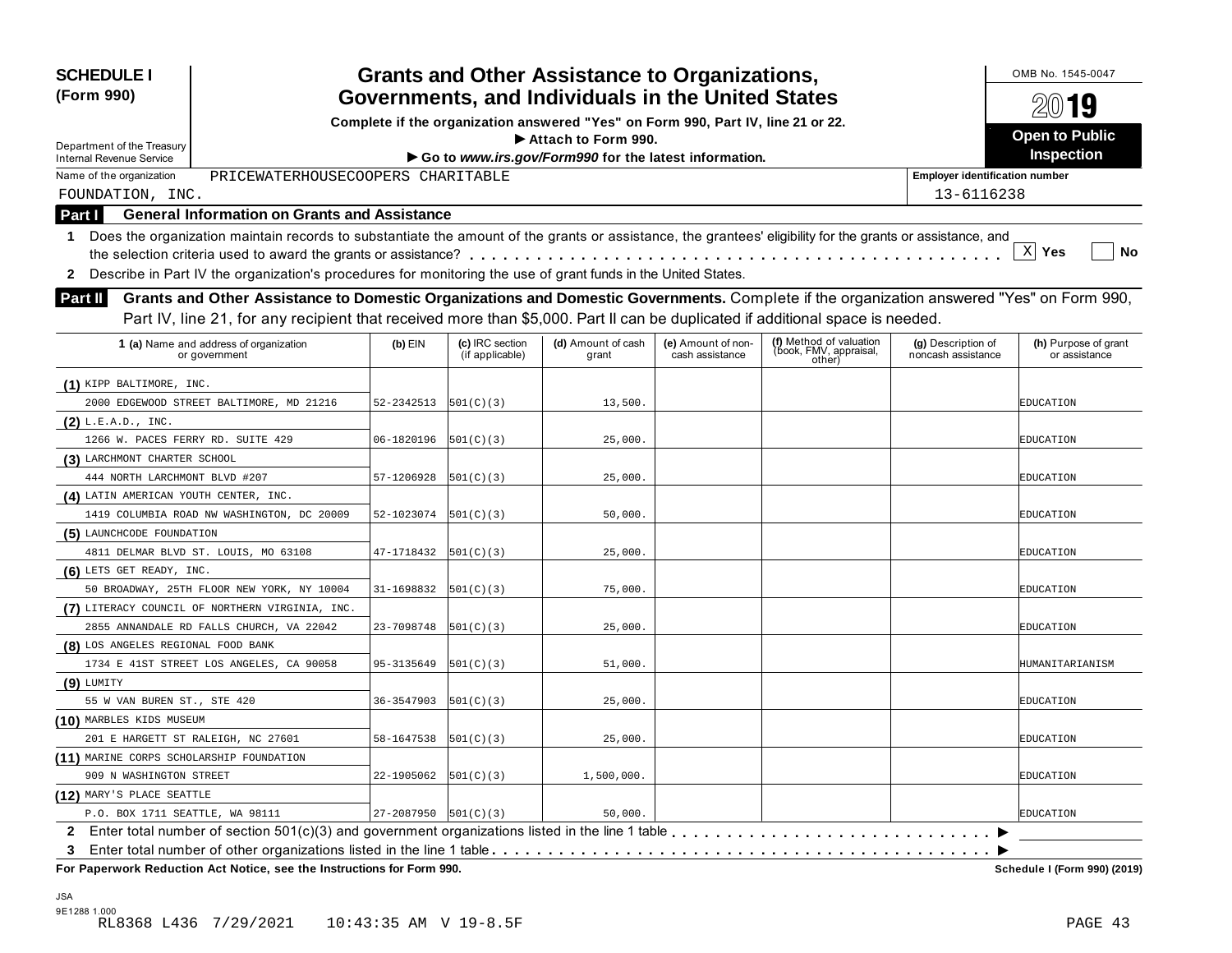| Governments, and Individuals in the United States<br>Complete if the organization answered "Yes" on Form 990, Part IV, line 21 or 22.<br><b>Open to Public</b><br>Attach to Form 990.<br>Department of the Treasury<br><b>Inspection</b><br>Go to www.irs.gov/Form990 for the latest information.<br><b>Internal Revenue Service</b><br>PRICEWATERHOUSECOOPERS CHARITABLE<br>Name of the organization<br><b>Employer identification number</b><br>13-6116238<br>FOUNDATION, INC.<br><b>General Information on Grants and Assistance</b><br>Part I<br>1 Does the organization maintain records to substantiate the amount of the grants or assistance, the grantees' eligibility for the grants or assistance, and<br>$\mathbf{x}$<br>Yes<br>Describe in Part IV the organization's procedures for monitoring the use of grant funds in the United States.<br>$\mathbf{2}$<br>Grants and Other Assistance to Domestic Organizations and Domestic Governments. Complete if the organization answered "Yes" on Form 990,<br>Part II<br>Part IV, line 21, for any recipient that received more than \$5,000. Part II can be duplicated if additional space is needed.<br>(f) Method of valuation<br>(book, FMV, appraisal,<br>(c) IRC section<br>1 (a) Name and address of organization<br>$(b)$ EIN<br>(d) Amount of cash<br>(e) Amount of non-<br>(g) Description of<br>(if applicable)<br>cash assistance<br>noncash assistance<br>grant<br>or assistance<br>or government<br>other)<br>(1) MATHCOUNTS FOUNDATION<br>1420 KING ST ALEXANDRIA, VA 22314<br>54-1295407<br> 501(C)(3) <br>25,000.<br>EDUCATION<br>(2) MAYOR'S FUND FOR LOS ANGELES<br>200 N SPRING ST., STE 305B<br>47-1084641<br> 501(C)(3) <br>100,000.<br>EDUCATION<br>(3) MAYOR'S FUND TO ADVANCE NYC<br>253 BROADWAY, 6TH FL NEW YORK, NY 10007<br>13-3783906<br> 501(C)(3) <br>12,500.<br>EDUCATION<br>(4) MEALS ON WHEELS OF TAMPA, INC<br>550 W HILLSBOROUGH AVE TAMPA, FL 33603<br>59-1679915<br> 501(C)(3) <br>25,000.<br>(5) MERISTEM INC.<br>9200 FAIR OAKS BLVD FAIR OAKS, CA 95628<br>47-1411177<br> 501(C)(3) <br>25,000.<br>EDUCATION<br>(6) MIDTOWN EDUCATIONAL FOUNDATION<br>718 S LOOMIS STREET CHICAGO, IL 60607<br>36-3417278<br> 501(C)(3) <br>25,000.<br>EDUCATION<br>(7) MILE HIGH UNITED WAY INC<br>9301 HOG EYE RD. AUSTIN, TX 78724<br>84-0404235<br> 501(C)(3) <br>25,000.<br>EDUCATION<br>(8) MINDS OF MATTER OF SAN FRANCISCO<br>PO BOX 2511 SAN FRANCISCO, CA 94126<br>27-3077640<br> 501(C)(3) <br>25,000.<br>EDUCATION<br>(9) MK LEVEL PLAYING FIELD INSTITUTE<br>2148 BROADWAY OAKLAND, CA 94612<br>91-2088635<br> 501(C)(3) <br>25,000.<br>EDUCATION<br>(10) MOBILE LOAVES FISHES, INC<br>9301 HOG EYE RD., #950 AUSTIN, TX 78724<br>74-2956081<br>25,000.<br> 501(C)(3) <br>(11) MONEYTHINK<br>515 N. STATE STREET CHICAGO, IL 60654<br>27-1052771<br>25,000.<br><b>EDUCATION</b><br> 501(C)(3) <br>(12) N STREET VILLAGE, INC. | <b>SCHEDULE I</b><br>(Form 990)   |           |           | <b>Grants and Other Assistance to Organizations,</b> |  | OMB No. 1545-0047    |
|---------------------------------------------------------------------------------------------------------------------------------------------------------------------------------------------------------------------------------------------------------------------------------------------------------------------------------------------------------------------------------------------------------------------------------------------------------------------------------------------------------------------------------------------------------------------------------------------------------------------------------------------------------------------------------------------------------------------------------------------------------------------------------------------------------------------------------------------------------------------------------------------------------------------------------------------------------------------------------------------------------------------------------------------------------------------------------------------------------------------------------------------------------------------------------------------------------------------------------------------------------------------------------------------------------------------------------------------------------------------------------------------------------------------------------------------------------------------------------------------------------------------------------------------------------------------------------------------------------------------------------------------------------------------------------------------------------------------------------------------------------------------------------------------------------------------------------------------------------------------------------------------------------------------------------------------------------------------------------------------------------------------------------------------------------------------------------------------------------------------------------------------------------------------------------------------------------------------------------------------------------------------------------------------------------------------------------------------------------------------------------------------------------------------------------------------------------------------------------------------------------------------------------------------------------------------------------------------------------------------------------------------------------------------------------------------------------------------------------------------------------------------------------------------------------------------------------------------------------------------------------------------------------------------------------|-----------------------------------|-----------|-----------|------------------------------------------------------|--|----------------------|
|                                                                                                                                                                                                                                                                                                                                                                                                                                                                                                                                                                                                                                                                                                                                                                                                                                                                                                                                                                                                                                                                                                                                                                                                                                                                                                                                                                                                                                                                                                                                                                                                                                                                                                                                                                                                                                                                                                                                                                                                                                                                                                                                                                                                                                                                                                                                                                                                                                                                                                                                                                                                                                                                                                                                                                                                                                                                                                                                 |                                   |           |           |                                                      |  | 2019                 |
|                                                                                                                                                                                                                                                                                                                                                                                                                                                                                                                                                                                                                                                                                                                                                                                                                                                                                                                                                                                                                                                                                                                                                                                                                                                                                                                                                                                                                                                                                                                                                                                                                                                                                                                                                                                                                                                                                                                                                                                                                                                                                                                                                                                                                                                                                                                                                                                                                                                                                                                                                                                                                                                                                                                                                                                                                                                                                                                                 |                                   |           |           |                                                      |  |                      |
|                                                                                                                                                                                                                                                                                                                                                                                                                                                                                                                                                                                                                                                                                                                                                                                                                                                                                                                                                                                                                                                                                                                                                                                                                                                                                                                                                                                                                                                                                                                                                                                                                                                                                                                                                                                                                                                                                                                                                                                                                                                                                                                                                                                                                                                                                                                                                                                                                                                                                                                                                                                                                                                                                                                                                                                                                                                                                                                                 |                                   |           |           |                                                      |  |                      |
|                                                                                                                                                                                                                                                                                                                                                                                                                                                                                                                                                                                                                                                                                                                                                                                                                                                                                                                                                                                                                                                                                                                                                                                                                                                                                                                                                                                                                                                                                                                                                                                                                                                                                                                                                                                                                                                                                                                                                                                                                                                                                                                                                                                                                                                                                                                                                                                                                                                                                                                                                                                                                                                                                                                                                                                                                                                                                                                                 |                                   |           |           |                                                      |  |                      |
|                                                                                                                                                                                                                                                                                                                                                                                                                                                                                                                                                                                                                                                                                                                                                                                                                                                                                                                                                                                                                                                                                                                                                                                                                                                                                                                                                                                                                                                                                                                                                                                                                                                                                                                                                                                                                                                                                                                                                                                                                                                                                                                                                                                                                                                                                                                                                                                                                                                                                                                                                                                                                                                                                                                                                                                                                                                                                                                                 |                                   |           |           |                                                      |  |                      |
|                                                                                                                                                                                                                                                                                                                                                                                                                                                                                                                                                                                                                                                                                                                                                                                                                                                                                                                                                                                                                                                                                                                                                                                                                                                                                                                                                                                                                                                                                                                                                                                                                                                                                                                                                                                                                                                                                                                                                                                                                                                                                                                                                                                                                                                                                                                                                                                                                                                                                                                                                                                                                                                                                                                                                                                                                                                                                                                                 |                                   |           |           |                                                      |  |                      |
|                                                                                                                                                                                                                                                                                                                                                                                                                                                                                                                                                                                                                                                                                                                                                                                                                                                                                                                                                                                                                                                                                                                                                                                                                                                                                                                                                                                                                                                                                                                                                                                                                                                                                                                                                                                                                                                                                                                                                                                                                                                                                                                                                                                                                                                                                                                                                                                                                                                                                                                                                                                                                                                                                                                                                                                                                                                                                                                                 |                                   |           |           |                                                      |  |                      |
|                                                                                                                                                                                                                                                                                                                                                                                                                                                                                                                                                                                                                                                                                                                                                                                                                                                                                                                                                                                                                                                                                                                                                                                                                                                                                                                                                                                                                                                                                                                                                                                                                                                                                                                                                                                                                                                                                                                                                                                                                                                                                                                                                                                                                                                                                                                                                                                                                                                                                                                                                                                                                                                                                                                                                                                                                                                                                                                                 |                                   |           |           |                                                      |  | No                   |
|                                                                                                                                                                                                                                                                                                                                                                                                                                                                                                                                                                                                                                                                                                                                                                                                                                                                                                                                                                                                                                                                                                                                                                                                                                                                                                                                                                                                                                                                                                                                                                                                                                                                                                                                                                                                                                                                                                                                                                                                                                                                                                                                                                                                                                                                                                                                                                                                                                                                                                                                                                                                                                                                                                                                                                                                                                                                                                                                 |                                   |           |           |                                                      |  |                      |
|                                                                                                                                                                                                                                                                                                                                                                                                                                                                                                                                                                                                                                                                                                                                                                                                                                                                                                                                                                                                                                                                                                                                                                                                                                                                                                                                                                                                                                                                                                                                                                                                                                                                                                                                                                                                                                                                                                                                                                                                                                                                                                                                                                                                                                                                                                                                                                                                                                                                                                                                                                                                                                                                                                                                                                                                                                                                                                                                 |                                   |           |           |                                                      |  |                      |
|                                                                                                                                                                                                                                                                                                                                                                                                                                                                                                                                                                                                                                                                                                                                                                                                                                                                                                                                                                                                                                                                                                                                                                                                                                                                                                                                                                                                                                                                                                                                                                                                                                                                                                                                                                                                                                                                                                                                                                                                                                                                                                                                                                                                                                                                                                                                                                                                                                                                                                                                                                                                                                                                                                                                                                                                                                                                                                                                 |                                   |           |           |                                                      |  |                      |
|                                                                                                                                                                                                                                                                                                                                                                                                                                                                                                                                                                                                                                                                                                                                                                                                                                                                                                                                                                                                                                                                                                                                                                                                                                                                                                                                                                                                                                                                                                                                                                                                                                                                                                                                                                                                                                                                                                                                                                                                                                                                                                                                                                                                                                                                                                                                                                                                                                                                                                                                                                                                                                                                                                                                                                                                                                                                                                                                 |                                   |           |           |                                                      |  |                      |
|                                                                                                                                                                                                                                                                                                                                                                                                                                                                                                                                                                                                                                                                                                                                                                                                                                                                                                                                                                                                                                                                                                                                                                                                                                                                                                                                                                                                                                                                                                                                                                                                                                                                                                                                                                                                                                                                                                                                                                                                                                                                                                                                                                                                                                                                                                                                                                                                                                                                                                                                                                                                                                                                                                                                                                                                                                                                                                                                 |                                   |           |           |                                                      |  | (h) Purpose of grant |
|                                                                                                                                                                                                                                                                                                                                                                                                                                                                                                                                                                                                                                                                                                                                                                                                                                                                                                                                                                                                                                                                                                                                                                                                                                                                                                                                                                                                                                                                                                                                                                                                                                                                                                                                                                                                                                                                                                                                                                                                                                                                                                                                                                                                                                                                                                                                                                                                                                                                                                                                                                                                                                                                                                                                                                                                                                                                                                                                 |                                   |           |           |                                                      |  |                      |
|                                                                                                                                                                                                                                                                                                                                                                                                                                                                                                                                                                                                                                                                                                                                                                                                                                                                                                                                                                                                                                                                                                                                                                                                                                                                                                                                                                                                                                                                                                                                                                                                                                                                                                                                                                                                                                                                                                                                                                                                                                                                                                                                                                                                                                                                                                                                                                                                                                                                                                                                                                                                                                                                                                                                                                                                                                                                                                                                 |                                   |           |           |                                                      |  |                      |
|                                                                                                                                                                                                                                                                                                                                                                                                                                                                                                                                                                                                                                                                                                                                                                                                                                                                                                                                                                                                                                                                                                                                                                                                                                                                                                                                                                                                                                                                                                                                                                                                                                                                                                                                                                                                                                                                                                                                                                                                                                                                                                                                                                                                                                                                                                                                                                                                                                                                                                                                                                                                                                                                                                                                                                                                                                                                                                                                 |                                   |           |           |                                                      |  |                      |
|                                                                                                                                                                                                                                                                                                                                                                                                                                                                                                                                                                                                                                                                                                                                                                                                                                                                                                                                                                                                                                                                                                                                                                                                                                                                                                                                                                                                                                                                                                                                                                                                                                                                                                                                                                                                                                                                                                                                                                                                                                                                                                                                                                                                                                                                                                                                                                                                                                                                                                                                                                                                                                                                                                                                                                                                                                                                                                                                 |                                   |           |           |                                                      |  |                      |
|                                                                                                                                                                                                                                                                                                                                                                                                                                                                                                                                                                                                                                                                                                                                                                                                                                                                                                                                                                                                                                                                                                                                                                                                                                                                                                                                                                                                                                                                                                                                                                                                                                                                                                                                                                                                                                                                                                                                                                                                                                                                                                                                                                                                                                                                                                                                                                                                                                                                                                                                                                                                                                                                                                                                                                                                                                                                                                                                 |                                   |           |           |                                                      |  |                      |
|                                                                                                                                                                                                                                                                                                                                                                                                                                                                                                                                                                                                                                                                                                                                                                                                                                                                                                                                                                                                                                                                                                                                                                                                                                                                                                                                                                                                                                                                                                                                                                                                                                                                                                                                                                                                                                                                                                                                                                                                                                                                                                                                                                                                                                                                                                                                                                                                                                                                                                                                                                                                                                                                                                                                                                                                                                                                                                                                 |                                   |           |           |                                                      |  |                      |
|                                                                                                                                                                                                                                                                                                                                                                                                                                                                                                                                                                                                                                                                                                                                                                                                                                                                                                                                                                                                                                                                                                                                                                                                                                                                                                                                                                                                                                                                                                                                                                                                                                                                                                                                                                                                                                                                                                                                                                                                                                                                                                                                                                                                                                                                                                                                                                                                                                                                                                                                                                                                                                                                                                                                                                                                                                                                                                                                 |                                   |           |           |                                                      |  |                      |
|                                                                                                                                                                                                                                                                                                                                                                                                                                                                                                                                                                                                                                                                                                                                                                                                                                                                                                                                                                                                                                                                                                                                                                                                                                                                                                                                                                                                                                                                                                                                                                                                                                                                                                                                                                                                                                                                                                                                                                                                                                                                                                                                                                                                                                                                                                                                                                                                                                                                                                                                                                                                                                                                                                                                                                                                                                                                                                                                 |                                   |           |           |                                                      |  | HUMANITARIANISM      |
|                                                                                                                                                                                                                                                                                                                                                                                                                                                                                                                                                                                                                                                                                                                                                                                                                                                                                                                                                                                                                                                                                                                                                                                                                                                                                                                                                                                                                                                                                                                                                                                                                                                                                                                                                                                                                                                                                                                                                                                                                                                                                                                                                                                                                                                                                                                                                                                                                                                                                                                                                                                                                                                                                                                                                                                                                                                                                                                                 |                                   |           |           |                                                      |  |                      |
|                                                                                                                                                                                                                                                                                                                                                                                                                                                                                                                                                                                                                                                                                                                                                                                                                                                                                                                                                                                                                                                                                                                                                                                                                                                                                                                                                                                                                                                                                                                                                                                                                                                                                                                                                                                                                                                                                                                                                                                                                                                                                                                                                                                                                                                                                                                                                                                                                                                                                                                                                                                                                                                                                                                                                                                                                                                                                                                                 |                                   |           |           |                                                      |  |                      |
|                                                                                                                                                                                                                                                                                                                                                                                                                                                                                                                                                                                                                                                                                                                                                                                                                                                                                                                                                                                                                                                                                                                                                                                                                                                                                                                                                                                                                                                                                                                                                                                                                                                                                                                                                                                                                                                                                                                                                                                                                                                                                                                                                                                                                                                                                                                                                                                                                                                                                                                                                                                                                                                                                                                                                                                                                                                                                                                                 |                                   |           |           |                                                      |  |                      |
|                                                                                                                                                                                                                                                                                                                                                                                                                                                                                                                                                                                                                                                                                                                                                                                                                                                                                                                                                                                                                                                                                                                                                                                                                                                                                                                                                                                                                                                                                                                                                                                                                                                                                                                                                                                                                                                                                                                                                                                                                                                                                                                                                                                                                                                                                                                                                                                                                                                                                                                                                                                                                                                                                                                                                                                                                                                                                                                                 |                                   |           |           |                                                      |  |                      |
|                                                                                                                                                                                                                                                                                                                                                                                                                                                                                                                                                                                                                                                                                                                                                                                                                                                                                                                                                                                                                                                                                                                                                                                                                                                                                                                                                                                                                                                                                                                                                                                                                                                                                                                                                                                                                                                                                                                                                                                                                                                                                                                                                                                                                                                                                                                                                                                                                                                                                                                                                                                                                                                                                                                                                                                                                                                                                                                                 |                                   |           |           |                                                      |  |                      |
|                                                                                                                                                                                                                                                                                                                                                                                                                                                                                                                                                                                                                                                                                                                                                                                                                                                                                                                                                                                                                                                                                                                                                                                                                                                                                                                                                                                                                                                                                                                                                                                                                                                                                                                                                                                                                                                                                                                                                                                                                                                                                                                                                                                                                                                                                                                                                                                                                                                                                                                                                                                                                                                                                                                                                                                                                                                                                                                                 |                                   |           |           |                                                      |  |                      |
|                                                                                                                                                                                                                                                                                                                                                                                                                                                                                                                                                                                                                                                                                                                                                                                                                                                                                                                                                                                                                                                                                                                                                                                                                                                                                                                                                                                                                                                                                                                                                                                                                                                                                                                                                                                                                                                                                                                                                                                                                                                                                                                                                                                                                                                                                                                                                                                                                                                                                                                                                                                                                                                                                                                                                                                                                                                                                                                                 |                                   |           |           |                                                      |  |                      |
|                                                                                                                                                                                                                                                                                                                                                                                                                                                                                                                                                                                                                                                                                                                                                                                                                                                                                                                                                                                                                                                                                                                                                                                                                                                                                                                                                                                                                                                                                                                                                                                                                                                                                                                                                                                                                                                                                                                                                                                                                                                                                                                                                                                                                                                                                                                                                                                                                                                                                                                                                                                                                                                                                                                                                                                                                                                                                                                                 |                                   |           |           |                                                      |  |                      |
|                                                                                                                                                                                                                                                                                                                                                                                                                                                                                                                                                                                                                                                                                                                                                                                                                                                                                                                                                                                                                                                                                                                                                                                                                                                                                                                                                                                                                                                                                                                                                                                                                                                                                                                                                                                                                                                                                                                                                                                                                                                                                                                                                                                                                                                                                                                                                                                                                                                                                                                                                                                                                                                                                                                                                                                                                                                                                                                                 |                                   |           |           |                                                      |  |                      |
|                                                                                                                                                                                                                                                                                                                                                                                                                                                                                                                                                                                                                                                                                                                                                                                                                                                                                                                                                                                                                                                                                                                                                                                                                                                                                                                                                                                                                                                                                                                                                                                                                                                                                                                                                                                                                                                                                                                                                                                                                                                                                                                                                                                                                                                                                                                                                                                                                                                                                                                                                                                                                                                                                                                                                                                                                                                                                                                                 |                                   |           |           |                                                      |  |                      |
|                                                                                                                                                                                                                                                                                                                                                                                                                                                                                                                                                                                                                                                                                                                                                                                                                                                                                                                                                                                                                                                                                                                                                                                                                                                                                                                                                                                                                                                                                                                                                                                                                                                                                                                                                                                                                                                                                                                                                                                                                                                                                                                                                                                                                                                                                                                                                                                                                                                                                                                                                                                                                                                                                                                                                                                                                                                                                                                                 |                                   |           |           |                                                      |  |                      |
|                                                                                                                                                                                                                                                                                                                                                                                                                                                                                                                                                                                                                                                                                                                                                                                                                                                                                                                                                                                                                                                                                                                                                                                                                                                                                                                                                                                                                                                                                                                                                                                                                                                                                                                                                                                                                                                                                                                                                                                                                                                                                                                                                                                                                                                                                                                                                                                                                                                                                                                                                                                                                                                                                                                                                                                                                                                                                                                                 |                                   |           |           |                                                      |  | HUMANITARIANISM      |
|                                                                                                                                                                                                                                                                                                                                                                                                                                                                                                                                                                                                                                                                                                                                                                                                                                                                                                                                                                                                                                                                                                                                                                                                                                                                                                                                                                                                                                                                                                                                                                                                                                                                                                                                                                                                                                                                                                                                                                                                                                                                                                                                                                                                                                                                                                                                                                                                                                                                                                                                                                                                                                                                                                                                                                                                                                                                                                                                 |                                   |           |           |                                                      |  |                      |
|                                                                                                                                                                                                                                                                                                                                                                                                                                                                                                                                                                                                                                                                                                                                                                                                                                                                                                                                                                                                                                                                                                                                                                                                                                                                                                                                                                                                                                                                                                                                                                                                                                                                                                                                                                                                                                                                                                                                                                                                                                                                                                                                                                                                                                                                                                                                                                                                                                                                                                                                                                                                                                                                                                                                                                                                                                                                                                                                 |                                   |           |           |                                                      |  |                      |
|                                                                                                                                                                                                                                                                                                                                                                                                                                                                                                                                                                                                                                                                                                                                                                                                                                                                                                                                                                                                                                                                                                                                                                                                                                                                                                                                                                                                                                                                                                                                                                                                                                                                                                                                                                                                                                                                                                                                                                                                                                                                                                                                                                                                                                                                                                                                                                                                                                                                                                                                                                                                                                                                                                                                                                                                                                                                                                                                 |                                   |           |           |                                                      |  |                      |
| $\mathbf{2}$                                                                                                                                                                                                                                                                                                                                                                                                                                                                                                                                                                                                                                                                                                                                                                                                                                                                                                                                                                                                                                                                                                                                                                                                                                                                                                                                                                                                                                                                                                                                                                                                                                                                                                                                                                                                                                                                                                                                                                                                                                                                                                                                                                                                                                                                                                                                                                                                                                                                                                                                                                                                                                                                                                                                                                                                                                                                                                                    | 1333 N ST NW WASHINGTON, DC 20005 | 521007373 | 501(C)(3) | 25,000.                                              |  | <b>EDUCATION</b>     |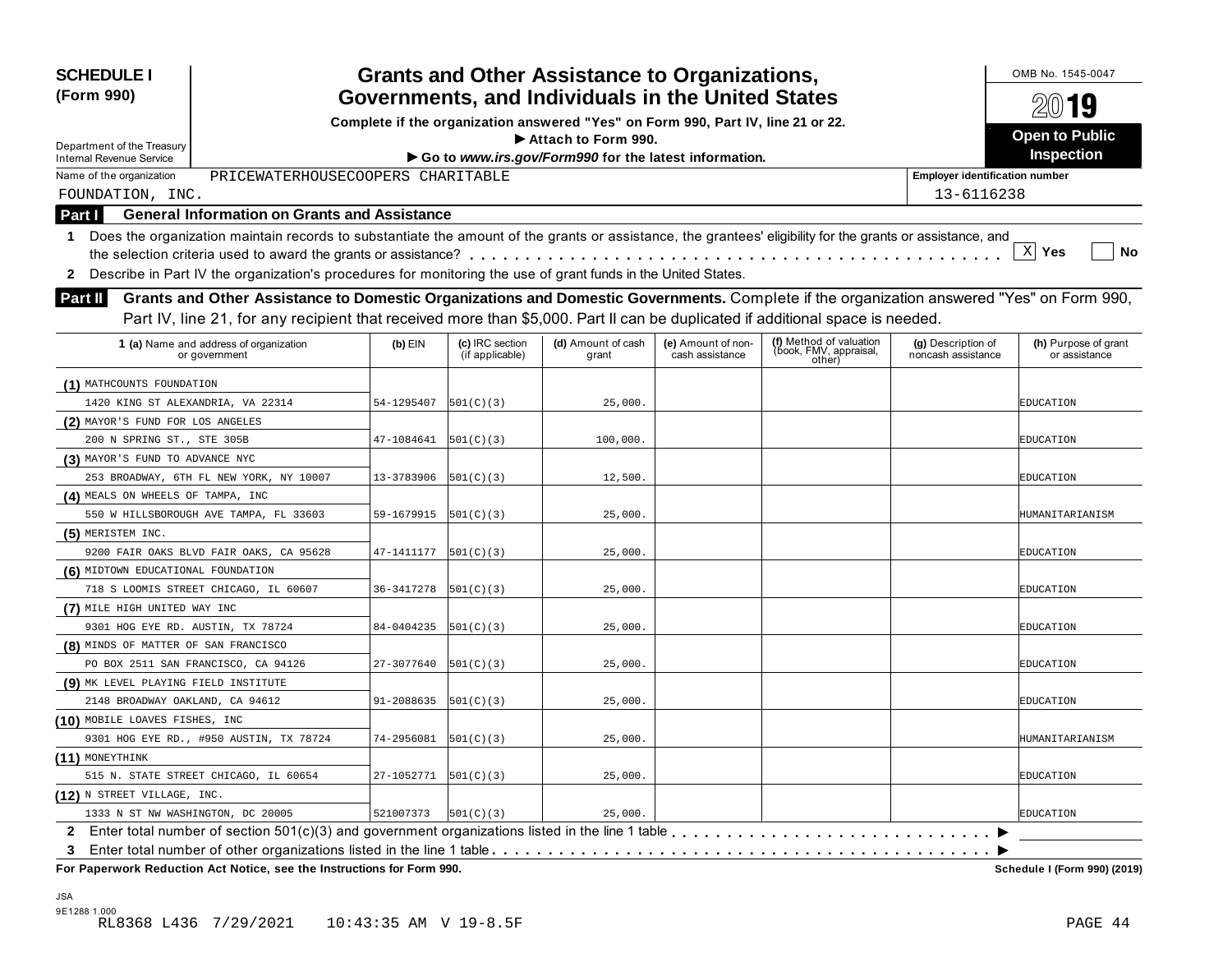| <b>SCHEDULE I</b><br>(Form 990)                               |                                                                                                                                                                                                                                                                           |            |                                    | <b>Grants and Other Assistance to Organizations,</b><br>Governments, and Individuals in the United States |                                       |                                                             |                                          | OMB No. 1545-0047                     |
|---------------------------------------------------------------|---------------------------------------------------------------------------------------------------------------------------------------------------------------------------------------------------------------------------------------------------------------------------|------------|------------------------------------|-----------------------------------------------------------------------------------------------------------|---------------------------------------|-------------------------------------------------------------|------------------------------------------|---------------------------------------|
|                                                               |                                                                                                                                                                                                                                                                           |            |                                    | Complete if the organization answered "Yes" on Form 990, Part IV, line 21 or 22.                          |                                       |                                                             |                                          | 2019                                  |
|                                                               |                                                                                                                                                                                                                                                                           |            |                                    | Attach to Form 990.                                                                                       |                                       |                                                             |                                          | <b>Open to Public</b>                 |
| Department of the Treasury<br><b>Internal Revenue Service</b> |                                                                                                                                                                                                                                                                           |            |                                    | Go to www.irs.gov/Form990 for the latest information.                                                     |                                       |                                                             |                                          | Inspection                            |
| Name of the organization                                      | PRICEWATERHOUSECOOPERS CHARITABLE                                                                                                                                                                                                                                         |            |                                    |                                                                                                           |                                       |                                                             | <b>Employer identification number</b>    |                                       |
| FOUNDATION, INC.                                              |                                                                                                                                                                                                                                                                           |            |                                    |                                                                                                           |                                       |                                                             | 13-6116238                               |                                       |
| Part I                                                        | <b>General Information on Grants and Assistance</b>                                                                                                                                                                                                                       |            |                                    |                                                                                                           |                                       |                                                             |                                          |                                       |
|                                                               | 1 Does the organization maintain records to substantiate the amount of the grants or assistance, the grantees' eligibility for the grants or assistance, and                                                                                                              |            |                                    |                                                                                                           |                                       |                                                             |                                          |                                       |
|                                                               |                                                                                                                                                                                                                                                                           |            |                                    |                                                                                                           |                                       |                                                             |                                          | $\mathbf{x}$<br>Yes<br>No             |
| $\mathbf{2}$                                                  | Describe in Part IV the organization's procedures for monitoring the use of grant funds in the United States.                                                                                                                                                             |            |                                    |                                                                                                           |                                       |                                                             |                                          |                                       |
| <b>Part II</b>                                                | Grants and Other Assistance to Domestic Organizations and Domestic Governments. Complete if the organization answered "Yes" on Form 990,<br>Part IV, line 21, for any recipient that received more than \$5,000. Part II can be duplicated if additional space is needed. |            |                                    |                                                                                                           |                                       |                                                             |                                          |                                       |
|                                                               | 1 (a) Name and address of organization<br>or government                                                                                                                                                                                                                   | $(b)$ EIN  | (c) IRC section<br>(if applicable) | (d) Amount of cash<br>grant                                                                               | (e) Amount of non-<br>cash assistance | (f) Method of valuation<br>(book, FMV, appraisal,<br>other) | (g) Description of<br>noncash assistance | (h) Purpose of grant<br>or assistance |
| (1) NAACP LEGAL DEFENSE EDUCATION                             |                                                                                                                                                                                                                                                                           |            |                                    |                                                                                                           |                                       |                                                             |                                          |                                       |
|                                                               | 40 RECTOR STREET NEW YORK, NY 10006                                                                                                                                                                                                                                       | 13-1655255 | 501(C)(3)                          | 250,000.                                                                                                  |                                       |                                                             |                                          | HUMANITARIANISM                       |
| (2) NATIONAL MERIT SCHOLARSHIP                                |                                                                                                                                                                                                                                                                           |            |                                    |                                                                                                           |                                       |                                                             |                                          |                                       |
| 1560 SHERMAN AVENUE, STE 200                                  |                                                                                                                                                                                                                                                                           | 36-2307745 | 501(C)(3)                          | 90,610.                                                                                                   |                                       |                                                             |                                          | EDUCATION                             |
| (3) NATIONAL ORGANIZATION ON DISABILITY                       |                                                                                                                                                                                                                                                                           |            |                                    |                                                                                                           |                                       |                                                             |                                          |                                       |
|                                                               | 77 WATER STREET, STE 204 NEW YORK, NY 10005                                                                                                                                                                                                                               | 52-1238307 | 501(C)(3)                          | 25,000.                                                                                                   |                                       |                                                             |                                          | EDUCATION                             |
| (4) NEW AMERICAN ACADEMY CHARTER SCHOOL                       |                                                                                                                                                                                                                                                                           |            |                                    |                                                                                                           |                                       |                                                             |                                          |                                       |
| 9301 AVENUE B BROOKLYN, NY 11236                              |                                                                                                                                                                                                                                                                           | 46-1609693 | 501(C)(3)                          | 25,000.                                                                                                   |                                       |                                                             |                                          | EDUCATION                             |
| $(5)$ NEW MOMS, INC.                                          |                                                                                                                                                                                                                                                                           |            |                                    |                                                                                                           |                                       |                                                             |                                          |                                       |
|                                                               | 5317 W CHICAGO AVE CHICAGO, IL 60651                                                                                                                                                                                                                                      | 36-3265804 | 501(C)(3)                          | 26,000.                                                                                                   |                                       |                                                             |                                          | EDUCATION                             |
| (6) NEW YORK CARES INC                                        |                                                                                                                                                                                                                                                                           |            |                                    |                                                                                                           |                                       |                                                             |                                          |                                       |
| 65 BROADWAY NEW YORK, NY 10006                                |                                                                                                                                                                                                                                                                           | 13-3444193 | 501(C)(3)                          | 25,000.                                                                                                   |                                       |                                                             |                                          | EDUCATION                             |
| (7) NEWARK SCHOOL OF THE ARTS,                                |                                                                                                                                                                                                                                                                           |            |                                    |                                                                                                           |                                       |                                                             |                                          |                                       |
| 89 LINCOLN PARK NEWARK, NJ 07102                              |                                                                                                                                                                                                                                                                           | 22-1849047 | 501(C)(3)                          | 25,000.                                                                                                   |                                       |                                                             |                                          | EDUCATION                             |
| (8) NORTH TEXAS FOOD BANK                                     |                                                                                                                                                                                                                                                                           |            |                                    |                                                                                                           |                                       |                                                             |                                          |                                       |
|                                                               | 3677 MAPLESHADE LANE PLANO, TX 75075                                                                                                                                                                                                                                      | 75-1785357 | 501(C)(3)                          | 27,000.                                                                                                   |                                       |                                                             |                                          | EDUCATION                             |
| (9) OHIOGUIDESTONE                                            |                                                                                                                                                                                                                                                                           |            |                                    |                                                                                                           |                                       |                                                             |                                          |                                       |
| 202 E BAGLEY RD BEREA, OH 44017                               |                                                                                                                                                                                                                                                                           | 34-0720558 | 501(C)(3)                          | 25,000.                                                                                                   |                                       |                                                             |                                          | EDUCATION                             |
| (10) OPPORTUNITY JUNCTION, INC.                               |                                                                                                                                                                                                                                                                           |            |                                    |                                                                                                           |                                       |                                                             |                                          |                                       |
|                                                               | 3102 DELTA FAIR BLVD ANTIOCH, CA 94509                                                                                                                                                                                                                                    | 68-0459131 | 501(C)(3)                          | 25,000.                                                                                                   |                                       |                                                             |                                          | <b>EDUCATION</b>                      |
|                                                               | (11) OREGON HEALTH & SCIENCE UNIVERSITY FOUNDATI                                                                                                                                                                                                                          |            |                                    |                                                                                                           |                                       |                                                             |                                          |                                       |
|                                                               | 1121 S.W. SALMON STREET PORTLAND, OR 97205                                                                                                                                                                                                                                | 23-7083114 | 501(C)(3)                          | 25,000.                                                                                                   |                                       |                                                             |                                          | HUMANITARIANISM                       |
| (12) PARTNERS IN SCHOOL INNOVATION                            |                                                                                                                                                                                                                                                                           |            |                                    |                                                                                                           |                                       |                                                             |                                          |                                       |
| 1060 TENNESSEE STREET FLOOR 2                                 |                                                                                                                                                                                                                                                                           | 94-3205455 | 501(C)(3)                          | 25,000.                                                                                                   |                                       |                                                             |                                          | <b>EDUCATION</b>                      |
|                                                               | 2 Enter total number of section 501(c)(3) and government organizations listed in the line 1 table                                                                                                                                                                         |            |                                    |                                                                                                           |                                       |                                                             |                                          |                                       |
| 3.                                                            |                                                                                                                                                                                                                                                                           |            |                                    |                                                                                                           |                                       |                                                             |                                          |                                       |
|                                                               | For Paperwork Reduction Act Notice, see the Instructions for Form 990.                                                                                                                                                                                                    |            |                                    |                                                                                                           |                                       |                                                             |                                          | Schedule I (Form 990) (2019)          |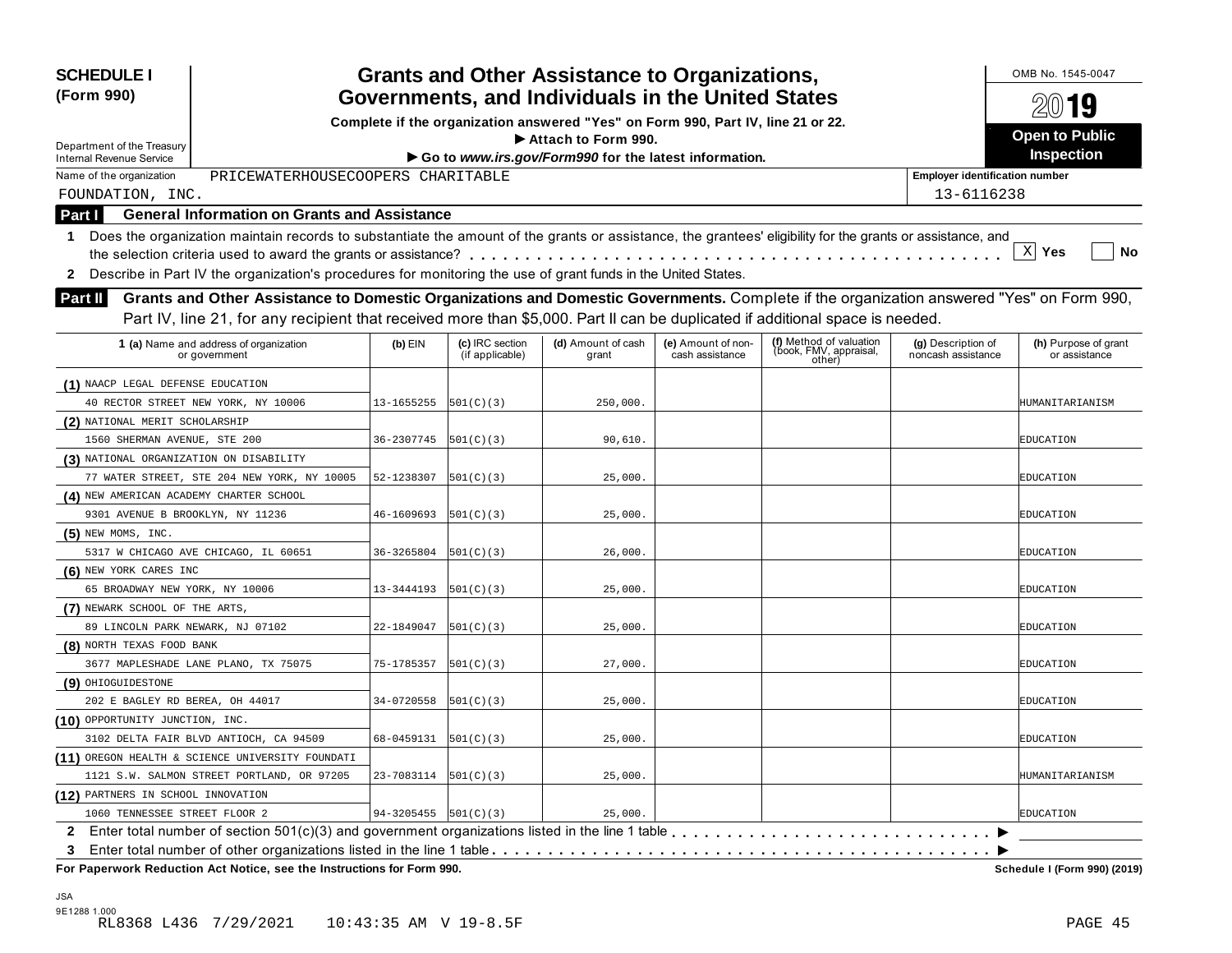| (Form 990)<br>Department of the Treasury<br><b>Internal Revenue Service</b><br>PRICEWATERHOUSECOOPERS CHARITABLE<br>Name of the organization<br>FOUNDATION, INC.     |            |                                    | Governments, and Individuals in the United States<br>Complete if the organization answered "Yes" on Form 990, Part IV, line 21 or 22. |                                       |                                                             |                                          | 2019                                  |
|----------------------------------------------------------------------------------------------------------------------------------------------------------------------|------------|------------------------------------|---------------------------------------------------------------------------------------------------------------------------------------|---------------------------------------|-------------------------------------------------------------|------------------------------------------|---------------------------------------|
|                                                                                                                                                                      |            |                                    |                                                                                                                                       |                                       |                                                             |                                          |                                       |
|                                                                                                                                                                      |            |                                    | Attach to Form 990.                                                                                                                   |                                       |                                                             |                                          | <b>Open to Public</b>                 |
|                                                                                                                                                                      |            |                                    | Go to www.irs.gov/Form990 for the latest information.                                                                                 |                                       |                                                             |                                          | <b>Inspection</b>                     |
|                                                                                                                                                                      |            |                                    |                                                                                                                                       |                                       |                                                             | <b>Employer identification number</b>    |                                       |
|                                                                                                                                                                      |            |                                    |                                                                                                                                       |                                       |                                                             | 13-6116238                               |                                       |
| <b>General Information on Grants and Assistance</b>                                                                                                                  |            |                                    |                                                                                                                                       |                                       |                                                             |                                          |                                       |
| Part I<br>Does the organization maintain records to substantiate the amount of the grants or assistance, the grantees' eligibility for the grants or assistance, and |            |                                    |                                                                                                                                       |                                       |                                                             |                                          |                                       |
| 1                                                                                                                                                                    |            |                                    |                                                                                                                                       |                                       |                                                             |                                          | X <br>Yes<br>No                       |
| Describe in Part IV the organization's procedures for monitoring the use of grant funds in the United States.                                                        |            |                                    |                                                                                                                                       |                                       |                                                             |                                          |                                       |
| $\mathbf{2}$                                                                                                                                                         |            |                                    |                                                                                                                                       |                                       |                                                             |                                          |                                       |
| Grants and Other Assistance to Domestic Organizations and Domestic Governments. Complete if the organization answered "Yes" on Form 990,<br><b>Part II</b>           |            |                                    |                                                                                                                                       |                                       |                                                             |                                          |                                       |
| Part IV, line 21, for any recipient that received more than \$5,000. Part II can be duplicated if additional space is needed.                                        |            |                                    |                                                                                                                                       |                                       |                                                             |                                          |                                       |
| 1 (a) Name and address of organization<br>or government                                                                                                              | $(b)$ EIN  | (c) IRC section<br>(if applicable) | (d) Amount of cash<br>grant                                                                                                           | (e) Amount of non-<br>cash assistance | (f) Method of valuation<br>(book, FMV, appraisal,<br>other) | (g) Description of<br>noncash assistance | (h) Purpose of grant<br>or assistance |
| $(1)$ PENCIL, INC.                                                                                                                                                   |            |                                    |                                                                                                                                       |                                       |                                                             |                                          |                                       |
| 30 W 26TH ST FL 5 NEW YORK, NY 10010                                                                                                                                 | 22-3384302 | 501(C)(3)                          | 25,000.                                                                                                                               |                                       |                                                             |                                          | EDUCATION                             |
| (2) PENNY LANE CENTERS                                                                                                                                               |            |                                    |                                                                                                                                       |                                       |                                                             |                                          |                                       |
| 15305 RAYEN ST NORTH HILLS, CA 91343                                                                                                                                 | 95-2633765 | 501(C)(3)                          | 25,000.                                                                                                                               |                                       |                                                             |                                          | EDUCATION                             |
| (3) PERSPECTIVES CHARTER SCHOOLS                                                                                                                                     |            |                                    |                                                                                                                                       |                                       |                                                             |                                          |                                       |
| 1530 SOUTH STATE STREET 2ND FLOOR                                                                                                                                    | 36-4167576 | 501(C)(3)                          | 25,000.                                                                                                                               |                                       |                                                             |                                          | EDUCATION                             |
| (4) PHILABUNDANCE                                                                                                                                                    |            |                                    |                                                                                                                                       |                                       |                                                             |                                          |                                       |
| 3616 SOUTH GALLOWAY ST                                                                                                                                               | 23-2290505 | 501(C)(3)                          | 26,000.                                                                                                                               |                                       |                                                             |                                          | HUMANITARIANISM                       |
| (5) PHILADELPHIA FOUNDATION                                                                                                                                          |            |                                    |                                                                                                                                       |                                       |                                                             |                                          |                                       |
| 1835 MARKET STREET, STE 2410                                                                                                                                         | 23-1581832 | 501(C)(3)                          | 151,000.                                                                                                                              |                                       |                                                             |                                          | EDUCATION                             |
| (6) PHILADELPHIA MURAL ARTS ADVOCATES                                                                                                                                |            |                                    |                                                                                                                                       |                                       |                                                             |                                          |                                       |
| LINCOLN FINANCIAL MURAL ARTS CTR AT THOMAS                                                                                                                           | 23-2876470 | 501(C)(3)                          | 25,000.                                                                                                                               |                                       |                                                             |                                          | EDUCATION                             |
| (7) POINT FOUNDATION                                                                                                                                                 |            |                                    |                                                                                                                                       |                                       |                                                             |                                          |                                       |
| 5055 WILSHIRE BOULEVARD, SUITE 501                                                                                                                                   | 84-1582086 | 501(C)(3)                          | 25,000.                                                                                                                               |                                       |                                                             |                                          | EDUCATION                             |
| (8) POLICING EQUITY                                                                                                                                                  |            |                                    |                                                                                                                                       |                                       |                                                             |                                          |                                       |
| 1285 FRANZ HALL PO BOX 951563                                                                                                                                        | 81-4945849 | 501(C)(3)                          | 250,000.                                                                                                                              |                                       |                                                             |                                          | HUMANITARIANISM                       |
| (9) PREP FOR PREP                                                                                                                                                    |            |                                    |                                                                                                                                       |                                       |                                                             |                                          |                                       |
| 328 W 71ST ST NEW YORK, NY 10023                                                                                                                                     | 13-2613383 | 501(C)(3)                          | 25,000.                                                                                                                               |                                       |                                                             |                                          | EDUCATION                             |
| (10) PROJECT GLIMMER                                                                                                                                                 |            |                                    |                                                                                                                                       |                                       |                                                             |                                          |                                       |
| 269 STRATFORD DRIVE SAN FRANCISCO, CA 94132                                                                                                                          | 46-4625320 | 501(C)(3)                          | 25,000.                                                                                                                               |                                       |                                                             |                                          | EDUCATION                             |
| (11) PROJECT HOPE- THE PEOPLE-TO-PEOPLE HEALTH F                                                                                                                     |            |                                    |                                                                                                                                       |                                       |                                                             |                                          |                                       |
| 255 CARTER HALL LANE MILLWOOD, VA 22646                                                                                                                              | 53-0242962 | 501(C)(3)                          | 350,000.                                                                                                                              |                                       |                                                             |                                          | HUMANITARIANISM                       |
| (12) PROJECT SCIENTIST                                                                                                                                               |            |                                    |                                                                                                                                       |                                       |                                                             |                                          |                                       |
| 217 CYPRESS DRIVE, APT F                                                                                                                                             | 46-1763945 | 501(C)(3)                          | 50,000.                                                                                                                               |                                       |                                                             |                                          | <b>EDUCATION</b>                      |
| 2 Enter total number of section 501(c)(3) and government organizations listed in the line 1 table                                                                    |            |                                    |                                                                                                                                       |                                       |                                                             |                                          |                                       |
| 3                                                                                                                                                                    |            |                                    |                                                                                                                                       |                                       |                                                             |                                          |                                       |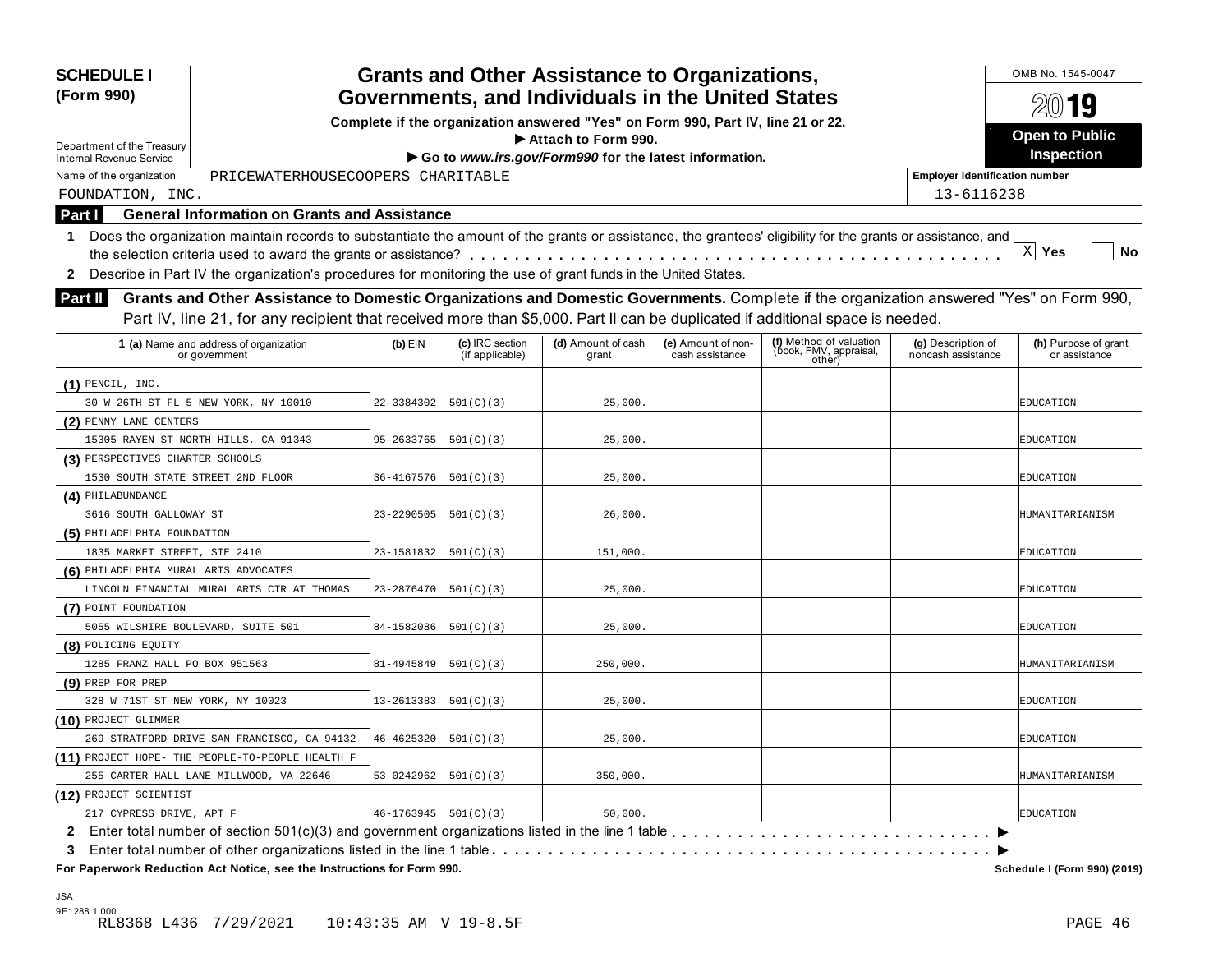| <b>SCHEDULE I</b><br>(Form 990)                                                                                                                              |                            |                                    | <b>Grants and Other Assistance to Organizations,</b><br>Governments, and Individuals in the United States |                                       |                                                             |                                          | OMB No. 1545-0047                     |
|--------------------------------------------------------------------------------------------------------------------------------------------------------------|----------------------------|------------------------------------|-----------------------------------------------------------------------------------------------------------|---------------------------------------|-------------------------------------------------------------|------------------------------------------|---------------------------------------|
|                                                                                                                                                              |                            |                                    |                                                                                                           |                                       |                                                             |                                          | $20$ 19                               |
|                                                                                                                                                              |                            |                                    | Complete if the organization answered "Yes" on Form 990, Part IV, line 21 or 22.<br>Attach to Form 990.   |                                       |                                                             |                                          | <b>Open to Public</b>                 |
| Department of the Treasury<br>Internal Revenue Service                                                                                                       |                            |                                    | Go to www.irs.gov/Form990 for the latest information.                                                     |                                       |                                                             |                                          | Inspection                            |
| Name of the organization<br>PRICEWATERHOUSECOOPERS CHARITABLE                                                                                                |                            |                                    |                                                                                                           |                                       |                                                             | <b>Employer identification number</b>    |                                       |
| FOUNDATION, INC.                                                                                                                                             |                            |                                    |                                                                                                           |                                       |                                                             | 13-6116238                               |                                       |
| <b>General Information on Grants and Assistance</b><br>Part I                                                                                                |                            |                                    |                                                                                                           |                                       |                                                             |                                          |                                       |
|                                                                                                                                                              |                            |                                    |                                                                                                           |                                       |                                                             |                                          |                                       |
| 1 Does the organization maintain records to substantiate the amount of the grants or assistance, the grantees' eligibility for the grants or assistance, and |                            |                                    |                                                                                                           |                                       |                                                             |                                          | $\mathbf{x}$<br>Yes<br>No             |
| Describe in Part IV the organization's procedures for monitoring the use of grant funds in the United States.                                                |                            |                                    |                                                                                                           |                                       |                                                             |                                          |                                       |
| 2                                                                                                                                                            |                            |                                    |                                                                                                           |                                       |                                                             |                                          |                                       |
| Grants and Other Assistance to Domestic Organizations and Domestic Governments. Complete if the organization answered "Yes" on Form 990,<br><b>Part II</b>   |                            |                                    |                                                                                                           |                                       |                                                             |                                          |                                       |
| Part IV, line 21, for any recipient that received more than \$5,000. Part II can be duplicated if additional space is needed.                                |                            |                                    |                                                                                                           |                                       |                                                             |                                          |                                       |
| 1 (a) Name and address of organization<br>or government                                                                                                      | $(b)$ EIN                  | (c) IRC section<br>(if applicable) | (d) Amount of cash<br>grant                                                                               | (e) Amount of non-<br>cash assistance | (f) Method of valuation<br>(book, FMV, appraisal,<br>other) | (g) Description of<br>noncash assistance | (h) Purpose of grant<br>or assistance |
| (1) READING IS FUNDAMENTAL                                                                                                                                   |                            |                                    |                                                                                                           |                                       |                                                             |                                          |                                       |
| 750 FIRST STREET, NE SUITE 920                                                                                                                               | 52-0976257                 | 501(C)(3)                          | 250,000.                                                                                                  |                                       |                                                             |                                          | EDUCATION                             |
| (2) RECIPE FOR SUCCESS FOUNDATION                                                                                                                            |                            |                                    |                                                                                                           |                                       |                                                             |                                          |                                       |
| PO BOX 56405 HOUSTON, TX 77256                                                                                                                               | 20-3377041                 | 501(C)(3)                          | 12,500.                                                                                                   |                                       |                                                             |                                          | EDUCATION                             |
| (3) REDISCOVER CENTER, INC.                                                                                                                                  |                            |                                    |                                                                                                           |                                       |                                                             |                                          |                                       |
| 12958 W. WASHINGTON BLVD                                                                                                                                     | 20-0192617                 | 501(C)(3)                          | 25,000.                                                                                                   |                                       |                                                             |                                          | EDUCATION                             |
| (4) REGIONAL FOOD BANK OF OKLAHOMA                                                                                                                           |                            |                                    |                                                                                                           |                                       |                                                             |                                          |                                       |
| 3355 S PURDUE ST OKLAHOMA CITY, OK 73179                                                                                                                     | 73-1100380                 | 501(C)(3)                          | 12,500.                                                                                                   |                                       |                                                             |                                          | EDUCATION                             |
| (5) RENAISSANCE WEST COMMUNITY INITIATIVE                                                                                                                    |                            |                                    |                                                                                                           |                                       |                                                             |                                          |                                       |
| 3610 NOBLES AVENUE CHARLOTTE, NC 28208                                                                                                                       | 27-1396021                 | 501(C)(3)                          | 25,000.                                                                                                   |                                       |                                                             |                                          | EDUCATION                             |
| (6) ROADS TO SUCCESS/ OASIS COMMUNITY CORP                                                                                                                   |                            |                                    |                                                                                                           |                                       |                                                             |                                          |                                       |
| 174 E 104TH ST., 3RD FL NEW YORK, NY 10029                                                                                                                   | 11-3599459                 | 501(C)(3)                          | 25,000.                                                                                                   |                                       |                                                             |                                          | EDUCATION                             |
| (7) ROCK THE STREET, WALL STREET                                                                                                                             |                            |                                    |                                                                                                           |                                       |                                                             |                                          |                                       |
| 3523 TRIMBLE RD NASHVILLE, TN 37215-3225                                                                                                                     | 36-4746332                 | 501(C)(3)                          | 25,000.                                                                                                   |                                       |                                                             |                                          | EDUCATION                             |
| (8) SACRAMENTO CHILDREN'S HOME                                                                                                                               |                            |                                    |                                                                                                           |                                       |                                                             |                                          |                                       |
| 2750 SUTTERVILLE ROAD SACRAMENTO, CA 95820                                                                                                                   | 94-1156588                 | 501(C)(3)                          | 25,000.                                                                                                   |                                       |                                                             |                                          | EDUCATION                             |
| (9) SAN FRANCISCO AIDS FOUNDATION                                                                                                                            |                            |                                    |                                                                                                           |                                       |                                                             |                                          |                                       |
| 1035 MARKET TE 400 SAN FRANCISCO, CA 94103                                                                                                                   | 94-2927405                 | 501(C)(3)                          | 25,000.                                                                                                   |                                       |                                                             |                                          | HUMANITARIANISM                       |
| (10) SAN FRANCISCO MUSEUM OF MODERN ART                                                                                                                      |                            |                                    |                                                                                                           |                                       |                                                             |                                          |                                       |
| 151 3RD ST SAN FRANCISCO, CA 94103-3107                                                                                                                      | 94-1156300                 | 501(C)(3)                          | 25,000.                                                                                                   |                                       |                                                             |                                          | EDUCATION                             |
| (11) SAVE THE CHILDREN FEDERATION                                                                                                                            |                            |                                    |                                                                                                           |                                       |                                                             |                                          |                                       |
| 501 KINGS HIGHWAY E, STE 400                                                                                                                                 | 06-0726487                 | 501(C)(3)                          | 250,000.                                                                                                  |                                       |                                                             |                                          | HUMANITARIANISM                       |
| (12) SCIENCE MUSEUM OF MINNESOTA                                                                                                                             |                            |                                    |                                                                                                           |                                       |                                                             |                                          |                                       |
| 120 KELLOGG BLVD W SAINT PAUL, MN 55102                                                                                                                      | $41-0706172$ $ 501(C)(3) $ |                                    | 25,000.                                                                                                   |                                       |                                                             |                                          | <b>EDUCATION</b>                      |
|                                                                                                                                                              |                            |                                    |                                                                                                           |                                       |                                                             |                                          |                                       |
| 3                                                                                                                                                            |                            |                                    |                                                                                                           |                                       |                                                             |                                          |                                       |
| For Paperwork Reduction Act Notice, see the Instructions for Form 990.                                                                                       |                            |                                    |                                                                                                           |                                       |                                                             |                                          | Schedule I (Form 990) (2019)          |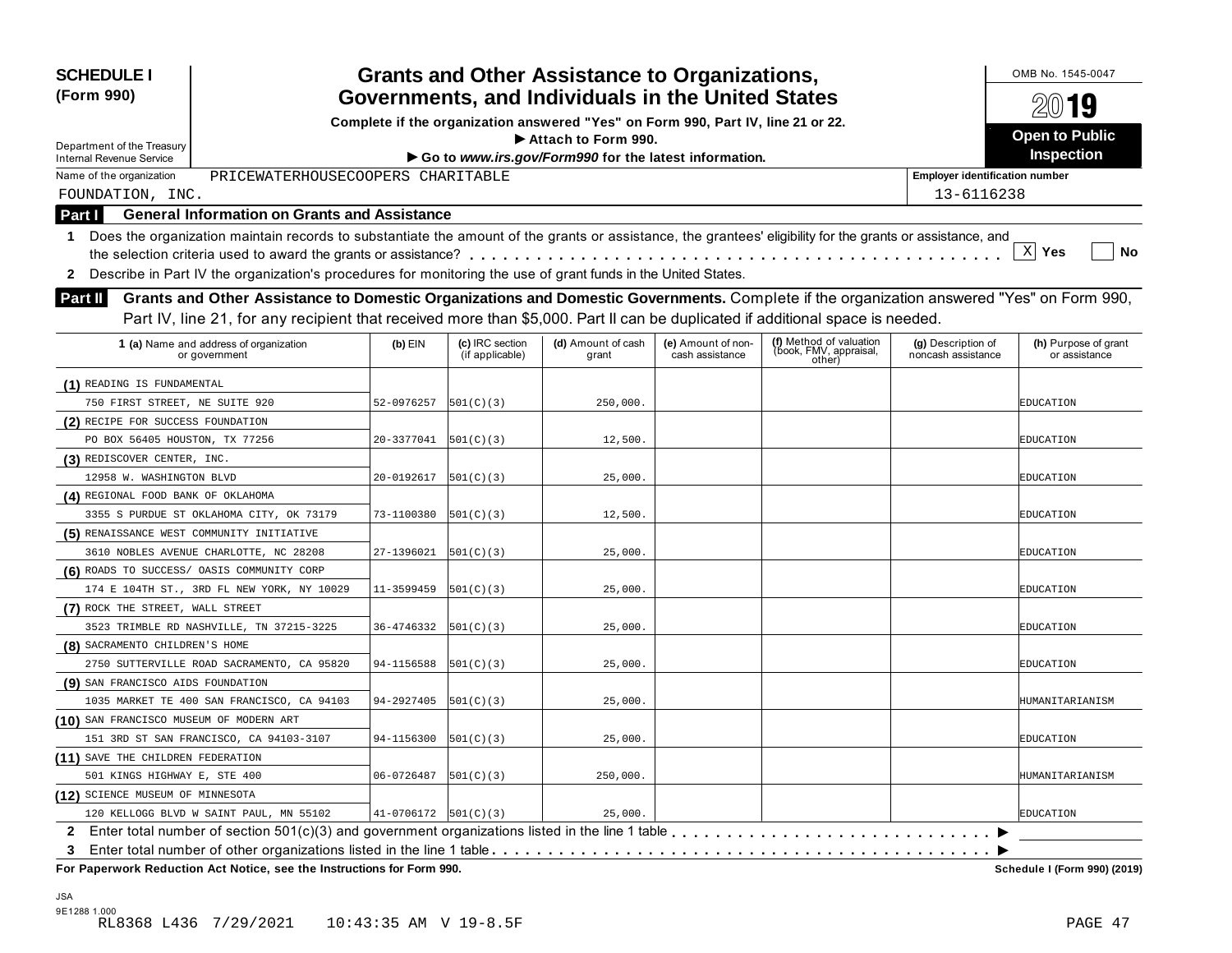| (Form 990)                                                                                                                                                                                                                                                                                                                                                                                                 |            |                                    |                                                                                  | <b>Grants and Other Assistance to Organizations,</b> |                                                             |                                          | OMB No. 1545-0047                     |
|------------------------------------------------------------------------------------------------------------------------------------------------------------------------------------------------------------------------------------------------------------------------------------------------------------------------------------------------------------------------------------------------------------|------------|------------------------------------|----------------------------------------------------------------------------------|------------------------------------------------------|-------------------------------------------------------------|------------------------------------------|---------------------------------------|
|                                                                                                                                                                                                                                                                                                                                                                                                            |            |                                    | Governments, and Individuals in the United States                                |                                                      |                                                             |                                          | $20$ 19                               |
|                                                                                                                                                                                                                                                                                                                                                                                                            |            |                                    | Complete if the organization answered "Yes" on Form 990, Part IV, line 21 or 22. |                                                      |                                                             |                                          | <b>Open to Public</b>                 |
| Department of the Treasury                                                                                                                                                                                                                                                                                                                                                                                 |            |                                    | Attach to Form 990.                                                              |                                                      |                                                             |                                          | Inspection                            |
| <b>Internal Revenue Service</b>                                                                                                                                                                                                                                                                                                                                                                            |            |                                    | Go to www.irs.gov/Form990 for the latest information.                            |                                                      |                                                             |                                          |                                       |
| PRICEWATERHOUSECOOPERS CHARITABLE<br>Name of the organization                                                                                                                                                                                                                                                                                                                                              |            |                                    |                                                                                  |                                                      |                                                             | <b>Employer identification number</b>    |                                       |
| FOUNDATION, INC.                                                                                                                                                                                                                                                                                                                                                                                           |            |                                    |                                                                                  |                                                      |                                                             | 13-6116238                               |                                       |
| <b>General Information on Grants and Assistance</b><br>Part I                                                                                                                                                                                                                                                                                                                                              |            |                                    |                                                                                  |                                                      |                                                             |                                          |                                       |
| Does the organization maintain records to substantiate the amount of the grants or assistance, the grantees' eligibility for the grants or assistance, and<br>$\mathbf 1$                                                                                                                                                                                                                                  |            |                                    |                                                                                  |                                                      |                                                             |                                          | $\mathbf{x}$<br>Yes<br>No             |
| Describe in Part IV the organization's procedures for monitoring the use of grant funds in the United States.<br>2<br>Grants and Other Assistance to Domestic Organizations and Domestic Governments. Complete if the organization answered "Yes" on Form 990,<br>Part II<br>Part IV, line 21, for any recipient that received more than \$5,000. Part II can be duplicated if additional space is needed. |            |                                    |                                                                                  |                                                      |                                                             |                                          |                                       |
| 1 (a) Name and address of organization<br>or government                                                                                                                                                                                                                                                                                                                                                    | $(b)$ EIN  | (c) IRC section<br>(if applicable) | (d) Amount of cash<br>grant                                                      | (e) Amount of non-<br>cash assistance                | (f) Method of valuation<br>(book, FMV, appraisal,<br>other) | (g) Description of<br>noncash assistance | (h) Purpose of grant<br>or assistance |
| (1) SCI-TECH DISCOVERY CENTER INC                                                                                                                                                                                                                                                                                                                                                                          |            |                                    |                                                                                  |                                                      |                                                             |                                          |                                       |
| 8004 N DALLAS PARKWAY FRISCO, TX 75034                                                                                                                                                                                                                                                                                                                                                                     | 20-0384307 | 501(C)(3)                          | 25,000.                                                                          |                                                      |                                                             |                                          | EDUCATION                             |
| (2) SCO FOUNDATION                                                                                                                                                                                                                                                                                                                                                                                         |            |                                    |                                                                                  |                                                      |                                                             |                                          |                                       |
| 1 ALEXANDER PLACE GLEN COVE, NY 11542                                                                                                                                                                                                                                                                                                                                                                      | 82-1897404 | 501(C)(3)                          | 25,000.                                                                          |                                                      |                                                             |                                          | EDUCATION                             |
| (3) SECOND HARVEST FOOD BANK OF GREATER NEW ORL                                                                                                                                                                                                                                                                                                                                                            |            |                                    |                                                                                  |                                                      |                                                             |                                          |                                       |
| 700 EDWARDS AVENUE NEW ORLEANS, LA 70123                                                                                                                                                                                                                                                                                                                                                                   | 72-0956468 | 501(C)(3)                          | 25,000.                                                                          |                                                      |                                                             |                                          | EDUCATION                             |
| (4) SECOND HARVEST FOOD OF ORANGE COUNTY INC                                                                                                                                                                                                                                                                                                                                                               |            |                                    |                                                                                  |                                                      |                                                             |                                          |                                       |
| 8014 MARINE WAY IRVINE, CA 92618                                                                                                                                                                                                                                                                                                                                                                           | 32-0362611 | 501(C)(3)                          | 25,000.                                                                          |                                                      |                                                             |                                          | HUMANITARIANISM                       |
| (5) SHELTER PARTNERSHIP INC                                                                                                                                                                                                                                                                                                                                                                                |            |                                    |                                                                                  |                                                      |                                                             |                                          |                                       |
| 520 SO. GRAND AVE LOS ANGELES, CA 90071                                                                                                                                                                                                                                                                                                                                                                    | 95-3976214 | 501(C)(3)                          | 25,000.                                                                          |                                                      |                                                             |                                          | EDUCATION                             |
| (6) SILICON VALLEY COMMUNITY FOUNDATION                                                                                                                                                                                                                                                                                                                                                                    |            |                                    |                                                                                  |                                                      |                                                             |                                          |                                       |
| 2440 W EL CAMINO REAL                                                                                                                                                                                                                                                                                                                                                                                      | 20-5205488 | 501(C)(3)                          | 50,000.                                                                          |                                                      |                                                             |                                          | EDUCATION                             |
| (7) SOUTH ASIAN YOUTH ACTION INC.                                                                                                                                                                                                                                                                                                                                                                          |            |                                    |                                                                                  |                                                      |                                                             |                                          |                                       |
| 54-05 SEABURY STREET ELMHURST, NY 11373                                                                                                                                                                                                                                                                                                                                                                    | 13-3943630 | 501(C)(3)                          | 25,000.                                                                          |                                                      |                                                             |                                          | EDUCATION                             |
| (8) SPECTRUM HEALTH FOUNDATION                                                                                                                                                                                                                                                                                                                                                                             |            |                                    |                                                                                  |                                                      |                                                             |                                          |                                       |
| 100 MICHIGAN ST NE GRAND RAPIDS, MI 49503                                                                                                                                                                                                                                                                                                                                                                  | 38-2752328 | 501(C)(3)                          | 25,000.                                                                          |                                                      |                                                             |                                          | HUMANITARIANISM                       |
| (9) ST. LOUIS COMMUNITY FOUNDATION INC                                                                                                                                                                                                                                                                                                                                                                     |            |                                    |                                                                                  |                                                      |                                                             |                                          |                                       |
| #2 OAK KNOLL PARK ST. LOUIS, MO 63105                                                                                                                                                                                                                                                                                                                                                                      | 43-1758789 | 501(C)(3)                          | 25,000.                                                                          |                                                      |                                                             |                                          | HUMANITARIANISM                       |
| (10) STREETWISE PARTNERS INC                                                                                                                                                                                                                                                                                                                                                                               |            |                                    |                                                                                  |                                                      |                                                             |                                          |                                       |
| 222 BROADWAY, FL 19 NEW YORK, NY 10038                                                                                                                                                                                                                                                                                                                                                                     | 31-1571343 | 501(C)(3)                          | 25,000.                                                                          |                                                      |                                                             |                                          | EDUCATION                             |
| (11) STUDENT VETERANS OF AMERICA                                                                                                                                                                                                                                                                                                                                                                           |            |                                    |                                                                                  |                                                      |                                                             |                                          |                                       |
| 1012 14TH STREET NW, SUITE 1200                                                                                                                                                                                                                                                                                                                                                                            | 26-1971279 | 501(C)(3)                          | 1,111,778.                                                                       |                                                      |                                                             |                                          | EDUCATION                             |
| (12) STUDENTS RUN PHILLY STYLE                                                                                                                                                                                                                                                                                                                                                                             |            |                                    |                                                                                  |                                                      |                                                             |                                          |                                       |
| STERLING COMMERCE CENTER - 1819 JOHN F KENN                                                                                                                                                                                                                                                                                                                                                                | 81-4223573 | 501(C)(3)                          | 25,000.                                                                          |                                                      |                                                             |                                          | <b>EDUCATION</b>                      |
| 3                                                                                                                                                                                                                                                                                                                                                                                                          |            |                                    |                                                                                  |                                                      |                                                             |                                          |                                       |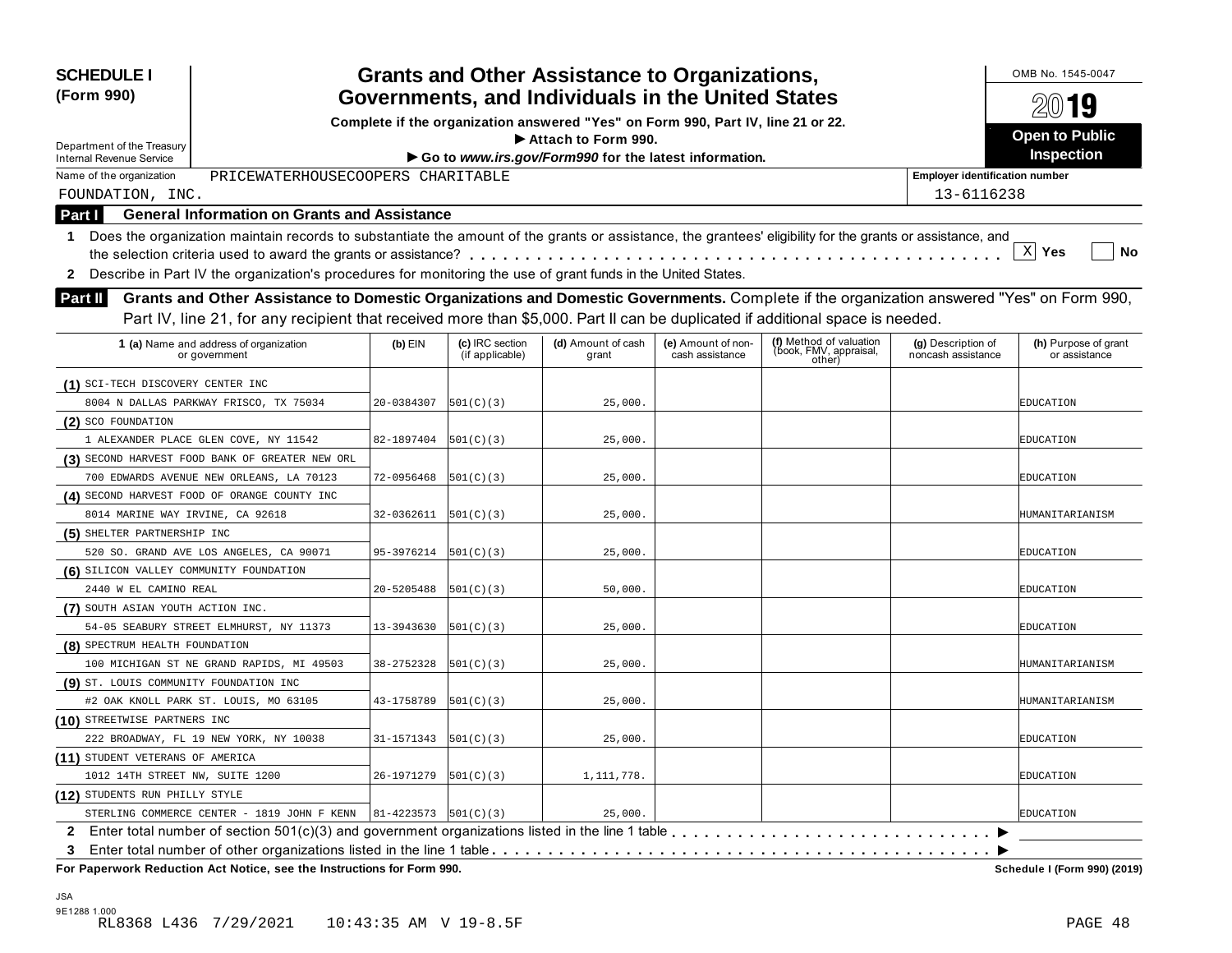| <b>SCHEDULE I</b><br>(Form 990)                                                                                                                              |                                                                                                         |                                    | <b>Grants and Other Assistance to Organizations,</b>  |                                       |                                                             |                                          | OMB No. 1545-0047<br>2019             |  |  |
|--------------------------------------------------------------------------------------------------------------------------------------------------------------|---------------------------------------------------------------------------------------------------------|------------------------------------|-------------------------------------------------------|---------------------------------------|-------------------------------------------------------------|------------------------------------------|---------------------------------------|--|--|
|                                                                                                                                                              | Governments, and Individuals in the United States                                                       |                                    |                                                       |                                       |                                                             |                                          |                                       |  |  |
|                                                                                                                                                              | Complete if the organization answered "Yes" on Form 990, Part IV, line 21 or 22.<br>Attach to Form 990. |                                    |                                                       |                                       |                                                             |                                          |                                       |  |  |
| Department of the Treasury<br><b>Internal Revenue Service</b>                                                                                                |                                                                                                         |                                    | Go to www.irs.gov/Form990 for the latest information. |                                       |                                                             |                                          | <b>Open to Public</b><br>Inspection   |  |  |
| PRICEWATERHOUSECOOPERS CHARITABLE<br>Name of the organization                                                                                                |                                                                                                         |                                    |                                                       |                                       |                                                             | <b>Employer identification number</b>    |                                       |  |  |
| FOUNDATION, INC.                                                                                                                                             |                                                                                                         |                                    |                                                       |                                       |                                                             | 13-6116238                               |                                       |  |  |
| <b>General Information on Grants and Assistance</b><br>Part I                                                                                                |                                                                                                         |                                    |                                                       |                                       |                                                             |                                          |                                       |  |  |
| 1 Does the organization maintain records to substantiate the amount of the grants or assistance, the grantees' eligibility for the grants or assistance, and |                                                                                                         |                                    |                                                       |                                       |                                                             |                                          |                                       |  |  |
|                                                                                                                                                              |                                                                                                         |                                    |                                                       |                                       |                                                             |                                          | $\mathbf{x}$<br>Yes<br>No             |  |  |
| Describe in Part IV the organization's procedures for monitoring the use of grant funds in the United States.<br>$\mathbf{2}$                                |                                                                                                         |                                    |                                                       |                                       |                                                             |                                          |                                       |  |  |
|                                                                                                                                                              |                                                                                                         |                                    |                                                       |                                       |                                                             |                                          |                                       |  |  |
| Grants and Other Assistance to Domestic Organizations and Domestic Governments. Complete if the organization answered "Yes" on Form 990,<br><b>Part II</b>   |                                                                                                         |                                    |                                                       |                                       |                                                             |                                          |                                       |  |  |
| Part IV, line 21, for any recipient that received more than \$5,000. Part II can be duplicated if additional space is needed.                                |                                                                                                         |                                    |                                                       |                                       |                                                             |                                          |                                       |  |  |
| 1 (a) Name and address of organization<br>or government                                                                                                      | $(b)$ EIN                                                                                               | (c) IRC section<br>(if applicable) | (d) Amount of cash<br>grant                           | (e) Amount of non-<br>cash assistance | (f) Method of valuation<br>(book, FMV, appraisal,<br>other) | (g) Description of<br>noncash assistance | (h) Purpose of grant<br>or assistance |  |  |
| (1) SUMMER SEARCH                                                                                                                                            |                                                                                                         |                                    |                                                       |                                       |                                                             |                                          |                                       |  |  |
| 101 HOWARD STREET STE 250                                                                                                                                    | 68-0200138                                                                                              | 501(C)(3)                          | 50,000.                                               |                                       |                                                             |                                          | EDUCATION                             |  |  |
| (2) TECH KIDS UNLIMITED                                                                                                                                      |                                                                                                         |                                    |                                                       |                                       |                                                             |                                          |                                       |  |  |
| 261 BROADWAY #8D NEW YORK, NY 10007                                                                                                                          | 46-2451747                                                                                              | 501(C)(3)                          | 25,000.                                               |                                       |                                                             |                                          | EDUCATION                             |  |  |
| (3) TECHBRIDGE INC.                                                                                                                                          |                                                                                                         |                                    |                                                       |                                       |                                                             |                                          |                                       |  |  |
| 1360 PEACHTREE ST NE STE 175                                                                                                                                 | 58-2531971                                                                                              | 501(C)(3)                          | 25,000.                                               |                                       |                                                             |                                          | EDUCATION                             |  |  |
| (4) THE ANDREW S. RODDICK FOUNDATION, INC.                                                                                                                   |                                                                                                         |                                    |                                                       |                                       |                                                             |                                          |                                       |  |  |
| 8509 FM 969 AUSTIN, TX 78724                                                                                                                                 | 20-0014500                                                                                              | 501(C)(3)                          | 25,000.                                               |                                       |                                                             |                                          | EDUCATION                             |  |  |
| (5) THE BROTHERHOOD SISTER SOL, INC.                                                                                                                         |                                                                                                         |                                    |                                                       |                                       |                                                             |                                          |                                       |  |  |
| 140 HAMILTON PLACE NEW YORK, NY 10031                                                                                                                        | 13-3857387                                                                                              | 501(C)(3)                          | 25,000.                                               |                                       |                                                             |                                          | EDUCATION                             |  |  |
| (6) THE CONVENTION OF THE PROTESTANT EPISCOPAL-                                                                                                              |                                                                                                         |                                    |                                                       |                                       |                                                             |                                          |                                       |  |  |
| MOUNT ST ALBAN WASHINGTON, DC 20016                                                                                                                          | 53-0196608                                                                                              | 501(C)(3)                          | 25,000.                                               |                                       |                                                             |                                          | EDUCATION                             |  |  |
| (7) THE FOUNDATION FOR ENHANCING COMMUNITIES                                                                                                                 |                                                                                                         |                                    |                                                       |                                       |                                                             |                                          |                                       |  |  |
| PO BOX 678 HARRISBURG, PA 17108                                                                                                                              | 01-0564355                                                                                              | 501(C)(3)                          | 25,000.                                               |                                       |                                                             |                                          | HUMANITARIANISM                       |  |  |
| (8) THE GREATER CEDAR RAPIDS CO                                                                                                                              |                                                                                                         |                                    |                                                       |                                       |                                                             |                                          |                                       |  |  |
| 324 3RD STREET SE CEDAR RAPIDS, IA 52401                                                                                                                     | 42-6053860                                                                                              | 501(C)(3)                          | 20,000.                                               |                                       |                                                             |                                          | HUMANITARIANISM                       |  |  |
| (9) THE KRISTI YAMAGUCHI ALWAYS DREAM FOUNDATIO                                                                                                              |                                                                                                         |                                    |                                                       |                                       |                                                             |                                          |                                       |  |  |
| 125 RAILROAD AVENUE, SUITE 203                                                                                                                               | 94-3255817                                                                                              | 501(C)(3)                          | 25,000.                                               |                                       |                                                             |                                          | EDUCATION                             |  |  |
| (10) THE NEIGHBORHOOD ACADEMY                                                                                                                                |                                                                                                         |                                    |                                                       |                                       |                                                             |                                          |                                       |  |  |
| 709 N AIKEN AVE PITTSBURGH, PA 15206                                                                                                                         | 25-1816609                                                                                              | 501(C)(3)                          | 25,000.                                               |                                       |                                                             |                                          | <b>EDUCATION</b>                      |  |  |
| (11) THE PALEY CENTER FOR MEDIA                                                                                                                              |                                                                                                         |                                    |                                                       |                                       |                                                             |                                          |                                       |  |  |
| 25 WEST 52 STREET NEW YORK, NY 10019-6104                                                                                                                    | 13-2805582                                                                                              | 501(C)(3)                          | 25,000.                                               |                                       |                                                             |                                          | <b>EDUCATION</b>                      |  |  |
| (12) THE SHELTERING ARMS                                                                                                                                     |                                                                                                         |                                    |                                                       |                                       |                                                             |                                          |                                       |  |  |
| 385 CENTENNIAL OLYMPIC PARK DR                                                                                                                               | 58-0566236                                                                                              | 501(C)(3)                          | 25,000.                                               |                                       |                                                             |                                          | <b>EDUCATION</b>                      |  |  |
|                                                                                                                                                              |                                                                                                         |                                    |                                                       |                                       |                                                             |                                          |                                       |  |  |
| 3                                                                                                                                                            |                                                                                                         |                                    |                                                       |                                       |                                                             |                                          |                                       |  |  |
| For Paperwork Reduction Act Notice, see the Instructions for Form 990.                                                                                       |                                                                                                         |                                    |                                                       |                                       |                                                             |                                          | Schedule I (Form 990) (2019)          |  |  |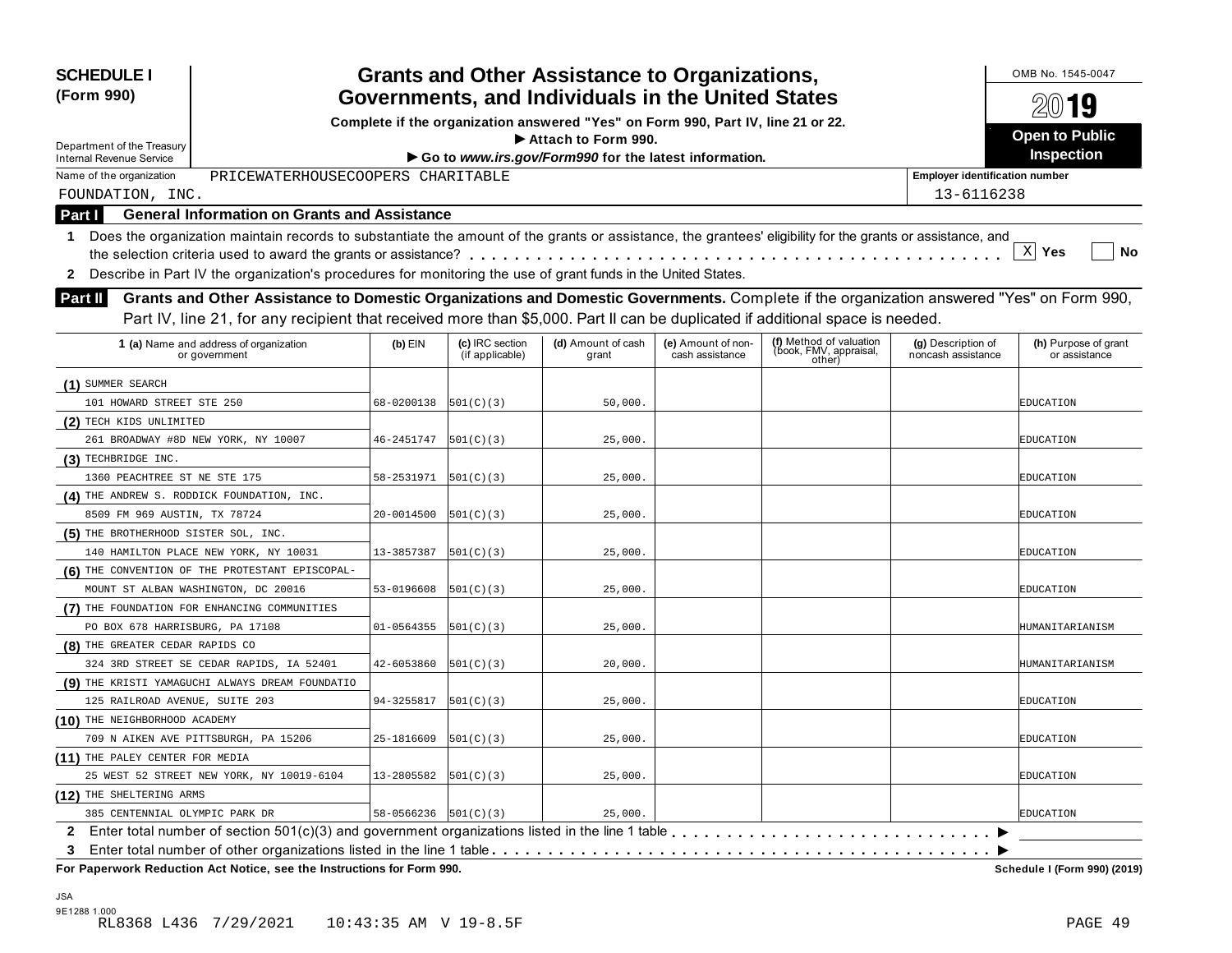| <b>SCHEDULE I</b><br>(Form 990)                                                                                                                                                                                                                                                               |                            |                                    | <b>Grants and Other Assistance to Organizations,</b>                                                    |                                       |                                                             |                                          | OMB No. 1545-0047                     |
|-----------------------------------------------------------------------------------------------------------------------------------------------------------------------------------------------------------------------------------------------------------------------------------------------|----------------------------|------------------------------------|---------------------------------------------------------------------------------------------------------|---------------------------------------|-------------------------------------------------------------|------------------------------------------|---------------------------------------|
|                                                                                                                                                                                                                                                                                               |                            |                                    | Governments, and Individuals in the United States                                                       |                                       |                                                             |                                          | 2019                                  |
|                                                                                                                                                                                                                                                                                               |                            |                                    | Complete if the organization answered "Yes" on Form 990, Part IV, line 21 or 22.<br>Attach to Form 990. |                                       |                                                             |                                          | <b>Open to Public</b>                 |
| Department of the Treasury<br><b>Internal Revenue Service</b>                                                                                                                                                                                                                                 |                            |                                    | Go to www.irs.gov/Form990 for the latest information.                                                   |                                       |                                                             |                                          | <b>Inspection</b>                     |
| PRICEWATERHOUSECOOPERS CHARITABLE<br>Name of the organization                                                                                                                                                                                                                                 |                            |                                    |                                                                                                         |                                       |                                                             | <b>Employer identification number</b>    |                                       |
| FOUNDATION, INC.                                                                                                                                                                                                                                                                              |                            |                                    |                                                                                                         |                                       |                                                             | 13-6116238                               |                                       |
| <b>General Information on Grants and Assistance</b><br>Part I                                                                                                                                                                                                                                 |                            |                                    |                                                                                                         |                                       |                                                             |                                          |                                       |
| 1 Does the organization maintain records to substantiate the amount of the grants or assistance, the grantees' eligibility for the grants or assistance, and<br>Describe in Part IV the organization's procedures for monitoring the use of grant funds in the United States.<br>$\mathbf{2}$ |                            |                                    |                                                                                                         |                                       |                                                             |                                          | X <br>Yes<br>No                       |
| Grants and Other Assistance to Domestic Organizations and Domestic Governments. Complete if the organization answered "Yes" on Form 990,<br>Part II<br>Part IV, line 21, for any recipient that received more than \$5,000. Part II can be duplicated if additional space is needed.          |                            |                                    |                                                                                                         |                                       |                                                             |                                          |                                       |
| 1 (a) Name and address of organization<br>or government                                                                                                                                                                                                                                       | $(b)$ EIN                  | (c) IRC section<br>(if applicable) | (d) Amount of cash<br>grant                                                                             | (e) Amount of non-<br>cash assistance | (f) Method of valuation<br>(book, FMV, appraisal,<br>other) | (g) Description of<br>noncash assistance | (h) Purpose of grant<br>or assistance |
| (1) THE TECH INTERACTIVE                                                                                                                                                                                                                                                                      |                            |                                    |                                                                                                         |                                       |                                                             |                                          |                                       |
| 201 S MARKET ST SAN JOSE, CA 95113                                                                                                                                                                                                                                                            | 94-2864660                 | 501(C)(3)                          | 50,000.                                                                                                 |                                       |                                                             |                                          | EDUCATION                             |
| (2) THE TREVOR PROJECT                                                                                                                                                                                                                                                                        |                            |                                    |                                                                                                         |                                       |                                                             |                                          |                                       |
| 8704 SANTA MONICA BLVD                                                                                                                                                                                                                                                                        | 95-4681287                 | 501(C)(3)                          | 6,000,000.                                                                                              |                                       |                                                             |                                          | HUMANITARIANISM                       |
| (3) THE UNIVERSITY OF TOLEDO FOUNDATION                                                                                                                                                                                                                                                       |                            |                                    |                                                                                                         |                                       |                                                             |                                          |                                       |
| 4510 DORR ST TOLEDO, OH 43615                                                                                                                                                                                                                                                                 | 34-6555110                 | 501(C)(3)                          | 12,500.                                                                                                 |                                       |                                                             |                                          | EDUCATION                             |
| (4) THOMPSON ISLAND OUTWARD BOUND EDUCATION CEN                                                                                                                                                                                                                                               |                            |                                    |                                                                                                         |                                       |                                                             |                                          |                                       |
| PO BOX 127 BOSTON, MA 02127                                                                                                                                                                                                                                                                   | 04-3027900                 | 501(C)(3)                          | 25,000.                                                                                                 |                                       |                                                             |                                          | EDUCATION                             |
| (5) TIPPING POINT COMMUNITY                                                                                                                                                                                                                                                                   |                            |                                    |                                                                                                         |                                       |                                                             |                                          |                                       |
| 220 MONTGOMERY STREET                                                                                                                                                                                                                                                                         | 20-2121739                 | 501(C)(3)                          | 150,000.                                                                                                |                                       |                                                             |                                          | EDUCATION                             |
| (6) TREEHOUSE INC                                                                                                                                                                                                                                                                             |                            |                                    |                                                                                                         |                                       |                                                             |                                          |                                       |
| 5757 WAYZATA BLVD. MINNEAPOLIS, MN 55416                                                                                                                                                                                                                                                      | 36-3287099                 | 501(C)(3)                          | 125,000.                                                                                                |                                       |                                                             |                                          | EDUCATION                             |
| (7) U.S. CHAMBER OF COMMERCE FOUNDATION                                                                                                                                                                                                                                                       |                            |                                    |                                                                                                         |                                       |                                                             |                                          |                                       |
| 1615 H STREET NW WASHINGTON, DC 20062                                                                                                                                                                                                                                                         | 46-1561597                 | 501(C)(3)                          | 136,110.                                                                                                |                                       |                                                             |                                          | HUMANITARIANISM                       |
| (8) UHLICH CHILDRENS ADVANTAGE NETWORK                                                                                                                                                                                                                                                        |                            |                                    |                                                                                                         |                                       |                                                             |                                          |                                       |
| 3605 W. FILLMORE CHICAGO, IL 60624                                                                                                                                                                                                                                                            | 36-2167937                 | 501(C)(3)                          | 25,000.                                                                                                 |                                       |                                                             |                                          | EDUCATION                             |
| (9) UNITED WAY FOR SOUTHEASTERN MICHIGAN                                                                                                                                                                                                                                                      |                            |                                    |                                                                                                         |                                       |                                                             |                                          |                                       |
| 3011 WEST GRAND BLVD, SUITE 500                                                                                                                                                                                                                                                               | 20-3099071                 | 501(C)(3)                          | 26,000.                                                                                                 |                                       |                                                             |                                          | EDUCATION/HUMANITARI                  |
| (10) UNITED WAY OF BUFFALO & ERIE COUNTY                                                                                                                                                                                                                                                      |                            |                                    |                                                                                                         |                                       |                                                             |                                          |                                       |
| 742 DELAWARE AVE BUFFALO, NY 14209                                                                                                                                                                                                                                                            | 16-0743969                 | 501(C)(3)                          | 12,500.                                                                                                 |                                       |                                                             |                                          | HUMANITARIANISM                       |
| (11) UNITED WAY OF CENTRAL CAROLINAS INC                                                                                                                                                                                                                                                      |                            |                                    |                                                                                                         |                                       |                                                             |                                          |                                       |
| 601 EAST 5TH STREET CHARLOTTE, NC 28202                                                                                                                                                                                                                                                       | 56-0529948                 | 501(C)(3)                          | 76,000.                                                                                                 |                                       |                                                             |                                          | EDUCATION/HUMANITARI                  |
| (12) UNITED WAY OF CENTRAL OHIO                                                                                                                                                                                                                                                               |                            |                                    |                                                                                                         |                                       |                                                             |                                          |                                       |
| 360 S 3RD ST COLUMBUS, OH 43215                                                                                                                                                                                                                                                               | $31-4393712$ $ 501(C)(3) $ |                                    | 25,000.                                                                                                 |                                       |                                                             |                                          | <b>EDUCATION</b>                      |
| 2 Enter total number of section 501(c)(3) and government organizations listed in the line 1 table<br>3                                                                                                                                                                                        |                            |                                    |                                                                                                         |                                       |                                                             |                                          |                                       |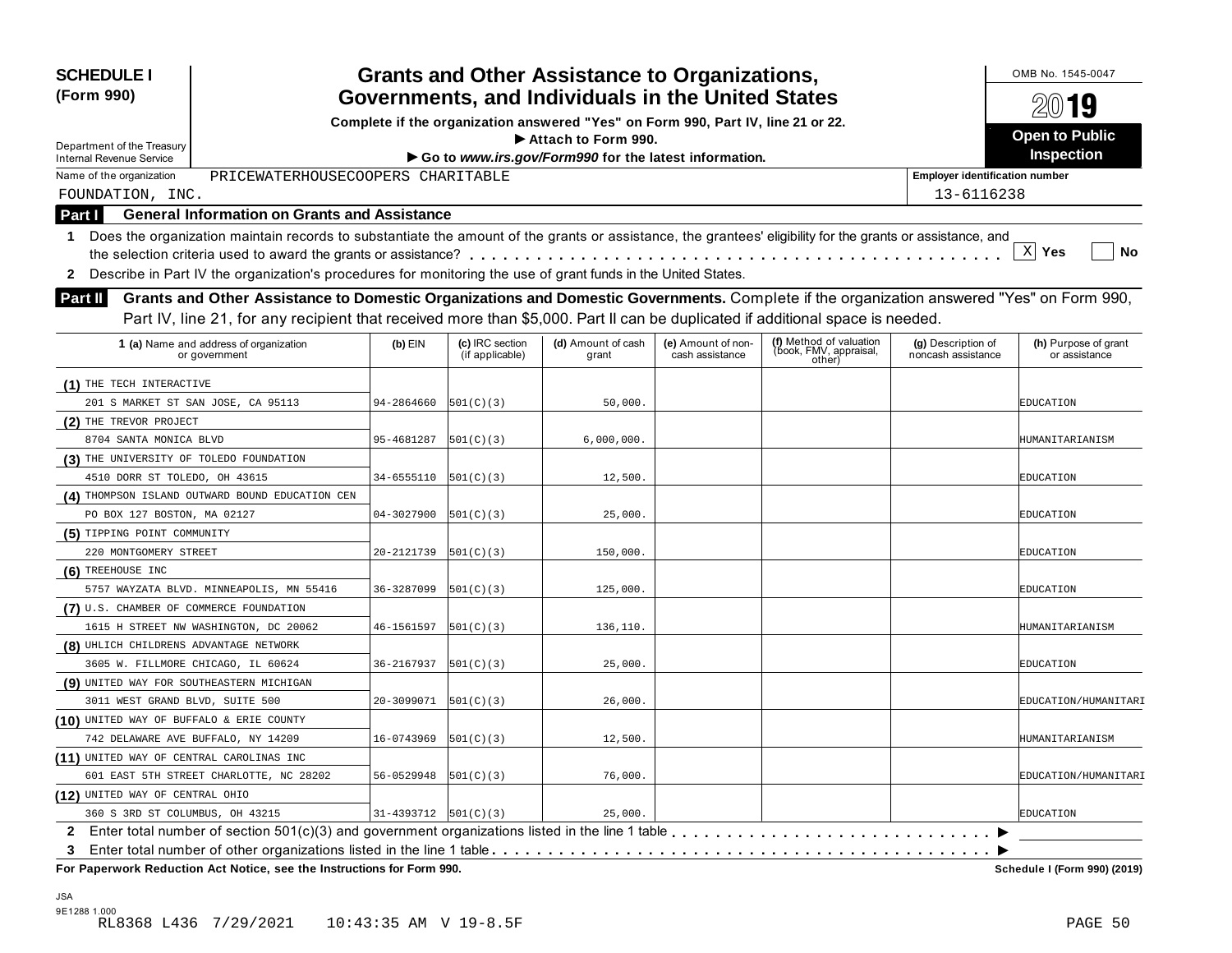| <b>SCHEDULE I</b><br>(Form 990)                               |                                                                                                                                                                                                                                                                           |            |                                    | <b>Grants and Other Assistance to Organizations,</b><br>Governments, and Individuals in the United States |                                       |                                                             |                                          | OMB No. 1545-0047                     |  |
|---------------------------------------------------------------|---------------------------------------------------------------------------------------------------------------------------------------------------------------------------------------------------------------------------------------------------------------------------|------------|------------------------------------|-----------------------------------------------------------------------------------------------------------|---------------------------------------|-------------------------------------------------------------|------------------------------------------|---------------------------------------|--|
|                                                               |                                                                                                                                                                                                                                                                           |            | 2019                               |                                                                                                           |                                       |                                                             |                                          |                                       |  |
|                                                               | Complete if the organization answered "Yes" on Form 990, Part IV, line 21 or 22.<br>Attach to Form 990.                                                                                                                                                                   |            |                                    |                                                                                                           |                                       |                                                             |                                          |                                       |  |
| Department of the Treasury<br><b>Internal Revenue Service</b> |                                                                                                                                                                                                                                                                           |            |                                    | Go to www.irs.gov/Form990 for the latest information.                                                     |                                       |                                                             |                                          | <b>Inspection</b>                     |  |
| Name of the organization                                      | PRICEWATERHOUSECOOPERS CHARITABLE                                                                                                                                                                                                                                         |            |                                    |                                                                                                           |                                       |                                                             | <b>Employer identification number</b>    |                                       |  |
| FOUNDATION, INC.                                              |                                                                                                                                                                                                                                                                           |            |                                    |                                                                                                           |                                       |                                                             | 13-6116238                               |                                       |  |
| Part I                                                        | <b>General Information on Grants and Assistance</b>                                                                                                                                                                                                                       |            |                                    |                                                                                                           |                                       |                                                             |                                          |                                       |  |
|                                                               | 1 Does the organization maintain records to substantiate the amount of the grants or assistance, the grantees' eligibility for the grants or assistance, and                                                                                                              |            |                                    |                                                                                                           |                                       |                                                             |                                          |                                       |  |
|                                                               |                                                                                                                                                                                                                                                                           |            |                                    |                                                                                                           |                                       |                                                             |                                          | $\mathbf{x}$<br>Yes<br>No             |  |
| $\mathbf{2}$                                                  | Describe in Part IV the organization's procedures for monitoring the use of grant funds in the United States.                                                                                                                                                             |            |                                    |                                                                                                           |                                       |                                                             |                                          |                                       |  |
| <b>Part II</b>                                                | Grants and Other Assistance to Domestic Organizations and Domestic Governments. Complete if the organization answered "Yes" on Form 990,<br>Part IV, line 21, for any recipient that received more than \$5,000. Part II can be duplicated if additional space is needed. |            |                                    |                                                                                                           |                                       |                                                             |                                          |                                       |  |
|                                                               | 1 (a) Name and address of organization<br>or government                                                                                                                                                                                                                   | $(b)$ EIN  | (c) IRC section<br>(if applicable) | (d) Amount of cash<br>grant                                                                               | (e) Amount of non-<br>cash assistance | (f) Method of valuation<br>(book, FMV, appraisal,<br>other) | (g) Description of<br>noncash assistance | (h) Purpose of grant<br>or assistance |  |
| (1) UNITED WAY OF GREATER ATLANTA, INC.                       |                                                                                                                                                                                                                                                                           |            |                                    |                                                                                                           |                                       |                                                             |                                          |                                       |  |
|                                                               | 40 COURTLAND STREET ATLANTA, GA 30303                                                                                                                                                                                                                                     | 58-0566194 | 501(C)(3)                          | 76,000.                                                                                                   |                                       |                                                             |                                          | EDUCATION/HUMANITARI                  |  |
| (2) UNITED WAY OF GREATER CINCINNATI                          |                                                                                                                                                                                                                                                                           |            |                                    |                                                                                                           |                                       |                                                             |                                          |                                       |  |
|                                                               | 2400 READING ROAD CINCINNATI, OH 45202                                                                                                                                                                                                                                    | 31-0537502 | 501(C)(3)                          | 25,000.                                                                                                   |                                       |                                                             |                                          | <b>EDUCATION</b>                      |  |
| (3) UNITED WAY OF GREATER HOUSTON                             |                                                                                                                                                                                                                                                                           |            |                                    |                                                                                                           |                                       |                                                             |                                          |                                       |  |
| P.O. BOX 3247 HOUSTON, TX 77253                               |                                                                                                                                                                                                                                                                           | 74-1167964 | 501(C)(3)                          | 50,000.                                                                                                   |                                       |                                                             |                                          | HUMANITARIANISM                       |  |
|                                                               | (4) UNITED WAY OF GREATER MILWAUKEE & WAUKESHA                                                                                                                                                                                                                            |            |                                    |                                                                                                           |                                       |                                                             |                                          |                                       |  |
|                                                               | 225 WEST VINE ST. MILWAUKEE, WI 53212                                                                                                                                                                                                                                     | 39-0806190 | 501(C)(3)                          | 25,000.                                                                                                   |                                       |                                                             |                                          | HUMANITARIANISM                       |  |
| (5) UNITED WAY OF GREATER NASHVILLE                           |                                                                                                                                                                                                                                                                           |            |                                    |                                                                                                           |                                       |                                                             |                                          |                                       |  |
|                                                               | 250 VENTURE CIRCLE NASHVILLE, TN 37288                                                                                                                                                                                                                                    | 62-0533104 | 501(C)(3)                          | 26,000.                                                                                                   |                                       |                                                             |                                          | HUMANITARIANISM                       |  |
| (6) UNITED WAY OF GREATER RICHMOND                            |                                                                                                                                                                                                                                                                           |            |                                    |                                                                                                           |                                       |                                                             |                                          |                                       |  |
| PO BOX 11807 RICHMOND, VA 23230                               |                                                                                                                                                                                                                                                                           | 23-7375346 | 501(C)(3)                          | 25,000.                                                                                                   |                                       |                                                             |                                          | HUMANITARIANISM                       |  |
| (7) UNITED WAY OF GREATER ROCHESTER INC                       |                                                                                                                                                                                                                                                                           |            |                                    |                                                                                                           |                                       |                                                             |                                          |                                       |  |
| 75 COLLEGE AVE ROCHESTER, NY 14607                            |                                                                                                                                                                                                                                                                           | 16-1015782 | 501(C)(3)                          | 12,500.                                                                                                   |                                       |                                                             |                                          | HUMANITARIANISM                       |  |
| (8) UNITED WAY OF METROPOLITAN CHICAGO                        |                                                                                                                                                                                                                                                                           |            |                                    |                                                                                                           |                                       |                                                             |                                          |                                       |  |
|                                                               | 333 SOUTH WABASH AVENUE CHICAGO, IL 60604                                                                                                                                                                                                                                 | 30-0200478 | 501(C)(3)                          | 150,000.                                                                                                  |                                       |                                                             |                                          | EDUCATION/HUMANITARI                  |  |
| (9) UNITED WAY OF METROPOLITAN DALLAS INC                     |                                                                                                                                                                                                                                                                           |            |                                    |                                                                                                           |                                       |                                                             |                                          |                                       |  |
| 1800 N LAMAR ST. DALLAS, TX 75202                             |                                                                                                                                                                                                                                                                           | 75-6005352 | 501(C)(3)                          | 50,000.                                                                                                   |                                       |                                                             |                                          | EDUCATION                             |  |
| (10) UNITED WAY OF NEW YORK CITY                              |                                                                                                                                                                                                                                                                           |            |                                    |                                                                                                           |                                       |                                                             |                                          |                                       |  |
|                                                               | 205 E. 42ND STREET NEW YORK, NY 10017                                                                                                                                                                                                                                     | 13-2617681 | 501(C)(3)                          | 25,000.                                                                                                   |                                       |                                                             |                                          | HUMANITARIANISM                       |  |
| (11) UNITED WAY OF NORTHEAST FLORIDA                          |                                                                                                                                                                                                                                                                           |            |                                    |                                                                                                           |                                       |                                                             |                                          |                                       |  |
| 40 E ADAMS ST., STE 200                                       |                                                                                                                                                                                                                                                                           | 59-0637825 | 501(C)(3)                          | 25,000.                                                                                                   |                                       |                                                             |                                          | HUMANITARIANISM                       |  |
| (12) UNITED WAY OF NORTHERN NEW JERSEY                        |                                                                                                                                                                                                                                                                           |            |                                    |                                                                                                           |                                       |                                                             |                                          |                                       |  |
|                                                               | 222 RIDGEDALE AVENUE CEDAR KNOLLS, NJ 07927                                                                                                                                                                                                                               | 22-1487247 | 501(C)(3)                          | 12,500.                                                                                                   |                                       |                                                             |                                          | HUMANITARIANISM                       |  |
|                                                               | 2 Enter total number of section 501(c)(3) and government organizations listed in the line 1 table                                                                                                                                                                         |            |                                    |                                                                                                           |                                       |                                                             |                                          |                                       |  |
| 3.                                                            |                                                                                                                                                                                                                                                                           |            |                                    |                                                                                                           |                                       |                                                             |                                          |                                       |  |
|                                                               | For Paperwork Reduction Act Notice, see the Instructions for Form 990.                                                                                                                                                                                                    |            |                                    |                                                                                                           |                                       |                                                             |                                          | Schedule I (Form 990) (2019)          |  |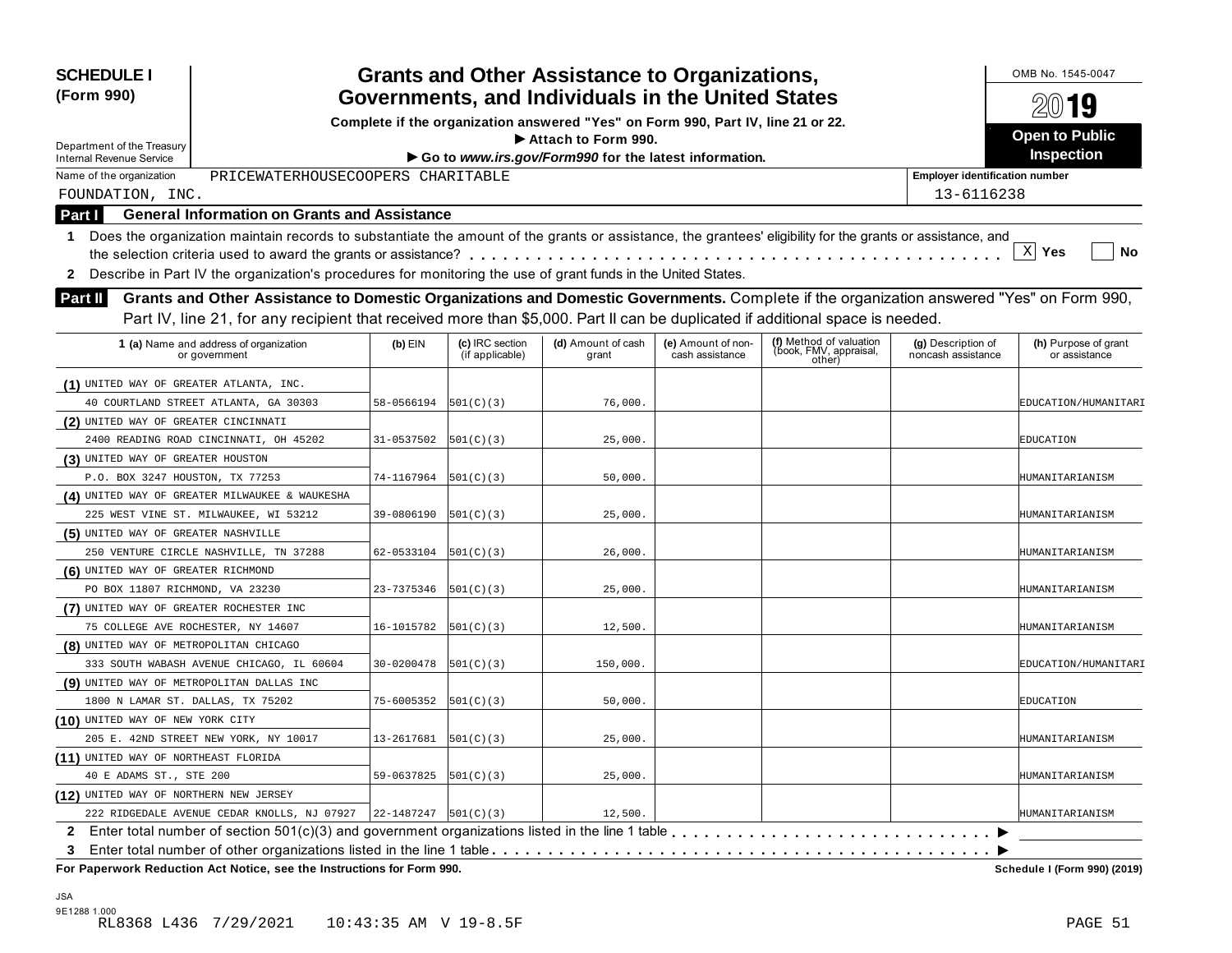| Governments, and Individuals in the United States<br>(Form 990)<br>Complete if the organization answered "Yes" on Form 990, Part IV, line 21 or 22.<br>Attach to Form 990.<br>Department of the Treasury<br>Go to www.irs.gov/Form990 for the latest information.<br>Internal Revenue Service<br>PRICEWATERHOUSECOOPERS CHARITABLE<br>Name of the organization<br><b>Employer identification number</b><br>13-6116238<br>FOUNDATION, INC.<br><b>General Information on Grants and Assistance</b><br><b>Part I</b><br>Does the organization maintain records to substantiate the amount of the grants or assistance, the grantees' eligibility for the grants or assistance, and<br>1.<br>X <br>Describe in Part IV the organization's procedures for monitoring the use of grant funds in the United States.<br>$\mathbf{2}$<br>Grants and Other Assistance to Domestic Organizations and Domestic Governments. Complete if the organization answered "Yes" on Form 990,<br><b>Part II</b><br>Part IV, line 21, for any recipient that received more than \$5,000. Part II can be duplicated if additional space is needed.<br>(f) Method of valuation<br>(c) IRC section<br>(d) Amount of cash<br>1 (a) Name and address of organization<br>$(b)$ EIN<br>(e) Amount of non-<br>(g) Description of<br>(book, FMV, appraisal,<br>(if applicable)<br>cash assistance<br>noncash assistance<br>grant<br>or government<br>other)<br>(1) UNITED WAY OF SAN ANTONIO AND BEXAR COUNTY<br>74-1272381<br>25,000.<br>700 S ALAMO STREET SAN ANTONIO, TX 78205<br> 501(C)(3) <br>(2) UNITED WAY OF SOUTHWESTERN PENNYSLVANIA | $20$ 19<br><b>Open to Public</b><br><b>Inspection</b><br>Yes<br>No |
|-------------------------------------------------------------------------------------------------------------------------------------------------------------------------------------------------------------------------------------------------------------------------------------------------------------------------------------------------------------------------------------------------------------------------------------------------------------------------------------------------------------------------------------------------------------------------------------------------------------------------------------------------------------------------------------------------------------------------------------------------------------------------------------------------------------------------------------------------------------------------------------------------------------------------------------------------------------------------------------------------------------------------------------------------------------------------------------------------------------------------------------------------------------------------------------------------------------------------------------------------------------------------------------------------------------------------------------------------------------------------------------------------------------------------------------------------------------------------------------------------------------------------------------------------------------------------------------------------------------------|--------------------------------------------------------------------|
|                                                                                                                                                                                                                                                                                                                                                                                                                                                                                                                                                                                                                                                                                                                                                                                                                                                                                                                                                                                                                                                                                                                                                                                                                                                                                                                                                                                                                                                                                                                                                                                                                   |                                                                    |
|                                                                                                                                                                                                                                                                                                                                                                                                                                                                                                                                                                                                                                                                                                                                                                                                                                                                                                                                                                                                                                                                                                                                                                                                                                                                                                                                                                                                                                                                                                                                                                                                                   |                                                                    |
|                                                                                                                                                                                                                                                                                                                                                                                                                                                                                                                                                                                                                                                                                                                                                                                                                                                                                                                                                                                                                                                                                                                                                                                                                                                                                                                                                                                                                                                                                                                                                                                                                   |                                                                    |
|                                                                                                                                                                                                                                                                                                                                                                                                                                                                                                                                                                                                                                                                                                                                                                                                                                                                                                                                                                                                                                                                                                                                                                                                                                                                                                                                                                                                                                                                                                                                                                                                                   |                                                                    |
|                                                                                                                                                                                                                                                                                                                                                                                                                                                                                                                                                                                                                                                                                                                                                                                                                                                                                                                                                                                                                                                                                                                                                                                                                                                                                                                                                                                                                                                                                                                                                                                                                   |                                                                    |
|                                                                                                                                                                                                                                                                                                                                                                                                                                                                                                                                                                                                                                                                                                                                                                                                                                                                                                                                                                                                                                                                                                                                                                                                                                                                                                                                                                                                                                                                                                                                                                                                                   |                                                                    |
|                                                                                                                                                                                                                                                                                                                                                                                                                                                                                                                                                                                                                                                                                                                                                                                                                                                                                                                                                                                                                                                                                                                                                                                                                                                                                                                                                                                                                                                                                                                                                                                                                   |                                                                    |
|                                                                                                                                                                                                                                                                                                                                                                                                                                                                                                                                                                                                                                                                                                                                                                                                                                                                                                                                                                                                                                                                                                                                                                                                                                                                                                                                                                                                                                                                                                                                                                                                                   |                                                                    |
|                                                                                                                                                                                                                                                                                                                                                                                                                                                                                                                                                                                                                                                                                                                                                                                                                                                                                                                                                                                                                                                                                                                                                                                                                                                                                                                                                                                                                                                                                                                                                                                                                   |                                                                    |
|                                                                                                                                                                                                                                                                                                                                                                                                                                                                                                                                                                                                                                                                                                                                                                                                                                                                                                                                                                                                                                                                                                                                                                                                                                                                                                                                                                                                                                                                                                                                                                                                                   |                                                                    |
|                                                                                                                                                                                                                                                                                                                                                                                                                                                                                                                                                                                                                                                                                                                                                                                                                                                                                                                                                                                                                                                                                                                                                                                                                                                                                                                                                                                                                                                                                                                                                                                                                   |                                                                    |
|                                                                                                                                                                                                                                                                                                                                                                                                                                                                                                                                                                                                                                                                                                                                                                                                                                                                                                                                                                                                                                                                                                                                                                                                                                                                                                                                                                                                                                                                                                                                                                                                                   |                                                                    |
|                                                                                                                                                                                                                                                                                                                                                                                                                                                                                                                                                                                                                                                                                                                                                                                                                                                                                                                                                                                                                                                                                                                                                                                                                                                                                                                                                                                                                                                                                                                                                                                                                   | (h) Purpose of grant<br>or assistance                              |
|                                                                                                                                                                                                                                                                                                                                                                                                                                                                                                                                                                                                                                                                                                                                                                                                                                                                                                                                                                                                                                                                                                                                                                                                                                                                                                                                                                                                                                                                                                                                                                                                                   |                                                                    |
|                                                                                                                                                                                                                                                                                                                                                                                                                                                                                                                                                                                                                                                                                                                                                                                                                                                                                                                                                                                                                                                                                                                                                                                                                                                                                                                                                                                                                                                                                                                                                                                                                   | HUMANITARIANISM                                                    |
|                                                                                                                                                                                                                                                                                                                                                                                                                                                                                                                                                                                                                                                                                                                                                                                                                                                                                                                                                                                                                                                                                                                                                                                                                                                                                                                                                                                                                                                                                                                                                                                                                   |                                                                    |
| 1250 PENN AVENUE PITTSBURGH, PA 15222<br>25-1043578<br> 501(C)(3) <br>25,000.                                                                                                                                                                                                                                                                                                                                                                                                                                                                                                                                                                                                                                                                                                                                                                                                                                                                                                                                                                                                                                                                                                                                                                                                                                                                                                                                                                                                                                                                                                                                     | EDUCATION                                                          |
| (3) UNITED WAY OF THE NATIONAL CAPITAL AREA                                                                                                                                                                                                                                                                                                                                                                                                                                                                                                                                                                                                                                                                                                                                                                                                                                                                                                                                                                                                                                                                                                                                                                                                                                                                                                                                                                                                                                                                                                                                                                       |                                                                    |
| 1577 SPRING HILL ROAD VIENNA, VA 22182<br>53-0234290<br> 501(C)(3) <br>50,000.                                                                                                                                                                                                                                                                                                                                                                                                                                                                                                                                                                                                                                                                                                                                                                                                                                                                                                                                                                                                                                                                                                                                                                                                                                                                                                                                                                                                                                                                                                                                    | HUMANITARIANISM                                                    |
| (4) UNIVERSITY OF CALIFORNIA IRVINE FOUNDATION                                                                                                                                                                                                                                                                                                                                                                                                                                                                                                                                                                                                                                                                                                                                                                                                                                                                                                                                                                                                                                                                                                                                                                                                                                                                                                                                                                                                                                                                                                                                                                    |                                                                    |
| 100 THEORY SUITE 250 IRVINE, CA 92617<br>95-2540117<br> 501(C)(3) <br>25,000.                                                                                                                                                                                                                                                                                                                                                                                                                                                                                                                                                                                                                                                                                                                                                                                                                                                                                                                                                                                                                                                                                                                                                                                                                                                                                                                                                                                                                                                                                                                                     | EDUCATION                                                          |
| (5) UNIVERSITY OF CALIFORNIA SAN FRANCISCO FOUN                                                                                                                                                                                                                                                                                                                                                                                                                                                                                                                                                                                                                                                                                                                                                                                                                                                                                                                                                                                                                                                                                                                                                                                                                                                                                                                                                                                                                                                                                                                                                                   |                                                                    |
| PO BOX 45339 SAN FRANCISCO, CA 94145<br>94-2829914<br> 501(C)(3) <br>25,000.                                                                                                                                                                                                                                                                                                                                                                                                                                                                                                                                                                                                                                                                                                                                                                                                                                                                                                                                                                                                                                                                                                                                                                                                                                                                                                                                                                                                                                                                                                                                      | HUMANITARIANISM                                                    |
| (6) UNIVERSITY OF ST. THOMAS                                                                                                                                                                                                                                                                                                                                                                                                                                                                                                                                                                                                                                                                                                                                                                                                                                                                                                                                                                                                                                                                                                                                                                                                                                                                                                                                                                                                                                                                                                                                                                                      |                                                                    |
| 2115 SUMMIT AVE. ST PAUL, MN 55105<br>41-0693970<br> 501(C)(3) <br>25,000.                                                                                                                                                                                                                                                                                                                                                                                                                                                                                                                                                                                                                                                                                                                                                                                                                                                                                                                                                                                                                                                                                                                                                                                                                                                                                                                                                                                                                                                                                                                                        | EDUCATION                                                          |
| (7) UPWARDLY GLOBAL                                                                                                                                                                                                                                                                                                                                                                                                                                                                                                                                                                                                                                                                                                                                                                                                                                                                                                                                                                                                                                                                                                                                                                                                                                                                                                                                                                                                                                                                                                                                                                                               |                                                                    |
| 582 MARKET ST., STE 1207<br>94-3346127<br> 501(C)(3) <br>25,000.                                                                                                                                                                                                                                                                                                                                                                                                                                                                                                                                                                                                                                                                                                                                                                                                                                                                                                                                                                                                                                                                                                                                                                                                                                                                                                                                                                                                                                                                                                                                                  | EDUCATION                                                          |
| (8) URBAN INITIATIVES, INC.                                                                                                                                                                                                                                                                                                                                                                                                                                                                                                                                                                                                                                                                                                                                                                                                                                                                                                                                                                                                                                                                                                                                                                                                                                                                                                                                                                                                                                                                                                                                                                                       |                                                                    |
| 650 W. LAKE SUITE 340 CHICAGO, IL 60661<br>83-0367521<br> 501(C)(3) <br>25,000.                                                                                                                                                                                                                                                                                                                                                                                                                                                                                                                                                                                                                                                                                                                                                                                                                                                                                                                                                                                                                                                                                                                                                                                                                                                                                                                                                                                                                                                                                                                                   | EDUCATION                                                          |
| (9) UTAH FOOD BANK                                                                                                                                                                                                                                                                                                                                                                                                                                                                                                                                                                                                                                                                                                                                                                                                                                                                                                                                                                                                                                                                                                                                                                                                                                                                                                                                                                                                                                                                                                                                                                                                |                                                                    |
| 3150 SOUTH 900 WEST<br>87-0212453<br> 501(C)(3) <br>25,000.                                                                                                                                                                                                                                                                                                                                                                                                                                                                                                                                                                                                                                                                                                                                                                                                                                                                                                                                                                                                                                                                                                                                                                                                                                                                                                                                                                                                                                                                                                                                                       | HUMANITARIANISM                                                    |
| (10) VALLEY OF THE SUN UNITED WAY                                                                                                                                                                                                                                                                                                                                                                                                                                                                                                                                                                                                                                                                                                                                                                                                                                                                                                                                                                                                                                                                                                                                                                                                                                                                                                                                                                                                                                                                                                                                                                                 |                                                                    |
| 3200 E CAMELBACK RD STE 375<br>86-0104419<br> 501(C)(3) <br>50,000.                                                                                                                                                                                                                                                                                                                                                                                                                                                                                                                                                                                                                                                                                                                                                                                                                                                                                                                                                                                                                                                                                                                                                                                                                                                                                                                                                                                                                                                                                                                                               | EDUCATION                                                          |
| (11) VILLAGE PREPARATORY SCHOOL                                                                                                                                                                                                                                                                                                                                                                                                                                                                                                                                                                                                                                                                                                                                                                                                                                                                                                                                                                                                                                                                                                                                                                                                                                                                                                                                                                                                                                                                                                                                                                                   |                                                                    |
| 26-2367774<br>1415 E 36TH ST CLEVELAND, OH 44114-4116<br> 501(C)(3) <br>25,000.                                                                                                                                                                                                                                                                                                                                                                                                                                                                                                                                                                                                                                                                                                                                                                                                                                                                                                                                                                                                                                                                                                                                                                                                                                                                                                                                                                                                                                                                                                                                   | EDUCATION                                                          |
| (12) VMC FOUNDATION                                                                                                                                                                                                                                                                                                                                                                                                                                                                                                                                                                                                                                                                                                                                                                                                                                                                                                                                                                                                                                                                                                                                                                                                                                                                                                                                                                                                                                                                                                                                                                                               |                                                                    |
| 2400 CLOVE DRIVE SAN JOSE, CA 95128<br>$77 - 0187890$ $ 501(C)(3) $<br>50,000.                                                                                                                                                                                                                                                                                                                                                                                                                                                                                                                                                                                                                                                                                                                                                                                                                                                                                                                                                                                                                                                                                                                                                                                                                                                                                                                                                                                                                                                                                                                                    | HUMANITARIANISM                                                    |
|                                                                                                                                                                                                                                                                                                                                                                                                                                                                                                                                                                                                                                                                                                                                                                                                                                                                                                                                                                                                                                                                                                                                                                                                                                                                                                                                                                                                                                                                                                                                                                                                                   |                                                                    |
| 3<br>For Paperwork Reduction Act Notice, see the Instructions for Form 990.                                                                                                                                                                                                                                                                                                                                                                                                                                                                                                                                                                                                                                                                                                                                                                                                                                                                                                                                                                                                                                                                                                                                                                                                                                                                                                                                                                                                                                                                                                                                       |                                                                    |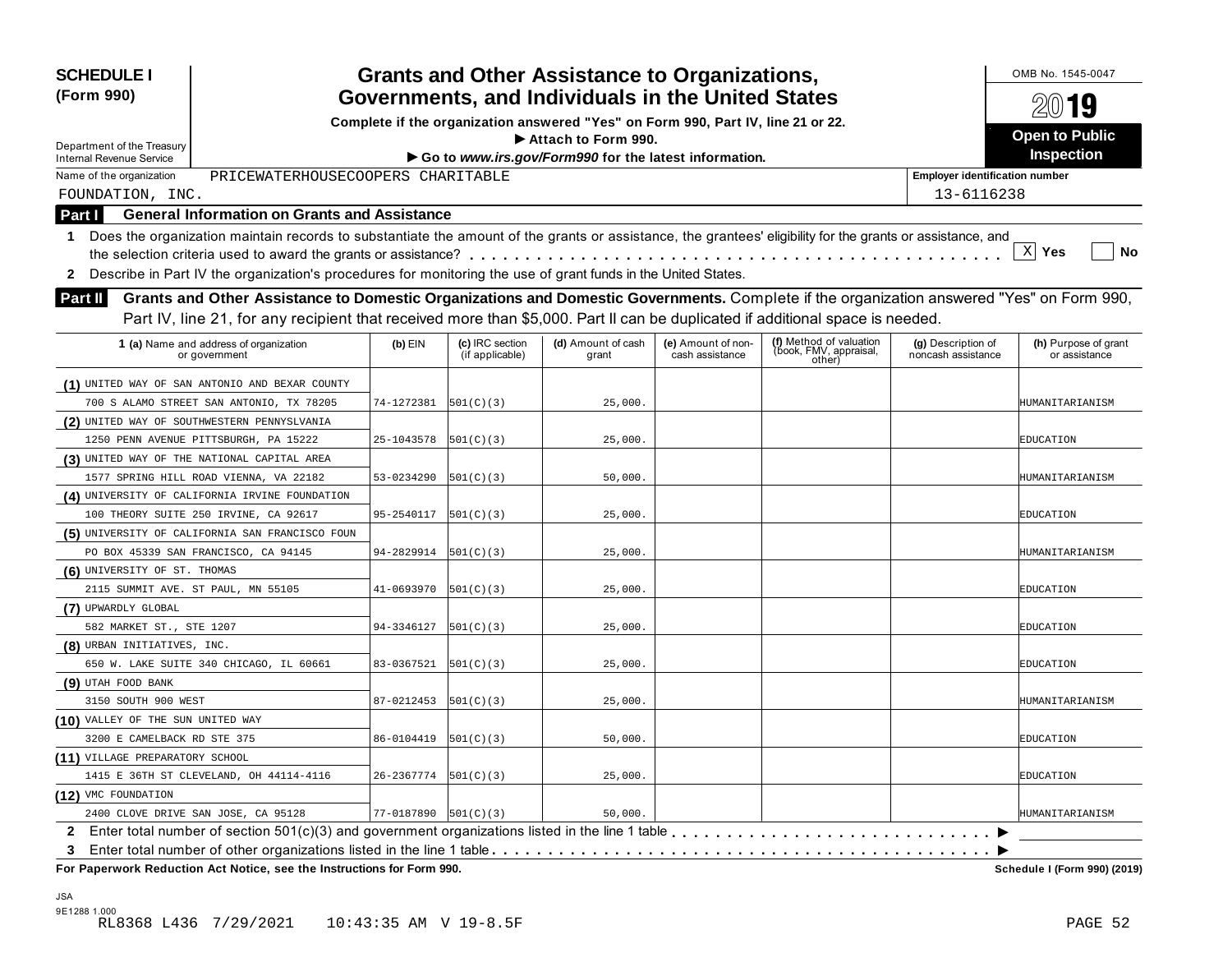| <b>SCHEDULE I</b><br>(Form 990)                               |                                                                                                                                                                                                                                                                           |                                                                                                                                       |                                    | <b>Grants and Other Assistance to Organizations,</b>                         |                                       |                                                             |                                          | OMB No. 1545-0047<br>2019             |  |
|---------------------------------------------------------------|---------------------------------------------------------------------------------------------------------------------------------------------------------------------------------------------------------------------------------------------------------------------------|---------------------------------------------------------------------------------------------------------------------------------------|------------------------------------|------------------------------------------------------------------------------|---------------------------------------|-------------------------------------------------------------|------------------------------------------|---------------------------------------|--|
|                                                               |                                                                                                                                                                                                                                                                           | Governments, and Individuals in the United States<br>Complete if the organization answered "Yes" on Form 990, Part IV, line 21 or 22. |                                    |                                                                              |                                       |                                                             |                                          |                                       |  |
|                                                               |                                                                                                                                                                                                                                                                           |                                                                                                                                       | <b>Open to Public</b>              |                                                                              |                                       |                                                             |                                          |                                       |  |
| Department of the Treasury<br><b>Internal Revenue Service</b> |                                                                                                                                                                                                                                                                           |                                                                                                                                       |                                    | Attach to Form 990.<br>Go to www.irs.gov/Form990 for the latest information. |                                       |                                                             |                                          | Inspection                            |  |
| Name of the organization                                      | PRICEWATERHOUSECOOPERS CHARITABLE                                                                                                                                                                                                                                         |                                                                                                                                       |                                    |                                                                              |                                       |                                                             | <b>Employer identification number</b>    |                                       |  |
| FOUNDATION, INC.                                              |                                                                                                                                                                                                                                                                           |                                                                                                                                       |                                    |                                                                              |                                       |                                                             | 13-6116238                               |                                       |  |
| Part I                                                        | <b>General Information on Grants and Assistance</b>                                                                                                                                                                                                                       |                                                                                                                                       |                                    |                                                                              |                                       |                                                             |                                          |                                       |  |
|                                                               | 1 Does the organization maintain records to substantiate the amount of the grants or assistance, the grantees' eligibility for the grants or assistance, and                                                                                                              |                                                                                                                                       |                                    |                                                                              |                                       |                                                             |                                          |                                       |  |
|                                                               |                                                                                                                                                                                                                                                                           |                                                                                                                                       |                                    |                                                                              |                                       |                                                             |                                          | $\mathbf{x}$<br>Yes<br>No             |  |
| $\mathbf{2}$                                                  | Describe in Part IV the organization's procedures for monitoring the use of grant funds in the United States.                                                                                                                                                             |                                                                                                                                       |                                    |                                                                              |                                       |                                                             |                                          |                                       |  |
| <b>Part II</b>                                                | Grants and Other Assistance to Domestic Organizations and Domestic Governments. Complete if the organization answered "Yes" on Form 990,<br>Part IV, line 21, for any recipient that received more than \$5,000. Part II can be duplicated if additional space is needed. |                                                                                                                                       |                                    |                                                                              |                                       |                                                             |                                          |                                       |  |
|                                                               | 1 (a) Name and address of organization<br>or government                                                                                                                                                                                                                   | $(b)$ EIN                                                                                                                             | (c) IRC section<br>(if applicable) | (d) Amount of cash<br>grant                                                  | (e) Amount of non-<br>cash assistance | (f) Method of valuation<br>(book, FMV, appraisal,<br>other) | (g) Description of<br>noncash assistance | (h) Purpose of grant<br>or assistance |  |
| (1) WAKEMED FOUNDATION                                        |                                                                                                                                                                                                                                                                           |                                                                                                                                       |                                    |                                                                              |                                       |                                                             |                                          |                                       |  |
|                                                               | 3000 NEW BERN AVE RALEIGH, NC 27610                                                                                                                                                                                                                                       | 56-1916549                                                                                                                            | 501(C)(3)                          | 25,000.                                                                      |                                       |                                                             |                                          | HUMANITARIANISM                       |  |
|                                                               | (2) WASHINGTON NATIONALS YOUTH BASEBALL ACADEMY                                                                                                                                                                                                                           |                                                                                                                                       |                                    |                                                                              |                                       |                                                             |                                          |                                       |  |
|                                                               | 3675 ELY PLACE SE WASHINGTON, DC 20019                                                                                                                                                                                                                                    | 45-3990897                                                                                                                            | 501(C)(3)                          | 25,000.                                                                      |                                       |                                                             |                                          | EDUCATION                             |  |
|                                                               | (3) WASHINGTON TENNIS & EDUCATION FOUNDATION                                                                                                                                                                                                                              |                                                                                                                                       |                                    |                                                                              |                                       |                                                             |                                          |                                       |  |
|                                                               | NORTHWEST CAMPUS 16TH & KENNEDY ST NW                                                                                                                                                                                                                                     | 52-6046504                                                                                                                            | 501(C)(3)                          | 25,000.                                                                      |                                       |                                                             |                                          | EDUCATION                             |  |
|                                                               | (4) WEST VALLEY COMMUNITY SERVICES OF SANTA CLA                                                                                                                                                                                                                           |                                                                                                                                       |                                    |                                                                              |                                       |                                                             |                                          |                                       |  |
|                                                               | 10104 VISTA DR CUPERTINO, CA 95014-2253                                                                                                                                                                                                                                   | 94-2211685                                                                                                                            | 501(C)(3)                          | 25,000.                                                                      |                                       |                                                             |                                          | HUMANITARIANISM                       |  |
| (5) WHITMAN-WALKER HEALTH                                     |                                                                                                                                                                                                                                                                           |                                                                                                                                       |                                    |                                                                              |                                       |                                                             |                                          |                                       |  |
| 1342 FLORIDA AVENUE, NW                                       |                                                                                                                                                                                                                                                                           | 52-1122122                                                                                                                            | 501(C)(3)                          | 25,000.                                                                      |                                       |                                                             |                                          | HUMANITARIANISM                       |  |
| (6) WINGS PROGRAM, INC.                                       |                                                                                                                                                                                                                                                                           |                                                                                                                                       |                                    |                                                                              |                                       |                                                             |                                          |                                       |  |
| PO BOX 95615 PALATINE, IL 60095                               |                                                                                                                                                                                                                                                                           | 36-3456061                                                                                                                            | 501(C)(3)                          | 25,000.                                                                      |                                       |                                                             |                                          | EDUCATION                             |  |
| $(7)$ YEAR UP INC.                                            |                                                                                                                                                                                                                                                                           |                                                                                                                                       |                                    |                                                                              |                                       |                                                             |                                          |                                       |  |
|                                                               | 45 MILK STREET, 9TH FL BOSTON, MA 02109                                                                                                                                                                                                                                   | 04-3534407                                                                                                                            | 501(C)(3)                          | 25,000.                                                                      |                                       |                                                             |                                          | EDUCATION                             |  |
| (8) YELLOWSTONE EDUCATION FOUNDATION                          |                                                                                                                                                                                                                                                                           |                                                                                                                                       |                                    |                                                                              |                                       |                                                             |                                          |                                       |  |
| PO BOX 231845 HOUSTON, TX 77223                               |                                                                                                                                                                                                                                                                           | 81-2280283                                                                                                                            | 501(C)(3)                          | 25,000.                                                                      |                                       |                                                             |                                          | EDUCATION                             |  |
| (9) YMCA OF METROPOLITAN DALLAS                               |                                                                                                                                                                                                                                                                           |                                                                                                                                       |                                    |                                                                              |                                       |                                                             |                                          |                                       |  |
| 601 N. AKARD ST. DALLAS, TX 75201                             |                                                                                                                                                                                                                                                                           | 75-0800696                                                                                                                            | 501(C)(3)                          | 50,000.                                                                      |                                       |                                                             |                                          | EDUCATION                             |  |
| (10) YMCA OF ORANGE COUNTY                                    |                                                                                                                                                                                                                                                                           |                                                                                                                                       |                                    |                                                                              |                                       |                                                             |                                          |                                       |  |
|                                                               | 13821 NEWPORT AVENUE #200 TUSTIN, CA 92780                                                                                                                                                                                                                                | 95-1644055                                                                                                                            | 501(C)(3)                          | 25,000.                                                                      |                                       |                                                             |                                          | HUMANITARIANISM                       |  |
| (11) YMCA OF SILICON VALLEY                                   |                                                                                                                                                                                                                                                                           |                                                                                                                                       |                                    |                                                                              |                                       |                                                             |                                          |                                       |  |
|                                                               | 80 SARATOGA AVENUE SANTA CLARA, CA 95051                                                                                                                                                                                                                                  | 94-1156318                                                                                                                            | 501(C)(3)                          | 25,000.                                                                      |                                       |                                                             |                                          | <b>EDUCATION</b>                      |  |
| (12) YOUNG BLACK LEADERSHIP ALLIANCE                          |                                                                                                                                                                                                                                                                           |                                                                                                                                       |                                    |                                                                              |                                       |                                                             |                                          |                                       |  |
| 416 MCCULLOUGH DRIVE STE 215                                  |                                                                                                                                                                                                                                                                           | $26 - 2984776$ $\vert 501(C)(3) \vert$                                                                                                |                                    | 25,000.                                                                      |                                       |                                                             |                                          | <b>EDUCATION</b>                      |  |
|                                                               |                                                                                                                                                                                                                                                                           |                                                                                                                                       |                                    |                                                                              |                                       |                                                             |                                          |                                       |  |
| 3                                                             |                                                                                                                                                                                                                                                                           |                                                                                                                                       |                                    |                                                                              |                                       |                                                             |                                          |                                       |  |
|                                                               | For Paperwork Reduction Act Notice, see the Instructions for Form 990.                                                                                                                                                                                                    |                                                                                                                                       |                                    |                                                                              |                                       |                                                             |                                          | Schedule I (Form 990) (2019)          |  |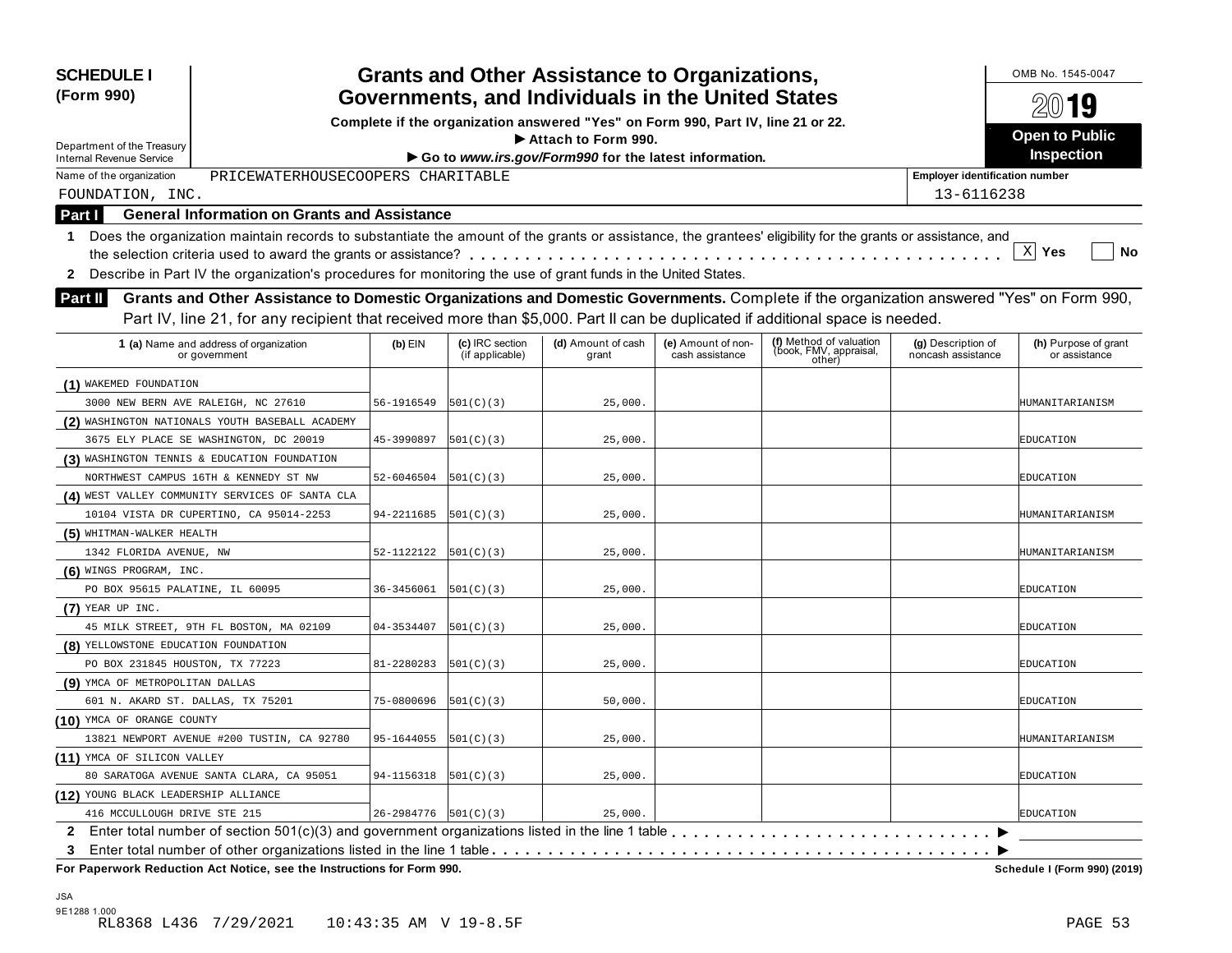| <b>SCHEDULE I</b><br>(Form 990)                        |                                                                                                                                                                                                                                                                           |                                                                                                                                       |                                    | <b>Grants and Other Assistance to Organizations,</b>                         |                                       |                                                             |                                          | OMB No. 1545-0047<br>$20$ 19          |  |  |
|--------------------------------------------------------|---------------------------------------------------------------------------------------------------------------------------------------------------------------------------------------------------------------------------------------------------------------------------|---------------------------------------------------------------------------------------------------------------------------------------|------------------------------------|------------------------------------------------------------------------------|---------------------------------------|-------------------------------------------------------------|------------------------------------------|---------------------------------------|--|--|
|                                                        |                                                                                                                                                                                                                                                                           | Governments, and Individuals in the United States<br>Complete if the organization answered "Yes" on Form 990, Part IV, line 21 or 22. |                                    |                                                                              |                                       |                                                             |                                          |                                       |  |  |
|                                                        |                                                                                                                                                                                                                                                                           |                                                                                                                                       | <b>Open to Public</b>              |                                                                              |                                       |                                                             |                                          |                                       |  |  |
| Department of the Treasury<br>Internal Revenue Service |                                                                                                                                                                                                                                                                           |                                                                                                                                       |                                    | Attach to Form 990.<br>Go to www.irs.gov/Form990 for the latest information. |                                       |                                                             |                                          | Inspection                            |  |  |
| Name of the organization                               | PRICEWATERHOUSECOOPERS CHARITABLE                                                                                                                                                                                                                                         |                                                                                                                                       |                                    |                                                                              |                                       |                                                             | <b>Employer identification number</b>    |                                       |  |  |
| FOUNDATION, INC.                                       |                                                                                                                                                                                                                                                                           |                                                                                                                                       |                                    |                                                                              |                                       |                                                             | 13-6116238                               |                                       |  |  |
| Part I                                                 | <b>General Information on Grants and Assistance</b>                                                                                                                                                                                                                       |                                                                                                                                       |                                    |                                                                              |                                       |                                                             |                                          |                                       |  |  |
| 1                                                      | Does the organization maintain records to substantiate the amount of the grants or assistance, the grantees' eligibility for the grants or assistance, and                                                                                                                |                                                                                                                                       |                                    |                                                                              |                                       |                                                             |                                          |                                       |  |  |
|                                                        |                                                                                                                                                                                                                                                                           |                                                                                                                                       |                                    |                                                                              |                                       |                                                             |                                          | X <br>Yes<br>No                       |  |  |
| $\mathbf{2}$                                           | Describe in Part IV the organization's procedures for monitoring the use of grant funds in the United States.                                                                                                                                                             |                                                                                                                                       |                                    |                                                                              |                                       |                                                             |                                          |                                       |  |  |
| <b>Part II</b>                                         | Grants and Other Assistance to Domestic Organizations and Domestic Governments. Complete if the organization answered "Yes" on Form 990,<br>Part IV, line 21, for any recipient that received more than \$5,000. Part II can be duplicated if additional space is needed. |                                                                                                                                       |                                    |                                                                              |                                       |                                                             |                                          |                                       |  |  |
|                                                        | 1 (a) Name and address of organization<br>or government                                                                                                                                                                                                                   | $(b)$ EIN                                                                                                                             | (c) IRC section<br>(if applicable) | (d) Amount of cash<br>grant                                                  | (e) Amount of non-<br>cash assistance | (f) Method of valuation<br>(book, FMV, appraisal,<br>other) | (g) Description of<br>noncash assistance | (h) Purpose of grant<br>or assistance |  |  |
|                                                        | (1) YOUNG MEN'S CHRISTIAN ASSOC OF FLORIDAS FIR                                                                                                                                                                                                                           |                                                                                                                                       |                                    |                                                                              |                                       |                                                             |                                          |                                       |  |  |
|                                                        | 40 E ADAMS ST JACKSONVILLE, FL 32202                                                                                                                                                                                                                                      | 59-0638514                                                                                                                            | 501(C)(3)                          | 25,000.                                                                      |                                       |                                                             |                                          | EDUCATION                             |  |  |
|                                                        | (2) YOUNG MEN'S CHRISTIAN ASSOC OF SAN FRANCISC                                                                                                                                                                                                                           |                                                                                                                                       |                                    |                                                                              |                                       |                                                             |                                          |                                       |  |  |
| 50 CALIFORNIA STREET, SUITE 650                        |                                                                                                                                                                                                                                                                           | 94-0997140                                                                                                                            | 501(C)(3)                          | 25,000.                                                                      |                                       |                                                             |                                          | EDUCATION                             |  |  |
|                                                        | (3) YOUTH AND FAMILY ALLIANCE DBA LIFEWORKS                                                                                                                                                                                                                               |                                                                                                                                       |                                    |                                                                              |                                       |                                                             |                                          |                                       |  |  |
|                                                        | 4700 SO FIRST STREET AUSTIN, TX 78704                                                                                                                                                                                                                                     | 74-2137189                                                                                                                            | 501(C)(3)                          | 25,000.                                                                      |                                       |                                                             |                                          | EDUCATION                             |  |  |
| (4) YOUTH GUIDANCE                                     |                                                                                                                                                                                                                                                                           |                                                                                                                                       |                                    |                                                                              |                                       |                                                             |                                          |                                       |  |  |
| 1 NORTH LASALLE STREET SUITE 200                       |                                                                                                                                                                                                                                                                           | 36-2167032                                                                                                                            | 501(C)(3)                          | 25,000.                                                                      |                                       |                                                             |                                          | EDUCATION                             |  |  |
| (5) YOUTH SERVICES OF GLENVIEW NORTHBROOK              |                                                                                                                                                                                                                                                                           |                                                                                                                                       |                                    |                                                                              |                                       |                                                             |                                          |                                       |  |  |
| 3080 W LAVE AVE GLENVIEW, IL 60026                     |                                                                                                                                                                                                                                                                           | 36-3182275                                                                                                                            | 501(C)(3)                          | 25,000.                                                                      |                                       |                                                             |                                          | EDUCATION                             |  |  |
| (6) YOUTHBUILD LOUISVILLE                              |                                                                                                                                                                                                                                                                           |                                                                                                                                       |                                    |                                                                              |                                       |                                                             |                                          |                                       |  |  |
|                                                        | 800 S. PRESTON STREET LOUISVILLE, KY 40203                                                                                                                                                                                                                                | 61-1374470                                                                                                                            | 501(C)(3)                          | 25,000.                                                                      |                                       |                                                             |                                          | EDUCATION                             |  |  |
| (7)                                                    |                                                                                                                                                                                                                                                                           |                                                                                                                                       |                                    |                                                                              |                                       |                                                             |                                          |                                       |  |  |
| (8)                                                    |                                                                                                                                                                                                                                                                           |                                                                                                                                       |                                    |                                                                              |                                       |                                                             |                                          |                                       |  |  |
| (9)                                                    |                                                                                                                                                                                                                                                                           |                                                                                                                                       |                                    |                                                                              |                                       |                                                             |                                          |                                       |  |  |
| (10)                                                   |                                                                                                                                                                                                                                                                           |                                                                                                                                       |                                    |                                                                              |                                       |                                                             |                                          |                                       |  |  |
| (11)                                                   |                                                                                                                                                                                                                                                                           |                                                                                                                                       |                                    |                                                                              |                                       |                                                             |                                          |                                       |  |  |
| (12)                                                   |                                                                                                                                                                                                                                                                           |                                                                                                                                       |                                    |                                                                              |                                       |                                                             |                                          |                                       |  |  |
| $\mathbf{2}$                                           |                                                                                                                                                                                                                                                                           |                                                                                                                                       |                                    |                                                                              |                                       |                                                             |                                          | 270.                                  |  |  |
| 3                                                      |                                                                                                                                                                                                                                                                           |                                                                                                                                       |                                    |                                                                              |                                       |                                                             |                                          |                                       |  |  |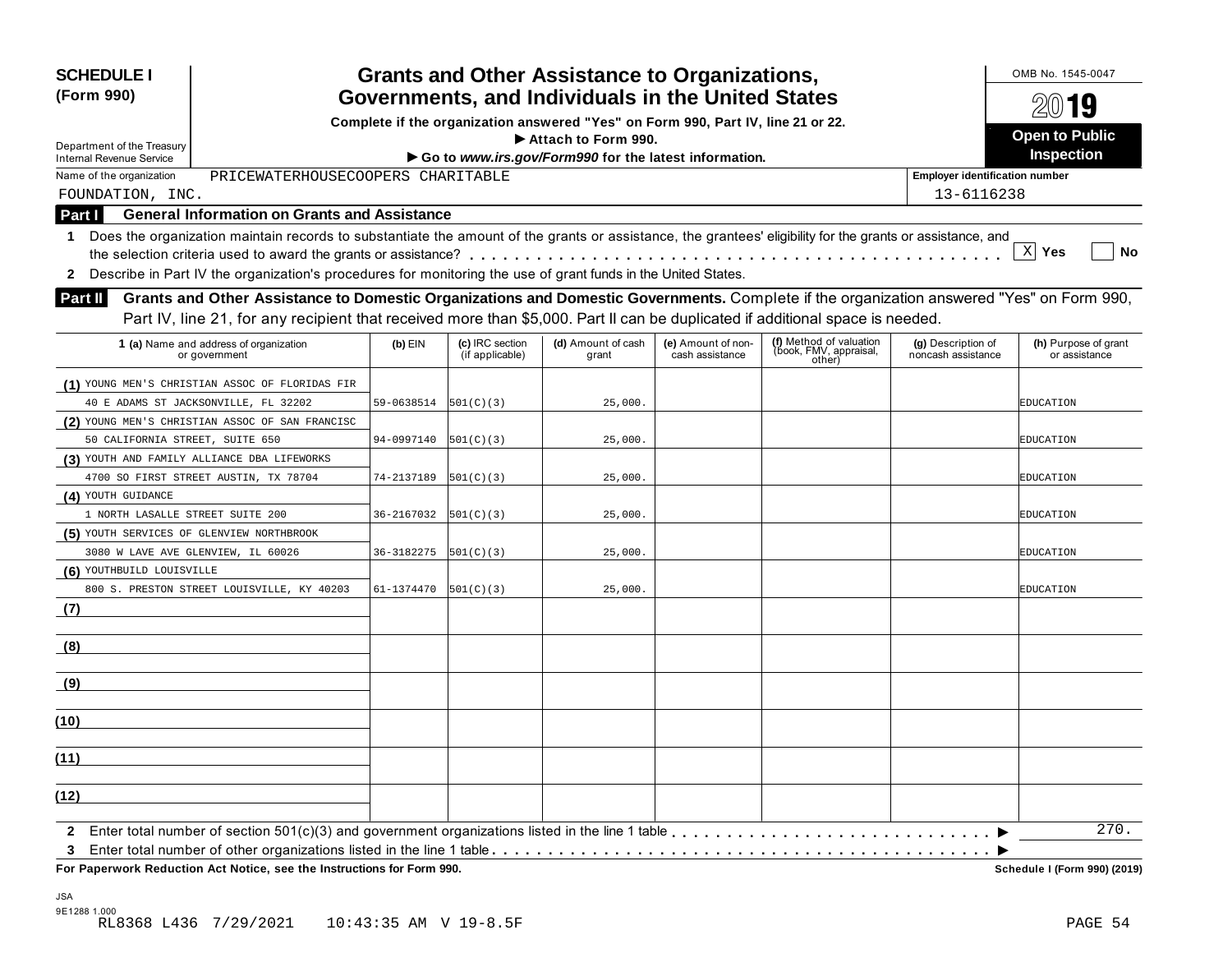#### **Grants and Other Assistance to Domestic Individuals.** Complete if the organization answered "Yes" on Form 990, Part IV, line 22. Part III can be duplicated if additional space is needed. **Part III**

| (a) Type of grant or assistance                                                                                                                         | (b) Number of<br>recipients | (c) Amount of<br>cash grant | (d) Amount of<br>non-cash assistance | (e) Method of valuation (book,<br>FMV, appraisal, other) | (f) Description of non-cash assistance |
|---------------------------------------------------------------------------------------------------------------------------------------------------------|-----------------------------|-----------------------------|--------------------------------------|----------------------------------------------------------|----------------------------------------|
|                                                                                                                                                         |                             |                             |                                      |                                                          |                                        |
| $\overline{2}$                                                                                                                                          |                             |                             |                                      |                                                          |                                        |
| 3                                                                                                                                                       |                             |                             |                                      |                                                          |                                        |
| 4                                                                                                                                                       |                             |                             |                                      |                                                          |                                        |
| 5                                                                                                                                                       |                             |                             |                                      |                                                          |                                        |
| 6                                                                                                                                                       |                             |                             |                                      |                                                          |                                        |
|                                                                                                                                                         |                             |                             |                                      |                                                          |                                        |
| Supplemental Information. Provide the information required in Part I, line 2, Part III, column (b); and any other additional<br>Part IV<br>information. |                             |                             |                                      |                                                          |                                        |

SCHEDULE I, PART I, LINE 2

FOR GRANTS TO NONPROFIT ORGANIZATIONS, A DUE DILIGENCE PROCESS IS IN

PLACE TO ENSURE THE ORGANIZATION'S WORK ALIGNS WITH THE FOUNDATION'S

MISSION AND IS AN ELIGIBLE ORGANIZATION IN GOOD STANDING PRIOR TO FINAL

APPROVAL AND FUNDING. EMERGENCY HARDSHIP GRANT REQUESTS ARE REVIEWED,

INCLUDING OBTAINING RELEVANT AND SUFFICIENT DOCUMENTATION TO SUBSTANTIATE

REQUEST FOR HARDSHIP AND APPROVED BY THE ADVISORY COMMITTEE, AND IF

CERTAIN THRESHOLDS ARE MET, ADDITIONAL REVIEW AND APPROVAL IS PROVIDED BY

THE EXECUTIVE COMMITTEE.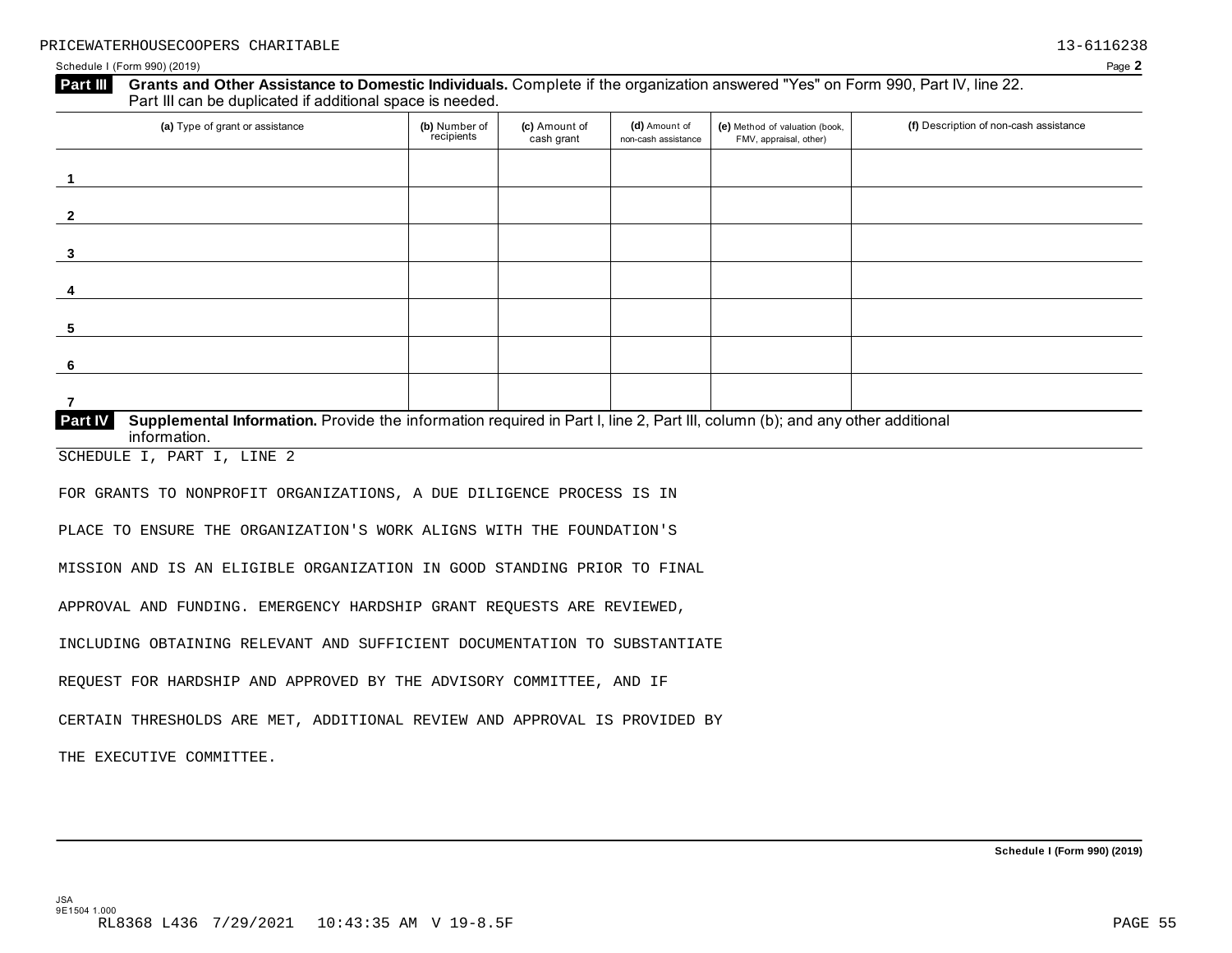## Schedule I (Form 990) (2019) Page **2 Grants and Other Assistance to Domestic Individuals.** Complete if the organization answered "Yes" on Form 990, Part IV, line 22. Part III can be duplicated if additional space is needed. **Part III**  (a) Type of grant or assistance **(b)** Number of **(c)** Amount of **(d)** Amount of **(e)** Method of valuation (book, **f) (f)** Description of non-cash assistance FMV, appraisal, other) **(b)** Number of recipients **(d)** Amount of non-cash assistance **(c)** Amount of cash grant **1 2 3 4 5 6 7 Supplemental Information.** Provide the information required in Part I, line 2, Part III, column (b); and any other additional information. **Part IV**  THE FOUNDATION ALSO HAS SEVERAL PROCEDURES IN PLACE TO MONITOR ITS GRANTS AND ENSURE THAT SUCH GRANTS ARE USED FOR PROPER PURPOSES. THE FOUNDATION SENDS GRANT ACKNOWLEDGMENT LETTERS TO EACH GRANTEE REQUIRING THAT FUND BE USED EFFICIENTLY AND EFFECTIVELY FOR THE GRANTEE'S CHARITABLE PURPOSE. THE FOUNDATION ALSO ASKS THAT GRANTEES DESCRIBE HOW SUCH FUNDS HAVE

SUPPORTED THEIR MISSION. FOR GRANT AGREEMENTS SPANNING MULTIPLE YEARS,

THE FOUNDATION HAS ADDITIONAL SAFEGUARDS IN PLACE TO ENSURE THAT GRANT

FUNDS ARE EXPENDED IN ACCORDANCE WITH THE AGREEMENT.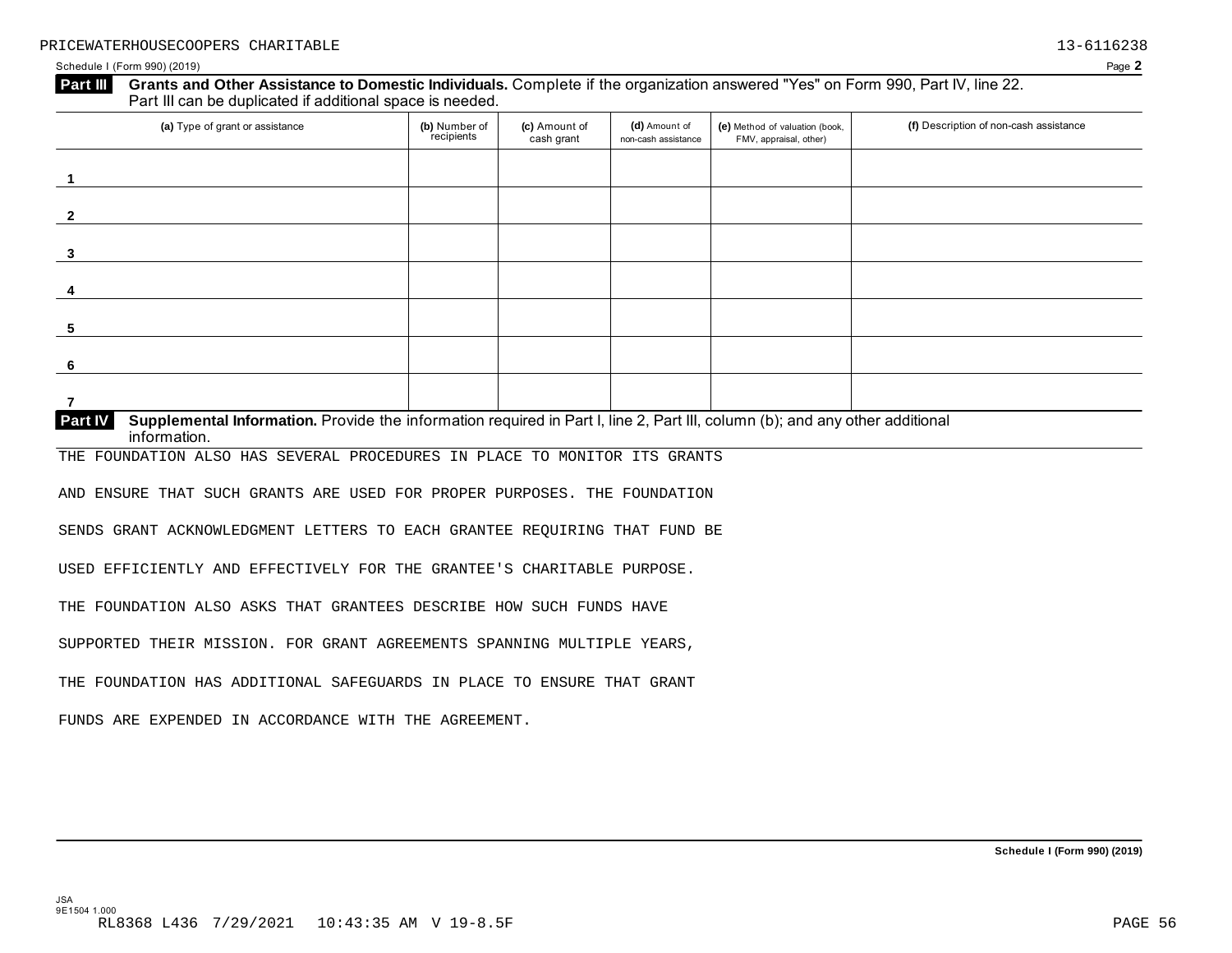#### **Grants and Other Assistance to Domestic Individuals.** Complete if the organization answered "Yes" on Form 990, Part IV, line 22. Part III can be duplicated if additional space is needed. **Part III**

| (a) Type of grant or assistance                                                                                                         | (b) Number of<br>recipients | (c) Amount of<br>cash grant | (d) Amount of<br>non-cash assistance | (e) Method of valuation (book,<br>FMV, appraisal, other) | (f) Description of non-cash assistance |
|-----------------------------------------------------------------------------------------------------------------------------------------|-----------------------------|-----------------------------|--------------------------------------|----------------------------------------------------------|----------------------------------------|
|                                                                                                                                         |                             |                             |                                      |                                                          |                                        |
| $\mathbf{2}$                                                                                                                            |                             |                             |                                      |                                                          |                                        |
| 3                                                                                                                                       |                             |                             |                                      |                                                          |                                        |
| 4                                                                                                                                       |                             |                             |                                      |                                                          |                                        |
| 5                                                                                                                                       |                             |                             |                                      |                                                          |                                        |
| 6                                                                                                                                       |                             |                             |                                      |                                                          |                                        |
|                                                                                                                                         |                             |                             |                                      |                                                          |                                        |
| Part IV<br>Supplemental Information. Provide the information required in Part I, line 2, Part III, column (b); and any other additional |                             |                             |                                      |                                                          |                                        |

information.

SCHEDULE I, PART II, COLUMN H

PURPOSE OF GRANT OR ASSISTANCE:

EDUCATION - SUPPORT CHARITIES THAT OFFER EDUCATIONAL PROGRAMS AND

SERVICES INCLUDING SKILLS ADVANCEMENT AND COMMUNITY INVOLVEMENT.

HUMANITARIANISM - SUPPORT CHARITIES THAT SEEK TO IMPROVE THE HUMAN

CONDITION - THROUGH HEALTH AND WELFARE PROGRAMS, AND FOOD INSECURITY

ALLEVIATION PROGRAMS TO PEOPLE SUFFERING FROM FOOD INSECURITY, DISASTERS,

AND EXCLUSION.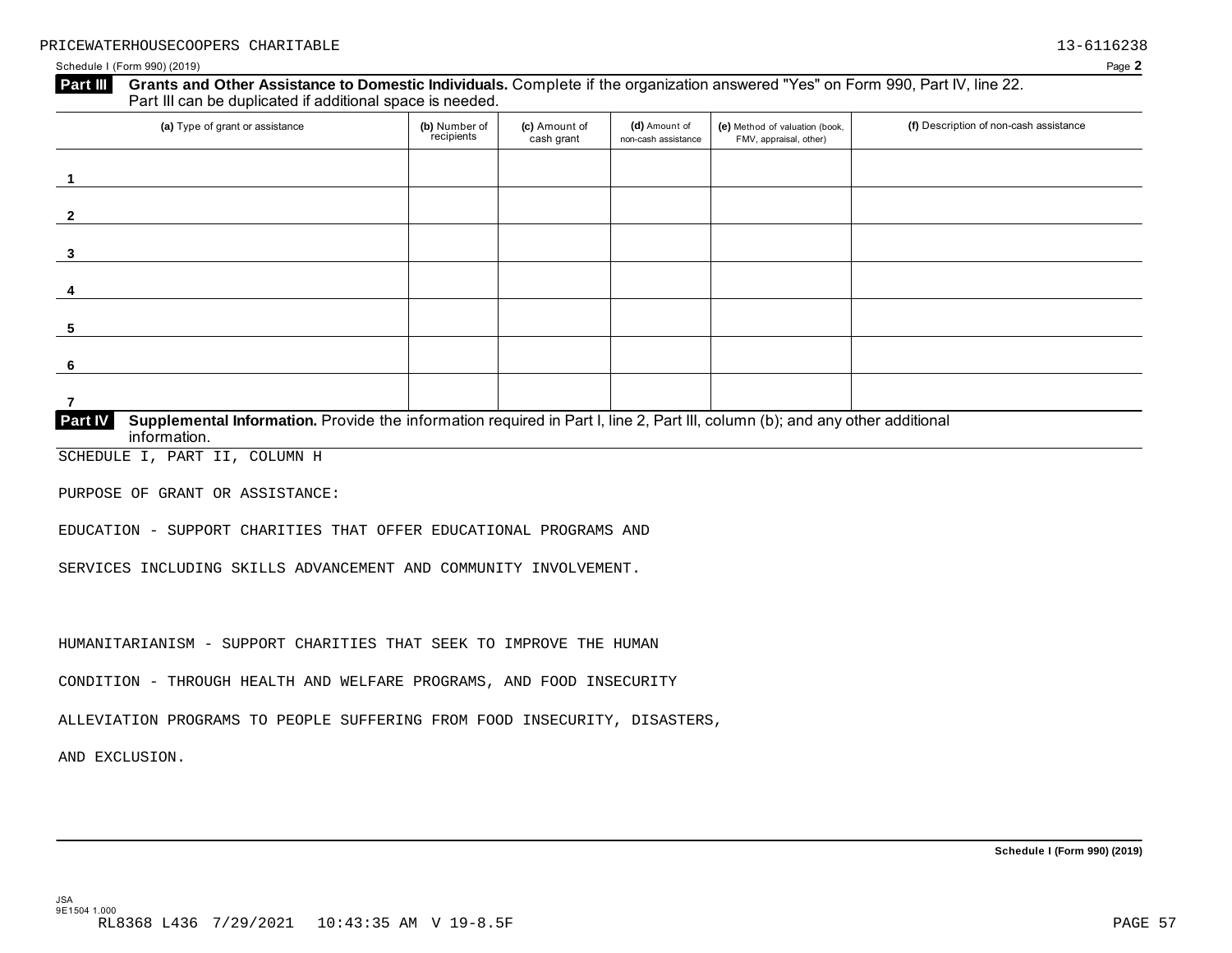## **SCHEDULE O** Supplemental Information to Form 990 or 990-EZ MB No. 1545-0047

**(Form 990 or 990-EZ) Complete to provide information for responses to specific questions on** plete to provide information for responses to specific questions on  $\mathbb{Z} \setminus \mathbb{R}$ **I Attach to Form 990 or 990-EZ.**<br>
Attach to Form 990 or 990-EZ.<br>
and a contract of Public and a contract of Public and a contract of the COP of Density of the COP of Density of A



 **Inspection** Department of the Treasury Internal Revenue Service I**Information about Schedule O (Form 990 or 990-EZ) and its instructions is at** *www.irs.gov/form990.* Name of the organization **PRICEWATERHOUSECOOPERS** CHARITABLE **The Contract of the organization number** FOUNDATION, INC. 13-6116238

FORM 990, PART I, LINE 1

ASSISTANCE TO THE PEOPLE OF PRICEWATERHOUSECOOPERS LLP (PWC) IN TIMES OF FINANCIAL HARDSHIP AND TO NON-PROFIT ORGANIZATIONS THAT SUPPORT, PROMOTE AND INVEST IN EMERGING SOLUTIONS TO SOCIETY'S GREATEST CHALLENGES IN EDUCATION AND HUMANITARIANISM.

#### FORM 990, PART VI, SECTION B, LINE 11B

THE FORM 990 IS PREPARED BY THE INTERNAL TAX DEPARTMENT OF PRICEWATERHOUSECOOPERS LLP, BASED ON THE INFORMATION PROVIDED BY THE ORGANIZATION'S TRUSTEES, OFFICERS AND STAFF DEDICATED TO THE FOUNDATION'S BOOKS AND RECORDS. THE BOARD OF TRUSTEES AND OFFICERS HAS DELEGATED THE REVIEW OF THE FORM 990 TO THE TREASURER, CHRISTINE FREYERMUTH, WHO IS A CURRENT OFFICER AND TRUSTEE OF THE FOUNDATION AS OF THE TIME OF FILING. PRIOR TO FILING WITH THE IRS, THE FORM 990 IS MAILED TO THE TREASURER OF THE FOUNDATION FOR THEIR REVIEW. THE TREASURER THEN REPORTS THE RESULTS OF THEIR REVIEW TO THE FULL BOARD. ONCE THE FORM 990 IS REVIEWED AND IS MADE AVAILABLE TO THE BOARD, THE TREASURER SIGNS ON BEHALF OF THE ORGANIZATION.

#### FORM 990, PART VI, SECTION B, LINE 12C

IN ACCORDANCE WITH THE ORGANIZATION'S CONFLICT OF INTEREST POLICY, ALL TRUSTEES AND OFFICERS ARE REQUIRED TO COMPLETE AN "ANNUAL DISCLOSURE OF RELATIONSHIP AND INTEREST STATEMENT" TO DISCLOSE ANY RELATIONSHIPS OR INTERESTS THAT MAY POSE A CONFLICT OF INTEREST WITH RESPECT TO THE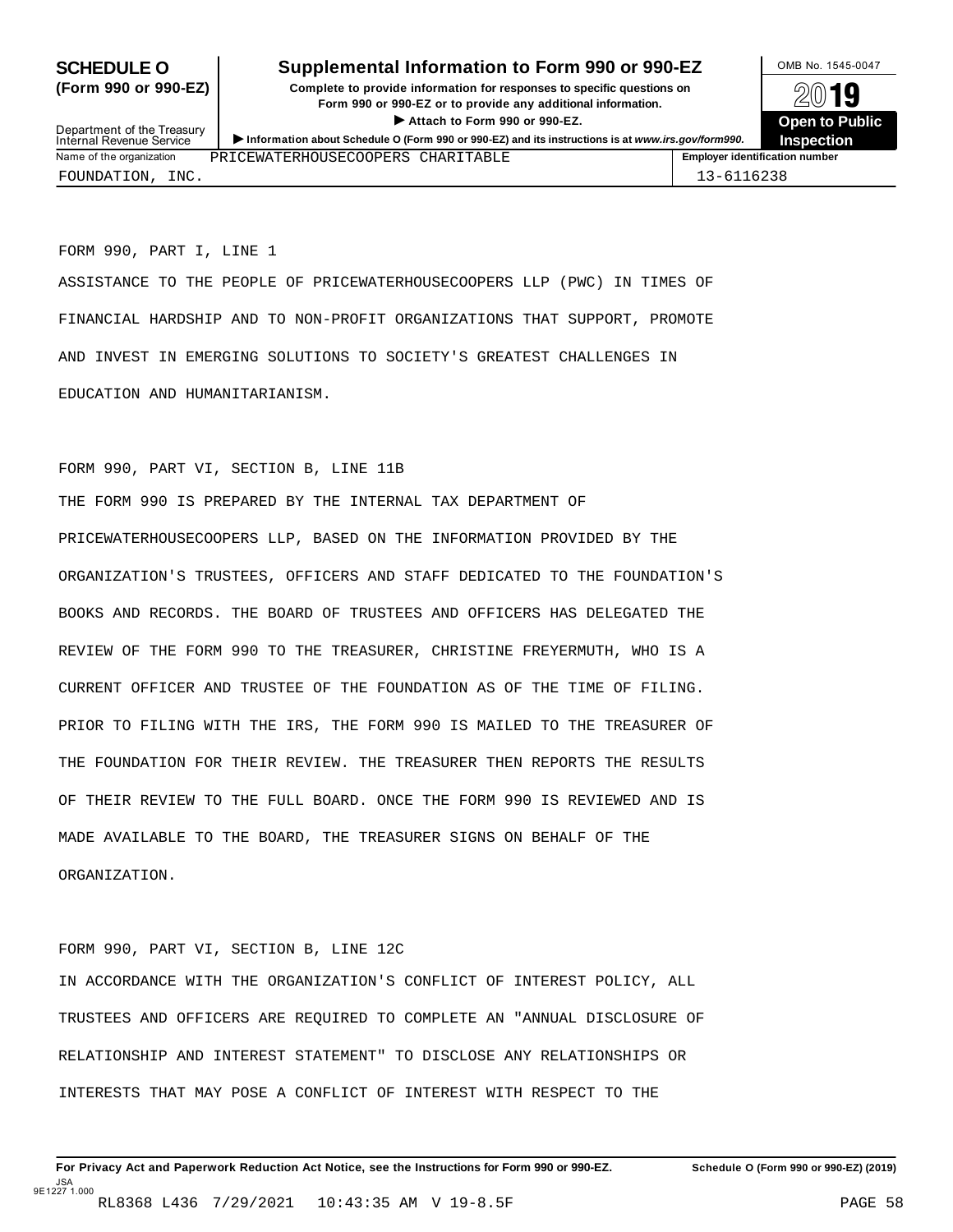<span id="page-57-0"></span>

| Schedule O (Form 990 or 990-EZ) 2019 |                                   |                                       |  |  |
|--------------------------------------|-----------------------------------|---------------------------------------|--|--|
| Name of the organization             | PRICEWATERHOUSECOOPERS CHARITABLE | <b>Employer identification number</b> |  |  |
| FOUNDATION, INC.                     |                                   | 13-6116238                            |  |  |

FOUNDATION. THE FOUNDATION DOES NOT HAVE ANY EMPLOYEES. FURTHER, WHENEVER A PROPOSED TRANSACTION, GRANT OR ANY OTHER MATTER AFFECTING THE FOUNDATION IS BEING CONSIDERED BY THE BOARD AND AN ACTUAL OR POTENTIAL CONFLICT OF INTEREST IS BEING CONSIDERED, DISCLOSURE OF THE CONFLICT IS REQUIRED TO THE PRESIDENT OR CHAIRMAN OF THE BOARD. THE PRESIDENT THEN INVESTIGATES THE FACTS, SEEKS ADVICE FROM EXTERNAL ADVISORS AS NECESSARY, AND REPORTS TO THE BOARD OF TRUSTEES AND OFFICERS. NO TRUSTEE OR OFFICER OR OTHER PERSON WITH AN ACTUAL OR POTENTIAL CONFLICT OF INTEREST IS ALLOWED TO VOTE OR OTHERWISE TAKE PART IN ANY DECISION OF THE FOUNDATION THAT DIRECTLY OR INDIRECTLY BENEFITS SUCH PERSON OR A MEMBER OF SUCH PERSON'S FAMILY.

#### FORM 990, PART VI, SECTION B, LINE 15

THE OFFICERS AND THE TRUSTEES OF THE FOUNDATION VOLUNTEER THEIR SERVICES AND DO NOT RECEIVE ANY COMPENSATION FROM THE ORGANIZATION. THE FOUNDATION HAS NO EMPLOYEES.

FORM 990, PART VI, SECTION C, LINE 19 THESE DOCUMENTS ARE NOT PUBLISHED IN ANY PUBLIC FORUM, AND HAVE NOT BEEN REQUESTED BY, OR PROVIDED TO MEMBERS OF THE PUBLIC DURING THE TAX YEAR. ATTACHMENT 1 FORM 990, PART III, LINE 1 - ORGANIZATION'S MISSION THE PRICEWATERHOUSECOOPERS CHARITABLE FOUNDATION, INC. (THE FOUNDATION) IS A SECTION  $501(C)(3)$  ORGANIZATION THAT IS FORMED UNDER THE NONPROFIT LAWS OF THE STATE OF NEW YORK. THE FOUNDATION'S MISSION IS TO PROVIDE ASSISTANCE TO THE PEOPLE OF PRICEWATERHOUSECOOPERS LLP (PWC) IN TIMES OF FINANCIAL HARDSHIP AND TO NON-PROFIT ORGANIZATIONS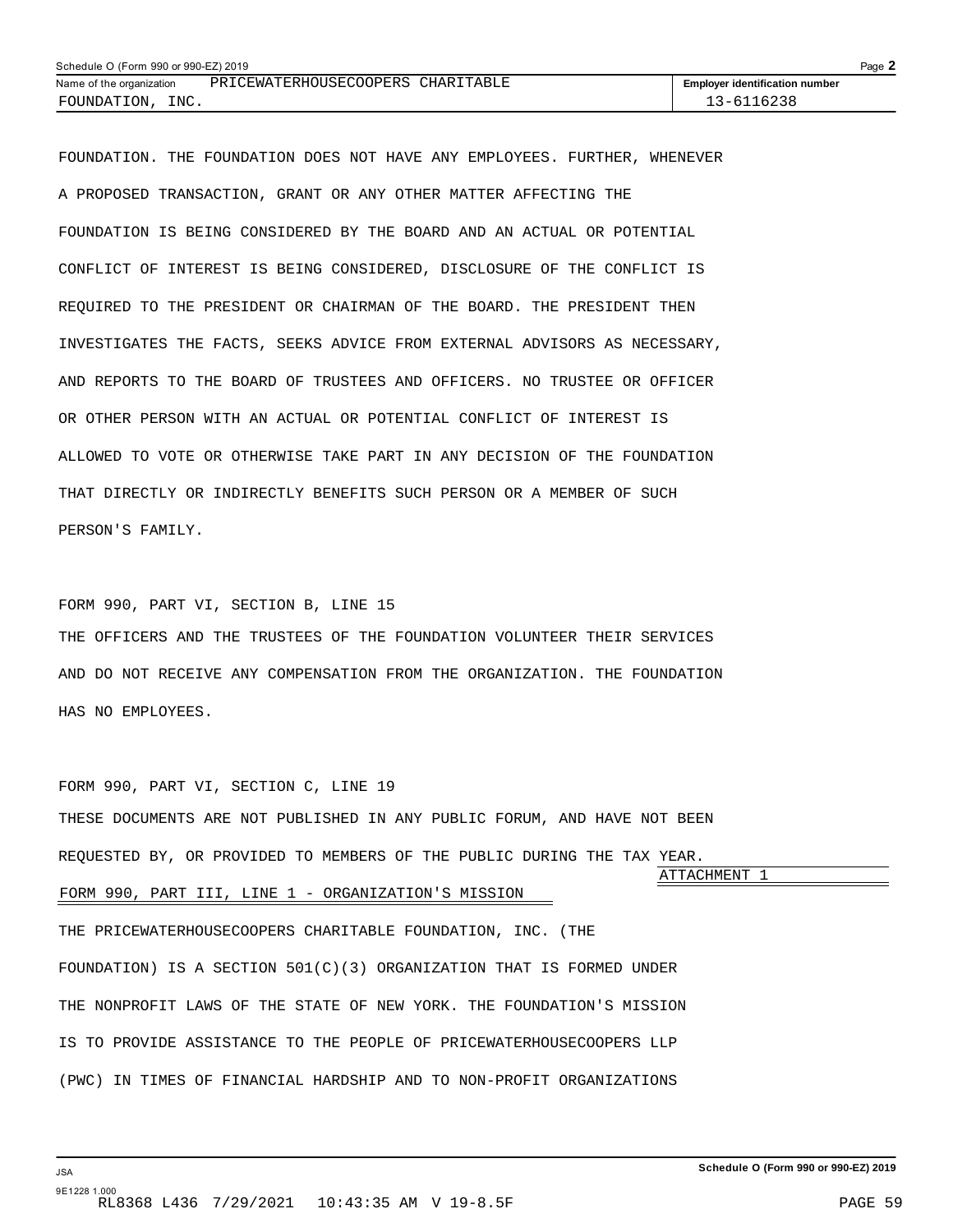### <span id="page-58-0"></span>FORM 990, PART III, LINE 1 - ORGANIZATION'S MISSION

THAT SUPPORT, PROMOTE AND INVEST IN EMERGING SOLUTIONS TO SOCIETY'S GREATEST CHALLENGES IN EDUCATION AND HUMANITARIANISM. THE FOUNDATION'S GRANT MAKING ACTIVITIES ARE DIRECTED TO THREE CAUSES AREAS:

1)EDUCATION: TO CLOSE THE OPPORTUNITY GAP AND SUPPORT THE DEVELOPMENT OF THE NEXT GENERATION OF LEADERS THROUGH GRANTS AND CONTRIBUTIONS TO CHARITABLE ORGANIZATIONS THAT CREATE INNOVATIVE PROGRAMS AND INITIATIVES THAT EQUIP STUDENTS WITH THE CRITICAL SKILLS FOR SUCCESS, LAY A SUSTAINABLE FOUNDATION FOR EDUCATIONAL GROWTH AND PROVIDE ACCESS TO COLLEGE AND CAREER PATHWAYS.

2)HUMANITARIANISM: TO PROVIDE ASSISTANCE TO PEOPLE AND COMMUNITIES DURING TIMES OF DISASTERS AND BUILD MORE RESILIENT AND INCLUSIVE COMMUNITIES.

3)THE PEOPLE OF PWC: TO PROVIDE NEED-BASED FINANCIAL SUPPORT TO PWC PARTNERS, PRINCIPALS AND EMPLOYEES AFFECTED BY CATASTROPHIC EVENTS OR ECONOMIC HARDSHIP VIA THE PEOPLE WHO CARE FUND.

ATTACHMENT 2

#### FORM 990, PART VI, LINE 17 - STATES

AL,AK,AR,CA,CO,CT, DC,FL,GA,HI,IL,KS,KY,LA,ME,MD,MA,MI, MN,MS,NV,NH,NJ,NM,NY,NC,ND,OH,OK,OR,PA, RI,SC,TN,TX,UT,VA,WA,WV,WI,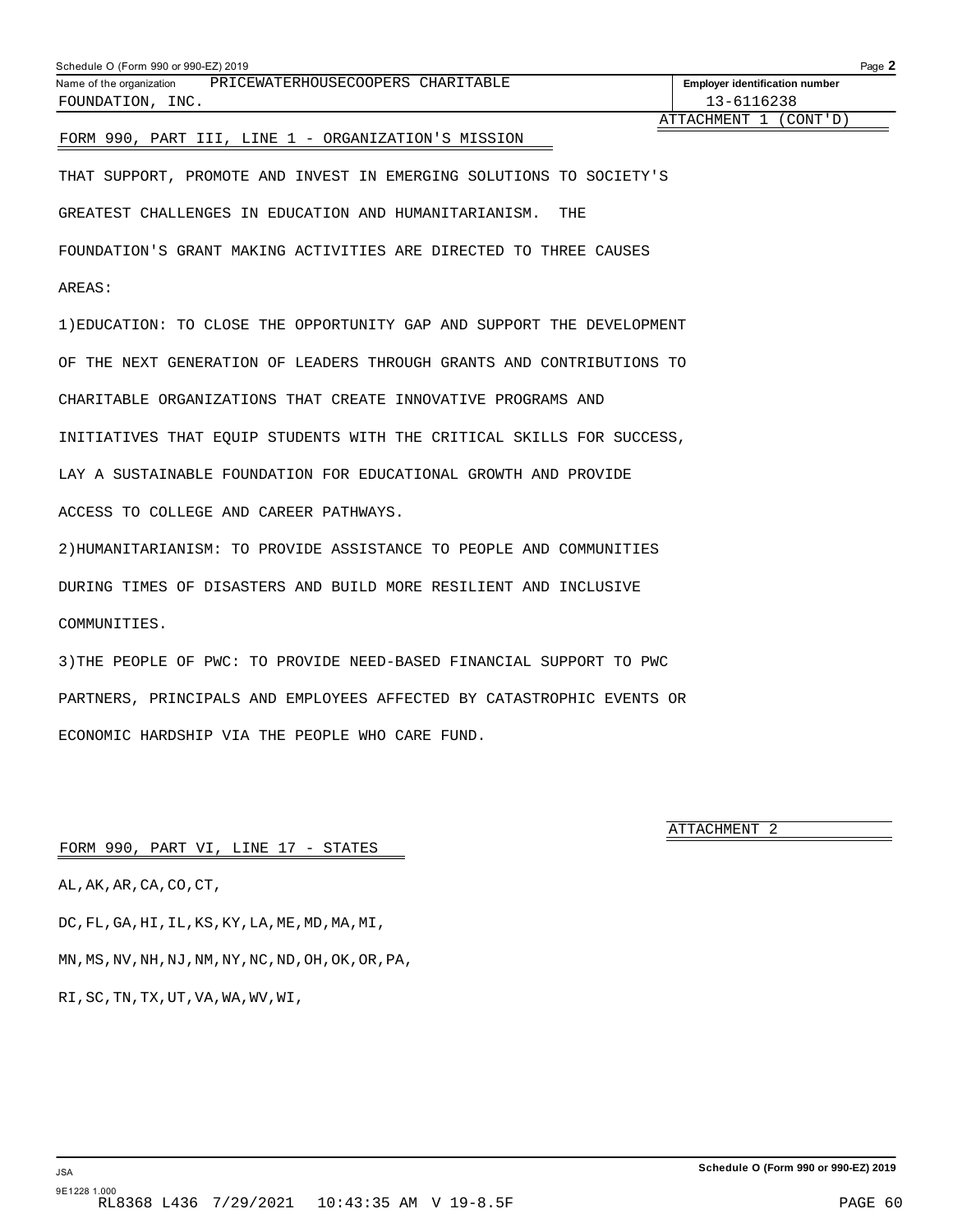<span id="page-59-0"></span>

| Schedule O (Form 990 or 990-EZ) 2019 |                                                            |                                                                       | Page 2                                |
|--------------------------------------|------------------------------------------------------------|-----------------------------------------------------------------------|---------------------------------------|
|                                      | Name of the organization PRICEWATERHOUSECOOPERS CHARITABLE |                                                                       | <b>Employer identification number</b> |
| FOUNDATION, INC.                     |                                                            |                                                                       | 13-6116238                            |
|                                      |                                                            |                                                                       | ATTACHMENT 3                          |
|                                      |                                                            | 990, PART VII- COMPENSATION OF THE FIVE HIGHEST PAID IND. CONTRACTORS |                                       |
| NAME AND ADDRESS                     |                                                            | DESCRIPTION OF SERVICES                                               | COMPENSATION                          |
| DISCOVERY EDUCATION INC.             |                                                            | EDUCATIONAL SVCS                                                      | 1,055,000.                            |

| CHARLOTTE, NC 28209                                                   |                  |            |
|-----------------------------------------------------------------------|------------------|------------|
| SAMUEL BENNETT, INC.<br>4 JUSTINE COURT<br>BRIARCLIFF MANOR, NY 10510 | EDUCATIONAL SVCS | 187,500.   |
| TIME INC.<br>225 LIBERTY STREET<br>NEW YORK, NY 10281                 | EDUCATIONAL SVCS | 1,250,000. |
| PRICEWATERHOUSECOOPERS LLP<br>4040 W BOYSCOUT BLVD<br>TAMPA, FL 33607 | EDUCATIONAL SVCS | 270,000.   |

4350 CONGRESS ST., SUITE 700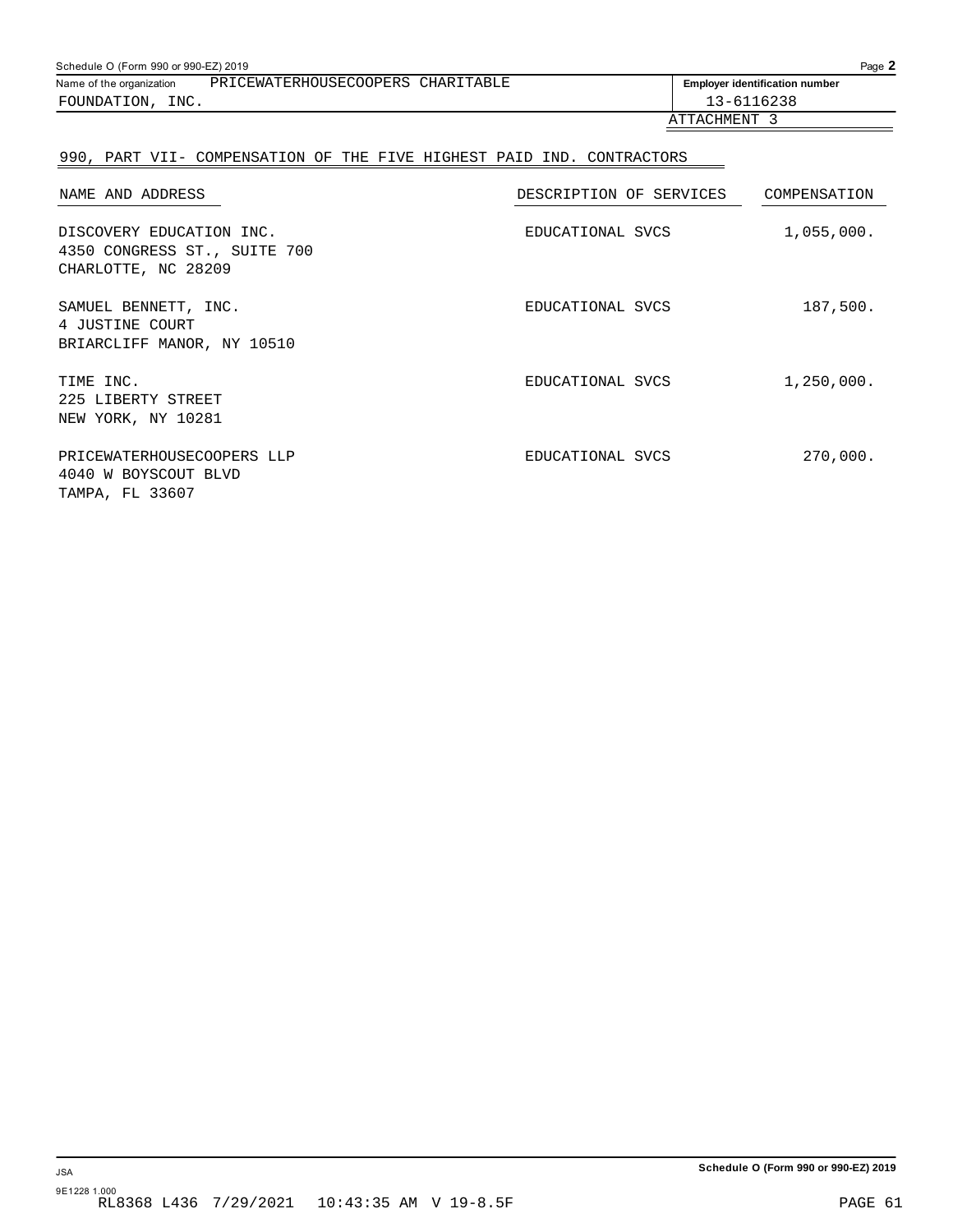# OMB No. 1545-0047 **SCHEDULE R (Form 990) Related Organizations and Unrelated Partnerships**

INCIALCU OF GATIZATIONS AND ON CIALCUT AFTIC STIPS<br>► Complete if the organization answered "Yes" on Form 990, Part IV, line 33, 34, 35b, 36, or 37. △ △ △ △ △  $\blacksquare$  Part IV, line 33, 34, 35b, 36, or 37.<br>  $\blacksquare$  Attach to Form 990.<br>  $\blacksquare$  Open to Public  $\blacksquare$  Open to Public  $\blacksquare$ 

**Department of the Treasury**<br>
Internal Revenue Service **Internal Revenue Service** Internal Revenue Service **Internal Revenue Service** Internal Revenue Service **Internal Revenue Service** Internal Revenue Service **Internal** Name of the organization **Employer identification number** PRICEWATERHOUSECOOPERS CHARITABLE

FOUNDATION, INC. 13-6116238

#### **Part I** Identification of Disregarded Entities. Complete if the organization answered "Yes" on Form 990, Part IV, line 33.

| (a)<br>Name, address, and EIN (if applicable) of disregarded entity | (b)<br>Primary activity | <b>(c)</b><br>Legal domicile (state<br>or foreign country) | (d)<br>Total income | <b>(e)</b><br>End-of-year assets | (f)<br>Direct controlling<br>entity |
|---------------------------------------------------------------------|-------------------------|------------------------------------------------------------|---------------------|----------------------------------|-------------------------------------|
| (1)                                                                 |                         |                                                            |                     |                                  |                                     |
| (2)                                                                 |                         |                                                            |                     |                                  |                                     |
| (3)                                                                 |                         |                                                            |                     |                                  |                                     |
| (4)                                                                 |                         |                                                            |                     |                                  |                                     |
| (5)                                                                 |                         |                                                            |                     |                                  |                                     |
| (6)                                                                 |                         |                                                            |                     |                                  |                                     |

#### **Identification of Related Tax-Exempt Organizations.** Complete if the organization answered "Yes" on Form 990, Part IV, line 34, because it had **Part II one or more related tax-exempt organizations during the tax year. Part II one or more related tax-exempt organizations during the tax year.**

| (a)<br>Name, address, and EIN of related organization | (b)<br>Primary activity | (c)<br>Legal domicile (state  <br>or foreign country) | (d)<br>Exempt Code section | (e)<br>Public charity status<br>(if section $501(c)(3)$ ) | (f)<br>Direct controlling<br>entity |     | $(g)$<br>Section 512(b)(13)<br>controlled<br>entity? |  |
|-------------------------------------------------------|-------------------------|-------------------------------------------------------|----------------------------|-----------------------------------------------------------|-------------------------------------|-----|------------------------------------------------------|--|
|                                                       |                         |                                                       |                            |                                                           |                                     | Yes | <b>No</b>                                            |  |
| (1)                                                   |                         |                                                       |                            |                                                           |                                     |     |                                                      |  |
| (2)                                                   |                         |                                                       |                            |                                                           |                                     |     |                                                      |  |
| (3)                                                   |                         |                                                       |                            |                                                           |                                     |     |                                                      |  |
| (4)                                                   |                         |                                                       |                            |                                                           |                                     |     |                                                      |  |
| (5)                                                   |                         |                                                       |                            |                                                           |                                     |     |                                                      |  |
| (6)                                                   |                         |                                                       |                            |                                                           |                                     |     |                                                      |  |
| (7)                                                   |                         |                                                       |                            |                                                           |                                     |     |                                                      |  |

**For Paperwork Reduction Act Notice, see the Instructions for Form 990. Schedule R (Form 990) 2019**

JSA

9E1307 1.000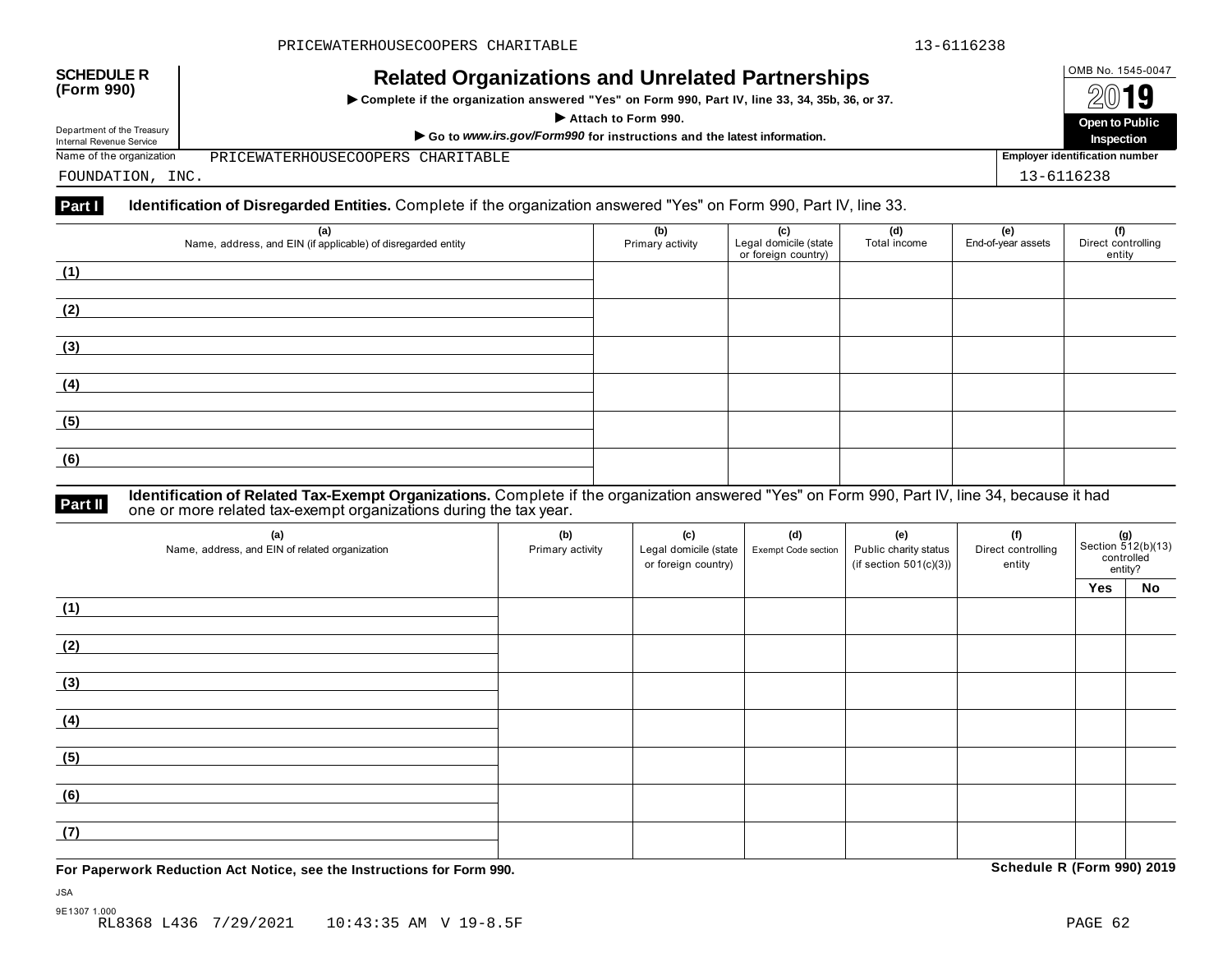Schedule R (Form 990) 2019 Page **2**

**Identification of Related Organizations Taxable as a Partnership.** Complete if the organization answered "Yes" on Form 990, Part IV, line 34, **because it had one or more related organizations Taxable as a Partnership.** Complete it the organization of Related organizations treated as a partnership during the tax year.

| (a)<br>Name, address, and EIN of<br>related organization | (b)<br>Primary activity | (d)<br>(c)<br>Direct controlling<br>Legal<br>domicile<br>entity<br>(state or<br>foreign<br>country) |     | (e)<br>Predominant<br>income (related,<br>unrelated,<br>excluded from<br>tax under<br>sections 512 - 514) | (f)<br>(g)<br>Share of total<br>Share of end-of-<br>income<br>year assets |                | (h)<br>Disproportionate<br>allocations? |   | (i)<br>Code V - UBI<br>amount in box 20<br>of Schedule K-1<br>(Form 1065) | (j)<br>General or<br>managing<br>partner? |        | (k)<br>Percentage<br>ownership |
|----------------------------------------------------------|-------------------------|-----------------------------------------------------------------------------------------------------|-----|-----------------------------------------------------------------------------------------------------------|---------------------------------------------------------------------------|----------------|-----------------------------------------|---|---------------------------------------------------------------------------|-------------------------------------------|--------|--------------------------------|
|                                                          |                         |                                                                                                     |     |                                                                                                           |                                                                           |                | Yes No                                  |   |                                                                           |                                           | Yes No |                                |
| $(1)$ PWC LLP 13-4008324                                 |                         |                                                                                                     |     |                                                                                                           |                                                                           |                |                                         |   |                                                                           |                                           |        |                                |
| BOY SCOUT BLVD TAMPA, FL 33607   PUBLIC ACCOUN           |                         | DE                                                                                                  | N/A | N/A                                                                                                       | 0.                                                                        | $\mathsf{0}$ . |                                         | X | 0.                                                                        |                                           | X      |                                |
| (2)                                                      |                         |                                                                                                     |     |                                                                                                           |                                                                           |                |                                         |   |                                                                           |                                           |        |                                |
| (3)                                                      |                         |                                                                                                     |     |                                                                                                           |                                                                           |                |                                         |   |                                                                           |                                           |        |                                |
| (4)                                                      |                         |                                                                                                     |     |                                                                                                           |                                                                           |                |                                         |   |                                                                           |                                           |        |                                |
| (5)                                                      |                         |                                                                                                     |     |                                                                                                           |                                                                           |                |                                         |   |                                                                           |                                           |        |                                |
| (6)                                                      |                         |                                                                                                     |     |                                                                                                           |                                                                           |                |                                         |   |                                                                           |                                           |        |                                |
| (7)                                                      |                         |                                                                                                     |     |                                                                                                           |                                                                           |                |                                         |   |                                                                           |                                           |        |                                |

# Part IV Identification of Related Organizations Taxable as a Corporation or Trust. Complete if the organization answered "Yes" on Form 990, Part IV,<br>line 34, because it had one or more related organizations treated as a co

| (a)<br>Name, address, and EIN of related organization | (b)<br>Primary activity | (c)<br>Legal domicile<br>(state or foreign<br>country) | (d)<br>Direct controlling<br>entity | (e)<br>Type of entity<br>(C corp, S corp, or trust) | (f)<br>Share of total<br>income | $\begin{array}{ c c c }\n\hline\n\text{(g)} & \text{(h)} & \text{(i)} \\ \text{Share of} & \text{Percentage} & \text{Section} \\ \text{end-of-year assets} & \text{ ownership} & \text{control} \\ \text{constrained} & \text{entity?} \\ \hline\n\end{array}$ |        |
|-------------------------------------------------------|-------------------------|--------------------------------------------------------|-------------------------------------|-----------------------------------------------------|---------------------------------|----------------------------------------------------------------------------------------------------------------------------------------------------------------------------------------------------------------------------------------------------------------|--------|
|                                                       |                         |                                                        |                                     |                                                     |                                 |                                                                                                                                                                                                                                                                | Yes No |
| (1)                                                   |                         |                                                        |                                     |                                                     |                                 |                                                                                                                                                                                                                                                                |        |
| (2)                                                   |                         |                                                        |                                     |                                                     |                                 |                                                                                                                                                                                                                                                                |        |
| (3)                                                   |                         |                                                        |                                     |                                                     |                                 |                                                                                                                                                                                                                                                                |        |
| (4)                                                   |                         |                                                        |                                     |                                                     |                                 |                                                                                                                                                                                                                                                                |        |
| (5)                                                   |                         |                                                        |                                     |                                                     |                                 |                                                                                                                                                                                                                                                                |        |
| (6)                                                   |                         |                                                        |                                     |                                                     |                                 |                                                                                                                                                                                                                                                                |        |
| (7)                                                   |                         |                                                        |                                     |                                                     |                                 |                                                                                                                                                                                                                                                                |        |

**Schedule R (Form 990) 2019**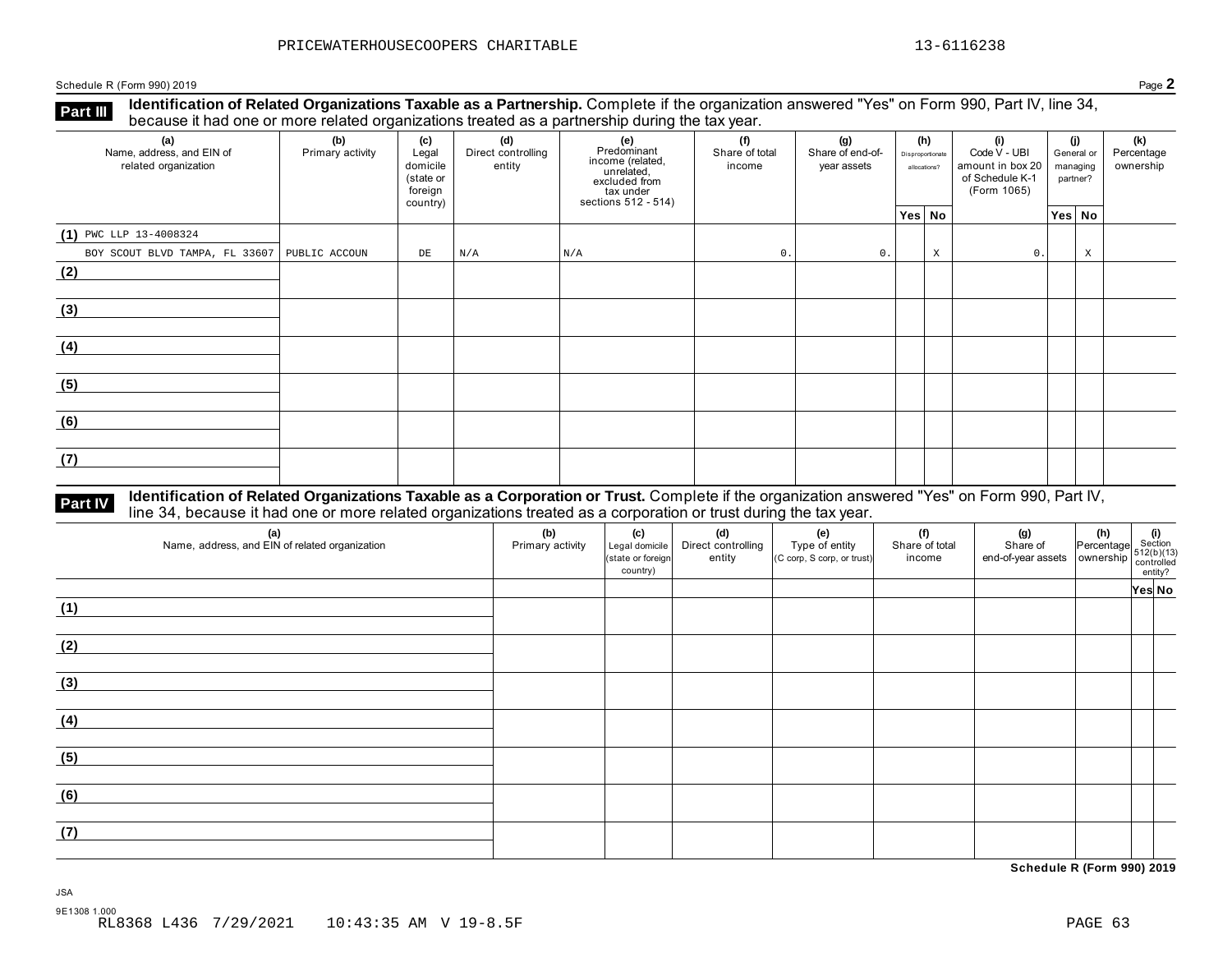PRICEWATERHOUSECOOPERS CHARITABLE 13-6116238

|               | Schedule R (Form 990) 2019                                                                                                                                                   |                | Page 3                  |
|---------------|------------------------------------------------------------------------------------------------------------------------------------------------------------------------------|----------------|-------------------------|
| <b>Part V</b> | Transactions With Related Organizations. Complete if the organization answered "Yes" on Form 990, Part IV, line 34, 35b, or 36.                                              |                |                         |
|               | Note: Complete line 1 if any entity is listed in Parts II, III, or IV of this schedule.                                                                                      |                | Yes No                  |
| 1.            | During the tax year, did the organization engage in any of the following transactions with one or more related organizations listed in Parts II-IV?                          |                |                         |
| a             |                                                                                                                                                                              | 1a             | Χ                       |
| b             |                                                                                                                                                                              | 1b             | $\mathbf X$             |
| C             |                                                                                                                                                                              | 1c             | X<br>Χ                  |
|               |                                                                                                                                                                              | 1d<br>1e       | Χ                       |
|               |                                                                                                                                                                              |                |                         |
| f             |                                                                                                                                                                              | 1f             | X                       |
| q             |                                                                                                                                                                              | 1g             | $\overline{\mathbf{x}}$ |
| h             |                                                                                                                                                                              | 1 h            | Χ<br>$\mathbf X$        |
|               |                                                                                                                                                                              | 11             | X                       |
|               |                                                                                                                                                                              | 1j             |                         |
|               |                                                                                                                                                                              | 1 k            | X                       |
|               |                                                                                                                                                                              | 11             | $\overline{\mathbf{x}}$ |
|               |                                                                                                                                                                              | 1m             | X                       |
| n             |                                                                                                                                                                              | 1n             | Χ                       |
|               |                                                                                                                                                                              | 1o             | X                       |
|               |                                                                                                                                                                              |                |                         |
| <b>D</b>      |                                                                                                                                                                              | 1p             | X<br>X                  |
|               |                                                                                                                                                                              | 1 <sub>q</sub> |                         |
|               |                                                                                                                                                                              | 1 $r$          | X                       |
|               |                                                                                                                                                                              | 1s             | $\mathbf{X}$            |
| $\mathbf{2}$  | If the answer to any of the above is "Yes," see the instructions for information on who must complete this line, including covered relationships and transaction thresholds. |                |                         |
|               | (b)<br>(c)                                                                                                                                                                   | (d)            |                         |
|               | Method of determining<br>Name of related organization<br>Transaction<br>Amount involved<br>$type(a-s)$<br>amount involved                                                    |                |                         |
|               |                                                                                                                                                                              |                |                         |
| (1)           |                                                                                                                                                                              |                |                         |
| (2)           |                                                                                                                                                                              |                |                         |
|               |                                                                                                                                                                              |                |                         |
| (3)           |                                                                                                                                                                              |                |                         |
| (4)           |                                                                                                                                                                              |                |                         |
| (5)           |                                                                                                                                                                              |                |                         |
| (6)           |                                                                                                                                                                              |                |                         |
| JSA           | Schedule R (Form 990) 2019                                                                                                                                                   |                |                         |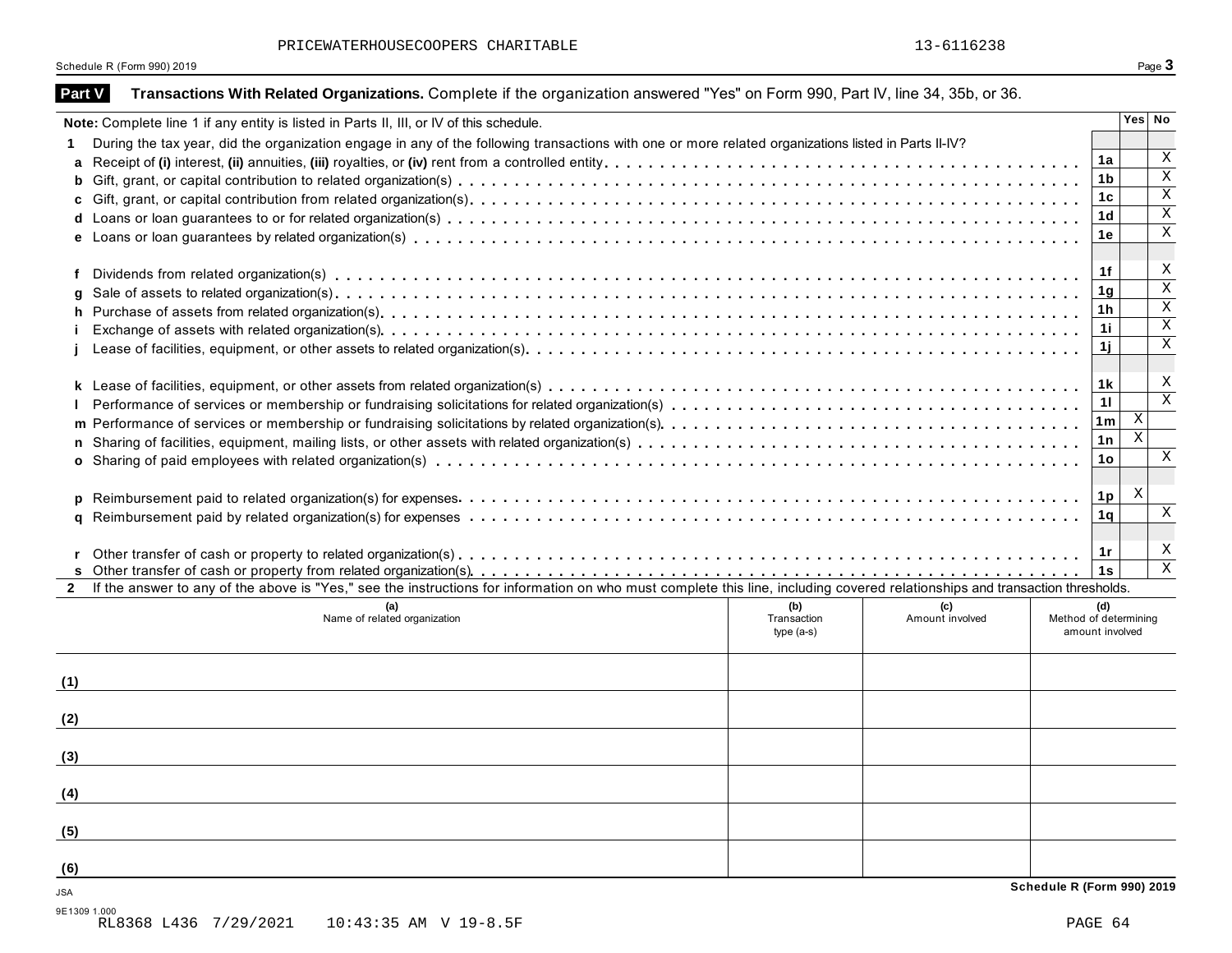Schedule R (Form 990) 2019 Page **4**

## Part VI Unrelated Organizations Taxable as a Partnership. Complete if the organization answered "Yes" on Form 990, Part IV, line 37.

Provide the following information for each entity taxed as a partnership through which the organization conducted more than five percent of its activities (measured by total assets or gross revenue) that was not a related organization. See instructions regarding exclusion for certain investment partnerships.

|      | $\mathcal{L}$<br>∸<br>(a)<br>Name, address, and EIN of entity                                                                                                                                                                        | (b)<br>Primary activity | ັ<br><b>(c)</b><br>Legal domicile<br>(state or foreign<br>country) | <b>(d)</b><br>Predominant<br>income (related,<br>unrelated, excluded<br>from tax under | Are all partners<br>section<br>501(c)(3)<br>organizations? | (e)       | (f)<br>Share of<br>total income | (g)<br>Share of<br>end-of-year<br>assets | (h)<br>Disproportionate<br>allocations? | (i)<br>Code V - UBI<br>amount in box 20<br>of Schedule K-1<br>(Form 1065) |               | (i)<br>General or Percentage<br>managing ownership<br>partner? |
|------|--------------------------------------------------------------------------------------------------------------------------------------------------------------------------------------------------------------------------------------|-------------------------|--------------------------------------------------------------------|----------------------------------------------------------------------------------------|------------------------------------------------------------|-----------|---------------------------------|------------------------------------------|-----------------------------------------|---------------------------------------------------------------------------|---------------|----------------------------------------------------------------|
|      |                                                                                                                                                                                                                                      |                         |                                                                    | sections 512-514) $Yes$                                                                |                                                            | <b>No</b> |                                 |                                          | $Yes \mid No$                           |                                                                           | $Yes \mid No$ |                                                                |
| (1)  |                                                                                                                                                                                                                                      |                         |                                                                    |                                                                                        |                                                            |           |                                 |                                          |                                         |                                                                           |               |                                                                |
| (2)  |                                                                                                                                                                                                                                      |                         |                                                                    |                                                                                        |                                                            |           |                                 |                                          |                                         |                                                                           |               |                                                                |
| (3)  |                                                                                                                                                                                                                                      |                         |                                                                    |                                                                                        |                                                            |           |                                 |                                          |                                         |                                                                           |               |                                                                |
| (4)  |                                                                                                                                                                                                                                      |                         |                                                                    |                                                                                        |                                                            |           |                                 |                                          |                                         |                                                                           |               |                                                                |
| (5)  | <u>and the company of the company of the company of the company of the company of the company of the company of the company of the company of the company of the company of the company of the company of the company of the com</u> |                         |                                                                    |                                                                                        |                                                            |           |                                 |                                          |                                         |                                                                           |               |                                                                |
| (6)  | <u> 1989 - Jan Stein Stein Stein Stein Stein Stein Stein Stein Stein Stein Stein Stein Stein Stein Stein Stein S</u>                                                                                                                 |                         |                                                                    |                                                                                        |                                                            |           |                                 |                                          |                                         |                                                                           |               |                                                                |
| (7)  | the control of the control of the control of the<br><u> 1980 - Andrea Station Barbara, amerikan per</u>                                                                                                                              |                         |                                                                    |                                                                                        |                                                            |           |                                 |                                          |                                         |                                                                           |               |                                                                |
| (8)  |                                                                                                                                                                                                                                      |                         |                                                                    |                                                                                        |                                                            |           |                                 |                                          |                                         |                                                                           |               |                                                                |
|      | (9)                                                                                                                                                                                                                                  |                         |                                                                    |                                                                                        |                                                            |           |                                 |                                          |                                         |                                                                           |               |                                                                |
| (10) |                                                                                                                                                                                                                                      |                         |                                                                    |                                                                                        |                                                            |           |                                 |                                          |                                         |                                                                           |               |                                                                |
| (11) | the control of the control of the control of the control of the control of<br><u> 1980 - Andrea Station Barbara, politik eta provincia eta provincia eta provincia eta provincia eta provincia</u>                                   |                         |                                                                    |                                                                                        |                                                            |           |                                 |                                          |                                         |                                                                           |               |                                                                |
| (12) | <u> 1980 - Jan Sterling von Berling von Berling von Berling von Berling von Berling von Berling von Berling von B</u>                                                                                                                |                         |                                                                    |                                                                                        |                                                            |           |                                 |                                          |                                         |                                                                           |               |                                                                |
| (13) | and the control of the control of the                                                                                                                                                                                                |                         |                                                                    |                                                                                        |                                                            |           |                                 |                                          |                                         |                                                                           |               |                                                                |
| (14) |                                                                                                                                                                                                                                      |                         |                                                                    |                                                                                        |                                                            |           |                                 |                                          |                                         |                                                                           |               |                                                                |
|      |                                                                                                                                                                                                                                      |                         |                                                                    |                                                                                        |                                                            |           |                                 |                                          |                                         |                                                                           |               |                                                                |
| (15) |                                                                                                                                                                                                                                      |                         |                                                                    |                                                                                        |                                                            |           |                                 |                                          |                                         |                                                                           |               |                                                                |
| (16) |                                                                                                                                                                                                                                      |                         |                                                                    |                                                                                        |                                                            |           |                                 |                                          |                                         |                                                                           |               |                                                                |

**Schedule R (Form 990) 2019**

JSA